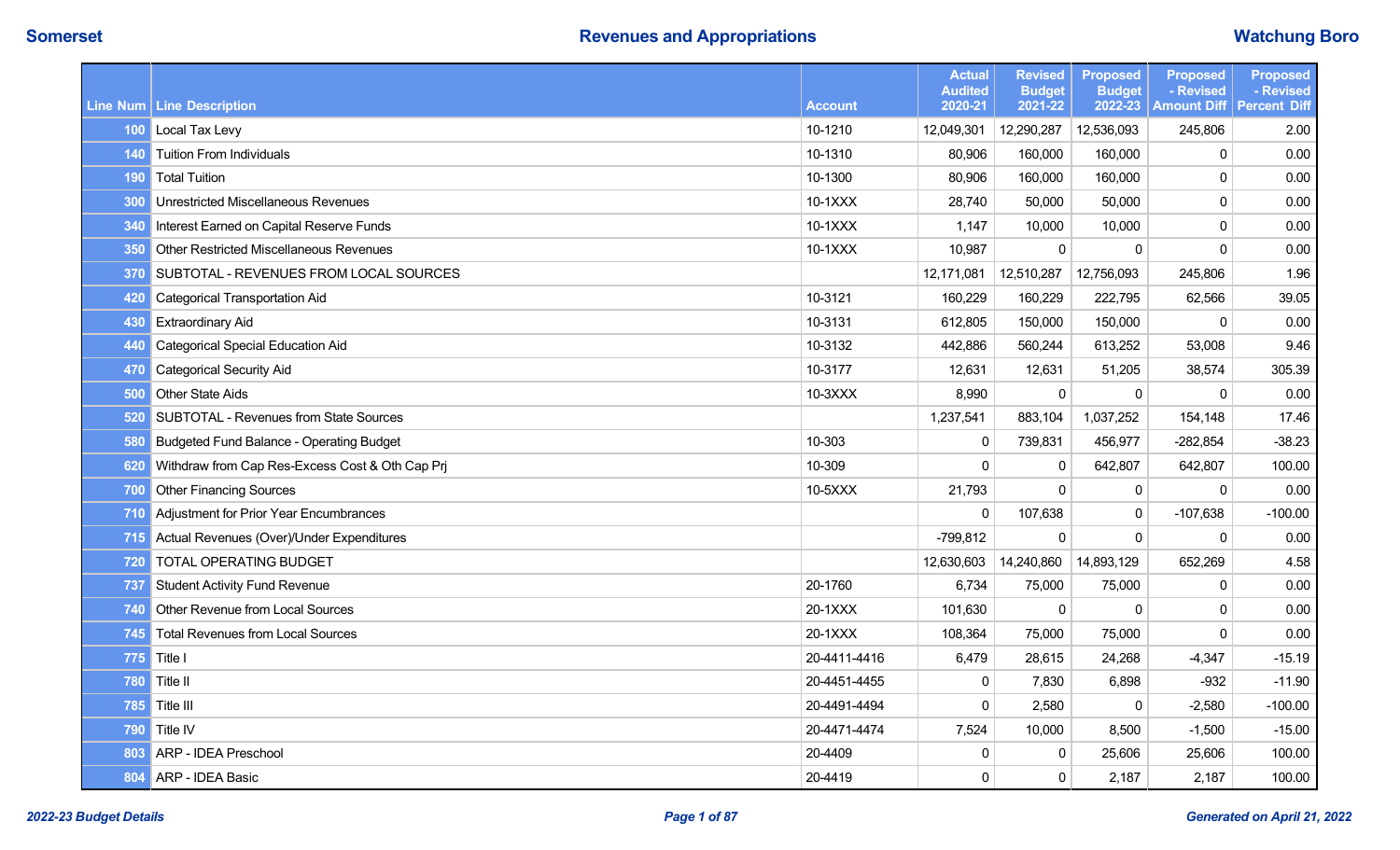|      |                                                                                                          |                | <b>Actual</b><br><b>Audited</b> | <b>Revised</b><br><b>Budget</b> | <b>Proposed</b><br><b>Budget</b> | <b>Proposed</b><br>- Revised | <b>Proposed</b><br>- Revised |
|------|----------------------------------------------------------------------------------------------------------|----------------|---------------------------------|---------------------------------|----------------------------------|------------------------------|------------------------------|
|      | Line Num Line Description                                                                                | <b>Account</b> | 2020-21                         | 2021-22                         | 2022-23                          | <b>Amount Diff</b>           | <b>Percent Diff</b>          |
|      | 805 I.D.E.A. Part B (Handicapped)                                                                        | 20-4420-4429   | 131,185                         | 111,274                         | 110,405                          | $-869$                       | $-0.78$                      |
| 806  | ARP ESSER Subgrant - Accelerated Learning Coaching and Educator Support Grant                            | 20-4541        | $\mathbf 0$                     | 0                               | 50,000                           | 50,000                       | 100.00                       |
| 807  | ARP ESSER Subgrant - Evidence-Based Summer Learning and Enrichment Activities Grant                      | 20-4542        | $\pmb{0}$                       | 0                               | 40,000                           | 40,000                       | 100.00                       |
| 808  | ARP ESSER Subgrant - Evidence-Based Comprehensive Beyond the School Day Activities Grant                 | 20-4543        | $\mathbf 0$                     | 0                               | 40,000                           | 40,000                       | 100.00                       |
|      | 809 ARP ESSER Subgrant - New Jersey Tiered System of Supports (NJTSS) Mental Health Support Staffing Gra | 20-4544        | $\pmb{0}$                       | 0                               | 45,000                           | 45,000                       | 100.00                       |
| 814  | <b>ARP - ESSER</b>                                                                                       | 20-4540        | $\mathbf 0$                     | $\mathbf 0$                     | 248,006                          | 248,006                      | 100.00                       |
| 816  | <b>CARES Act Education Stabilization Fund</b>                                                            | 20-4530        | 26,196                          | 0                               | 0                                | 0                            | 0.00                         |
| 821  | <b>CARES-Digital Divide Grant</b>                                                                        | 20-4531        | 35,000                          | 0                               | $\mathbf{0}$                     | $\mathbf 0$                  | 0.00                         |
|      | 822 Coronavirus Relief Fund (CRF)                                                                        | 20-4532        | 15,359                          | 0                               | $\mathbf 0$                      | $\Omega$                     | 0.00                         |
| 823  | <b>CRRSA Act - ESSER II</b>                                                                              | 20-4534        | $\mathbf 0$                     | 110,351                         | 0                                | $-110,351$                   | $-100.00$                    |
| 824  | <b>CRRSA Act - Learning Acceleration Grant</b>                                                           | 20-4535        | $\mathbf 0$                     | 25,000                          | $\mathbf{0}$                     | $-25,000$                    | $-100.00$                    |
| 826  | <b>CRRSA Act - Mental Health Grant</b>                                                                   | 20-4536        | 13,704                          | 45,000                          | 0                                | $-45,000$                    | $-100.00$                    |
| 830  | <b>TOTAL REVENUES FROM FEDERAL SOURCES</b>                                                               |                | 235,447                         | 340,650                         | 600,870                          | 260,220                      | 76.39                        |
| 837  | Actual Revenues (Over)/Under Expenditures-Student Activity Fund                                          |                | 1,887                           | 0                               | $\mathbf{0}$                     | $\mathbf{0}$                 | 0.00                         |
| 840  | TOTAL GRANTS AND ENTITLEMENTS                                                                            |                | 345,698                         | 415,650                         | 675,870                          | 260,220                      | 62.61                        |
| 1000 | TOTAL REVENUES/SOURCES                                                                                   |                | 12,976,301                      | 14,656,510                      | 15,568,999                       | 912,489                      | 6.23                         |
| 2000 | Preschool - Salaries of Teachers                                                                         | 11-105-100-101 | 54,605                          | 81,345                          | 120,575                          | 39,230                       | 48.23                        |
| 2080 | Kindergarten - Salaries of Teachers                                                                      | 11-110-100-101 | 285,313                         | 308,837                         | 315,543                          | 6,706                        | 2.17                         |
| 2100 | Grades 1-5 - Salaries of Teachers                                                                        | 11-120-100-101 | 1,705,684                       | 1,802,042                       | 1,915,815                        | 113,773                      | 6.31                         |
| 2120 | Grades 6-8 - Salaries of Teachers                                                                        | 11-130-100-101 | 1,480,843                       | 1,496,634                       | 1,396,510                        | $-100, 124$                  | $-6.69$                      |
| 2500 | <b>Salaries of Teachers</b>                                                                              | 11-150-100-101 | $\mathbf 0$                     | 2,606                           | 2,606                            | $\mathbf 0$                  | 0.00                         |
| 3005 | Unused Vacation Payment to Terminated/Retired Staff                                                      | 11-1XX-100-199 | 2,369                           | 7,187                           | 3,988                            | $-3.199$                     | $-44.51$                     |
| 3020 | <b>Purchased Professional-Educational Services</b>                                                       | 11-190-100-320 | 30,575                          | 60,000                          | 260,234                          | 200,234                      | 333.72                       |
| 3040 | <b>Purchased Technical Services</b>                                                                      | 11-190-100-340 | $\mathbf 0$                     | 49                              | 14,170                           | 14,121                       | 28818.37                     |
| 3060 | Other Purchased Services (400-500 series)                                                                | 11-190-100-500 | 90,838                          | 53,282                          | 0                                | $-53,282$                    | $-100.00$                    |
| 3080 | <b>General Supplies</b>                                                                                  | 11-190-100-610 | 167,432                         | 354.761                         | 146.494                          | $-208,267$                   | $-58.71$                     |
| 3100 | Textbooks                                                                                                | 11-190-100-640 | 738                             | 20,526                          | 40,000                           | 19,474                       | 94.87                        |
|      | 3120 Other Objects                                                                                       | 11-190-100-800 | $\mathbf 0$                     | 0                               | 1,720                            | 1,720                        | 100.00                       |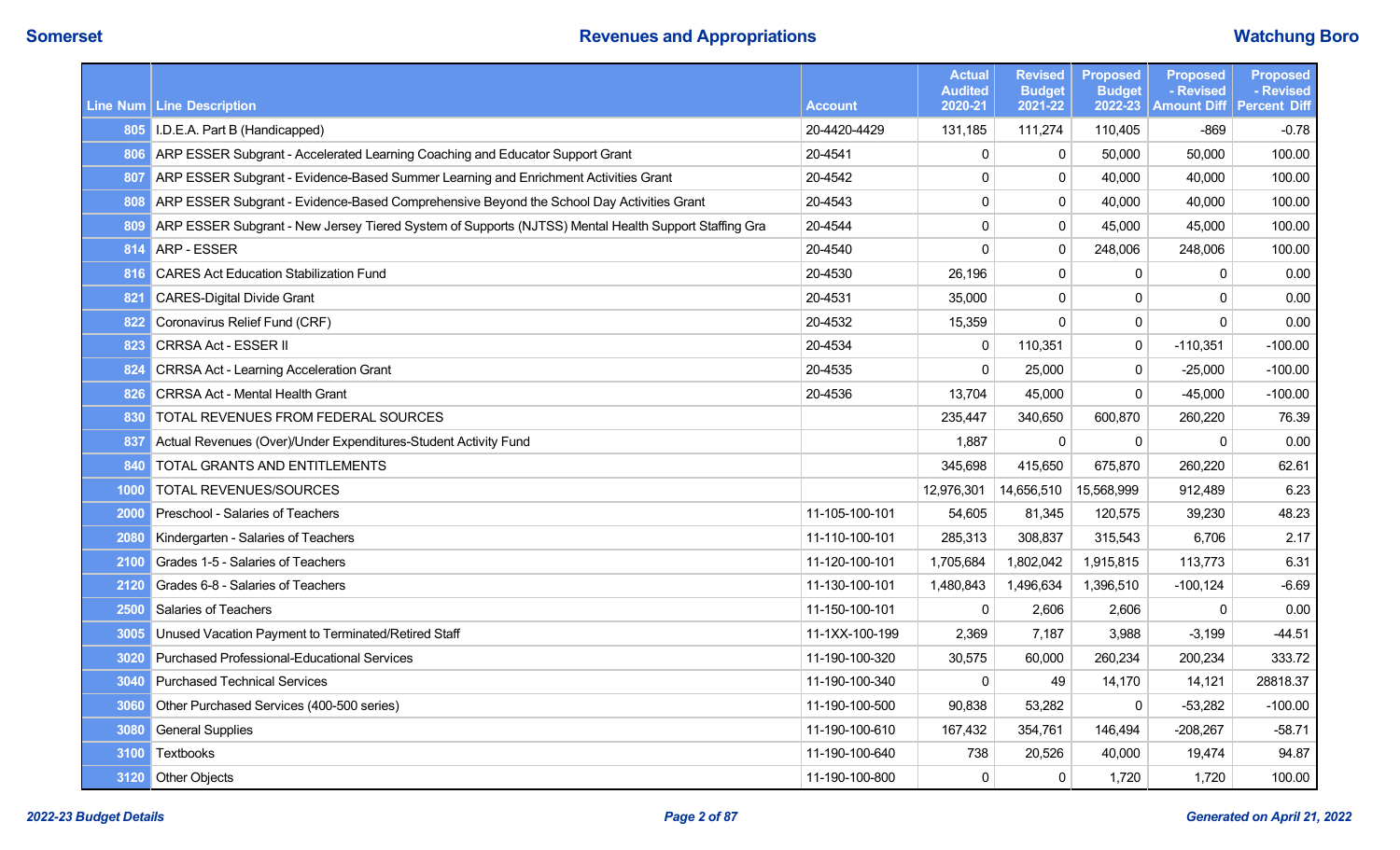|       |                                                      |                | <b>Actual</b><br><b>Audited</b> | <b>Revised</b><br><b>Budget</b> | <b>Proposed</b><br><b>Budget</b> | <b>Proposed</b><br>- Revised | <b>Proposed</b><br>- Revised |
|-------|------------------------------------------------------|----------------|---------------------------------|---------------------------------|----------------------------------|------------------------------|------------------------------|
|       | <b>Line Num   Line Description</b>                   | <b>Account</b> | 2020-21                         | 2021-22                         | 2022-23                          | <b>Amount Diff</b>           | <b>Percent Diff</b>          |
| 3200  | TOTAL REGULAR PROGRAMS - INSTRUCTION                 | 11-1XX-100-XXX | 3,818,397                       | 4,187,269                       | 4,217,655                        | 30,386                       | 0.73                         |
| 7000  | <b>Salaries of Teachers</b>                          | 11-213-100-101 | 668,008                         | 800,532                         | 804,117                          | 3,585                        | 0.45                         |
| 7020  | Other Salaries for Instruction                       | 11-213-100-106 | 112,503                         | 122,028                         | 148,506                          | 26,478                       | 21.70                        |
| 7040  | <b>Purchased Professional-Educational Services</b>   | 11-213-100-320 | 211,438                         | 331,431                         | 331,431                          | $\pmb{0}$                    | 0.00                         |
| 7100  | <b>General Supplies</b>                              | 11-213-100-610 | 1,730                           | 8,524                           | 7,488                            | $-1,036$                     | $-12.15$                     |
| 7160  | TOTAL RESOURCE ROOM/RESOURCE CENTER                  |                | 993,679                         | 1,262,515                       | 1,291,542                        | 29,027                       | 2.30                         |
| 7500  | <b>Salaries of Teachers</b>                          | 11-214-100-101 | 61,885                          | 71,238                          | 72,378                           | 1,140                        | 1.60                         |
| 7520  | Other Salaries for Instruction                       | 11-214-100-106 | $\mathbf 0$                     | 15,805                          | 40,746                           | 24,941                       | 157.80                       |
| 7540  | <b>Purchased Professional-Educational Services</b>   | 11-214-100-320 | 66,027                          | 138,096                         | 116,587                          | $-21,509$                    | $-15.58$                     |
| 7600  | <b>General Supplies</b>                              | 11-214-100-610 | 2,282                           | 9,835                           | 2,950                            | $-6,885$                     | $-70.01$                     |
| 7660  | <b>TOTAL AUTISM</b>                                  |                | 130,194                         | 234,974                         | 232,661                          | $-2,313$                     | $-0.98$                      |
| 8500  | <b>Salaries of Teachers</b>                          | 11-216-100-101 | 85,099                          | 105,917                         | 108,720                          | 2,803                        | 2.65                         |
| 8520  | Other Salaries for Instruction                       | 11-216-100-106 | 0                               | 15,000                          | 39,941                           | 24,941                       | 166.27                       |
| 8540  | Purchased Professional-Educational Services          | 11-216-100-320 | 108,514                         | 220,954                         | 220,954                          | $\mathbf{0}$                 | 0.00                         |
| 8600  | <b>General Supplies</b>                              | 11-216-100-600 | 1,358                           | 1,021                           | $\Omega$                         | $-1,021$                     | $-100.00$                    |
| 8640  | TOTAL PRESCHOOL DISABILITIES - FULL-TIME             |                | 194,971                         | 342,892                         | 369,615                          | 26,723                       | 7.79                         |
| 10300 | TOTAL SPECIAL EDUCATION - INSTRUCTION                | 11-2XX-100-XXX | 1,318,844                       | 1,840,381                       | 1,893,818                        | 53,437                       | 2.90                         |
|       | 11000 Salaries of Teachers                           | 11-230-100-101 | 154,162                         | 169,581                         | 172,571                          | 2,990                        | 1.76                         |
| 11160 | TOTAL BASIC SKILLS/REMEDIAL - INSTRUCTION            | 11-230-100-XXX | 154,162                         | 169,581                         | 172,571                          | 2,990                        | 1.76                         |
| 12000 | Salaries of Teachers                                 | 11-240-100-101 | 49,840                          | $\pmb{0}$                       | 0                                | 0                            | 0.00                         |
| 12160 | TOTAL BILINGUAL EDUCATION - INSTRUCTION              | 11-240-100-XXX | 49,840                          | $\mathbf{0}$                    | $\mathbf{0}$                     | $\Omega$                     | 0.00                         |
|       | 17000 Salaries                                       | 11-401-100-100 | 23,339                          | 37,000                          | 49,000                           | 12,000                       | 32.43                        |
| 17040 | Supplies and Materials                               | 11-401-100-600 | $\Omega$                        | $\mathbf{0}$                    | 3,500                            | 3,500                        | 100.00                       |
| 17100 | TOTAL SCHOOL-SPON. CO/EXTRA CURR. ACTVTS. - INST     | 11-401-100-XXX | 23,339                          | 37,000                          | 52,500                           | 15,500                       | 41.89                        |
| 17500 | Salaries                                             | 11-402-100-100 | 10,937                          | 15,000                          | 23,714                           | 8,714                        | 58.09                        |
| 17520 | Purchased Services (300-500 series)                  | 11-402-100-500 | $\mathbf 0$                     | 5,000                           | 5,000                            | $\mathbf{0}$                 | 0.00                         |
| 17540 | Supplies and Materials                               | 11-402-100-600 | 1,248                           | 500                             | 10,000                           | 9,500                        | 1900.00                      |
|       | 17600 TOTAL SCHOOL-SPONSORED ATHLETICS - INSTRUCTION | 11-402-100-XXX | 12,185                          | 20,500                          | 38,714                           | 18,214                       | 88.85                        |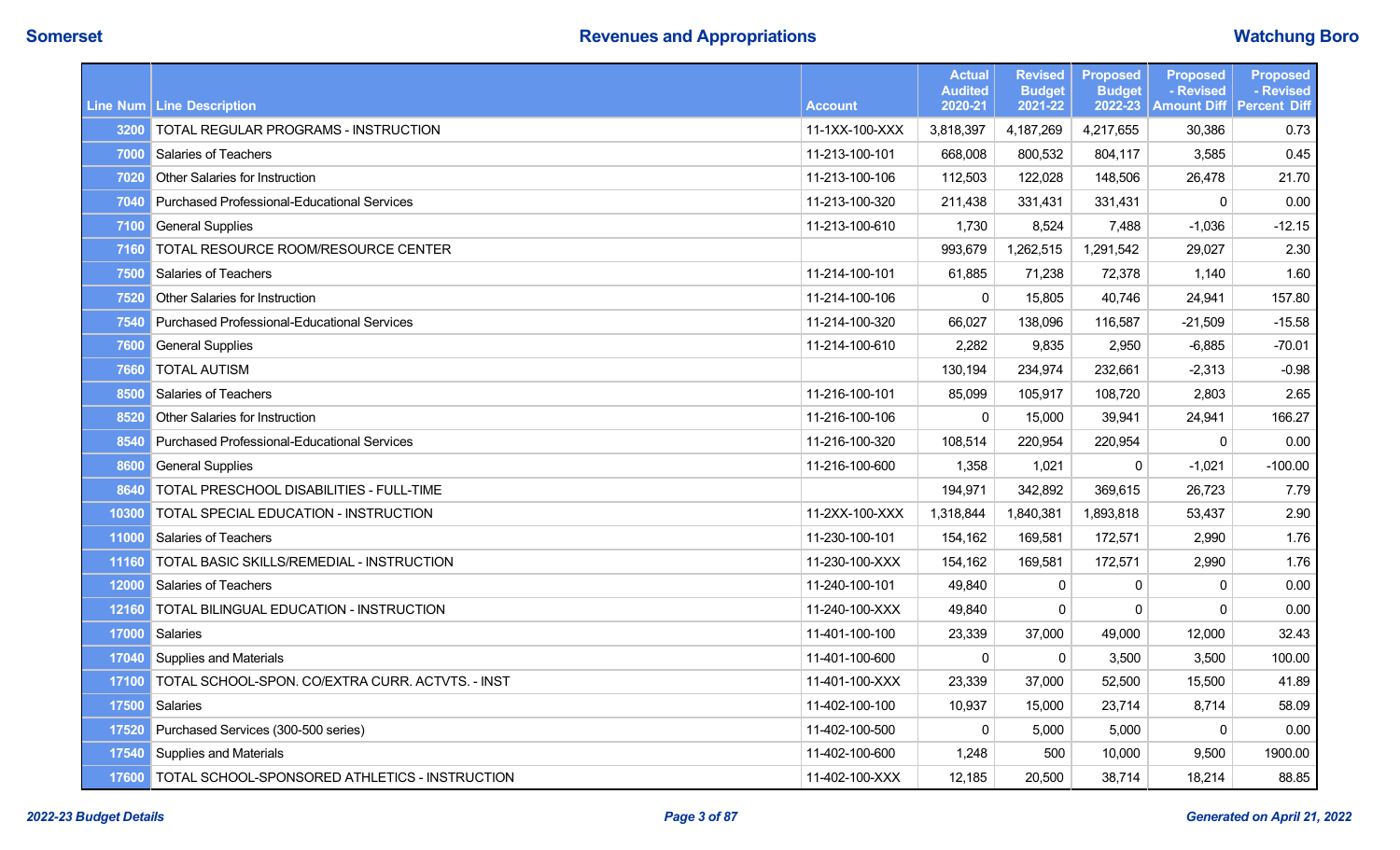|       |                                                          |                | <b>Actual</b><br><b>Audited</b> | <b>Revised</b><br><b>Budget</b> | <b>Proposed</b><br><b>Budget</b> | <b>Proposed</b><br>- Revised | <b>Proposed</b><br>- Revised |
|-------|----------------------------------------------------------|----------------|---------------------------------|---------------------------------|----------------------------------|------------------------------|------------------------------|
|       | Line Num Line Description                                | <b>Account</b> | 2020-21                         | 2021-22                         | 2022-23                          | <b>Amount Diff</b>           | <b>Percent Diff</b>          |
|       | 29100 Tuition to Priv. Sch. for the Disabled W/I State   | 11-000-100-566 | 708,576                         | 718.637                         | 681.408                          | $-37,229$                    | $-5.18$                      |
| 29180 | TOTAL UNDISTRIBUTED EXPENDITURES - INSTRUCTION (TUITION) | 11-000-100-XXX | 708,576                         | 718,637                         | 681,408                          | $-37,229$                    | $-5.18$                      |
|       | 29500 Salaries                                           | 11-000-211-100 | $\mathbf 0$                     | 38.129                          | 38,562                           | 433                          | 1.14                         |
| 29680 | TOTAL UNDIST. EXPEND.-ATTENDANCE AND SOCIAL WORK         | 11-000-211-XXX | $\pmb{0}$                       | 38,129                          | 38,562                           | 433                          | 1.14                         |
| 30500 | Salaries                                                 | 11-000-213-100 | 82,156                          | 129,806                         | 156,491                          | 26,685                       | 20.56                        |
| 30540 | <b>Purchased Professional and Technical Services</b>     | 11-000-213-300 | 52,865                          | 3,147                           | 3,147                            | 0                            | 0.00                         |
| 30560 | Other Purchased Services (400-500 series)                | 11-000-213-500 | $\mathbf 0$                     | 150                             | 150                              | $\mathbf 0$                  | 0.00                         |
| 30580 | Supplies and Materials                                   | 11-000-213-600 | 5,102                           | 5,000                           | 5,000                            | $\Omega$                     | 0.00                         |
| 30600 | <b>Other Objects</b>                                     | 11-000-213-800 | 1,851                           | 2,000                           | 0                                | $-2,000$                     | $-100.00$                    |
| 30620 | TOTAL UNDIST. EXPENDITURES - HEALTH SERVICES             | 11-000-213-XXX | 141,974                         | 140,103                         | 164,788                          | 24,685                       | 17.62                        |
| 40500 | <b>Salaries</b>                                          | 11-000-216-100 | 239,383                         | 320,284                         | 296,368                          | -23,916                      | $-7.47$                      |
| 40520 | <b>Purchased Professional - Educational Services</b>     | 11-000-216-320 | 188,795                         | 55,165                          | 42,250                           | $-12,915$                    | $-23.41$                     |
|       | 40540 Supplies and Materials                             | 11-000-216-600 | 407                             | 4,372                           | 1,500                            | $-2,872$                     | $-65.69$                     |
| 40580 | TOTAL UNDIST. EXPEND.-SPEECH, OT, PT AND RELATED SVCS    | 11-000-216-XXX | 428,585                         | 379,821                         | 340,118                          | $-39,703$                    | $-10.45$                     |
| 41000 | Salaries                                                 | 11-000-217-100 | 0                               | 2,950                           | 0                                | $-2,950$                     | $-100.00$                    |
| 41020 | <b>Purchased Professional - Educational Services</b>     | 11-000-217-320 | $\mathbf 0$                     | 27,620                          | 0                                | $-27,620$                    | $-100.00$                    |
| 41080 | TOTAL UNDIST EXPEND-OTH SUPP SERV STD-EXTRA SERV         | 11-000-217-XXX | 0                               | 30,570                          | $\Omega$                         | $-30,570$                    | $-100.00$                    |
| 41500 | Salaries of Other Professional Staff                     | 11-000-218-104 | 135,065                         | 141,533                         | 143,992                          | 2,459                        | 1.74                         |
| 41580 | Other Purchased Prof. and Tech. Services                 | 11-000-218-390 | 0                               | $\mathbf{0}$                    | 2,000                            | 2,000                        | 100.00                       |
| 41600 | Other Purchased Services (400-500 series)                | 11-000-218-500 | 1,630                           | 500                             | 500                              | 0                            | 0.00                         |
| 41620 | <b>Supplies and Materials</b>                            | 11-000-218-600 | 459                             | 1,260                           | 260                              | $-1,000$                     | $-79.37$                     |
| 41660 | TOTAL UNDIST. EXPENDITURES - GUIDANCE                    | 11-000-218-XXX | 137,154                         | 143,293                         | 146,752                          | 3,459                        | 2.41                         |
| 42000 | Salaries of Other Professional Staff                     | 11-000-219-104 | 217,685                         | 233,157                         | 237,786                          | 4,629                        | 1.99                         |
| 42020 | Salaries of Secretarial and Clerical Assistants          | 11-000-219-105 | 38,110                          | 39,254                          | 39,961                           | 707                          | 1.80                         |
| 42080 | Other Purchased Prof. and Tech. Services                 | 11-000-219-390 | 4,270                           | 10,000                          | 10,000                           | $\mathbf 0$                  | 0.00                         |
| 42100 | Other Purchased Services (400-500 series)                | 11-000-219-500 | 9,843                           | 13,850                          | 4,150                            | $-9,700$                     | $-70.04$                     |
| 42160 | Supplies and Materials                                   | 11-000-219-600 | 4,241                           | 15,894                          | 9,250                            | $-6,644$                     | $-41.80$                     |
|       | 42180 Other Objects                                      | 11-000-219-800 | 995                             | 1,000                           | $\mathbf 0$                      | $-1,000$                     | $-100.00$                    |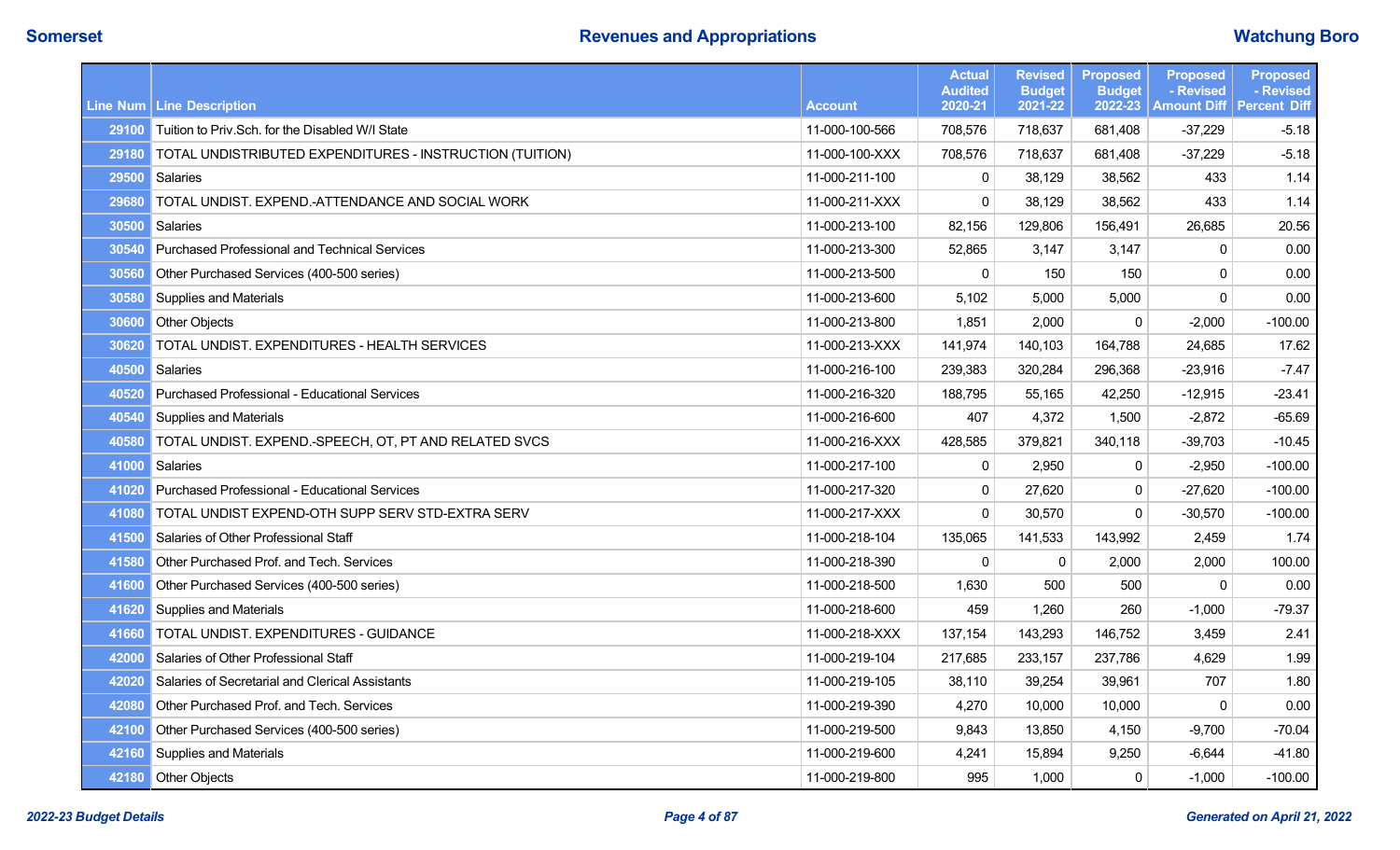|       |                                                      |                | <b>Actual</b><br><b>Audited</b> | <b>Revised</b><br><b>Budget</b> | <b>Proposed</b><br><b>Budget</b> | <b>Proposed</b><br>- Revised | <b>Proposed</b><br>- Revised |
|-------|------------------------------------------------------|----------------|---------------------------------|---------------------------------|----------------------------------|------------------------------|------------------------------|
|       | Line Num Line Description                            | <b>Account</b> | 2020-21                         | 2021-22                         | 2022-23                          | <b>Amount Diff</b>           | <b>Percent Diff</b>          |
| 42200 | TOTAL UNDIST. EXPENDITURES - CHILD STUDY TEAMS       | 11-000-219-XXX | 275,144                         | 313,155                         | 301,147                          | $-12,008$                    | $-3.83$                      |
| 43000 | Sal of Supervisor of Instruction                     | 11-000-221-102 | 118,450                         | 189,996                         | 193,417                          | 3,421                        | 1.80                         |
| 43020 | Sal of Other Professional Staff                      | 11-000-221-104 | $\mathbf 0$                     | $\mathbf 0$                     | 20,496                           | 20,496                       | 100.00                       |
| 43060 | <b>Other Salaries</b>                                | 11-000-221-110 | 3,170                           | 23,790                          | 0                                | $-23,790$                    | $-100.00$                    |
|       | 43160 Supplies and Materials                         | 11-000-221-600 | 8,325                           | 0                               | $\Omega$                         | $\mathbf{0}$                 | 0.00                         |
| 43180 | <b>Other Objects</b>                                 | 11-000-221-800 | $\mathbf{0}$                    | 2,600                           | $\Omega$                         | $-2,600$                     | $-100.00$                    |
| 43200 | TOTAL UNDIST. EXPEND.-IMPROV. OF INST. SERV.         | 11-000-221-XXX | 129,945                         | 216,386                         | 213,913                          | $-2,473$                     | $-1.14$                      |
| 43500 | Salaries                                             | 11-000-222-100 | 110,325                         | 165,621                         | 168,304                          | 2,683                        | 1.62                         |
| 43540 | <b>Purchased Professional and Technical Services</b> | 11-000-222-300 | 116,081                         | 34,112                          | $\mathbf 0$                      | $-34,112$                    | $-100.00$                    |
| 43560 | Other Purchased Services (400-500 series)            | 11-000-222-500 | 12,621                          | 2,545                           | 2,550                            | 5                            | 0.20                         |
| 43580 | Supplies and Materials                               | 11-000-222-600 | 4,423                           | 4,618                           | 4,193                            | -425                         | $-9.20$                      |
| 43600 | <b>Other Objects</b>                                 | 11-000-222-800 | 575                             | 1,338                           | 1,140                            | $-198$                       | $-14.80$                     |
| 43620 | TOTAL UNDIST. EXPEND.-EDU. MEDIA SERV./LIBRARY       | 11-000-222-XXX | 244,025                         | 208,234                         | 176,187                          | $-32,047$                    | $-15.39$                     |
| 44060 | <b>Other Salaries</b>                                | 11-000-223-110 | 1,100                           | 1,100                           | 2,750                            | 1,650                        | 150.00                       |
| 44120 | Other Purchased Services (400-500 series)            | 11-000-223-500 | 8,481                           | 6,325                           | 7,570                            | 1,245                        | 19.68                        |
| 44140 | Supplies and Materials                               | 11-000-223-600 | $\mathbf 0$                     | 250                             | 0                                | $-250$                       | $-100.00$                    |
| 44180 | TOTAL UNDIST. EXPEND.-INSTR. STAFF TRAINING SERV.    | 11-000-223-XXX | 9,581                           | 7,675                           | 10,320                           | 2,645                        | 34.46                        |
| 45000 | Salaries                                             | 11-000-230-100 | 235,893                         | 242,721                         | 248,851                          | 6,130                        | 2.53                         |
| 45040 | Legal Services                                       | 11-000-230-331 | 18,284                          | 20,000                          | 11,700                           | $-8,300$                     | $-41.50$                     |
| 45060 | <b>Audit Fees</b>                                    | 11-000-230-332 | 28,200                          | 28,665                          | 31,032                           | 2,367                        | 8.26                         |
| 45080 | Architectural/Engineering Services                   | 11-000-230-334 | $\mathbf{0}$                    | 0                               | 5,250                            | 5,250                        | 100.00                       |
| 45100 | <b>Other Purchased Professional Services</b>         | 11-000-230-339 | 2,545                           | 2,545                           | 2,800                            | 255                          | 10.02                        |
| 45120 | <b>Purchased Technical Services</b>                  | 11-000-230-340 | $\mathbf{0}$                    | $\Omega$                        | 1,857                            | 1,857                        | 100.00                       |
| 45140 | Communications / Telephone                           | 11-000-230-530 | 57,036                          | 39,776                          | 48,516                           | 8,740                        | 21.97                        |
| 45160 | <b>BOE Other Purchased Services</b>                  | 11-000-230-585 | 900                             | 1,500                           | 3,100                            | 1,600                        | 106.67                       |
| 45180 | Misc. Purch Serv (400-500) [Other than 530 & 585]    | 11-000-230-590 | 7,012                           | 4,320                           | 1,500                            | $-2,820$                     | $-65.28$                     |
| 45200 | <b>General Supplies</b>                              | 11-000-230-610 | 518                             | 2,500                           | 3,500                            | 1,000                        | 40.00                        |
| 45220 | <b>BOE In-House Training/Meeting Supplies</b>        | 11-000-230-630 | 283                             | 250                             | 250                              | $\mathbf 0$                  | 0.00                         |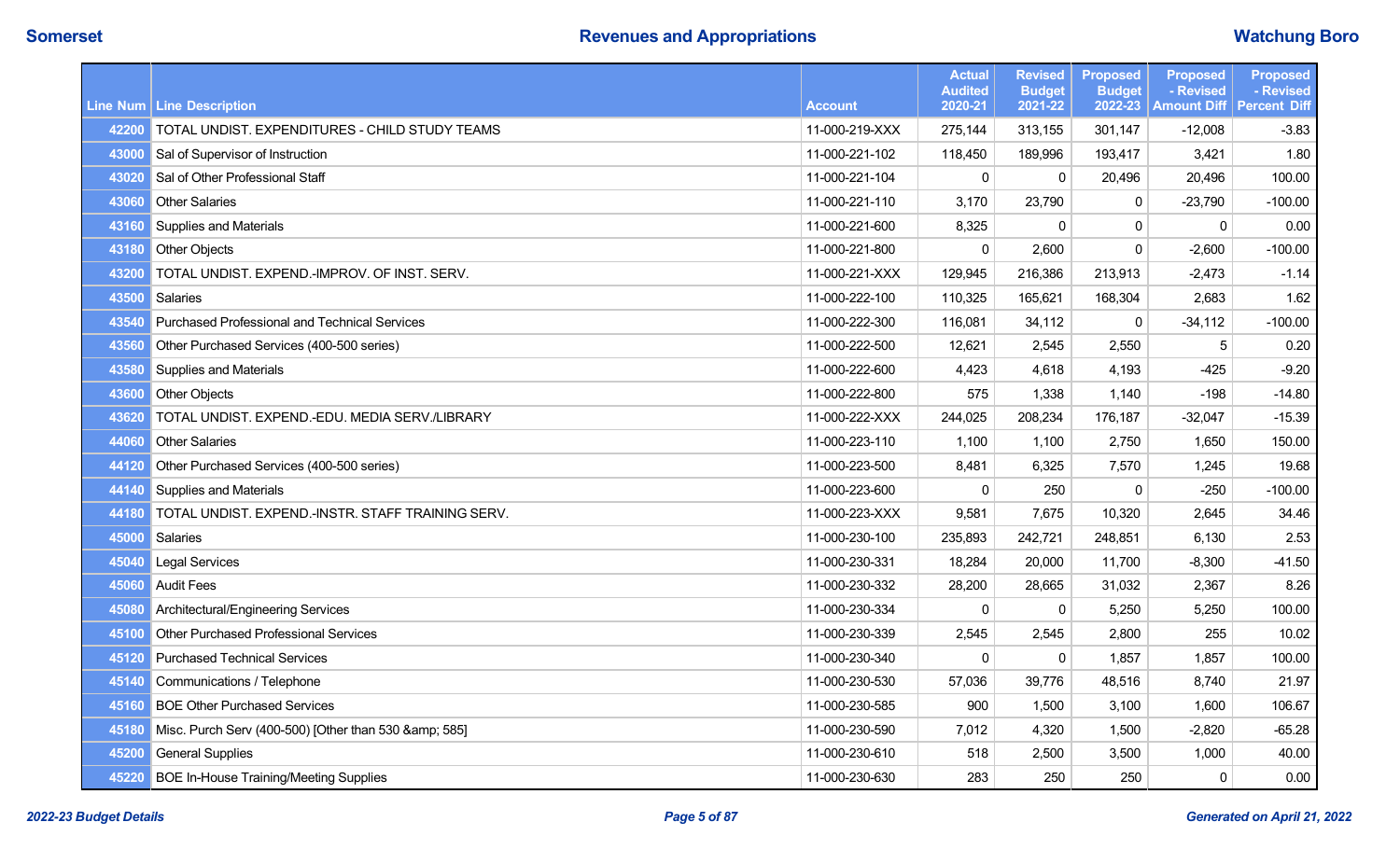|       |                                                   |                | <b>Actual</b><br><b>Audited</b> | <b>Revised</b><br><b>Budget</b> | <b>Proposed</b><br><b>Budget</b> | <b>Proposed</b><br>- Revised | <b>Proposed</b><br>- Revised |
|-------|---------------------------------------------------|----------------|---------------------------------|---------------------------------|----------------------------------|------------------------------|------------------------------|
|       | Line Num Line Description                         | <b>Account</b> | 2020-21                         | 2021-22                         | 2022-23                          | <b>Amount Diff</b>           | <b>Percent Diff</b>          |
|       | 45260 Miscellaneous Expenditures                  | 11-000-230-890 | 4,479                           | 3,039                           | 3,049                            | 10                           | 0.33                         |
| 45280 | <b>BOE Membership Dues and Fees</b>               | 11-000-230-895 | 8,297                           | 5,797                           | 5,797                            | $\mathbf 0$                  | 0.00                         |
| 45300 | TOTAL UNDIST. EXPEND.-SUPPORT SERV.-GEN. ADMIN.   | 11-000-230-XXX | 363,447                         | 351,113                         | 367,202                          | 16,089                       | 4.58                         |
| 46000 | Salaries of Principals/Asst. Principals/Prog Dir  | 11-000-240-103 | 253,633                         | 203,980                         | 207,651                          | 3,671                        | 1.80                         |
| 46040 | Salaries of Secretarial and Clerical Assistants   | 11-000-240-105 | 162,176                         | 133,699                         | 127,467                          | $-6,232$                     | $-4.66$                      |
| 46100 | Other Purchased Services (400-500 series)         | 11-000-240-500 | $\mathbf{0}$                    | 600                             | 600                              | $\mathbf{0}$                 | 0.00                         |
| 46120 | Supplies and Materials                            | 11-000-240-600 | 2,515                           | 7,910                           | 4,540                            | $-3,370$                     | $-42.60$                     |
| 46140 | Other Objects                                     | 11-000-240-800 | 3,240                           | 2,285                           | 3,604                            | 1,319                        | 57.72                        |
| 46160 | TOTAL UNDIST. EXPEND.-SUPPORT SERV.-SCHOOL ADMIN. | 11-000-240-XXX | 421,564                         | 348,474                         | 343,862                          | $-4,612$                     | $-1.32$                      |
| 47000 | Salaries                                          | 11-000-251-100 | 227,484                         | 207,937                         | 211,682                          | 3,745                        | 1.80                         |
| 47060 | Misc. Purchased Services (400-500) [O/T 594]      | 11-000-251-592 | 636                             | 600                             | 1,600                            | 1,000                        | 166.67                       |
| 47100 | <b>Supplies and Materials</b>                     | 11-000-251-600 | 458                             | 500                             | 827                              | 327                          | 65.40                        |
| 47180 | Miscellaneous Expenditures                        | 11-000-251-890 | 990                             | 1,190                           | 1,190                            | 0                            | 0.00                         |
| 47200 | TOTAL UNDIST. EXPEND. - CENTRAL SERVICES          | 11-000-251-XXX | 229,568                         | 210,227                         | 215,299                          | 5,072                        | 2.41                         |
| 47500 | Salaries                                          | 11-000-252-100 | 300                             | 38,624                          | 97,321                           | 58,697                       | 151.97                       |
| 47520 | <b>Purchased Professional Services</b>            | 11-000-252-330 | 31,156                          | 34,111                          | 0                                | $-34,111$                    | $-100.00$                    |
| 47540 | <b>Purchased Technical Services</b>               | 11-000-252-340 | $\mathbf{0}$                    | 0                               | 6,250                            | 6,250                        | 100.00                       |
| 47580 | <b>Supplies and Materials</b>                     | 11-000-252-600 | 14,277                          | 42,292                          | 7,810                            | $-34,482$                    | $-81.53$                     |
| 47620 | TOTAL UNDIST. EXPEND. - ADMIN. INFO TECHNOLOGY    | 11-000-252-XXX | 45,733                          | 115,027                         | 111,381                          | $-3,646$                     | $-3.17$                      |
| 48500 | <b>Salaries</b>                                   | 11-000-261-100 | $\mathbf 0$                     | $\mathbf 0$                     | 61,630                           | 61,630                       | 100.00                       |
| 48520 | Cleaning, Repair, and Maintenance Services        | 11-000-261-420 | 99,805                          | 141,742                         | 130,171                          | $-11,571$                    | $-8.16$                      |
| 48540 | <b>General Supplies</b>                           | 11-000-261-610 | 17,958                          | 40,717                          | 35,222                           | $-5,495$                     | $-13.50$                     |
| 48560 | <b>Other Objects</b>                              | 11-000-261-800 | 7,058                           | $\mathbf{0}$                    | $\mathbf{0}$                     | $\Omega$                     | 0.00                         |
| 48580 | TOTAL UNDIST. EXPEND.-REQUIRED MAINT FOR SCH FAC. | 11-000-261-XXX | 124,821                         | 182,459                         | 227,023                          | 44,564                       | 24.42                        |
| 49000 | Salaries                                          | 11-000-262-100 | 419,526                         | 429,553                         | 377,942                          | $-51,611$                    | $-12.02$                     |
| 49060 | Cleaning, Repair, and Maintenance Services        | 11-000-262-420 | 11,789                          | 6,000                           | 6,000                            | 0                            | 0.00                         |
| 49120 | <b>Other Purchased Property Services</b>          | 11-000-262-490 | 15,661                          | 12,600                          | 12,600                           | $\Omega$                     | 0.00                         |
|       | 49140 Insurance                                   | 11-000-262-520 | 135,510                         | 139,700                         | 197,000                          | 57,300                       | 41.02                        |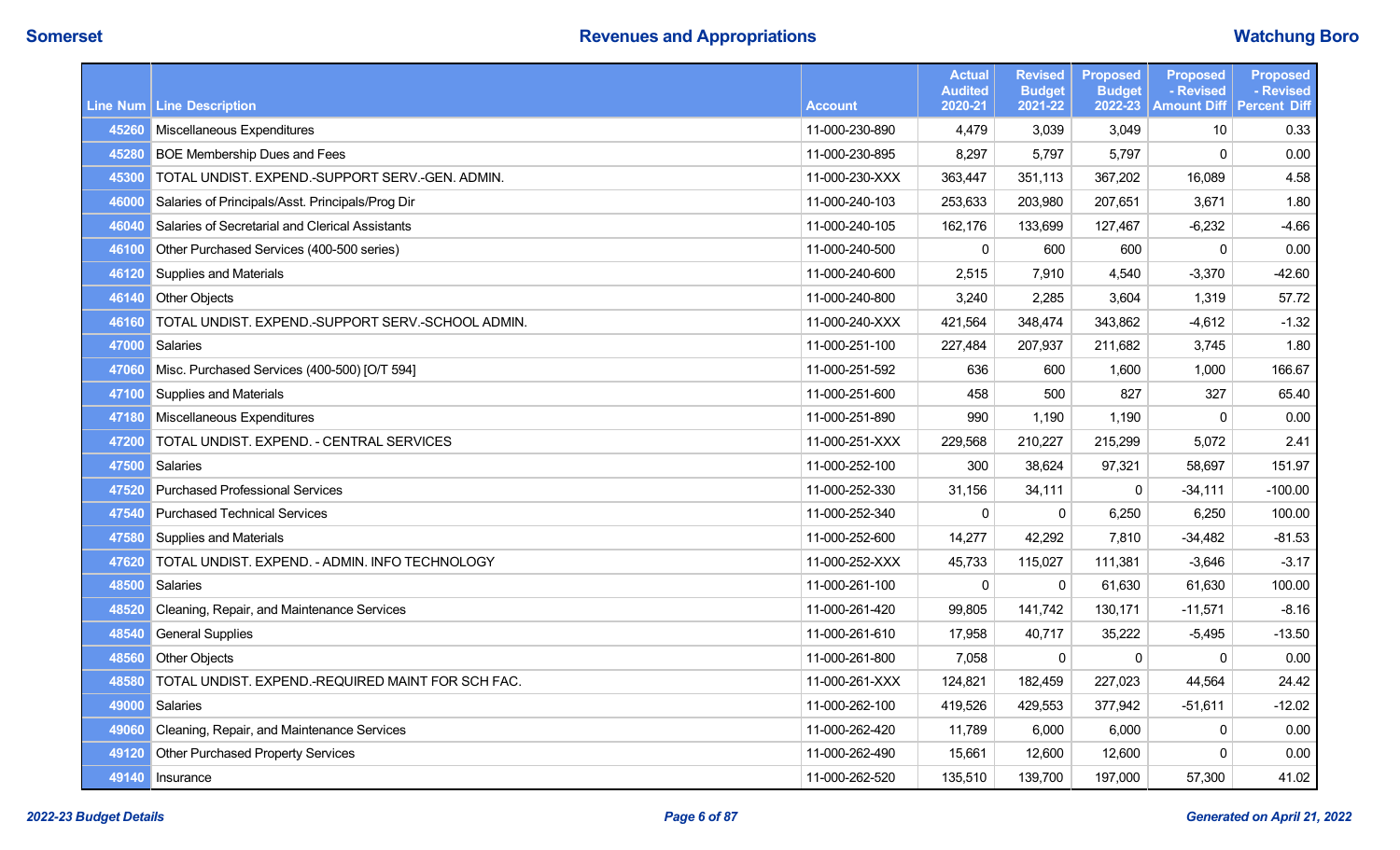|       |                                                       |                | <b>Actual</b><br><b>Audited</b> | <b>Revised</b><br><b>Budget</b> | <b>Proposed</b><br><b>Budget</b> | <b>Proposed</b><br>- Revised | <b>Proposed</b><br>- Revised |
|-------|-------------------------------------------------------|----------------|---------------------------------|---------------------------------|----------------------------------|------------------------------|------------------------------|
|       | Line Num   Line Description                           | <b>Account</b> | 2020-21                         | 2021-22                         | 2022-23                          | <b>Amount Diff</b>           | <b>Percent Diff</b>          |
|       | 49160 Miscellaneous Purchased Services                | 11-000-262-590 | 538                             | 500                             | $\mathbf{0}$                     | $-500$                       | $-100.00$                    |
| 49180 | <b>General Supplies</b>                               | 11-000-262-610 | 39,284                          | 22,510                          | 21,470                           | $-1,040$                     | $-4.62$                      |
| 49200 | Energy (Natural Gas)                                  | 11-000-262-621 | 59,721                          | 52,038                          | 52,038                           | 0                            | 0.00                         |
| 49220 | Energy (Electricity)                                  | 11-000-262-622 | 142,849                         | 114,660                         | 114,660                          | 0                            | 0.00                         |
| 49280 | <b>Other Objects</b>                                  | 11-000-262-800 | 5,303                           | 5,850                           | 5,850                            | 0                            | 0.00                         |
| 49340 | TOTAL UNDIST. EXPEND. - CUSTODIAL SERVICES            | 11-000-262-XXX | 830,181                         | 783,411                         | 787,560                          | 4,149                        | 0.53                         |
| 50000 | Salaries                                              | 11-000-263-100 | 7,954                           | 40,901                          | 39,072                           | $-1,829$                     | $-4.47$                      |
| 50040 | Cleaning, Repair, and Maintenance Services            | 11-000-263-420 | 2,500                           | 0                               | 3,500                            | 3,500                        | 100.00                       |
| 50060 | <b>General Supplies</b>                               | 11-000-263-610 | 15,892                          | 2,000                           | 5,000                            | 3,000                        | 150.00                       |
| 50100 | TOTAL UNDIST EXPEND.-CARE AND UPKEEP OF GROUNDS       | 11-000-263-XXX | 26,346                          | 42,901                          | 47,572                           | 4,671                        | 10.89                        |
| 51120 | TOTAL UNDIST. EXPEND.-OPER. AND MAINT. OF PLANT SERV. | 11-000-26X-XXX | 981,348                         | 1,008,771                       | 1,062,155                        | 53,384                       | 5.29                         |
| 52040 | Sal for Pupil Trans(Bet Home & Sch)-Sp Ed             | 11-000-270-161 | 42,979                          | 37,610                          | 40,838                           | 3,228                        | 8.58                         |
| 52100 | Management Fee - ESC & CTSA Trans. Program            | 11-000-270-350 | 0                               | 7,200                           | 7,920                            | 720                          | 10.00                        |
| 52120 | Other Purchased Prof. and Technical Serv.             | 11-000-270-390 | 3,308                           | 3,308                           | 3,639                            | 331                          | 10.01                        |
| 52140 | Cleaning, Repair, & Maint. Services                   | 11-000-270-420 | 3,077                           | 3,000                           | 3,000                            | 0                            | 0.00                         |
| 52180 | Lease Purchase Payments - School Buses                | 11-000-270-443 | 24.197                          | $\mathbf 0$                     | $\Omega$                         | 0                            | 0.00                         |
| 52200 | Contract. Serv. - Aid in Lieu Pymts-NonPub Sch        | 11-000-270-503 | 21,621                          | 40,000                          | 40,000                           | 0                            | 0.00                         |
| 52280 | Contr Serv(Oth. than Bet Home & Sch)-Vend             | 11-000-270-512 | 3,164                           | 10,300                          | 10,300                           | 0                            | 0.00                         |
| 52300 | Contr Serv(Bet. Home & Sch)-Joint Agrmnts             | 11-000-270-513 | 295,683                         | 477,630                         | 501,512                          | 23,882                       | 5.00                         |
| 52380 | Contract. Serv.(Spl. Ed. Students)-ESCs & CTSAs       | 11-000-270-518 | 125,383                         | 226,988                         | 252,000                          | 25,012                       | 11.02                        |
| 52440 | <b>Transportation Supplies</b>                        | 11-000-270-615 | 142                             | 2,500                           | 2,500                            | $\Omega$                     | 0.00                         |
| 52480 | TOTAL UNDIST. EXPEND.-STUDENT TRANSPORTATION SERV.    | 11-000-270-XXX | 519,554                         | 808,536                         | 861,709                          | 53,173                       | 6.58                         |
| 53020 | <b>Social Security Contributions</b>                  | 11-1XX-100-220 | $\pmb{0}$                       | 46,356                          | 0                                | $-46,356$                    | $-100.00$                    |
| 53120 | Other Retirement Contributions - Regular              | 11-1XX-100-249 | $\pmb{0}$                       | 4,545                           | 0                                | $-4,545$                     | $-100.00$                    |
| 53160 | Workmen's Compensation                                | 11-1XX-100-260 | $\pmb{0}$                       | 28,855                          | $\mathbf{0}$                     | -28,855                      | $-100.00$                    |
| 53180 | <b>Health Benefits</b>                                | 11-1XX-100-270 | $\pmb{0}$                       | 1,022,195                       | 0                                | $-1,022,195$                 | $-100.00$                    |
| 53200 | <b>Tuition Reimbursement</b>                          | 11-1XX-100-280 | $\pmb{0}$                       | 9,089                           | 0                                | $-9,089$                     | $-100.00$                    |
| 53220 | Other Employee Benefits                               | 11-1XX-100-290 | 0                               | 4,795                           | 0                                | $-4,795$                     | $-100.00$                    |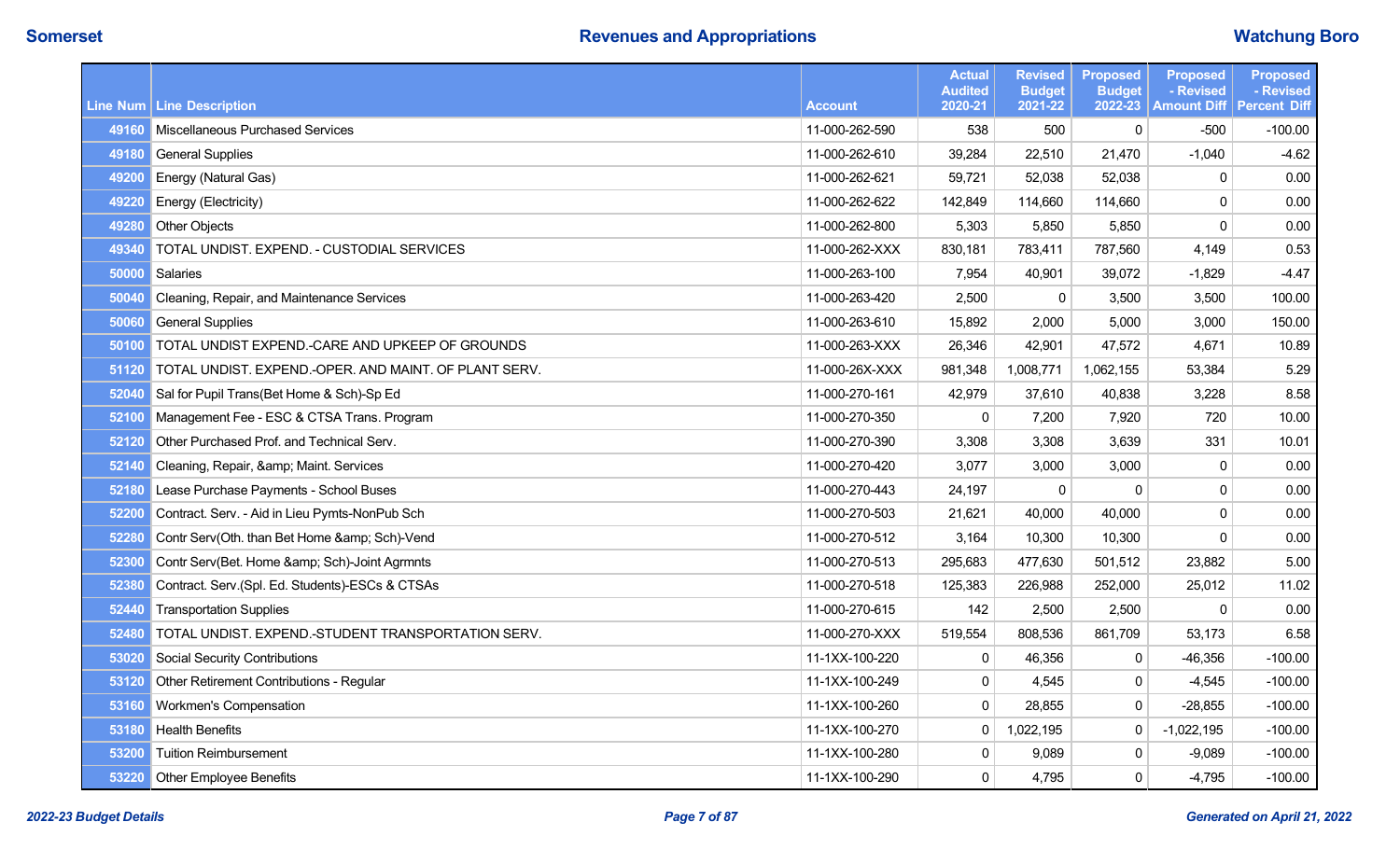|       | Line Num   Line Description                      | <b>Account</b> | <b>Actual</b><br><b>Audited</b><br>2020-21 | <b>Revised</b><br><b>Budget</b><br>2021-22 | <b>Proposed</b><br><b>Budget</b><br>2022-23 | <b>Proposed</b><br>- Revised<br><b>Amount Diff Percent Diff</b> | <b>Proposed</b><br>- Revised |
|-------|--------------------------------------------------|----------------|--------------------------------------------|--------------------------------------------|---------------------------------------------|-----------------------------------------------------------------|------------------------------|
| 53240 | <b>TOTAL REGULAR PROGRAMS - INSTRUCTION</b>      |                | 0                                          | 1,115,835                                  | $\mathbf 0$                                 | $-1,115,835$                                                    | $-100.00$                    |
| 54020 | <b>Social Security Contributions</b>             | 11-2XX-100-220 | $\pmb{0}$                                  | 22,075                                     | $\mathbf{0}$                                | $-22,075$                                                       | $-100.00$                    |
| 54060 | <b>Other Retirement Contributions - PERS</b>     | 11-2XX-100-241 | 0                                          | 28,112                                     | 0                                           | $-28,112$                                                       | $-100.00$                    |
| 54120 | Other Retirement Contributions - Regular         | 11-2XX-100-249 | $\pmb{0}$                                  | 2,163                                      | 0                                           | $-2,163$                                                        | $-100.00$                    |
| 54160 | Workmen's Compensation                           | 11-2XX-100-260 | $\pmb{0}$                                  | 13,739                                     | $\mathbf 0$                                 | $-13,739$                                                       | $-100.00$                    |
| 54180 | <b>Health Benefits</b>                           | 11-2XX-100-270 | $\pmb{0}$                                  | 486,759                                    | 0                                           | -486,759                                                        | $-100.00$                    |
| 54200 | <b>Tuition Reimbursement</b>                     | 11-2XX-100-280 | $\pmb{0}$                                  | 4,328                                      | $\mathsf 0$                                 | $-4,328$                                                        | $-100.00$                    |
| 54220 | <b>Other Employee Benefits</b>                   | 11-2XX-100-290 | $\pmb{0}$                                  | 2,283                                      | $\pmb{0}$                                   | $-2,283$                                                        | $-100.00$                    |
| 54240 | TOTAL SPECIAL PROGRAMS - INSTRUCTION             | 11-2XX-100-2XX | $\pmb{0}$                                  | 559,459                                    | $\mathsf 0$                                 | $-559,459$                                                      | $-100.00$                    |
| 59520 | <b>Social Security Contributions</b>             | 11-000-213-220 | $\pmb{0}$                                  | 1,920                                      | $\mathbf{0}$                                | $-1,920$                                                        | $-100.00$                    |
| 59620 | Other Retirement Contributions - Regular         | 11-000-213-249 | $\pmb{0}$                                  | 188                                        | 0                                           | $-188$                                                          | $-100.00$                    |
| 59660 | Workmen's Compensation                           | 11-000-213-260 | $\pmb{0}$                                  | 1,195                                      | $\mathsf 0$                                 | $-1,195$                                                        | $-100.00$                    |
| 59680 | <b>Health Benefits</b>                           | 11-000-213-270 | $\pmb{0}$                                  | 42,327                                     | $\mathsf 0$                                 | $-42,327$                                                       | $-100.00$                    |
| 59700 | <b>Tuition Reimbursement</b>                     | 11-000-213-280 | $\pmb{0}$                                  | 376                                        | $\mathsf 0$                                 | $-376$                                                          | $-100.00$                    |
| 59720 | <b>Other Employee Benefits</b>                   | 11-000-213-290 | $\pmb{0}$                                  | 199                                        | $\mathsf 0$                                 | $-199$                                                          | $-100.00$                    |
| 59740 | <b>TOTAL HEALTH SERVICES</b>                     |                | $\pmb{0}$                                  | 46,205                                     | $\pmb{0}$                                   | $-46,205$                                                       | $-100.00$                    |
| 60020 | <b>Social Security Contributions</b>             | 11-000-216-220 | $\pmb{0}$                                  | 3,839                                      | $\mathbf 0$                                 | $-3,839$                                                        | $-100.00$                    |
| 60120 | Other Retirement Contributions - Regular         | 11-000-216-249 | $\pmb{0}$                                  | 376                                        | $\mathsf 0$                                 | $-376$                                                          | $-100.00$                    |
| 60160 | Workmen's Compensation                           | 11-000-216-260 | $\pmb{0}$                                  | 2,389                                      | $\mathbf 0$                                 | $-2,389$                                                        | $-100.00$                    |
| 60180 | <b>Health Benefits</b>                           | 11-000-216-270 | $\pmb{0}$                                  | 84,654                                     | $\mathsf 0$                                 | $-84,654$                                                       | $-100.00$                    |
| 60200 | <b>Tuition Reimbursement</b>                     | 11-000-216-280 | $\pmb{0}$                                  | 753                                        | $\mathsf 0$                                 | $-753$                                                          | $-100.00$                    |
| 60220 | <b>Other Employee Benefits</b>                   | 11-000-216-290 | $\pmb{0}$                                  | 397                                        | $\mathbf{0}$                                | $-397$                                                          | $-100.00$                    |
| 60240 | TOTAL OTHER SUPP SERV - SPEECH/OT/PT& RELATED SV | 11-000-216-2XX | $\pmb{0}$                                  | 92,408                                     | $\mathsf 0$                                 | $-92,408$                                                       | $-100.00$                    |
| 61020 | <b>Social Security Contributions</b>             | 11-000-218-220 | $\pmb{0}$                                  | 1,440                                      | $\mathsf 0$                                 | $-1,440$                                                        | $-100.00$                    |
| 61120 | Other Retirement Contributions - Regular         | 11-000-218-249 | $\pmb{0}$                                  | 141                                        | 0                                           | $-141$                                                          | $-100.00$                    |
| 61160 | <b>Workmen's Compensation</b>                    | 11-000-218-260 | $\pmb{0}$                                  | 896                                        | $\mathbf 0$                                 | $-896$                                                          | $-100.00$                    |
| 61180 | <b>Health Benefits</b>                           | 11-000-218-270 | $\pmb{0}$                                  | 31,745                                     | 0                                           | $-31,745$                                                       | $-100.00$                    |
|       | 61200 Tuition Reimbursement                      | 11-000-218-280 | 0                                          | 282                                        | $\mathbf{0}$                                | $-282$                                                          | $-100.00$                    |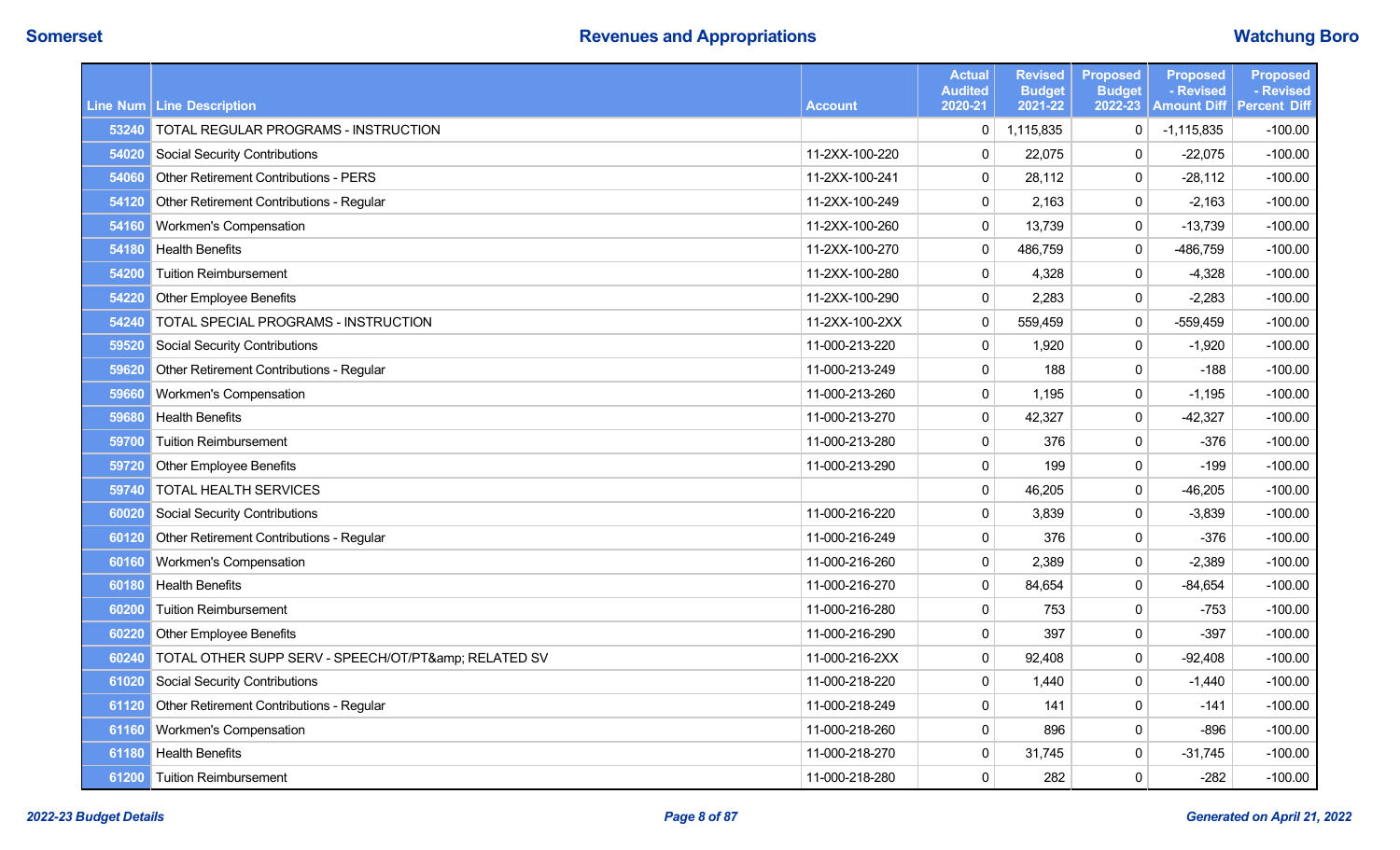|       |                                                       |                | <b>Actual</b><br><b>Audited</b> | <b>Revised</b><br><b>Budget</b> | <b>Proposed</b><br><b>Budget</b> | <b>Proposed</b><br>- Revised | <b>Proposed</b><br>- Revised |
|-------|-------------------------------------------------------|----------------|---------------------------------|---------------------------------|----------------------------------|------------------------------|------------------------------|
|       | Line Num Line Description                             | <b>Account</b> | 2020-21                         | 2021-22                         | 2022-23                          | <b>Amount Diff</b>           | <b>Percent Diff</b>          |
| 61220 | Other Employee Benefits                               | 11-000-218-290 | 0                               | 149                             | 0                                | $-149$                       | $-100.00$                    |
| 61240 | TOTAL OTHER SUPP SERV - GUIDANCE                      |                | $\pmb{0}$                       | 34,653                          | 0                                | $-34,653$                    | $-100.00$                    |
| 61520 | <b>Social Security Contributions</b>                  | 11-000-219-220 | 0                               | 3,839                           | $\mathbf 0$                      | $-3,839$                     | $-100.00$                    |
| 61560 | <b>Other Retirement Contributions - PERS</b>          | 11-000-219-241 | 0                               | 7,028                           | $\mathbf 0$                      | $-7,028$                     | $-100.00$                    |
| 61620 | Other Retirement Contributions - Regular              | 11-000-219-249 | 0                               | 376                             | 0                                | $-376$                       | $-100.00$                    |
| 61660 | Workmen's Compensation                                | 11-000-219-260 | $\pmb{0}$                       | 2,389                           | 0                                | $-2,389$                     | $-100.00$                    |
| 61680 | <b>Health Benefits</b>                                | 11-000-219-270 | $\pmb{0}$                       | 84,653                          | 0                                | $-84,653$                    | $-100.00$                    |
| 61700 | <b>Tuition Reimbursement</b>                          | 11-000-219-280 | 0                               | 752                             | 0                                | $-752$                       | $-100.00$                    |
| 61720 | <b>Other Employee Benefits</b>                        | 11-000-219-290 | $\pmb{0}$                       | 397                             | 0                                | $-397$                       | $-100.00$                    |
| 61740 | TOTAL OTHER SUPP SERV - CHILD STUDY TEAMS             | 11-000-219-2XX | $\pmb{0}$                       | 99,434                          | $\pmb{0}$                        | $-99,434$                    | $-100.00$                    |
| 62520 | <b>Social Security Contributions</b>                  | 11-000-221-220 | $\pmb{0}$                       | 1,344                           | 0                                | $-1,344$                     | $-100.00$                    |
| 62620 | Other Retirement Contributions - Regular              | 11-000-221-249 | 0                               | 132                             | 0                                | $-132$                       | $-100.00$                    |
| 62660 | <b>Workmen's Compensation</b>                         | 11-000-221-260 | 0                               | 836                             | 0                                | $-836$                       | $-100.00$                    |
| 62680 | <b>Health Benefits</b>                                | 11-000-221-270 | $\pmb{0}$                       | 29,629                          | $\pmb{0}$                        | $-29,629$                    | $-100.00$                    |
| 62700 | <b>Tuition Reimbursement</b>                          | 11-000-221-280 | 0                               | 263                             | 0                                | $-263$                       | $-100.00$                    |
| 62720 | <b>Other Employee Benefits</b>                        | 11-000-221-290 | $\pmb{0}$                       | 139                             | 0                                | $-139$                       | $-100.00$                    |
| 62740 | TOTAL IMPROVEMENT OF INSTRUCTION SERVICES             |                | $\pmb{0}$                       | 32,343                          | 0                                | $-32,343$                    | $-100.00$                    |
| 63020 | <b>Social Security Contributions</b>                  | 11-000-222-220 | 0                               | 1,920                           | 0                                | $-1,920$                     | $-100.00$                    |
| 63120 | Other Retirement Contributions - Regular              | 11-000-222-249 | $\pmb{0}$                       | 188                             | $\pmb{0}$                        | $-188$                       | $-100.00$                    |
| 63160 | Workmen's Compensation                                | 11-000-222-260 | 0                               | 1,195                           | 0                                | $-1,195$                     | $-100.00$                    |
| 63180 | <b>Health Benefits</b>                                | 11-000-222-270 | 0                               | 42,327                          | 0                                | $-42,327$                    | $-100.00$                    |
| 63200 | <b>Tuition Reimbursement</b>                          | 11-000-222-280 | 0                               | 376                             | 0                                | $-376$                       | $-100.00$                    |
| 63220 | Other Employee Benefits                               | 11-000-222-290 | 0                               | 199                             | 0                                | $-199$                       | $-100.00$                    |
|       | 63240 TOTAL EDUCATIONAL MEDIA SERVICES - SCH. LIBRARY |                | $\pmb{0}$                       | 46,205                          | $\Omega$                         | $-46,205$                    | $-100.00$                    |
| 64520 | Social Security Contributions                         | 11-000-230-220 | $\pmb{0}$                       | 1,920                           | 0                                | $-1,920$                     | $-100.00$                    |
| 64560 | <b>Other Retirement Contributions - PERS</b>          | 11-000-230-241 | $\pmb{0}$                       | 7,028                           | 0                                | $-7,028$                     | $-100.00$                    |
| 64620 | Other Retirement Contributions - Regular              | 11-000-230-249 | 0                               | 188                             | 0                                | $-188$                       | $-100.00$                    |
| 64660 | Workmen's Compensation                                | 11-000-230-260 | 0                               | 1,194                           | 0                                | $-1,194$                     | $-100.00$                    |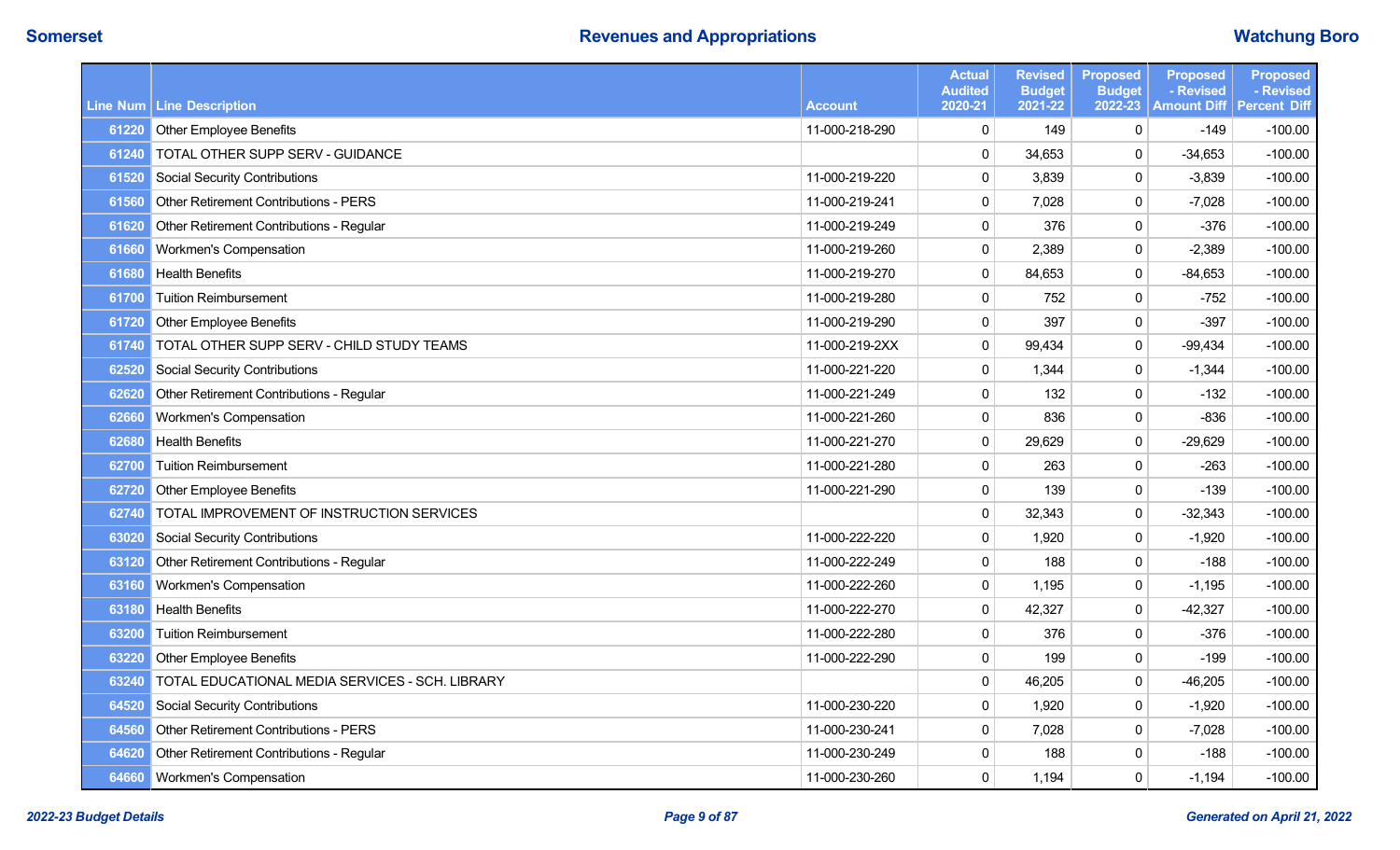|       |                                                        |                | <b>Actual</b><br><b>Audited</b> | <b>Revised</b><br><b>Budget</b> | <b>Proposed</b><br><b>Budget</b> | <b>Proposed</b><br>- Revised | <b>Proposed</b><br>- Revised |
|-------|--------------------------------------------------------|----------------|---------------------------------|---------------------------------|----------------------------------|------------------------------|------------------------------|
|       | Line Num Line Description                              | <b>Account</b> | 2020-21                         | 2021-22                         | 2022-23                          | <b>Amount Diff</b>           | <b>Percent Diff</b>          |
| 64680 | <b>Health Benefits</b>                                 | 11-000-230-270 | $\pmb{0}$                       | 42,326                          | 0                                | $-42,326$                    | $-100.00$                    |
| 64700 | <b>Tuition Reimbursement</b>                           | 11-000-230-280 | $\pmb{0}$                       | 376                             | $\mathbf{0}$                     | $-376$                       | $-100.00$                    |
| 64720 | <b>Other Employee Benefits</b>                         | 11-000-230-290 | $\pmb{0}$                       | 198                             | $\mathbf 0$                      | $-198$                       | $-100.00$                    |
| 64740 | TOTAL SUPPORT SERVICES - GENERAL ADMINISTRATION        | 11-000-230-2XX | $\pmb{0}$                       | 53,230                          | $\mathbf 0$                      | $-53,230$                    | $-100.00$                    |
| 65520 | <b>Social Security Contributions</b>                   | 11-000-240-220 | $\pmb{0}$                       | 5,375                           | $\mathbf 0$                      | $-5,375$                     | $-100.00$                    |
| 65560 | Other Retirement Contributions - PERS                  | 11-000-240-241 | $\pmb{0}$                       | 28,112                          | 0                                | $-28,112$                    | $-100.00$                    |
| 65620 | Other Retirement Contributions - Regular               | 11-000-240-249 | 0                               | 527                             | $\mathbf 0$                      | $-527$                       | $-100.00$                    |
| 65660 | Workmen's Compensation                                 | 11-000-240-260 | $\pmb{0}$                       | 3,345                           | 0                                | $-3,345$                     | $-100.00$                    |
| 65680 | <b>Health Benefits</b>                                 | 11-000-240-270 | $\pmb{0}$                       | 118,516                         | 0                                | $-118,516$                   | $-100.00$                    |
| 65700 | <b>Tuition Reimbursement</b>                           | 11-000-240-280 | $\pmb{0}$                       | 1,054                           | 0                                | $-1,054$                     | $-100.00$                    |
| 65720 | Other Employee Benefits                                | 11-000-240-290 | 0                               | 556                             | $\mathbf 0$                      | $-556$                       | $-100.00$                    |
| 65740 | TOTAL SUPPORT SERVICES - SCHOOL ADMINISTRATION         |                | $\pmb{0}$                       | 157,485                         | 0                                | $-157,485$                   | $-100.00$                    |
| 66520 | <b>Social Security Contributions</b>                   | 11-000-251-220 | 0                               | 2,880                           | 0                                | $-2,880$                     | $-100.00$                    |
| 66560 | Other Retirement Contributions - PERS                  | 11-000-251-241 | $\pmb{0}$                       | 14,056                          | $\mathbf 0$                      | $-14,056$                    | $-100.00$                    |
| 66620 | Other Retirement Contributions - Regular               | 11-000-251-249 | $\pmb{0}$                       | 282                             | 0                                | $-282$                       | $-100.00$                    |
| 66660 | Workmen's Compensation                                 | 11-000-251-260 | $\pmb{0}$                       | 1,792                           | 0                                | $-1,792$                     | $-100.00$                    |
| 66680 | <b>Health Benefits</b>                                 | 11-000-251-270 | $\pmb{0}$                       | 63,490                          | 0                                | -63,490                      | $-100.00$                    |
| 66700 | <b>Tuition Reimbursement</b>                           | 11-000-251-280 | $\pmb{0}$                       | 564                             | $\mathbf 0$                      | -564                         | $-100.00$                    |
| 66720 | <b>Other Employee Benefits</b>                         | 11-000-251-290 | $\pmb{0}$                       | 298                             | $\mathbf 0$                      | $-298$                       | $-100.00$                    |
| 66740 | TOTAL SUPPORT SERVICES - CENTRAL SERVICES              | 11-000-251-2XX | $\pmb{0}$                       | 83,362                          | $\mathbf 0$                      | $-83,362$                    | $-100.00$                    |
| 67020 | <b>Social Security Contributions</b>                   | 11-000-252-220 | $\pmb{0}$                       | 480                             | $\mathbf 0$                      | $-480$                       | $-100.00$                    |
| 67060 | Other Retirement Contributions - PERS                  | 11-000-252-241 | $\pmb{0}$                       | 3,514                           | $\mathbf{0}$                     | $-3,514$                     | $-100.00$                    |
| 67120 | Other Retirement Contributions - Regular               | 11-000-252-249 | $\pmb{0}$                       | 47                              | 0                                | $-47$                        | $-100.00$                    |
| 67160 | Workmen's Compensation                                 | 11-000-252-260 | 0                               | 299                             | $\mathbf{0}$                     | $-299$                       | $-100.00$                    |
| 67180 | <b>Health Benefits</b>                                 | 11-000-252-270 | $\pmb{0}$                       | 10,582                          | 0                                | $-10,582$                    | $-100.00$                    |
| 67200 | <b>Tuition Reimbursement</b>                           | 11-000-252-280 | 0                               | 94                              | 0                                | $-94$                        | $-100.00$                    |
| 67220 | <b>Other Employee Benefits</b>                         | 11-000-252-290 | $\pmb{0}$                       | 50                              | $\mathbf{0}$                     | $-50$                        | $-100.00$                    |
|       | 67240 TOTAL SUPP. SVCS - ADMIN. INFORMATION TECHNOLOGY | 11-000-252-2XX | 0                               | 15,066                          | 0                                | $-15,066$                    | $-100.00$                    |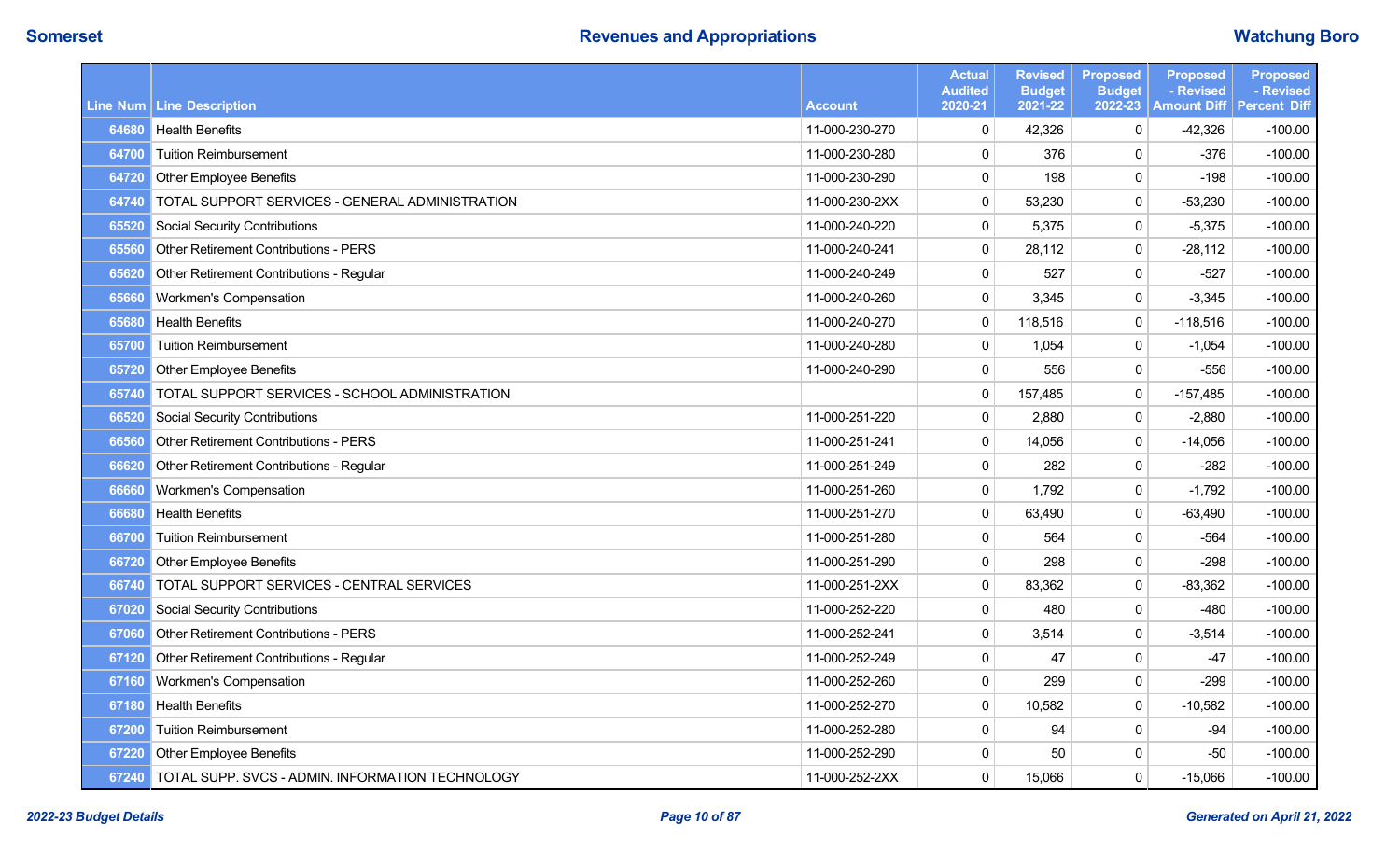|       |                                                                |                | <b>Actual</b><br><b>Audited</b> | <b>Revised</b><br><b>Budget</b> | <b>Proposed</b><br><b>Budget</b> | <b>Proposed</b><br>- Revised      | <b>Proposed</b><br>- Revised |
|-------|----------------------------------------------------------------|----------------|---------------------------------|---------------------------------|----------------------------------|-----------------------------------|------------------------------|
|       | Line Num   Line Description                                    | <b>Account</b> | 2020-21                         | 2021-22                         | 2022-23                          | <b>Amount Diff   Percent Diff</b> |                              |
| 68405 | <b>Social Security Contributions</b>                           | 11-000-262-220 | $\mathbf 0$                     | 7,678                           | $\mathbf 0$                      | $-7,678$                          | $-100.00$                    |
| 68415 | <b>Other Retirement Contributions - PERS</b>                   | 11-000-262-241 | $\mathbf 0$                     | 56,223                          | $\mathbf 0$                      | $-56,223$                         | $-100.00$                    |
| 68430 | Other Retirement Contributions - Regular                       | 11-000-262-249 | $\pmb{0}$                       | 753                             | $\mathbf 0$                      | $-753$                            | $-100.00$                    |
| 68440 | Workmen's Compensation                                         | 11-000-262-260 | $\mathbf 0$                     | 4,779                           | $\mathbf 0$                      | $-4,779$                          | $-100.00$                    |
| 68445 | <b>Health Benefits</b>                                         | 11-000-262-270 | $\pmb{0}$                       | 169,308                         | $\mathbf 0$                      | $-169,308$                        | $-100.00$                    |
| 68450 | <b>Tuition Reimbursement</b>                                   | 11-000-262-280 | $\mathbf 0$                     | 1,505                           | $\mathbf{0}$                     | $-1,505$                          | $-100.00$                    |
| 68455 | <b>Other Employee Benefits</b>                                 | 11-000-262-290 | $\mathbf 0$                     | 794                             | $\mathbf 0$                      | $-794$                            | $-100.00$                    |
| 68465 | TOTAL CUSTODIAL SERVICES                                       | 11-000-262-2XX | $\pmb{0}$                       | 241,040                         | $\mathbf{0}$                     | $-241,040$                        | $-100.00$                    |
| 68505 | <b>Social Security Contributions</b>                           | 11-000-263-220 | $\pmb{0}$                       | 960                             | 0                                | $-960$                            | $-100.00$                    |
| 68515 | <b>Other Retirement Contributions - PERS</b>                   | 11-000-263-241 | $\pmb{0}$                       | 7,028                           | $\mathbf{0}$                     | $-7,028$                          | $-100.00$                    |
| 68530 | Other Retirement Contributions - Regular                       | 11-000-263-249 | $\pmb{0}$                       | 94                              | $\mathbf 0$                      | $-94$                             | $-100.00$                    |
| 68540 | Workmen's Compensation                                         | 11-000-263-260 | $\pmb{0}$                       | 597                             | $\pmb{0}$                        | $-597$                            | $-100.00$                    |
| 68545 | <b>Health Benefits</b>                                         | 11-000-263-270 | $\pmb{0}$                       | 21,163                          | $\mathbf 0$                      | $-21,163$                         | $-100.00$                    |
| 68550 | <b>Tuition Reimbursement</b>                                   | 11-000-263-280 | $\pmb{0}$                       | 188                             | $\mathbf 0$                      | $-188$                            | $-100.00$                    |
| 68555 | <b>Other Employee Benefits</b>                                 | 11-000-263-290 | $\mathbf 0$                     | 99                              | $\mathbf 0$                      | $-99$                             | $-100.00$                    |
| 68565 | TOTAL CARE AND UPKEEP OF GROUNDS                               | 11-000-263-2XX | $\pmb{0}$                       | 30,129                          | $\mathbf 0$                      | $-30,129$                         | $-100.00$                    |
| 70260 | TOTAL ALLOCATED BENEFITS                                       |                | $\mathbf 0$                     | 2,606,854                       | $\Omega$                         | $-2,606,854$                      | $-100.00$                    |
| 71020 | Social Security Contributions                                  | 11-000-291-220 | 119,411                         | $\mathbf 0$                     | 114,753                          | 114,753                           | 100.00                       |
| 71060 | <b>Other Retirement Contributions - PERS</b>                   | 11-000-291-241 | 135,176                         | $\mathbf 0$                     | 157,172                          | 157,172                           | 100.00                       |
| 71120 | Other Retirement Contributions - Regular                       | 11-000-291-249 | 4,947                           | $\mathbf 0$                     | 1,603                            | 1,603                             | 100.00                       |
| 71160 | Workmen's Compensation                                         | 11-000-291-260 | 58,820                          | $\mathbf 0$                     | 62,000                           | 62,000                            | 100.00                       |
| 71180 | <b>Health Benefits</b>                                         | 11-000-291-270 | 2,036,179                       | 196,662                         | 2,393,128                        | 2,196,466                         | 1116.87                      |
| 71200 | <b>Tuition Reimbursement</b>                                   | 11-000-291-280 | 12,251                          | 0                               | 29,000                           | 29,000                            | 100.00                       |
| 71220 | Other Employee Benefits                                        | 11-000-291-290 | 8,000                           | $\mathbf 0$                     | 13,800                           | 13,800                            | 100.00                       |
| 71227 | Unused Sick Payment to Terminated/Retired Staff 11-000-291-299 | 11-000-291-299 | 19,970                          | 8,802                           | 11,667                           | 2,865                             | 32.55                        |
| 71240 | TOTAL UNALLOCATED BENEFITS                                     |                | 2,394,754                       | 205,464                         | 2,783,123                        | 2,577,659                         | 1254.56                      |
| 71260 | TOTAL PERSONAL SERVICES - EMPLOYEE BENEFITS                    | 11-XXX-XXX-2XX | 2,394,754                       | 2,812,318                       | 2,783,123                        | $-29,195$                         | $-1.04$                      |
| 72140 | TOTAL UNDISTRIBUTED EXPENDITURES                               |                | 7,030,952                       | 7,850,469                       | 7,817,926                        | $-32,543$                         | $-0.41$                      |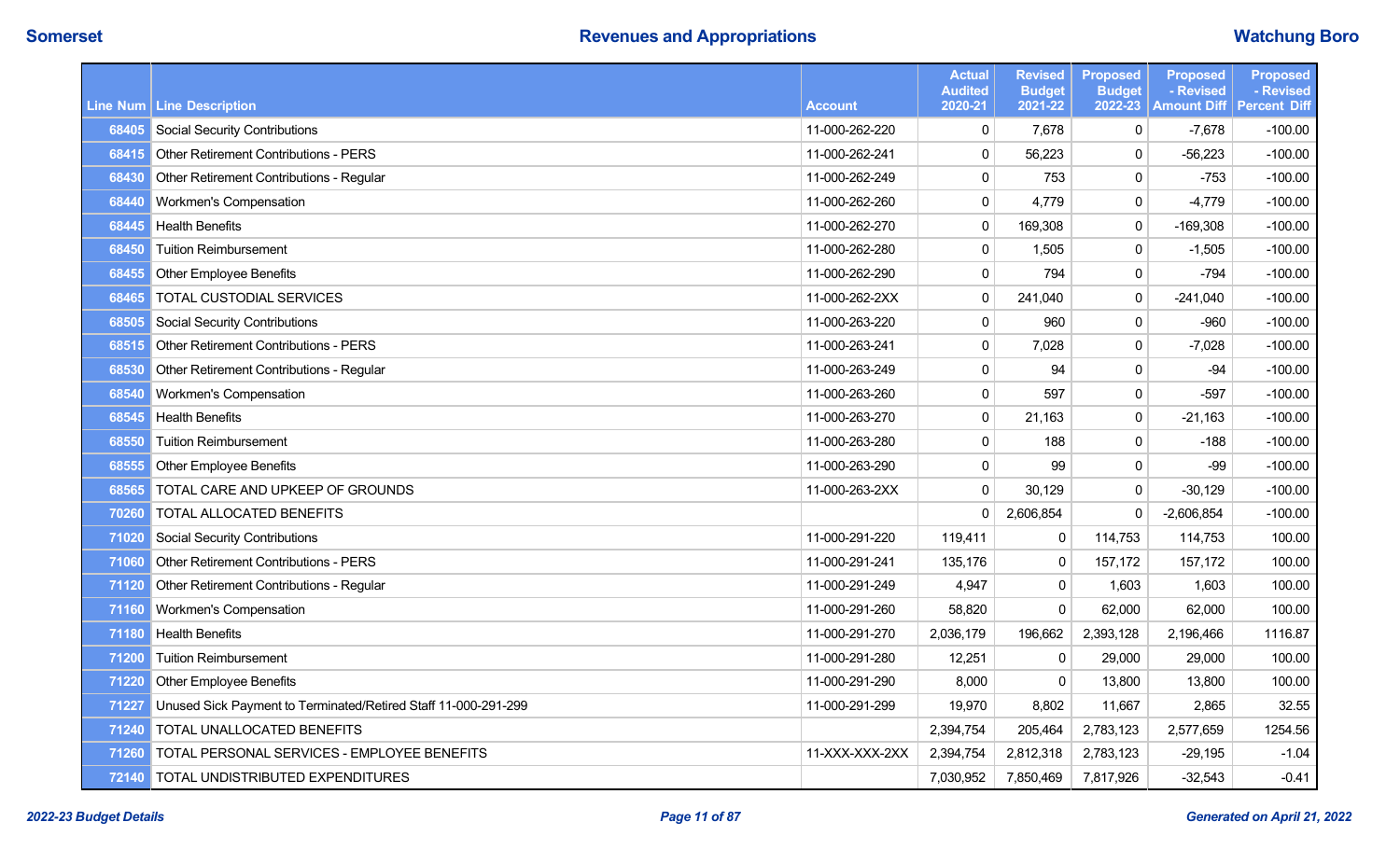|       |                                               |                | <b>Actual</b><br><b>Audited</b> | <b>Revised</b><br><b>Budget</b> | <b>Proposed</b><br><b>Budget</b> | <b>Proposed</b><br>- Revised | <b>Proposed</b><br>- Revised |
|-------|-----------------------------------------------|----------------|---------------------------------|---------------------------------|----------------------------------|------------------------------|------------------------------|
|       | Line Num   Line Description                   | <b>Account</b> | 2020-21                         | 2021-22                         | 2022-23                          | <b>Amount Diff</b>           | <b>Percent Diff</b>          |
| 72260 | TOTAL GENERAL CURRENT EXPENSE                 |                | 12,407,719                      | 14,105,200                      | 14,193,184                       | 87,984                       | 0.62                         |
| 75680 | Undistributed Expenditures - Admin Info Tech. | 12-000-252-730 | $\mathbf 0$                     | 22,511                          | $\mathbf{0}$                     | $-22,511$                    | $-100.00$                    |
| 75720 | Undist. Expend. - Custodial Services          | 12-000-262-730 | 2,717                           | 48,852                          | 0                                | $-48,852$                    | $-100.00$                    |
| 75880 | <b>TOTAL EQUIPMENT</b>                        | 12-XXX-XXX-730 | 2,717                           | 71,363                          | $\mathbf{0}$                     | $-71,363$                    | $-100.00$                    |
| 76040 | Architectural/Engineering Services            | 12-000-400-334 | 2,400                           | 3,100                           | 0                                | $-3,100$                     | $-100.00$                    |
| 76060 | Other Purchased Prof. and Tech. Services      | 12-000-400-390 | 21,653                          | 4,059                           | $\mathbf{0}$                     | $-4,059$                     | $-100.00$                    |
| 76080 | <b>Construction Services</b>                  | 12-000-400-450 | 125,021                         | 0                               | 642,807                          | 642,807                      | 100.00                       |
| 76180 | Infrastructure                                | 12-000-400-780 | 23,955                          | $\mathbf 0$                     | $\mathbf 0$                      | 0                            | 0.00                         |
| 76210 | Assessment for Debt Service on SDA Funding    | 12-000-400-896 | 47,138                          | 47,138                          | 47,138                           | $\Omega$                     | 0.00                         |
| 76260 | TOTAL FACILITIES ACQUISITION AND CONST. SERV. | 12-000-400-XXX | 220,167                         | 54,297                          | 689,945                          | 635,648                      | 1170.69                      |
| 76380 | Interest Deposit to Capital Reserve           | 10-604         | $\mathbf 0$                     | 10,000                          | 10,000                           | 0                            | 0.00                         |
| 76400 | TOTAL CAPITAL OUTLAY                          |                | 222,884                         | 135,660                         | 699,945                          | 564,285                      | 415.96                       |
| 84060 | <b>GENERAL FUND GRAND TOTAL</b>               |                | 12,630,603                      | 14,240,860                      | 14,893,129                       | 652,269                      | 4.58                         |
| 84100 | Local Projects                                | 20-XXX-XXX-XXX | 101,630                         | $\mathbf{0}$                    | $\Omega$                         | $\mathbf{0}$                 | 0.00                         |
| 84200 | <b>Student Activity Fund</b>                  | 20-475-XXX-XXX | 8,621                           | 75,000                          | 75,000                           | $\mathbf{0}$                 | 0.00                         |
| 88500 | Title I                                       | 20-XXX-XXX-XXX | 6,479                           | 28.615                          | 24.268                           | $-4,347$                     | $-15.19$                     |
| 88520 | Title II                                      | 20-XXX-XXX-XXX | $\pmb{0}$                       | 7,830                           | 6,898                            | $-932$                       | $-11.90$                     |
| 88540 | Title III                                     | 20-XXX-XXX-XXX | $\mathbf 0$                     | 2,580                           | $\Omega$                         | $-2,580$                     | $-100.00$                    |
| 88560 | Title IV                                      | 20-XXX-XXX-XXX | 7,524                           | 10,000                          | 8,500                            | $-1,500$                     | $-15.00$                     |
| 88620 | I.D.E.A. Part B (Handicapped)                 | 20-XXX-XXX-XXX | 131,185                         | 111,274                         | 110,405                          | $-869$                       | $-0.78$                      |
| 88641 | ARP- IDEA Basic Grant Program                 | 20-223-xxx-xxx | $\pmb{0}$                       | 0                               | 2,187                            | 2,187                        | 100.00                       |
| 88642 | ARP - IDEA Preschool Grant Program            | 20-224-xxx-xxx | $\Omega$                        | $\mathbf 0$                     | 25,606                           | 25,606                       | 100.00                       |
| 88670 | Salaries-Support                              | 20-477-200-100 | 9,001                           | 0                               | $\Omega$                         | 0                            | 0.00                         |
| 88675 | Supplies and Materials-Support                | 20-477-200-600 | 17,195                          | $\mathbf{0}$                    | $\mathbf{0}$                     | $\Omega$                     | 0.00                         |
| 88678 | <b>CARES Act Education Stabilization Fund</b> | 20-477-XXX-XXX | 26,196                          | 0                               | $\mathbf{0}$                     | $\mathbf 0$                  | 0.00                         |
|       | 88705 Bridging the Digital Divide Program     | 20-478-XXX-XXX | 35,000                          | 0                               | 0                                | 0                            | 0.00                         |
| 88706 | Coronavirus Relief Fund (CRF) Grant Program   | 20-479-XXX-XXX | 15,359                          | $\Omega$                        | 0                                | $\mathbf 0$                  | 0.00                         |
| 88709 | CRRSA Act-ESSER II Grant Program              | 20-483-xxx-xxx | $\pmb{0}$                       | 110,351                         | $\mathsf 0$                      | $-110,351$                   | $-100.00$                    |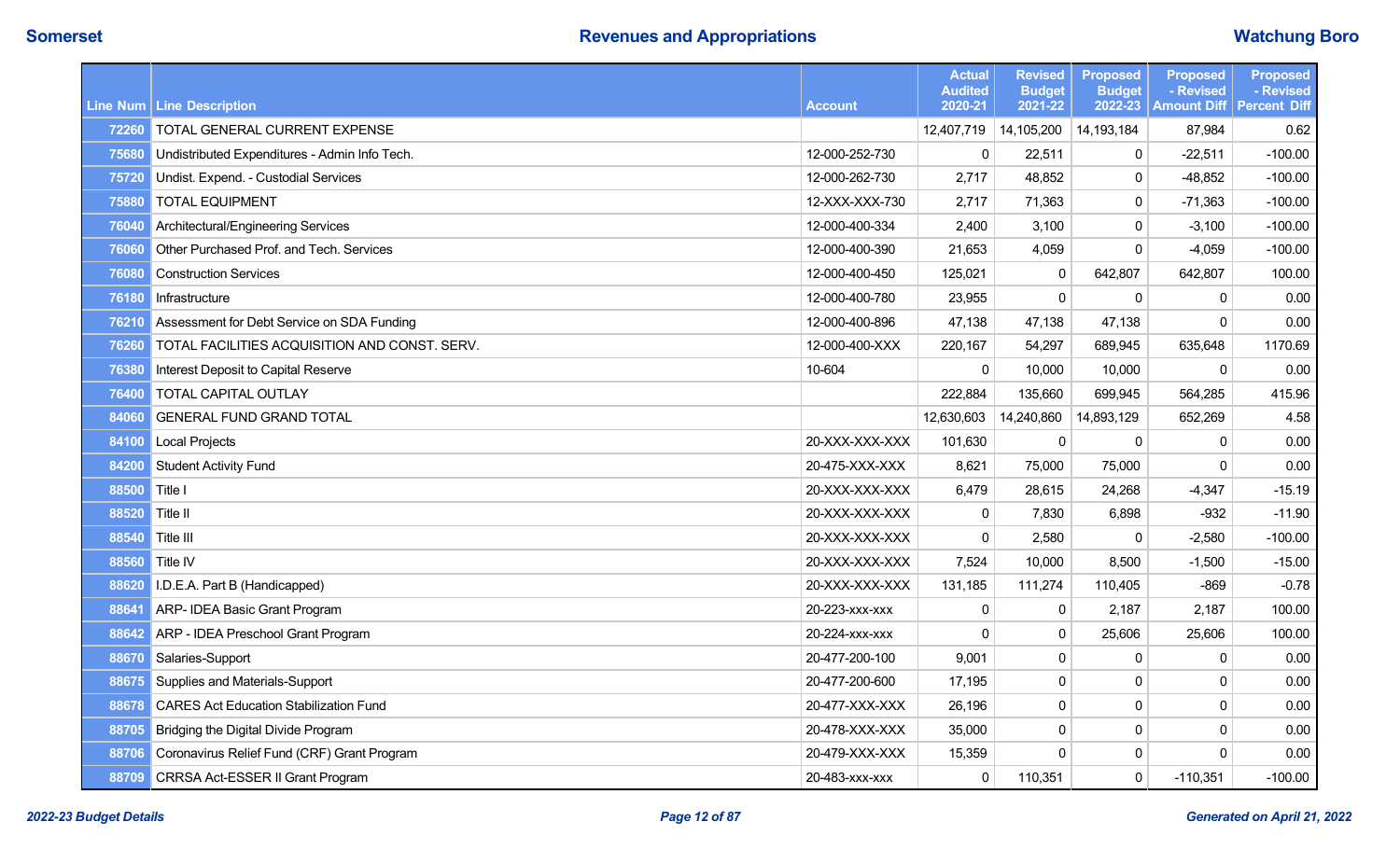|       | Line Num   Line Description                                                                          | <b>Account</b> | <b>Actual</b><br><b>Audited</b><br>2020-21 | <b>Revised</b><br><b>Budget</b><br>2021-22 | <b>Proposed</b><br><b>Budget</b><br>2022-23 | <b>Proposed</b><br>- Revised<br><b>Amount Diff</b> | <b>Proposed</b><br>- Revised<br><b>Percent Diff</b> |
|-------|------------------------------------------------------------------------------------------------------|----------------|--------------------------------------------|--------------------------------------------|---------------------------------------------|----------------------------------------------------|-----------------------------------------------------|
| 8871  | <b>CRRSA Act-Learning Acceleration Grant Program</b>                                                 | 20-484-xxx-xxx | 0                                          | 25,000                                     |                                             | $-25,000$                                          | $-100.00$                                           |
| 8871  | <b>CRRSA Act-Mental Health Grant Program</b>                                                         | 20-485-xxx-xxx | 13,704                                     | 45,000                                     |                                             | $-45,000$                                          | $-100.00$                                           |
| 8871  | <b>ARP ESSER Grant Program</b>                                                                       | 20-487-xxx-xxx |                                            | 0                                          | 248,006                                     | 248,006                                            | 100.00                                              |
| 887   | ARP ESSER Subgrant Accelerated Learning Coaching and Educator Support Grant                          | 20-488-xxx-xxx |                                            | 0                                          | 50,000                                      | 50,000                                             | 100.00                                              |
| 88715 | ARP ESSER Subgrant Evidence-Based Summer Learning and Enrichment Activities Grant                    | 20-489-xxx-xxx |                                            | 0                                          | 40,000                                      | 40,000                                             | 100.00                                              |
| 88716 | ARP ESSER Subgrant Evidence-Based Comprehensive Beyond the School Day Activities Grant               | 20-490-xxx-xxx |                                            | 0                                          | 40,000                                      | 40,000                                             | 100.00                                              |
| 8871  | ARP ESSER Subgrant New Jersey Tiered System of Supports (NJTSS) Mental Health Support Staffing Grant | 20-491-xxx-xxx |                                            | 0                                          | 45,000                                      | 45,000                                             | 100.00                                              |
| 88740 | TOTAL FEDERAL PROJECTS                                                                               | 20-XXX-XXX-XXX | 235,447                                    | 340,650                                    | 600,870                                     | 260,220                                            | 76.39                                               |
| 88760 | TOTAL SPECIAL REVENUE FUNDS                                                                          |                | 345,698                                    | 415,650                                    | 675,870                                     | 260,220                                            | 62.61                                               |
| 90000 | TOTAL EXPENDITURES/APPROPRIATIONS                                                                    |                | 12,976,301                                 | 14,656,510                                 | 15,568,999                                  | 912,489                                            | 6.23                                                |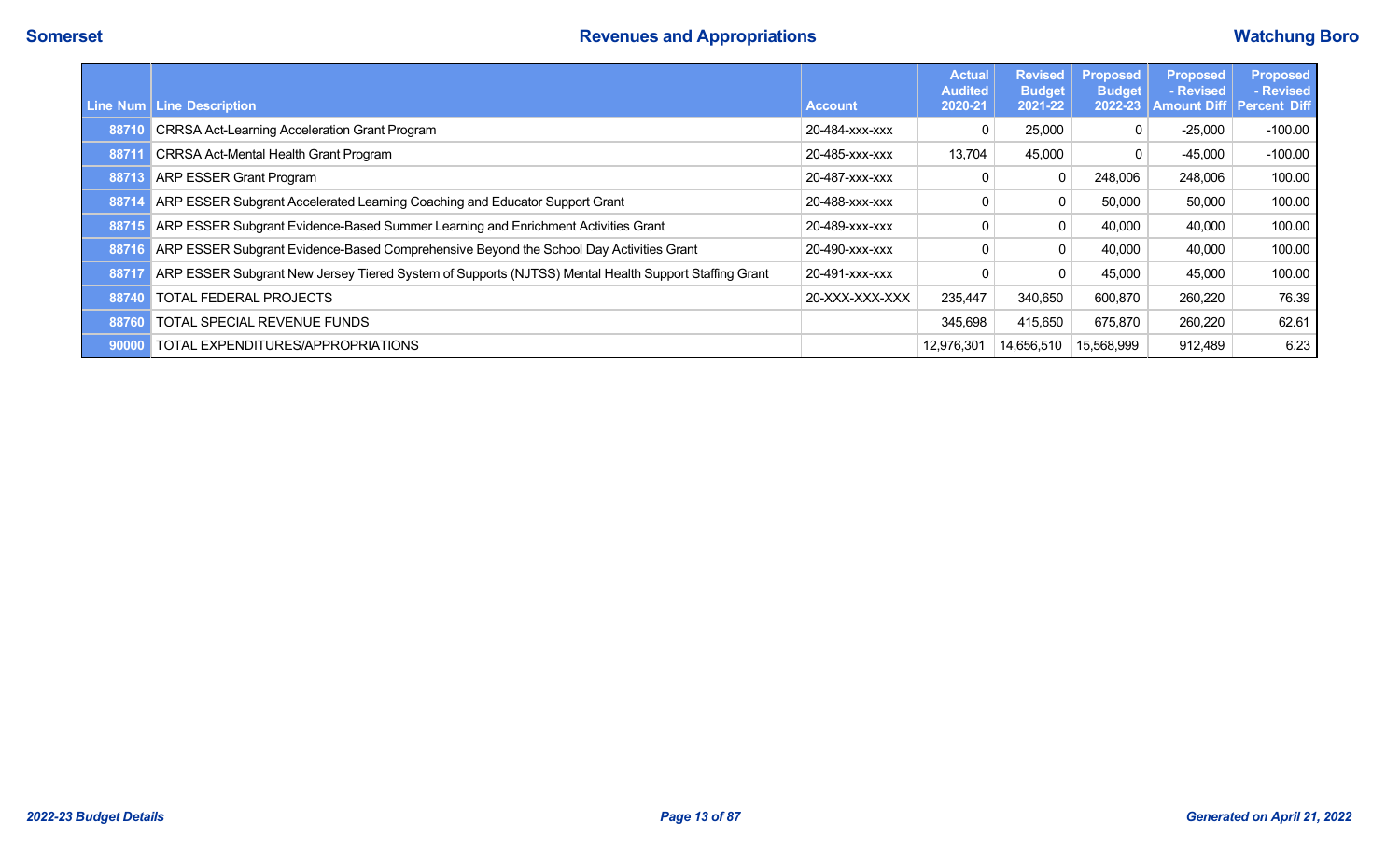|            | Line Num   Line Description                                                                                 | <b>Account</b> | <b>Explanation*</b>                                                                                                |
|------------|-------------------------------------------------------------------------------------------------------------|----------------|--------------------------------------------------------------------------------------------------------------------|
|            | 190 Total Tuition                                                                                           | 10-1300        | Integrated preschool general education parent paid tuition                                                         |
|            | <b>300</b> Unrestricted Miscellaneous Revenues                                                              | $10-1XXX$      | interest earnings, technology fees, miscellaneous revenues                                                         |
| 420        | Categorical Transportation Aid                                                                              | 10-3121        | state aid increase                                                                                                 |
|            | 440 Categorical Special Education Aid                                                                       | 10-3132        | state aid increase                                                                                                 |
| <b>470</b> | Categorical Security Aid                                                                                    | 10-3177        | state aid increase                                                                                                 |
|            | 710 Adjustment for Prior Year Encumbrances                                                                  |                | amount to be determined by June 2021 audit                                                                         |
|            | <b>775</b> Title I                                                                                          | 20-4411-4416   | budgeted at 85% of prior year original allocation                                                                  |
| 780        | $\vert$ Title II                                                                                            | 20-4451-4455   | budgeted at 85% of prior year original allocation                                                                  |
| 785        | $\vert$ Title III                                                                                           | 20-4491-4494   | no funding anticipated                                                                                             |
|            | 790 Title IV                                                                                                | 20-4471-4474   | budgeted at 85% of prior year original allocation                                                                  |
| 803        | ARP - IDEA Preschool                                                                                        | 20-4409        | new this year                                                                                                      |
|            | 804 ARP - IDEA Basic                                                                                        | 20-4419        | new this year                                                                                                      |
|            | 806 ARP ESSER Subgrant - Accelerated Learning Coaching and Educator Support Grant                           | 20-4541        | new this year                                                                                                      |
|            | 807 ARP ESSER Subgrant - Evidence-Based Summer Learning and Enrichment Activities Grant                     | 20-4542        | new this year                                                                                                      |
|            | 808 ARP ESSER Subgrant - Evidence-Based Comprehensive Beyond the School Day Activities Grant                | 20-4543        | new this year                                                                                                      |
|            | 809 ARP ESSER Subgrant - New Jersey Tiered System of Supports (NJTSS) Mental Health Support<br>Staffing Gra | 20-4544        | new this year                                                                                                      |
|            | 814 ARP - ESSER                                                                                             | 20-4540        | new this year                                                                                                      |
|            | 823 CRRSA Act - ESSER II                                                                                    | 20-4534        | one time federal grant                                                                                             |
| 824        | CRRSA Act - Learning Acceleration Grant                                                                     | 20-4535        | one time federal grant                                                                                             |
| 826        | <b>CRRSA Act - Mental Health Grant</b>                                                                      | 20-4536        | one time federal grant                                                                                             |
|            | 8640 TOTAL PRESCHOOL DISABILITIES - FULL-TIME                                                               |                | Increased number of instructional preschool aides                                                                  |
| 17100      | TOTAL SCHOOL-SPON. CO/EXTRA CURR. ACTVTS. - INST                                                            | 11-401-100-XXX | reinstated extracurricular activities that had been cut during the pandemic                                        |
| 17600      | TOTAL SCHOOL-SPONSORED ATHLETICS - INSTRUCTION                                                              | 11-402-100-XXX | reinstated athletics that had been cut during the pandemic                                                         |
| 29180      | TOTAL UNDISTRIBUTED EXPENDITURES - INSTRUCTION (TUITION)                                                    | 11-000-100-XXX | anticipated decrease in out of district tuition costs per settlement agreements                                    |
| 30620      | TOTAL UNDIST. EXPENDITURES - HEALTH SERVICES                                                                | 11-000-213-XXX | filled full time elementary nurse vacancy                                                                          |
| 40580      | TOTAL UNDIST. EXPEND.-SPEECH, OT, PT AND RELATED SVCS                                                       | 11-000-216-XXX | anticipating return to pre-Covid levels of support with additional support being funded with<br><b>ESSER</b> funds |
| 41080      | TOTAL UNDIST EXPEND-OTH SUPP SERV STD-EXTRA SERV                                                            | 11-000-217-XXX | reclassified instructional aides to resource program                                                               |
|            | 43620 TOTAL UNDIST. EXPEND.-EDU. MEDIA SERV./LIBRARY                                                        | 11-000-222-XXX | reduced reliance on outsourced tech support vendor                                                                 |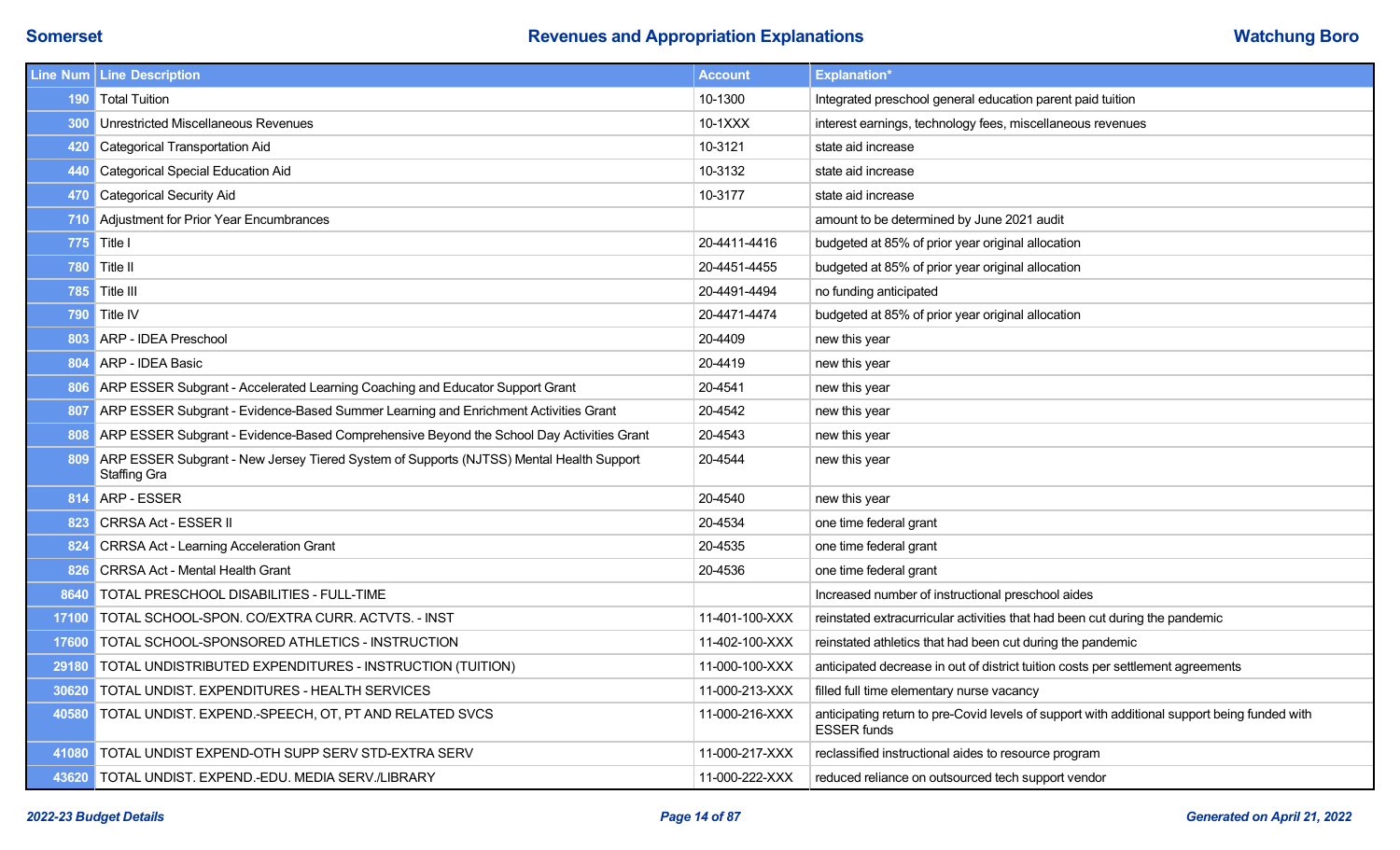|       | Line Num   Line Description                           | <b>Account</b> | <b>Explanation*</b>                                                                                |
|-------|-------------------------------------------------------|----------------|----------------------------------------------------------------------------------------------------|
| 44180 | TOTAL UNDIST. EXPEND.-INSTR. STAFF TRAINING SERV.     | 11-000-223-XXX | increased budget for outside of contract professional development                                  |
| 45300 | TOTAL UNDIST. EXPEND.-SUPPORT SERV.-GEN. ADMIN.       | 11-000-230-XXX | increased costs for telecommunications                                                             |
| 48580 | TOTAL UNDIST. EXPEND.-REQUIRED MAINT FOR SCH FAC.     | 11-000-261-XXX | added new position - maintenance worker                                                            |
| 50100 | TOTAL UNDIST EXPEND.-CARE AND UPKEEP OF GROUNDS       | 11-000-263-XXX | increased to align with pre-pandemic spending history                                              |
| 51120 | TOTAL UNDIST. EXPEND.-OPER. AND MAINT. OF PLANT SERV. | 11-000-26X-XXX | see comments in subtotal lines                                                                     |
| 52480 | TOTAL UNDIST. EXPEND.-STUDENT TRANSPORTATION SERV.    | 11-000-270-XXX | anticipated increase in transportation costs due to current student transportation environment     |
| 53240 | TOTAL REGULAR PROGRAMS - INSTRUCTION                  |                | did not allocate benefits to individual programs this year                                         |
| 54240 | TOTAL SPECIAL PROGRAMS - INSTRUCTION                  | 11-2XX-100-2XX | did not allocate benefits to individual programs this year                                         |
| 59740 | <b>TOTAL HEALTH SERVICES</b>                          |                | did not allocate benefits to individual programs this year                                         |
| 60240 | TOTAL OTHER SUPP SERV - SPEECH/OT/PT& RELATED SV      | 11-000-216-2XX | did not allocate benefits to individual programs this year                                         |
| 61240 | <b>TOTAL OTHER SUPP SERV - GUIDANCE</b>               |                | did not allocate benefits to individual programs this year                                         |
| 61740 | <b>TOTAL OTHER SUPP SERV - CHILD STUDY TEAMS</b>      | 11-000-219-2XX | did not allocate benefits to individual programs this year                                         |
| 62740 | TOTAL IMPROVEMENT OF INSTRUCTION SERVICES             |                | did not allocate benefits to individual programs this year                                         |
| 63240 | TOTAL EDUCATIONAL MEDIA SERVICES - SCH. LIBRARY       |                | did not allocate benefits to individual programs this year                                         |
| 64740 | TOTAL SUPPORT SERVICES - GENERAL ADMINISTRATION       | 11-000-230-2XX | did not allocate benefits to individual programs this year                                         |
| 65740 | TOTAL SUPPORT SERVICES - SCHOOL ADMINISTRATION        |                | did not allocate benefits to individual programs this year                                         |
| 66740 | TOTAL SUPPORT SERVICES - CENTRAL SERVICES             | 11-000-251-2XX | did not allocate benefits to individual programs this year                                         |
| 67240 | TOTAL SUPP. SVCS - ADMIN. INFORMATION TECHNOLOGY      | 11-000-252-2XX | did not allocate benefits to individual programs this year                                         |
| 68465 | TOTAL CUSTODIAL SERVICES                              | 11-000-262-2XX | did not allocate benefits to individual programs this year                                         |
| 68565 | TOTAL CARE AND UPKEEP OF GROUNDS                      | 11-000-263-2XX | did not allocate benefits to individual programs this year                                         |
| 70260 | TOTAL ALLOCATED BENEFITS                              |                | did not allocate benefits to individual programs this year                                         |
| 71240 | TOTAL UNALLOCATED BENEFITS                            |                | did not allocate benefits to individual programs this year                                         |
| 75880 | <b>TOTAL EQUIPMENT</b>                                | 12-XXX-XXX-730 | no equipment needs in upcoming year                                                                |
| 76260 | TOTAL FACILITIES ACQUISITION AND CONST. SERV.         | 12-000-400-XXX | new projects funded by withdrawal from capital reserve                                             |
| 76400 | TOTAL CAPITAL OUTLAY                                  |                | see comments in subtotal lines                                                                     |
| 84060 | <b>GENERAL FUND GRAND TOTAL</b>                       |                | see comments in subtotal lines                                                                     |
| 88740 | <b>TOTAL FEDERAL PROJECTS</b>                         |                | 20-XXX-XXX-XXX   FY23 ARP grants have significantly higher allocations than CRRSA grants from FY22 |
| 88760 | TOTAL SPECIAL REVENUE FUNDS                           |                | FY23 ARP grants have significantly higher allocations than CRRSA grants from FY22                  |
| 90000 | <b>TOTAL EXPENDITURES/APPROPRIATIONS</b>              |                | see comments in subtotal lines                                                                     |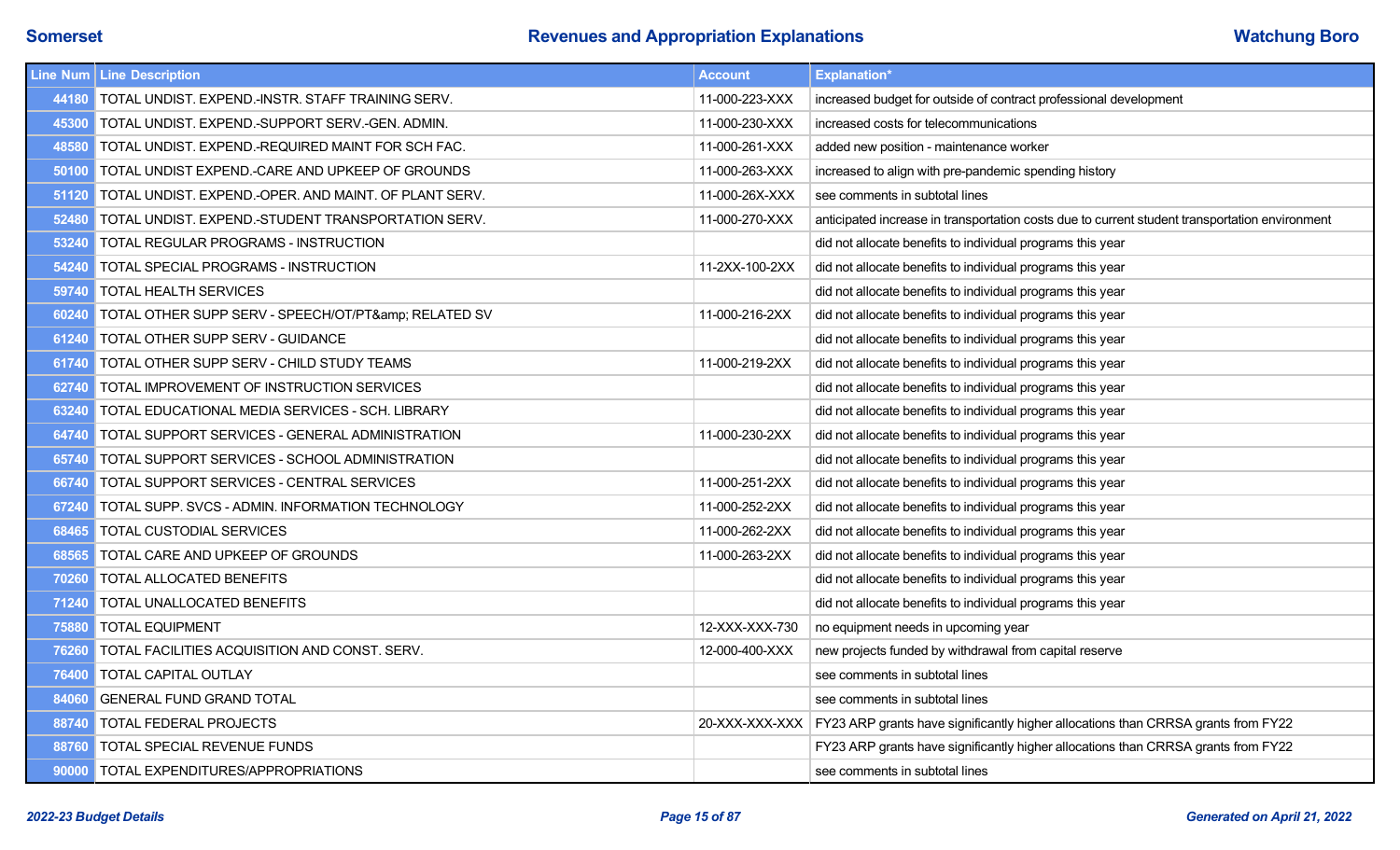\*Explanations only available for advertised lines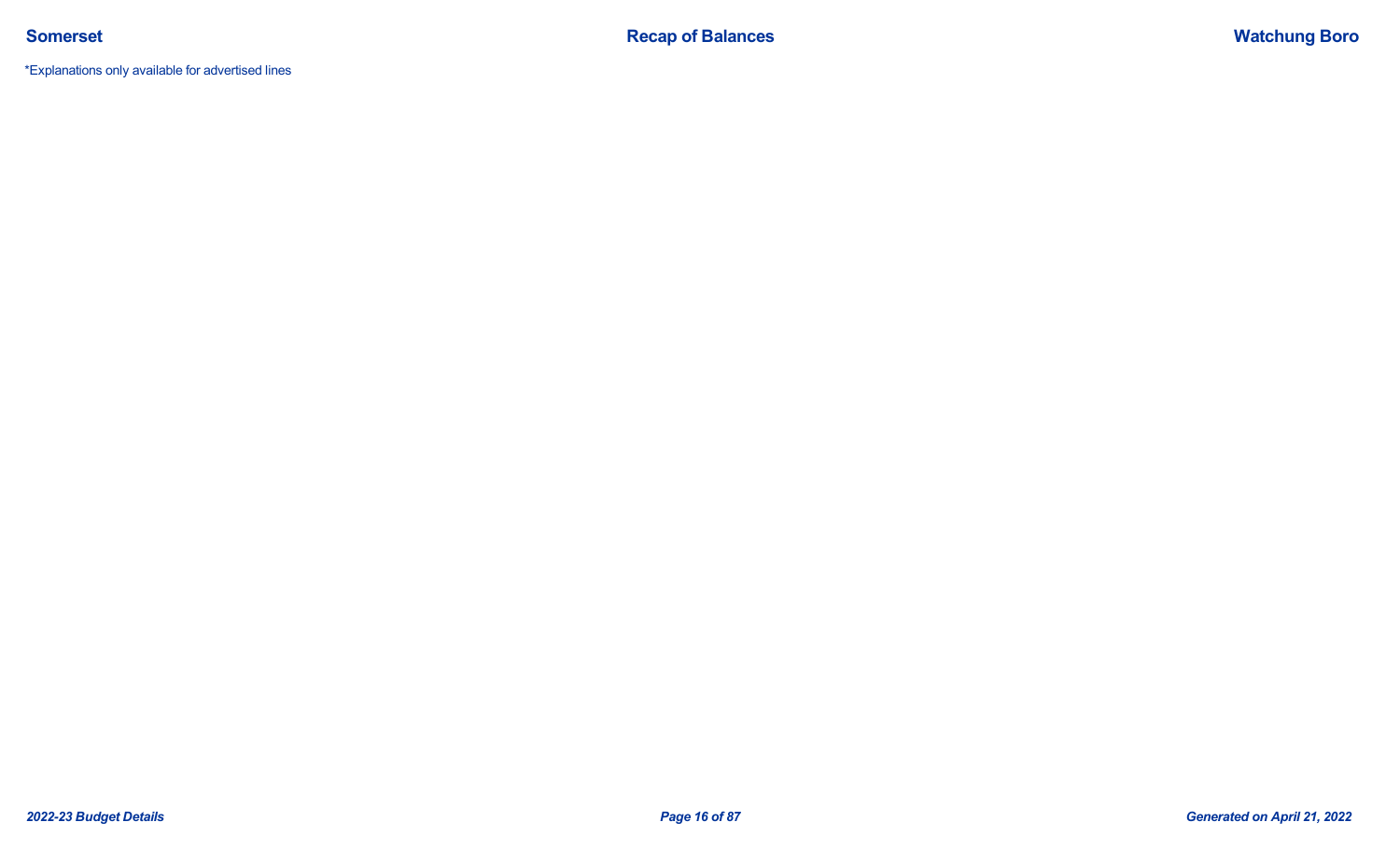| ID              | <b>Name</b>                                                                           | <b>Audited</b><br><b>Actual</b><br>2020-21 | <b>Revised</b><br><b>Budget</b><br>2021-22 | <b>Proposed</b><br><b>Budget</b><br>2022-23 | <b>Comments</b> |
|-----------------|---------------------------------------------------------------------------------------|--------------------------------------------|--------------------------------------------|---------------------------------------------|-----------------|
|                 | Unassigned: Beginning Balance 7/1                                                     | 486,881                                    | 1,084,220                                  | 505,224                                     |                 |
|                 | Less - Budgeted Withdrawal from Unassigned                                            | $\mathbf{0}$                               | 536,795                                    | 0                                           |                 |
|                 | Less - Additional Excess Surplus Budgeted, from Support Doc                           | 0                                          | 42,201                                     | 0                                           |                 |
|                 | Less - Additional Balance to be Appropriated 21-22 after Feb 1                        | $\mathbf{0}$                               | $\Omega$                                   | $\Omega$                                    |                 |
|                 | Plus - Additional Balance Anticipated 21-22 after Feb 1                               | $\mathbf{0}$                               | 0                                          | $\Omega$                                    |                 |
|                 | Less - Anticipated Transfers to Capital / Maintenance / Emergency Reserves, June 2022 | $\mathbf{0}$                               | 0                                          | $\Omega$                                    |                 |
|                 | Unassigned: Ending Balance 6/30                                                       | 1,084,220                                  | 505,224                                    | 505,224                                     |                 |
| 10              | Restricted - Legal Reserve: Beginning Balance 7/1                                     | 316,120                                    | 617,812                                    | 456,977                                     |                 |
| -11             | Plus - Increase in Sale-Leaseback Reserve                                             | 0                                          | 0                                          | 0                                           |                 |
| 12              | Plus - Increase in Other Legal Reserve                                                | 0                                          | 0                                          | 0                                           |                 |
| 13              | Less - Withdrawal from Sale-Leaseback Reserve                                         | 0                                          | $\Omega$                                   | $\Omega$                                    |                 |
| $\overline{14}$ | Less - Budgeted Excess Surplus                                                        | 0                                          | 160,835                                    | 456,977                                     |                 |
| 15              | Less - Withdrawal From Advertising Revenue Reserve                                    | $\mathbf{0}$                               | $\Omega$                                   | 0                                           |                 |
| 16              | Less - Withdrawal From Other Legal Reserve                                            | 0                                          | $\Omega$                                   | 0                                           |                 |
| 17              | Less - Additional Balance to be Appropriated 21-22 after Feb 1                        | $\mathbf{0}$                               | 0                                          | 0                                           |                 |
| <b>18</b>       | Plus - Additional Balance Anticipated 21-22 after Feb 1                               | $\mathbf{0}$                               | $\Omega$                                   | 0                                           |                 |
| 19              | Restricted - Legal Reserve: Ending Balance 6/30                                       | 617,812                                    | 456,977                                    | 0                                           |                 |
| 21              | Restricted - Adult Education Reserve: Beginning Balance 7/1                           | 0                                          | 0                                          | 0                                           |                 |
| 22              | Less - Withdrawal from Reserve                                                        | 0                                          | 0                                          | 0                                           |                 |
| 23              | Less - Additional Balance to be Appropriated 21-22 after Feb 1                        | 0                                          | 0                                          | $\Omega$                                    |                 |
| 24              | Plus - Additional Balance Anticipated 21-22 after Feb 1                               | 0                                          | $\Omega$                                   | 0                                           |                 |
| 25              | Restricted - Adult Education Reserve: Ending Balance 6/30                             | $\Omega$                                   | $\Omega$                                   | $\Omega$                                    |                 |
| 27              | Restricted - Capital Reserve: Beginning Balance 7/1                                   | 1,120,675                                  | 1,077,571                                  | 1,087,571                                   |                 |
| 28              | Plus - Increase in Reserve - Undesignated Deposit                                     | $\mathbf 0$                                | 0                                          | 0                                           |                 |
| 29              | Plus - Increase in Reserve - Designated Deposit                                       | $\mathbf{0}$                               | 0                                          | $\Omega$                                    |                 |
| 30              | Plus - Increase in Reserve - Interest                                                 | $\mathbf 0$                                | 10,000                                     | 10,000                                      |                 |
| 31              | Less - Withdrawal from Reserve- for Local Share                                       | $\mathbf{0}$                               | 0                                          | $\Omega$                                    |                 |
| 32              | Less - Withdrawal from Reserve- for Excess Costs and Other Projects                   | $\Omega$                                   | 0                                          | 642,807                                     |                 |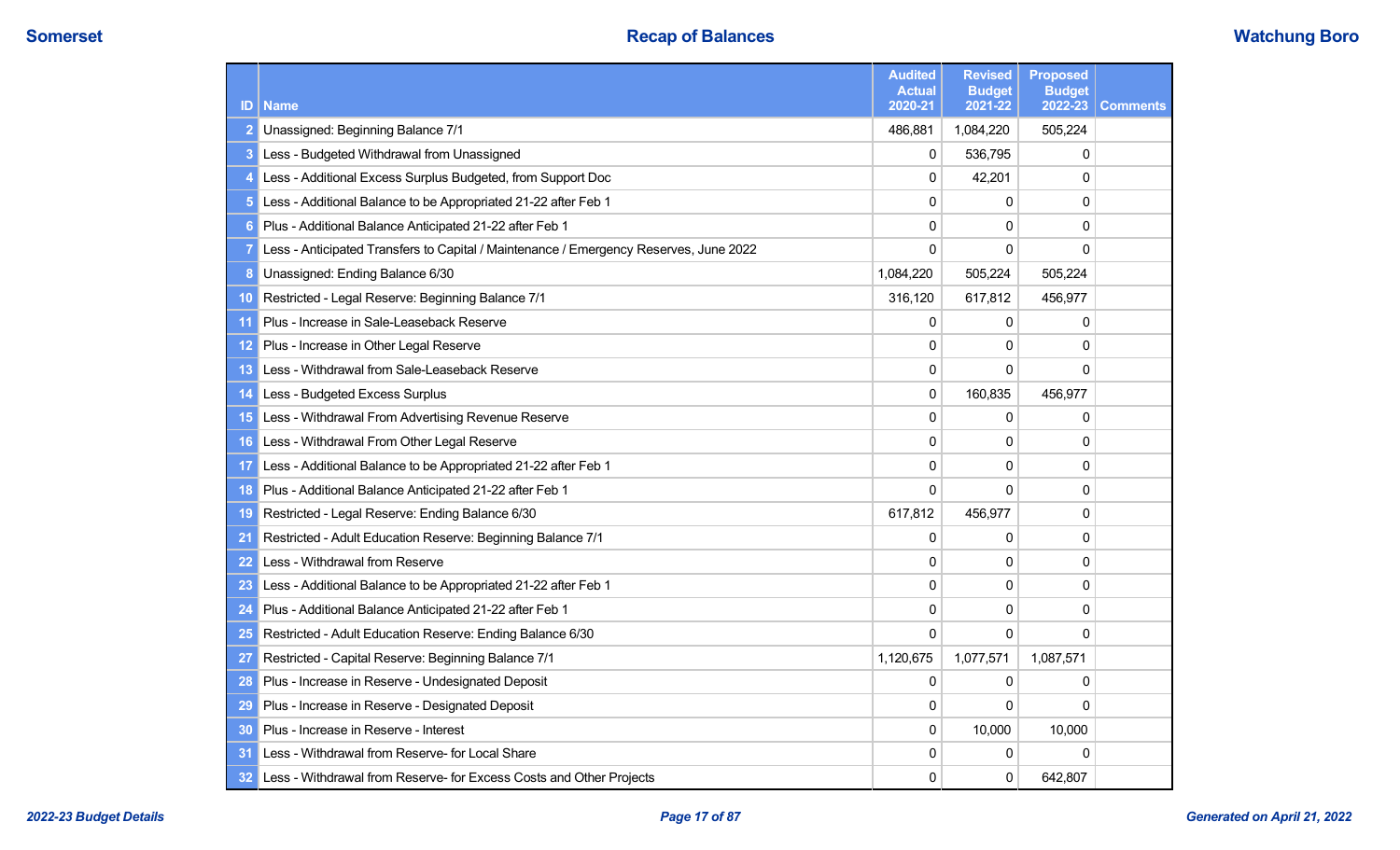| ID | <b>Name</b>                                                                      | <b>Audited</b><br><b>Actual</b><br>2020-21 | <b>Revised</b><br><b>Budget</b><br>2021-22 | <b>Proposed</b><br><b>Budget</b><br>2022-23 | <b>Comments</b> |
|----|----------------------------------------------------------------------------------|--------------------------------------------|--------------------------------------------|---------------------------------------------|-----------------|
| 33 | Less - Transfer to Debt Service Fund                                             | 0                                          | $\mathbf{0}$                               | $\Omega$                                    |                 |
| 34 | Less - Additional Balance to be Appropriated 21-22 after Feb 1                   | $\mathbf 0$                                | $\Omega$                                   | $\Omega$                                    |                 |
| 35 | Plus - Additional Balance Anticipated 21-22 after Feb 1                          | 0                                          | 0                                          | $\Omega$                                    |                 |
| 36 | Plus - Anticipated Transfers from Unassigned General Fund, June 2022             | $\mathbf{0}$                               | $\mathbf{0}$                               | $\Omega$                                    |                 |
| 37 | Restricted - Capital Reserve: Ending Balance 6/30                                | 1,077,571                                  | 1,087,571                                  | 454,764                                     |                 |
| 38 | Restricted - Capital Reserve: Max Local Amount of Reserve (Memo)                 | 0                                          | 20,740,520                                 | 20,740,520                                  |                 |
| 40 | Restricted - Maintenance Reserve: Beginning Balance 7/1                          | $\Omega$                                   | $\Omega$                                   | 0                                           |                 |
| 41 | Plus - Increase in Reserve - Deposit                                             | $\mathbf 0$                                | $\mathbf{0}$                               | 0                                           |                 |
| 42 | Plus - Increase in Reserve - Interest                                            | 0                                          | 0                                          | 0                                           |                 |
| 43 | Less - Withdrawal from Reserve                                                   | $\mathbf 0$                                | $\mathbf 0$                                | 0                                           |                 |
| 44 | Less - Additional Balance to be Appropriated 21-22 after Feb 1                   | 0                                          | 0                                          | 0                                           |                 |
| 45 | Plus - Additional Balance Anticipated 21-22 after Feb 1                          | $\mathbf{0}$                               | 0                                          | 0                                           |                 |
| 46 | Plus - Anticipated Transfers from Unassigned General Fund, June 2022             | $\mathbf 0$                                | $\mathbf 0$                                | 0                                           |                 |
| 47 | Restricted - Maintenance Reserve: Ending Balance 6/30                            | $\Omega$                                   | 0                                          | $\Omega$                                    |                 |
| 49 | Special Revenue Fund - Restricted - Student Activity Fund: Beginning Balance 7/1 | 57,081                                     | 55,194                                     | 55,194                                      |                 |
| 50 | Plus - Increase in Balance - Revenues                                            | 0                                          | 75,000                                     | 75,000                                      |                 |
| 51 | Less - Decrease in Balance - Appropriations                                      | 0                                          | 75,000                                     | 75,000                                      |                 |
| 52 | Less - Additional Balance to be Appropriated 21-22 after Feb 1                   | 0                                          | 0                                          | 0                                           |                 |
| 53 | Plus - Additional Balance Anticipated 21-22 after Feb 1                          | 0                                          | 0                                          | $\Omega$                                    |                 |
| 54 | Special Revenue Fund - Restricted - Student Activity Fund: Ending Balance 6/30   | 55,194                                     | 55,194                                     | 55,194                                      |                 |
| 56 | Special Revenue Fund - Restricted - Scholarship Fund: Beginning Balance 7/1      | 0                                          | $\mathbf{0}$                               | 0                                           |                 |
| 57 | Plus - Increase in Balance - Revenues                                            | $\Omega$                                   | 0                                          | $\Omega$                                    |                 |
| 58 | Less - Decrease in Balance - Appropriations                                      | $\mathbf{0}$                               | $\Omega$                                   | 0                                           |                 |
| 59 | Less - Additional Balance to be Appropriated 21-22 after Feb 1                   | 0                                          | 0                                          | 0                                           |                 |
| 60 | Plus - Additional Balance Anticipated 21-22 after Feb 1                          | $\mathbf{0}$                               | $\mathbf{0}$                               | 0                                           |                 |
| 61 | Special Revenue Fund - Restricted - Scholarship Fund: Ending Balance 6/30        | $\Omega$                                   | 0                                          | $\Omega$                                    |                 |
| 63 | Restricted - Unemployment Fund: Beginning Balance 7/1                            | 39,876                                     | 50,863                                     | 50,863                                      |                 |
| 64 | Plus - Increase in Reserve - Deposit                                             | 0                                          | 0                                          | 0                                           |                 |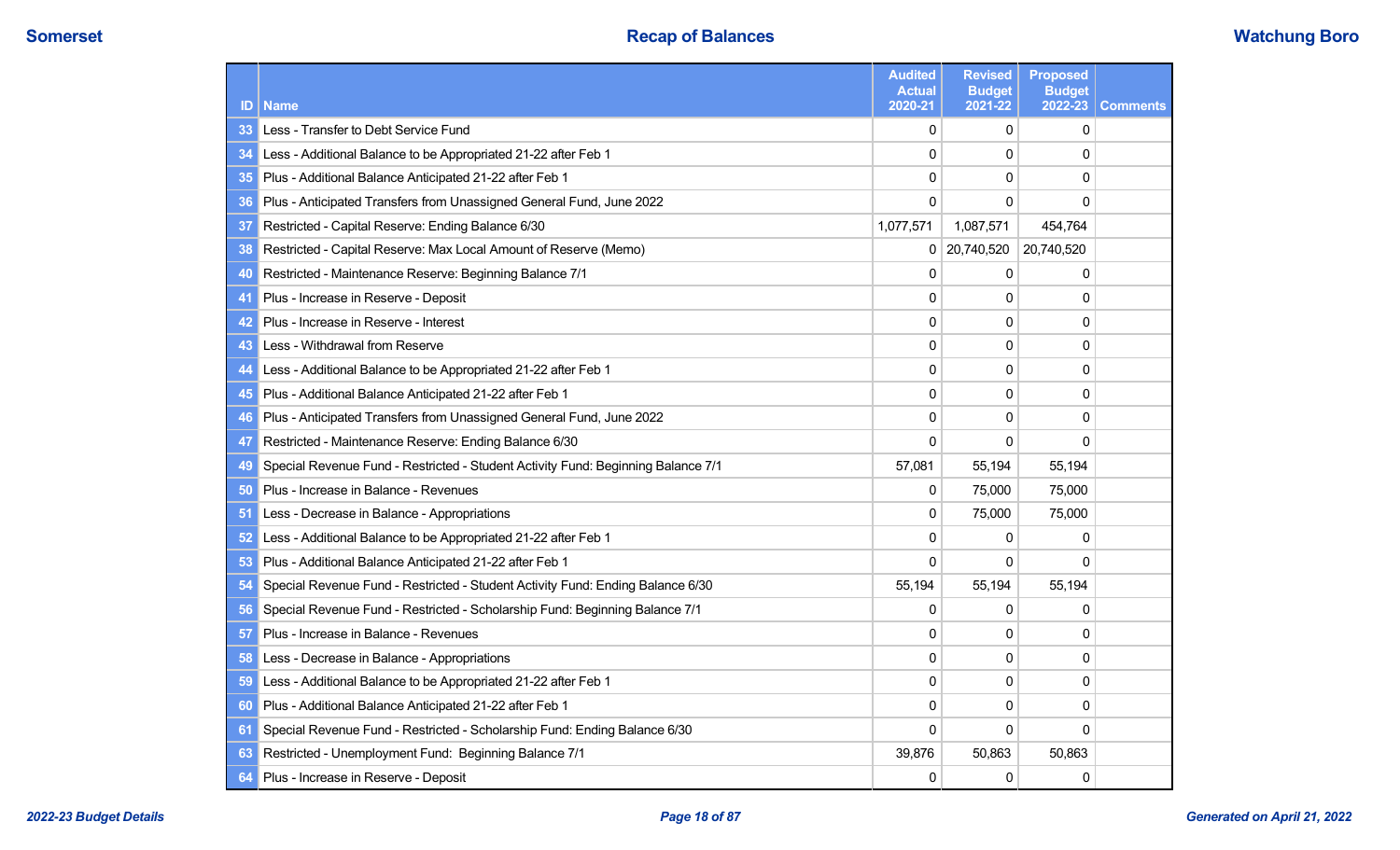| ID             | <b>Name</b>                                                                                          | <b>Audited</b><br><b>Actual</b><br>2020-21 | <b>Revised</b><br><b>Budget</b><br>2021-22 | <b>Proposed</b><br><b>Budget</b><br>2022-23 | <b>Comments</b> |
|----------------|------------------------------------------------------------------------------------------------------|--------------------------------------------|--------------------------------------------|---------------------------------------------|-----------------|
| 65             | Less - Withdrawal from Reserve                                                                       | $\mathbf{0}$                               | $\mathbf{0}$                               | $\Omega$                                    |                 |
| 66             | Less - Additional Balance to be Appropriated 21-22 after Feb 1                                       | 0                                          | $\Omega$                                   | $\Omega$                                    |                 |
| 67             | Plus - Additional Balance Anticipated 21-22 after Feb 1                                              | 0                                          | $\mathbf 0$                                | $\Omega$                                    |                 |
| 68             | Restricted - Unemployment Fund: Ending Balance 6/30                                                  | 50,863                                     | 50,863                                     | 50,863                                      |                 |
| 70             | Restricted - Tuition Reserve: Beginning Balance 7/1                                                  | 0                                          | $\mathbf{0}$                               | $\mathbf{0}$                                |                 |
| 71             | Less - Withdrawal from Reserve for Tuition Adjustment                                                | $\Omega$                                   | $\Omega$                                   | $\Omega$                                    |                 |
| 72             | Less - Withdrawal from Reserve - Excess                                                              | $\mathbf{0}$                               | $\mathbf{0}$                               | 0                                           |                 |
| 73             | Restricted - Tuition Reserve: Ending Balance 6/30                                                    | 0                                          | 0                                          | $\mathbf 0$                                 |                 |
| 75             | Restricted - Current Expense Emergency Reserve: Beginning Balance 7/1                                | $\Omega$                                   | $\mathbf{0}$                               | $\Omega$                                    |                 |
| 76             | Plus - Increase in Reserve - Deposit                                                                 | 0                                          | $\Omega$                                   | $\Omega$                                    |                 |
| 77             | Plus - Increase in Reserve - Interest                                                                | 0                                          | $\mathbf{0}$                               | $\Omega$                                    |                 |
| 78             | Less - Withdrawal from Reserve                                                                       | 0                                          | 0                                          | 0                                           |                 |
| 79             | Less - Withdrawal from Reserve - Excess over Allowable Balance                                       | $\Omega$                                   | $\mathbf{0}$                               | $\Omega$                                    |                 |
| 80             | Less - Additional Balance to be Appropriated 21-22 after Feb 1                                       | 0                                          | $\mathbf{0}$                               | $\Omega$                                    |                 |
| 8 <sup>1</sup> | Plus - Anticipated Transfers from Unassigned General Fund, June 2022                                 | $\mathbf{0}$                               | $\mathbf{0}$                               | $\Omega$                                    |                 |
| 82             | Restricted - Current Expense Emergency Reserve: Ending Balance 6/30                                  | 0                                          | $\mathbf{0}$                               | $\Omega$                                    |                 |
| 84             | Restricted - Impact Aid Reserve for Capital Expenses (sections 8002 and 8003): Beginning Balance 7/1 | 0                                          | 0                                          | $\mathbf 0$                                 |                 |
| 85             | Plus - Increase in Reserve - Deposit                                                                 | $\Omega$                                   | $\mathbf{0}$                               | $\Omega$                                    |                 |
| 86             | Less - Withdrawal from Reserve                                                                       | 0                                          | $\Omega$                                   | $\Omega$                                    |                 |
| 87             | Plus - Additional Balance Anticipated June 2022                                                      | 0                                          | $\mathbf{0}$                               | $\Omega$                                    |                 |
| 88             | Less - Additional Balance to be Appropriated 21-22 after Feb 1                                       | 0                                          | $\mathbf{0}$                               | $\Omega$                                    |                 |
| 89             | Restricted - Impact Aid Reserve for Capital Expenses (sections 8002 and 8003): Ending Balance 6/30   | $\mathbf{0}$                               | $\mathbf{0}$                               | $\Omega$                                    |                 |
| 9 <sub>1</sub> | Restricted - Impact Aid Reserve for Capital Expenses (sections 8007 and 8008): Beginning Balance 7/1 | $\mathbf{0}$                               | $\mathbf{0}$                               | 0                                           |                 |
| 92             | Plus - Increase in Reserve - Deposit                                                                 | $\mathbf{0}$                               | $\mathbf{0}$                               | $\Omega$                                    |                 |
| 93             | Less - Withdrawal from Reserve - Transfer to Capital Projects Fund                                   | 0                                          | $\mathbf{0}$                               | $\Omega$                                    |                 |
| 94             | Less - Withdrawal from Reserve - for Capital Outlay                                                  | 0                                          | 0                                          | 0                                           |                 |
| 95             | Plus - Additional Balance Anticipated June 2022                                                      | 0                                          | $\mathbf{0}$                               | 0                                           |                 |
| 96             | Less - Additional Balance to be Appropriated 21-22 after Feb 1                                       | 0                                          | 0                                          | 0                                           |                 |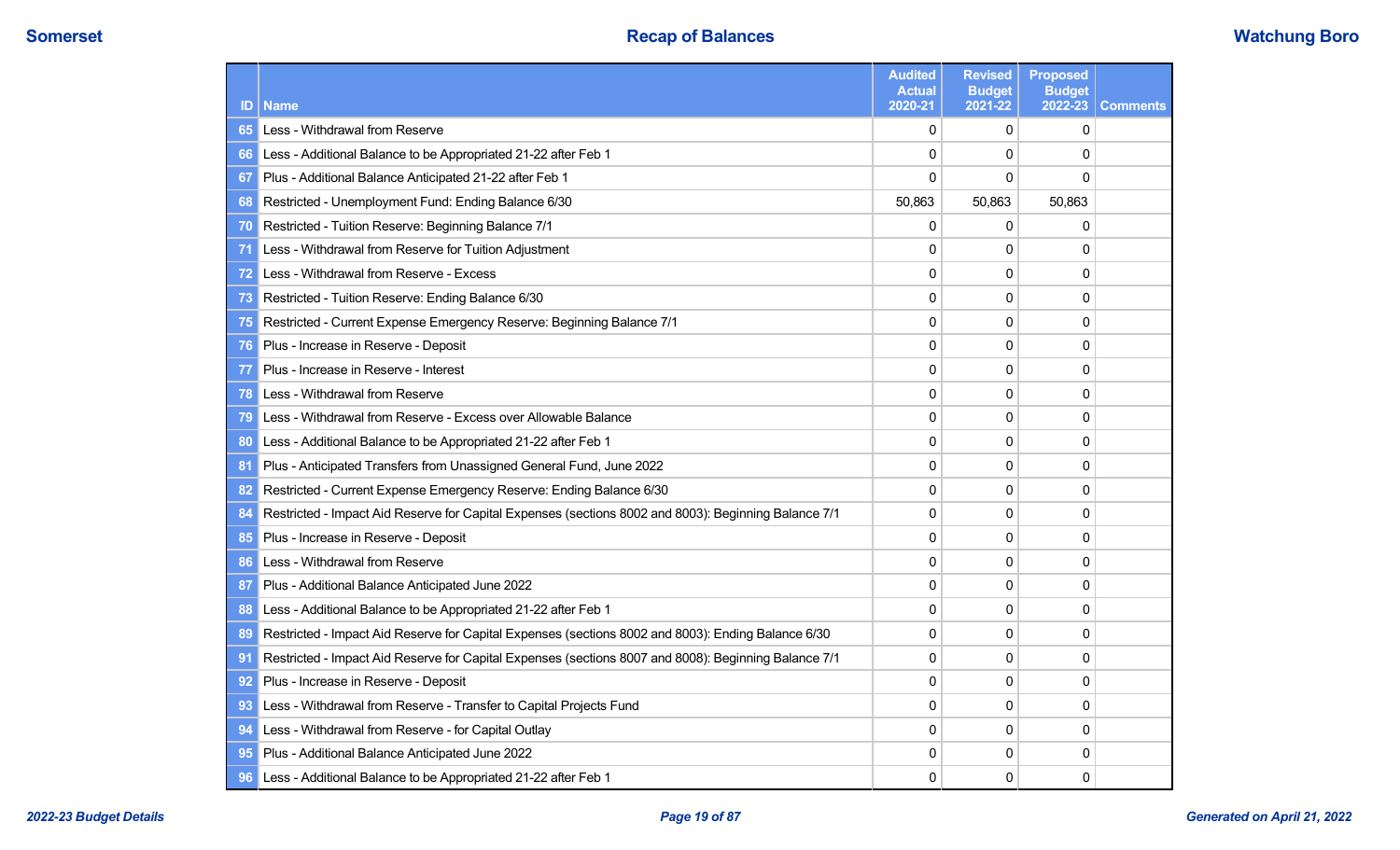| ID    | <b>Name</b>                                                                                        | <b>Audited</b><br><b>Actual</b><br>2020-21 | <b>Revised</b><br><b>Budget</b><br>2021-22 | <b>Proposed</b><br><b>Budget</b><br>2022-23 | <b>Comments</b> |
|-------|----------------------------------------------------------------------------------------------------|--------------------------------------------|--------------------------------------------|---------------------------------------------|-----------------|
| 97    | Restricted - Impact Aid Reserve for Capital Expenses (sections 8007 and 8008): Ending Balance 6/30 | 0                                          |                                            |                                             |                 |
| 99    | Restricted - Debt Service Fund: Beginning Balance 7/1                                              | 0                                          |                                            |                                             |                 |
| 100   | Less - Budgeted Withdrawal from Debt Service Fund                                                  | 0                                          | 0                                          |                                             |                 |
| 101   | Less - Additional Balance to be Appropriated 21-22 after Feb 1                                     | 0                                          | 0                                          | 0                                           |                 |
| 102   | Plus - Additional Balance Anticipated 21-22 after Feb 1                                            | 0                                          |                                            | C                                           |                 |
| 103   | Restricted - Debt Service Fund: Ending Balance 6/30                                                | 0                                          | 0                                          | 0                                           |                 |
| 105   | Restricted - Debt Service Reserve for Debt Repayment: Beginning Balance 7/1                        | 0                                          | 0                                          | C                                           |                 |
| 106   | Plus - Increase in Reserve - Deposit                                                               | 0                                          | 0                                          | 0                                           |                 |
| 107   | Plus - Increase in Reserve - Interest                                                              | 0                                          |                                            |                                             |                 |
| 108   | Less - Withdrawal from Reserve                                                                     | 0                                          | 0                                          | 0                                           |                 |
| 109   | Less - Additional Balance to be Appropriated 21-22 after Feb 1                                     | 0                                          | 0                                          | 0                                           |                 |
| 110   | Plus - Additional Balance Anticipated 21-22 after Feb 1                                            | 0                                          | 0                                          | 0                                           |                 |
| $111$ | Restricted - Debt Service Reserve for Debt Repayment: Ending Balance 6/30                          | 0                                          | 0                                          | 0                                           |                 |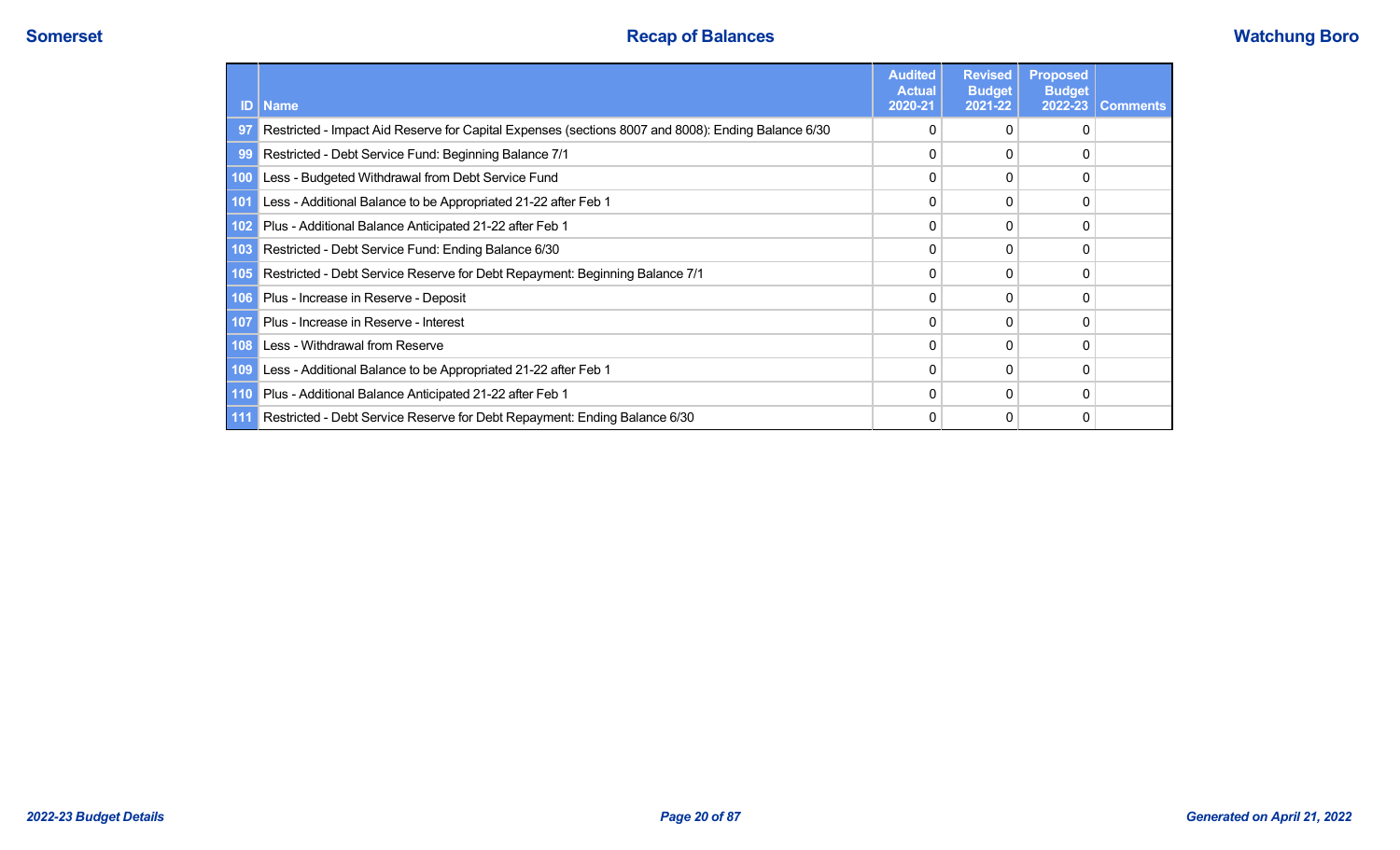| <b>ID</b> Project Name | Description/Activity                                                             |  | <b>Eligible for Grant   Request to Exceed Referendum   Funding Source for Request to Exceed Referendum</b> |
|------------------------|----------------------------------------------------------------------------------|--|------------------------------------------------------------------------------------------------------------|
|                        | 3 FY23-Energy Saver Program   replace 7 boilers & RTU, install occupancy sensors |  |                                                                                                            |
| $\vert$ 1 FY23-RTU     | replace 2 rooftop HVAC units                                                     |  |                                                                                                            |
| 2 FY23-CHILLER         | replace chiller                                                                  |  |                                                                                                            |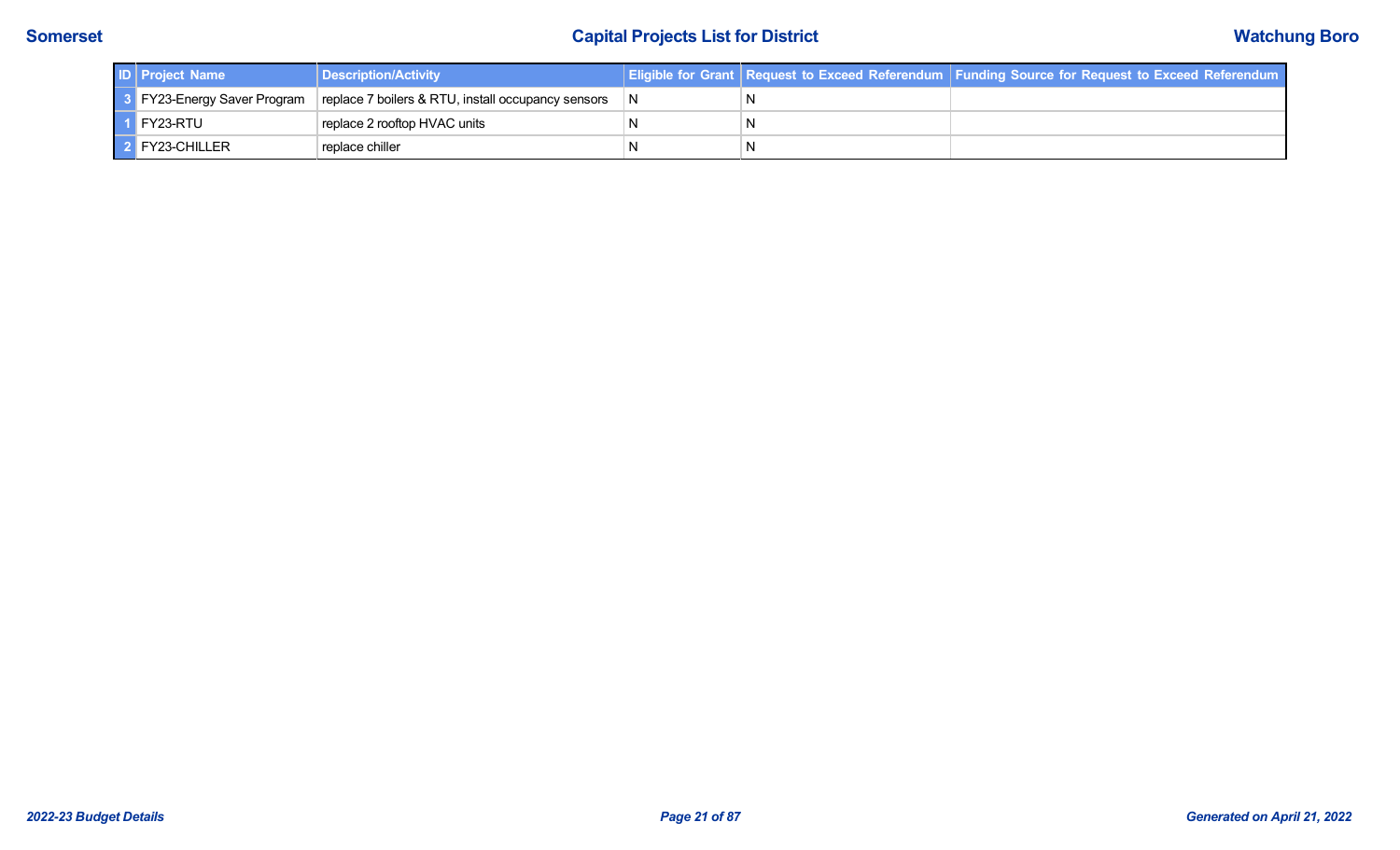## **Capital Project Detail Capital Project Detail Capital Project Detail Capital Project Detail Watchung Boro**

## **ID=1 Project Name=FY23-RTU**

| Line Num | <b>Description</b>                                  | <b>Account</b> | <b>Amount</b> |
|----------|-----------------------------------------------------|----------------|---------------|
| 76000    | Salaries                                            | 12-000-400-100 | 0             |
| 76005    | Unused Vacation Payment to Terminated/Retired Staff | 12-000-400-199 | 0             |
| 76020    | <b>Legal Services</b>                               | 12-000-400-331 | 0             |
| 76040    | Architectural/Engineering Services                  | 12-000-400-334 | 0             |
| 76060    | Other Purchased Prof. and Tech. Services            | 12-000-400-390 | 0             |
| 76080    | <b>Construction Services</b>                        | 12-000-400-450 | 90,000        |
| 76100    | Supplies & Materials                                | 12-000-400-600 | 0             |
| 76120    | Land and Improvements                               | 12-000-400-710 | 0             |
| 76140    | Lease Purchase Agreements - Principal               | 12-000-400-721 | 0             |
| 76160    | Bldgs. Other than Lease Purchase Agreements         | 12-000-400-722 | 0             |
| 76180    | Infrastructure                                      | 12-000-400-780 | 0             |
| 76200    | <b>Other Objects</b>                                | 12-000-400-800 | 0             |
| 76220    | Facilities Grant-Transfer to Special Revenue        | 12-000-400-930 | 0             |
| 76240    | Capital Outlay - Transfer to Capital Projects       | 12-000-400-932 | 0             |
| 76320    | Capital Reserve - Transfer to Capital Projects      | 12-000-400-931 | 0             |
| 99999    | <b>Total for Project</b>                            |                | 90,000        |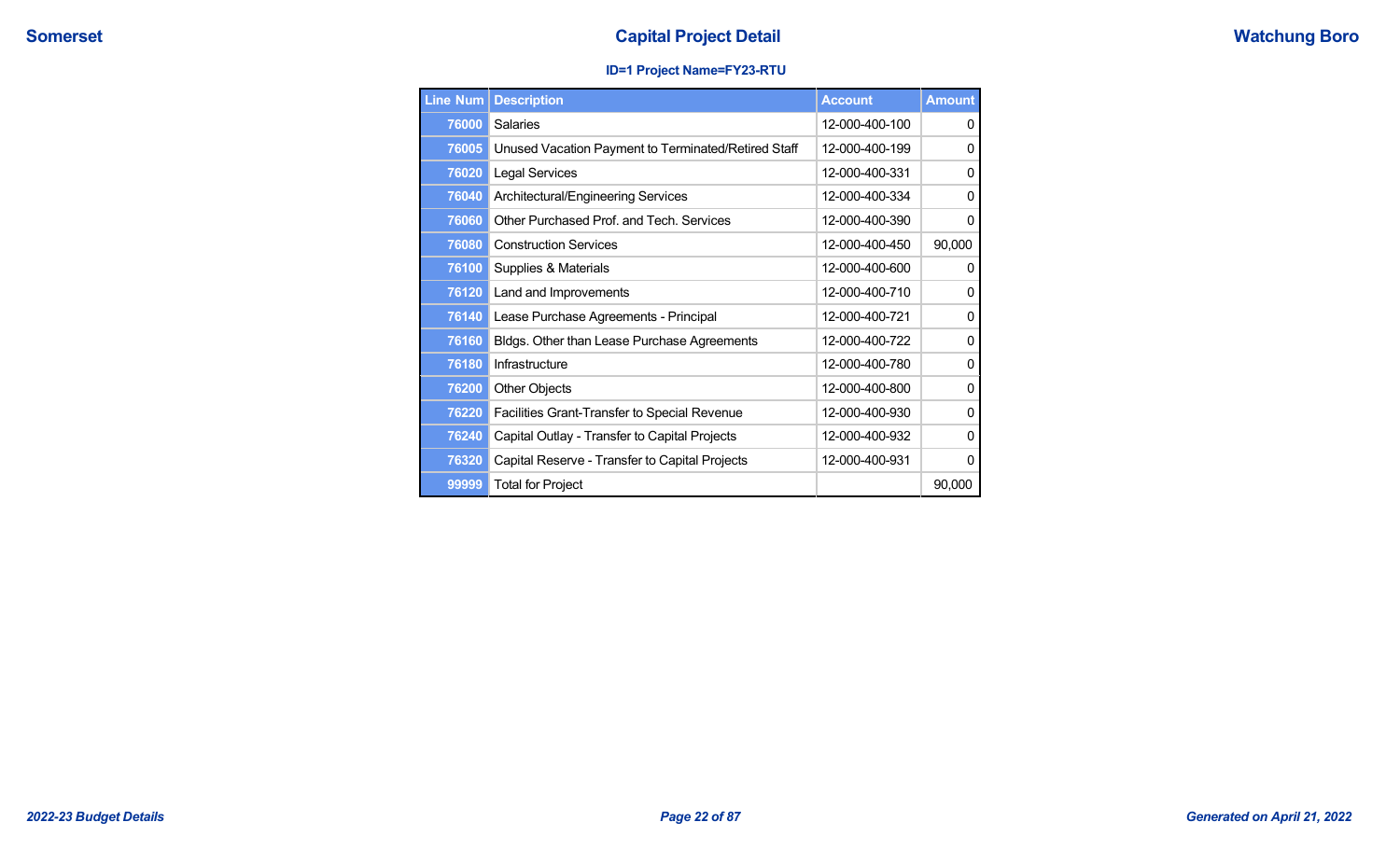## **ID=2 Project Name=FY23-CHILLER**

| <b>Line Num</b> | <b>Description</b>                                  | <b>Account</b> | <b>Amount</b> |
|-----------------|-----------------------------------------------------|----------------|---------------|
| 76000           | <b>Salaries</b>                                     | 12-000-400-100 | 0             |
| 76005           | Unused Vacation Payment to Terminated/Retired Staff | 12-000-400-199 | 0             |
| 76020           | <b>Legal Services</b>                               | 12-000-400-331 | 0             |
| 76040           | Architectural/Engineering Services                  | 12-000-400-334 | 0             |
| 76060           | Other Purchased Prof. and Tech. Services            | 12-000-400-390 | 0             |
| 76080           | <b>Construction Services</b>                        | 12-000-400-450 | 500,000       |
| 76100           | Supplies & Materials                                | 12-000-400-600 | 0             |
| 76120           | Land and Improvements                               | 12-000-400-710 | 0             |
| 76140           | Lease Purchase Agreements - Principal               | 12-000-400-721 | 0             |
| 76160           | Bldgs. Other than Lease Purchase Agreements         | 12-000-400-722 | 0             |
| 76180           | Infrastructure                                      | 12-000-400-780 | 0             |
| 76200           | <b>Other Objects</b>                                | 12-000-400-800 | 0             |
| 76220           | Facilities Grant-Transfer to Special Revenue        | 12-000-400-930 | 0             |
| 76240           | Capital Outlay - Transfer to Capital Projects       | 12-000-400-932 | 0             |
| 76320           | Capital Reserve - Transfer to Capital Projects      | 12-000-400-931 | 0             |
| 99999           | <b>Total for Project</b>                            |                | 500,000       |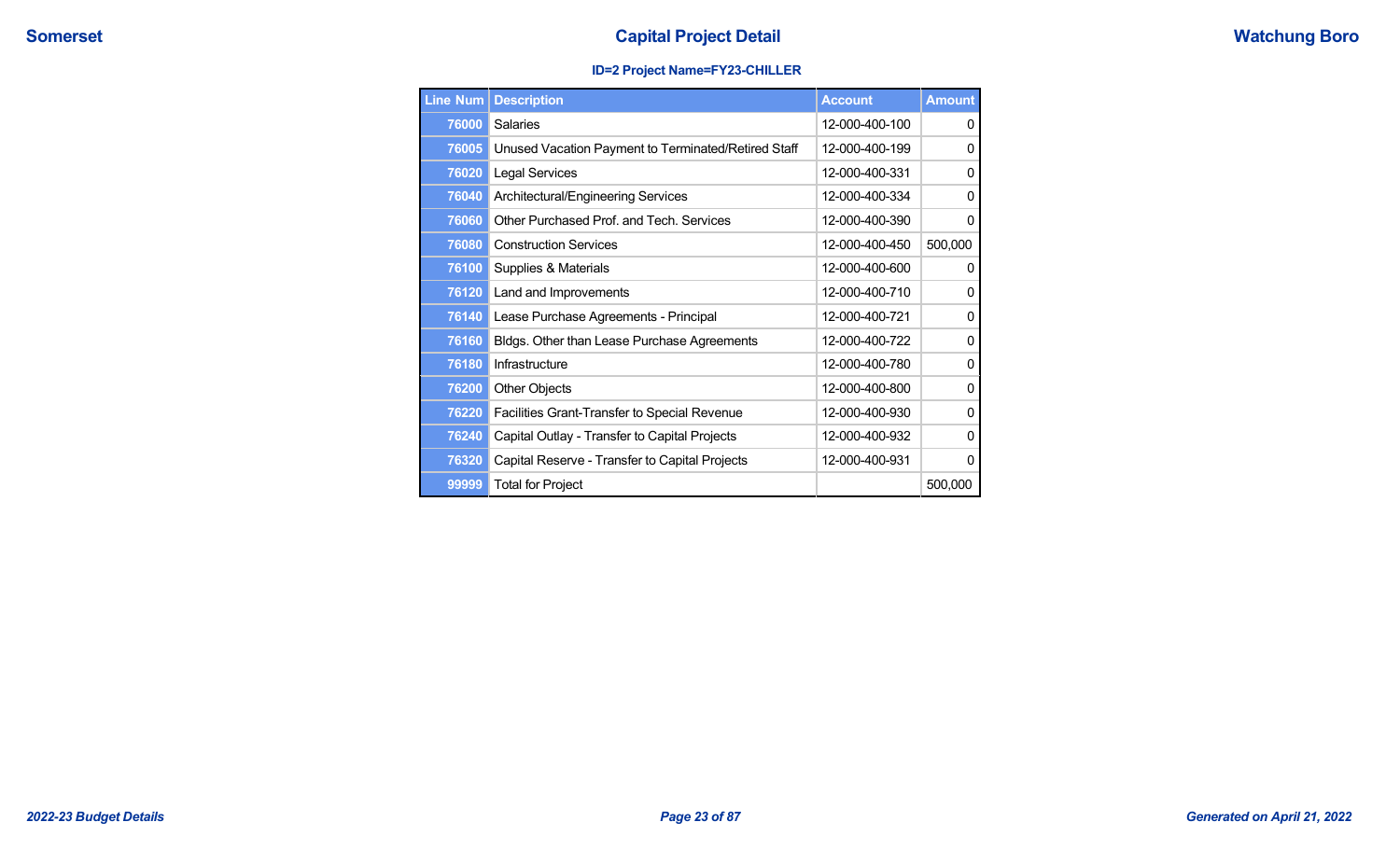## **ID=3 Project Name=FY23-Energy Saver Program**

| <b>Line Num</b> | <b>Description</b>                                  | <b>Account</b> | <b>Amount</b> |
|-----------------|-----------------------------------------------------|----------------|---------------|
| 76000           | <b>Salaries</b>                                     | 12-000-400-100 | 0             |
| 76005           | Unused Vacation Payment to Terminated/Retired Staff | 12-000-400-199 | 0             |
| 76020           | <b>Legal Services</b>                               | 12-000-400-331 | 0             |
| 76040           | Architectural/Engineering Services                  | 12-000-400-334 | 0             |
| 76060           | Other Purchased Prof. and Tech. Services            | 12-000-400-390 | 0             |
| 76080           | <b>Construction Services</b>                        | 12-000-400-450 | 52,807        |
| 76100           | Supplies & Materials                                | 12-000-400-600 | 0             |
| 76120           | Land and Improvements                               | 12-000-400-710 | 0             |
| 76140           | Lease Purchase Agreements - Principal               | 12-000-400-721 | 0             |
| 76160           | Bldgs. Other than Lease Purchase Agreements         | 12-000-400-722 | 0             |
| 76180           | Infrastructure                                      | 12-000-400-780 | 0             |
| 76200           | <b>Other Objects</b>                                | 12-000-400-800 | 0             |
| 76220           | Facilities Grant-Transfer to Special Revenue        | 12-000-400-930 | 0             |
| 76240           | Capital Outlay - Transfer to Capital Projects       | 12-000-400-932 | 0             |
| 76320           | Capital Reserve - Transfer to Capital Projects      | 12-000-400-931 | 0             |
| 99999           | <b>Total for Project</b>                            |                | 52,807        |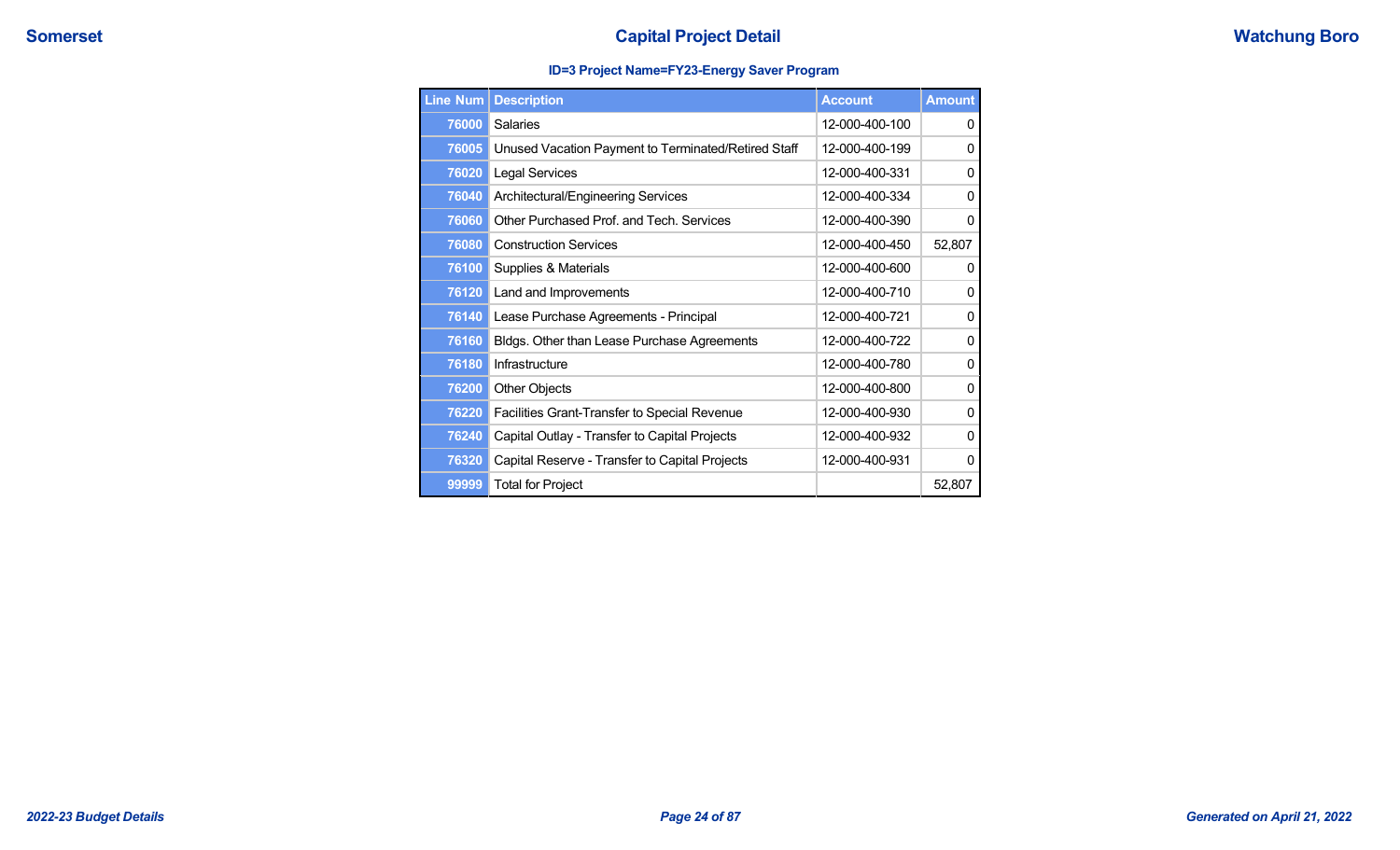# **Somerset Surplus Appropriation of Excess Surplus**

| <b>Watchung Boro</b> |
|----------------------|
|----------------------|

| Line           | <b>Name</b>                                                  | <b>Amount</b> |
|----------------|--------------------------------------------------------------|---------------|
| A              | Estimated General Fund Free Balance @ 6/30/22                | 962,201       |
| <b>A1</b>      | Federal Impact Aid Adjustment                                | 0             |
| A2             | Reserved Fund Balance - Purpose Beyond 2022-23*              | 0             |
| A3             | School Bus Advertising Fee Adjustment                        | 0             |
| A4             | Other DOE Approved Adjustments                               | 0             |
| A <sub>5</sub> | Adjusted Estimate @ 6/30/22 ((A)-(A1)-(A2)-(A3)-(A4))        | 962,201       |
| в              | 2021-22 General Fund Appropriations                          | 14,240,860    |
| <b>B1</b>      | 2020-21 Encumbrances in 2021-22 Appropriations               | 107,638       |
| <b>B2</b>      | 2021-22 Transfer to Food Services to Cover Deficit           | 0             |
| <b>B3</b>      | 2021-22 Appropriations Net of Encumbrances ((B)-(B1)-(B2))   | 14,133,222    |
| $\mathbf C$    | Greater of 4% (6% for Voc) * B3 or \$250,000                 | 565,329       |
| D              | Excess General Fund Free Balance $@6/30/22 ((A5)-(C))$       | 396,872       |
| D <sub>1</sub> | Excess General Fund Free Balance @ 6/30/21 (from the Audit)  | 456,977       |
| D <sub>2</sub> | Bus Advertising Reserve to be spent on fuel (from the Audit) | 0             |
| D <sub>3</sub> | Additional Excess General Fund Free Balance ((D)-(D1)-(D2))  | 0             |

. \*Purpose for Amount A2: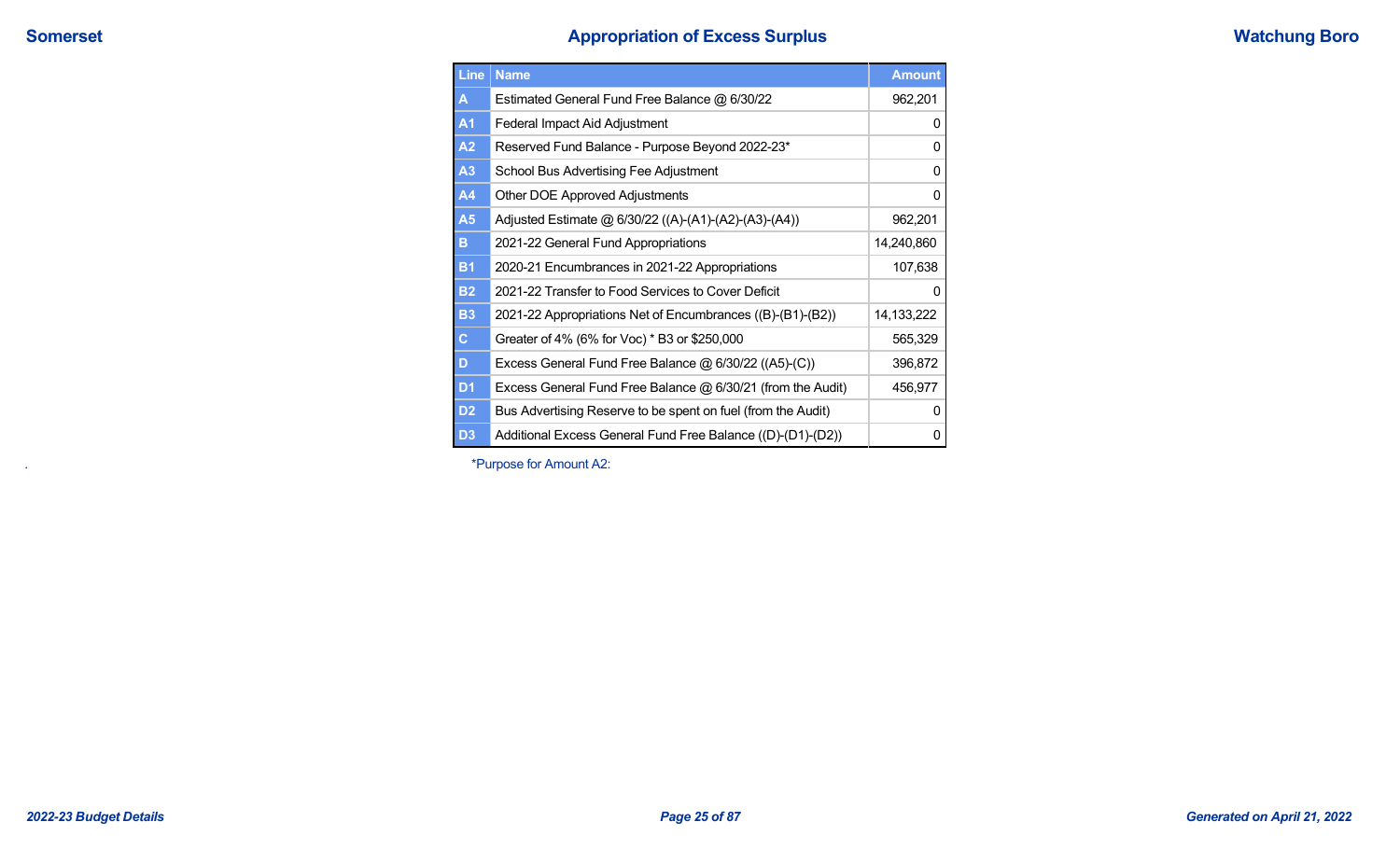| Program                                                                                                                                            | <b>Amount</b> |
|----------------------------------------------------------------------------------------------------------------------------------------------------|---------------|
| Projected SEMI Reimbursement Revenue:                                                                                                              | 10,216        |
| Estimated Medicaid Eligible/Special Education Student Count:                                                                                       | 20            |
| District has approved waiver:                                                                                                                      | Yes           |
| 90% of Projected SEMI Reimbursement Revenue:                                                                                                       | 9.194         |
| Phase-in plan for maximizing parental consent was prepared by the district:                                                                        | <b>No</b>     |
| Reimbursement revenue reduction analysis was prepared by district:                                                                                 | <b>No</b>     |
| Districts may budget more than the 90% projected amount; if 'Yes' here then district budgeted more and entered this amount on the next line below. | <b>No</b>     |
| Alternate Reimbursement Revenue Projection:                                                                                                        | $\Omega$      |
| Entry above for waiver or alternative reimbursement revenue projection has been reviewed and approved by ECS or ECBO:                              | Yes           |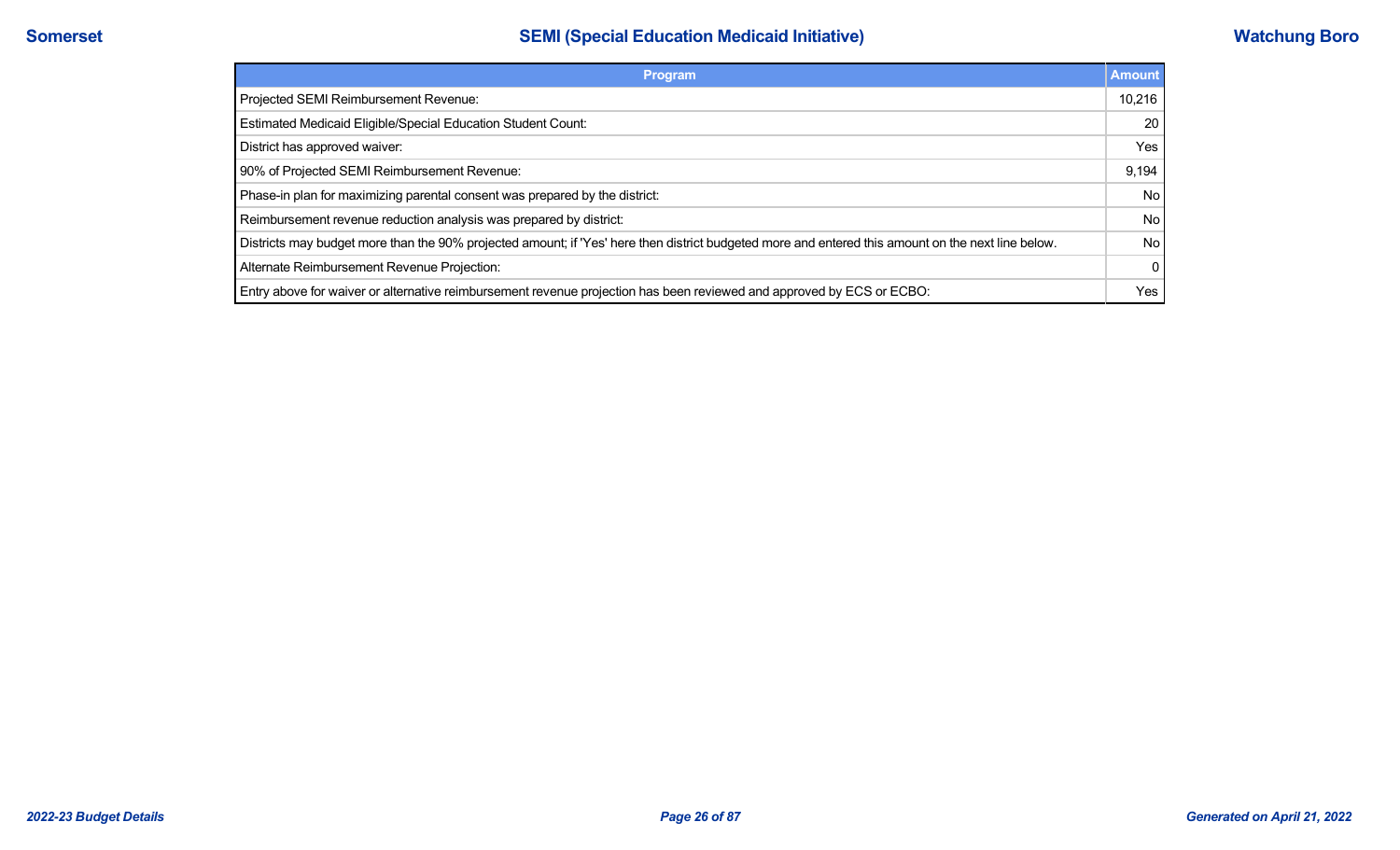| Line   Name                                   |            | <b>Amount Description</b>                                                                                                                                                                           |
|-----------------------------------------------|------------|-----------------------------------------------------------------------------------------------------------------------------------------------------------------------------------------------------|
| 2022-23 General Fund Levy                     | 12,536,093 |                                                                                                                                                                                                     |
| Equalization Aid                              |            |                                                                                                                                                                                                     |
| Total Budgeted Adequacy Spending<br>$(A + B)$ | 12,536,093 |                                                                                                                                                                                                     |
| <b>District Adequacy Budget</b>               | 8,806,537  |                                                                                                                                                                                                     |
| Excess Amount (C - D)                         | 3,729,556  |                                                                                                                                                                                                     |
| Status                                        |            | 0 The proposed budget exceeds the expected local levy                                                                                                                                               |
| Explanation (only if Line E is positive)      |            | 0 The Watchung Borough School District attempts to maintain low class sizes. In addition, the district offers a full-day kindergarten program, as well as student activities<br>and other programs. |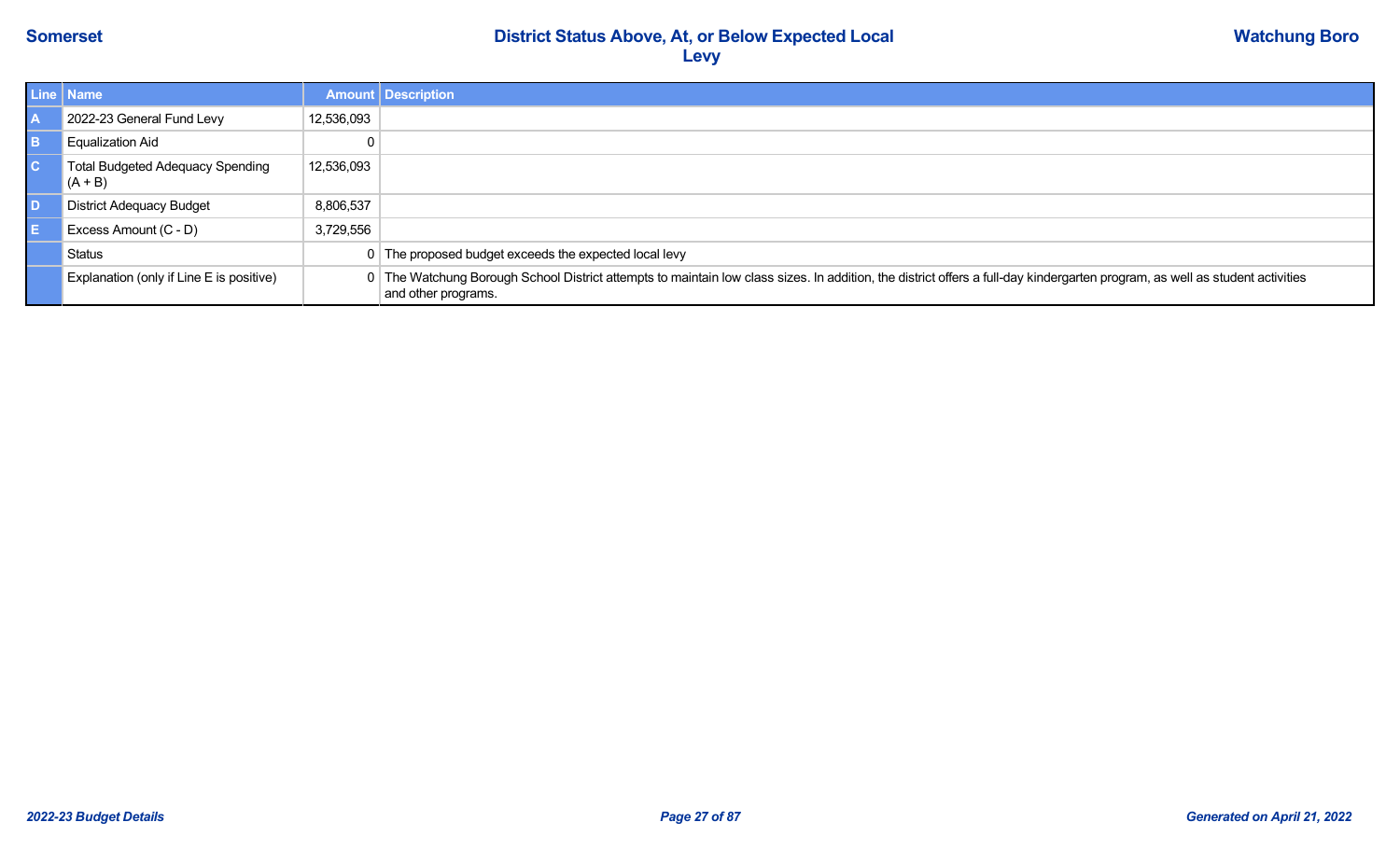|                | Line   Name                                                                                  | <b>Amount</b> |
|----------------|----------------------------------------------------------------------------------------------|---------------|
| $\overline{A}$ | <b>District Adequacy Budget</b>                                                              | 8,806,537     |
| B              | Local Fair Share                                                                             | 19,952,157    |
| <sub>C1</sub>  | 2021-22 General Fund Levy                                                                    | 12,290,287    |
| C <sub>2</sub> | Less: Non-Permanent Separate Proposals 2021-22                                               | 0             |
| C <sub>3</sub> | Less: Other DOE Approved Adjustments 2022-23                                                 | 0             |
| C <sub>4</sub> | Other Adjustments (incl. PL2020 Chapter 44)                                                  | 0             |
| C <sub>5</sub> | Increase in Required Local Share per NJSA 18A:7F-5d                                          | 0             |
| C6             | Adjusted 2021-22 General Fund Levy                                                           | 12,290,287    |
| D              | Minimum Tax Levy = if (C5) equals 0 then Lesser of (A) or (B) or (C6) or if (C5)>0 then (C6) | 8,806,537     |

NOTE: Amount Shown on Line 100 or 110 in 2022-23 Budget Must Equal or Exceed Line D (Above)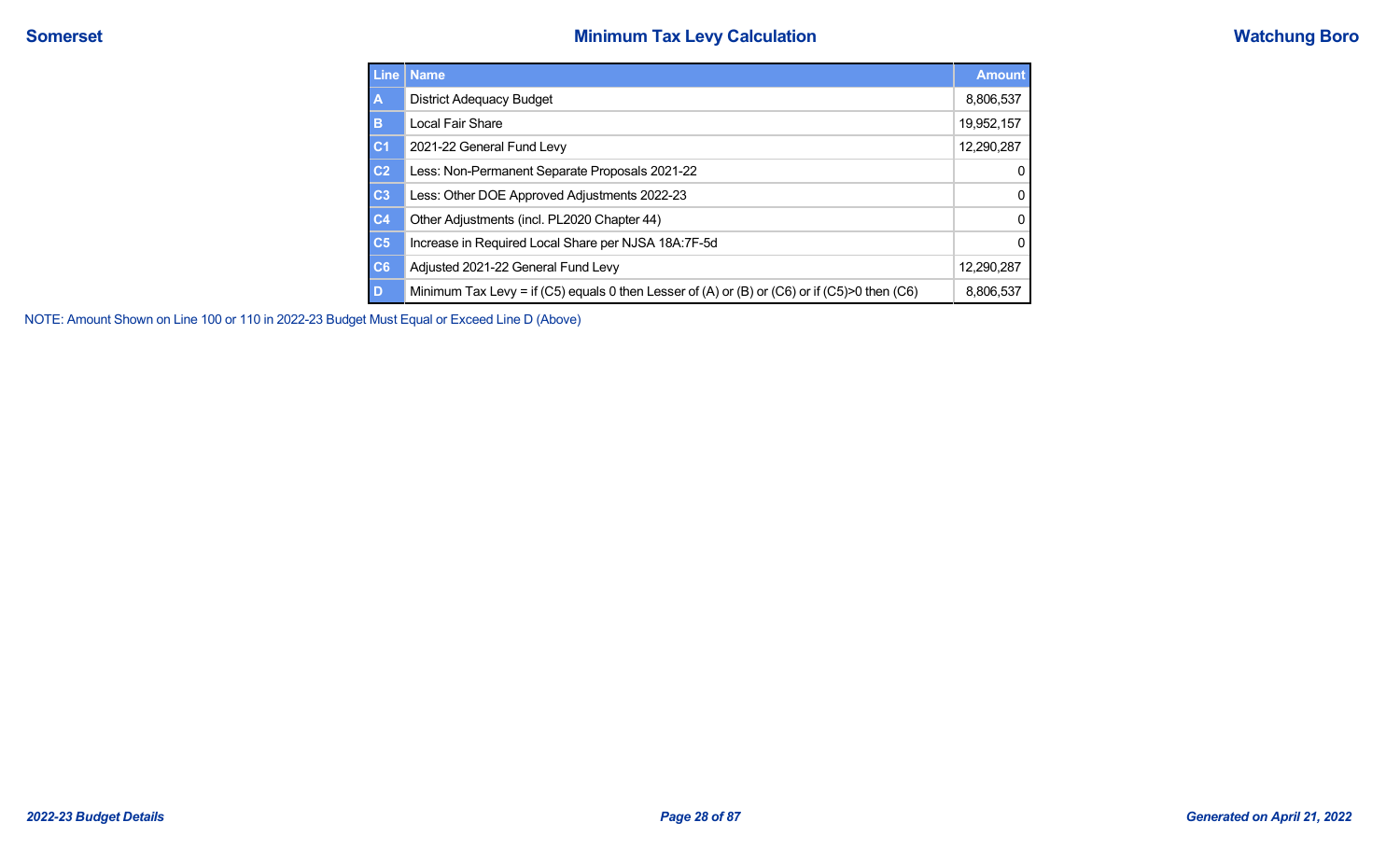# **Somerset Adj. Prebudget Year Tax Levy and Enrollment Adj. Watchung Boro**

| <b>LINE</b>  | <b>Name</b>                                                                                | <b>Amount</b> |
|--------------|--------------------------------------------------------------------------------------------|---------------|
| A            | 2021-22 Tax Levy                                                                           | \$12,290,287  |
| B            | Plus 2021-22 Other Adjustments (incl. PL2020 Chapter 44)                                   | \$0           |
| C            | Less 2021-22 Non-Permanent Separate Proposals                                              | \$0           |
| D            | Subtotal                                                                                   | \$12,290,287  |
| E            | Projected 2021-22 WENR - DOE                                                               | 584.0         |
| F            | Per Pupil 2021-22 Tax Levy                                                                 | \$21,045      |
| G            | Projected 2022-23 WENR - DOE                                                               | 582.0         |
| H            | Projected 2021-22 WENR - DOE                                                               | 584.0         |
|              | Increase in Enrollment (Number)                                                            | $-2.0$        |
| J            | Increase in Enrollment (Percent)                                                           | 0.34%         |
| Κ            | Enrolled Number Less Than or Equal To 1% of Increase                                       | 0             |
| K wt         | Weighted Increase (Enrolled Number Row K Multiplied By 0.00)                               | 0             |
| L            | Enrolled Number Greater Than 1% and Less Than or Equal To 2.5%                             | 0             |
| L_wt         | Weighted Increase (Enrolled Number Row L Multiplied By 0.50)                               | 0             |
| М            | Number in Increase in Enrollment Greater than 2.5% and less than or equal to 4%            | 0             |
| M wt         | Weighted Increase (Enrolled Number Row M Multiplied By 0.75)                               | 0             |
| N            | Number in Increase in Enrollment Greater than 4% of Total Increase                         | 0             |
| N wt         | Weighted Increase (Enrolled Number Row N Multiplied by 1.00)                               | 0             |
| O            | Total Weighted increase in number of students                                              | 0             |
| P            | <b>Enrollment Adjustment</b>                                                               | \$0           |
| Q            | Prebudget Year Tax Levy, Adjusted for Weighted Increases in Enrollment                     | \$12,290,287  |
| $\mathsf{R}$ | Prebudget Year Tax Levy, Adjusted for Weighted Increases in Enrollment, and Inflated by 2% | \$12,536,093  |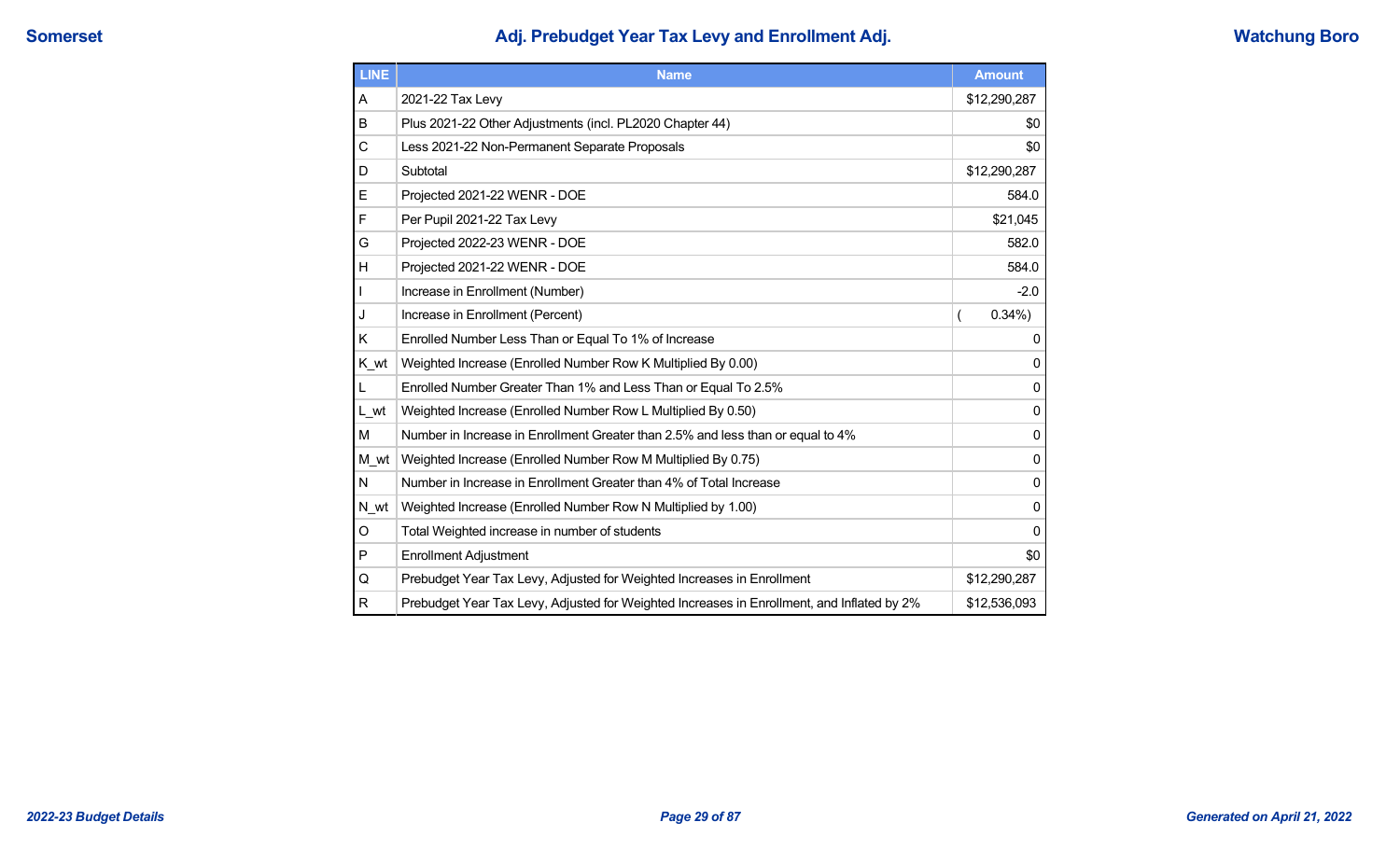# **Somerset Adjustment for Increase in Health Care Costs Watchung Boro**

| <b>Line</b>    | <b>Name</b>                                                                                        | <b>Amount</b> |
|----------------|----------------------------------------------------------------------------------------------------|---------------|
| A1             | 2022-23 Health Benefits                                                                            | 2,393,128     |
| A2             | Less 2022-23 Dental and Vision costs included in object 270                                        | 113,526       |
| A <sub>3</sub> | Less 2022-23 Budgeted Withdrawal from Current Expense Emergency Reserve used for Health Care Costs | $\mathbf 0$   |
| A4             | Subtotal 2022-23 Health Care Costs                                                                 | 2,279,602     |
| <b>B1</b>      | 2021-22 Health Benefits Original Budget                                                            | 2,249,674     |
| B <sub>2</sub> | Less 2021-22 Dental and Vision costs included in object 270                                        | 99,849        |
| B <sub>3</sub> | Less 2021-22 Budgeted Withdrawal from Current Expense Emergency Reserve used for Health Care Costs | $\mathbf 0$   |
| B4             | Subtotal 2021-22 Health Care Costs - Original Budget                                               | 2,149,825     |
| C              | Inflate 2021-22 Health Care Costs by 2%                                                            | 2,192,822     |
| D              | Increase in Health Care Costs                                                                      | 86,780        |
| Е              | SHBP percentage increase                                                                           | $0.0\%$       |
| F              | 2021-22 Health Care Costs multiplied by average percentage increase in SHBP over 2%                | $\mathbf 0$   |
| G              | Maximum Adjustment for Health Care Costs                                                           | 0             |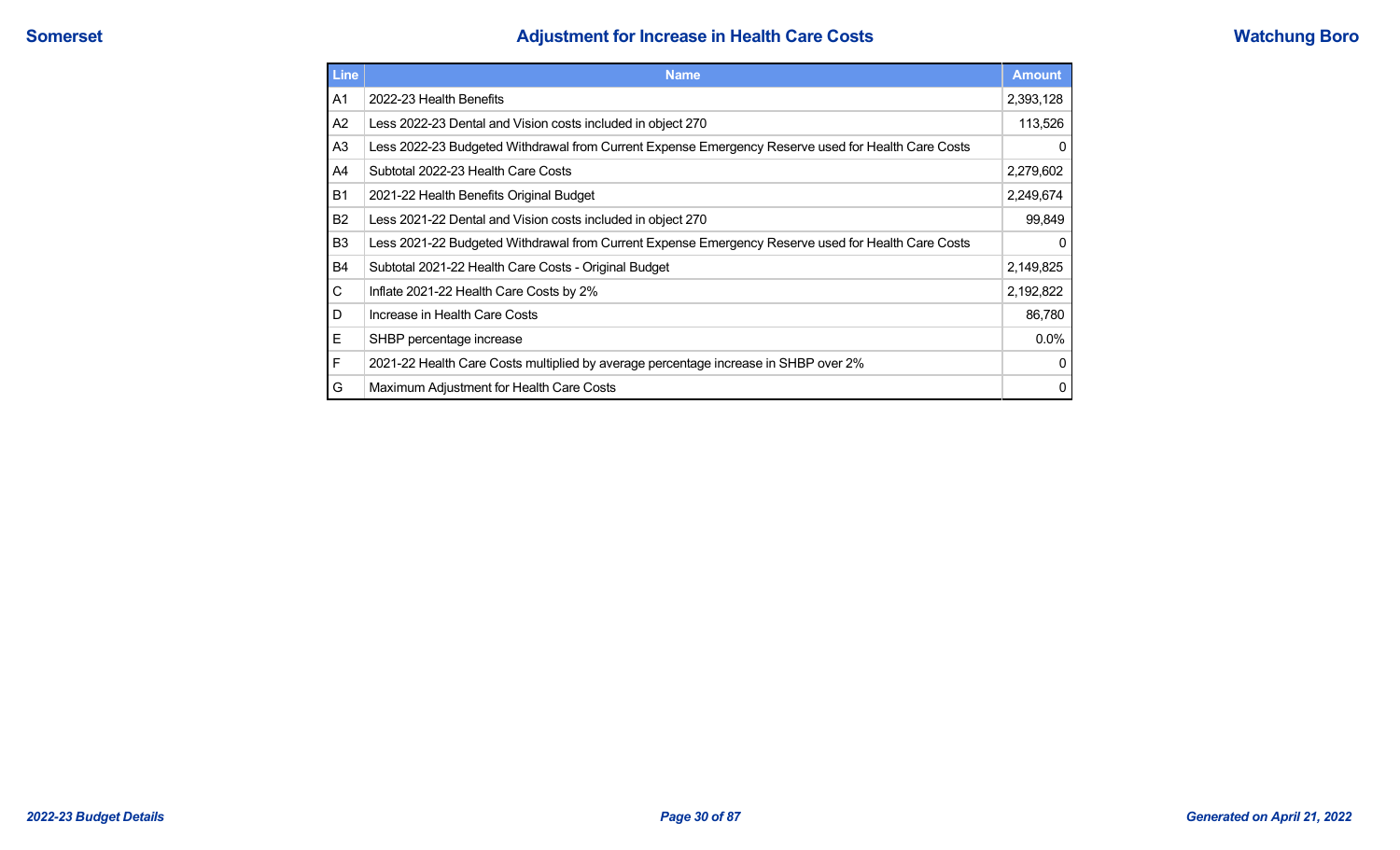| <b>Line</b>    | <b>Name</b>                                              | <b>Amount</b> |
|----------------|----------------------------------------------------------|---------------|
| A              | 2022-23 Eligible Pension Contributions                   |               |
| в              | 2021-22 Eligible Pension Contributions - Original Budget |               |
| $\overline{c}$ | 2021-22 Eligible Pension Contributions Inflated by 2%    |               |
| D              | Increase in Eligible Pension Contributions               |               |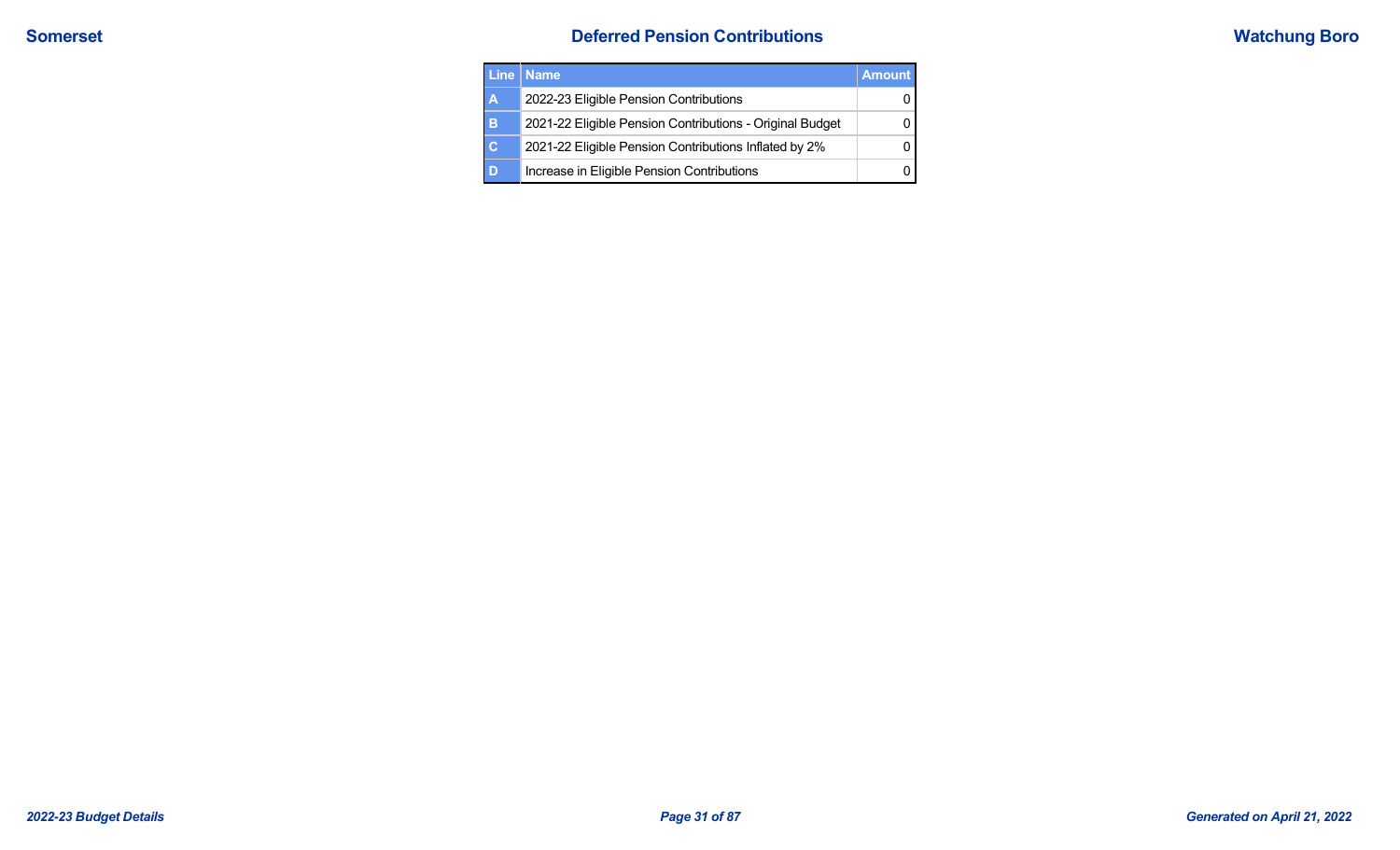# **Somerset Cap Banking Eligibility Cap Banking Eligibility Watchung Boro**

| <b>Line</b>    | Name                                                                                          | <b>Generated</b><br>2019-20 | <b>Generated</b><br>2020-21 | <b>Generated</b><br>2021-22 | <b>Generated</b><br>2022-23 |
|----------------|-----------------------------------------------------------------------------------------------|-----------------------------|-----------------------------|-----------------------------|-----------------------------|
| A              | Prebudget Year Adjusted Tax Levy (Including Weighted Increases for Enrollment) Inflated by 2% | 11,374,062                  | 12,049,301                  | 12,290,287                  | 12,536,093                  |
| B              | Adjustment in Health Care Costs                                                               | 75,075                      | 0                           | 0                           | 0                           |
| $\mathbf{C}$   | Adjustment in Normal and Accrued Pension Contribution (Deferred Pension)                      | 0                           | 0                           | 0                           | 0                           |
| D              | Adjustment for Responsibility Assumed by District                                             | 0                           |                             | 0                           | 0                           |
| Е              | Adjustment for Responsibility Shifted to Another District or Entity                           | 0                           | 0                           | 0                           | 0                           |
| E <sub>1</sub> | <b>Other Adjustments</b>                                                                      | 0                           | $\Omega$                    | 0                           | 0                           |
| E2             | Increase in SDA District Local Share                                                          | $\Omega$                    | 0                           | 0                           | 0                           |
| F              | Tax Levy Cap                                                                                  | 11,449,137                  | 12,049,301                  | 12,290,287                  | 12,536,093                  |
| G              | Tax Levy                                                                                      | 11,813,040                  | 12,049,301                  | 12,290,287                  | 12,536,093                  |
| G <sub>1</sub> | CDL and CDBG                                                                                  | n                           |                             | 0                           | 0                           |
| н              | Banked Cap Available for Use in the Next Three Years (Line F less Lines G and G1)             | 0                           | 0                           | 0                           | 0                           |
|                | Requested Use of Banked Cap in Prior Years                                                    | 0                           | 0                           | 0                           | 0                           |
| J              | Requested Use of Banked Cap in Current Year                                                   | 0                           |                             | 0                           | 0                           |
| $\mathsf{K}$   | Amount Expiring 2022-23                                                                       | 0                           | 0                           | 0                           | 0                           |
| L              | Available Banked Cap Carried Forward to Following Year                                        | O                           | 0                           | 0                           | 0                           |
| $\mathbf{M}$   | Banked Cap Available for 2023-24                                                              | 0                           | 0                           | 0                           | 0                           |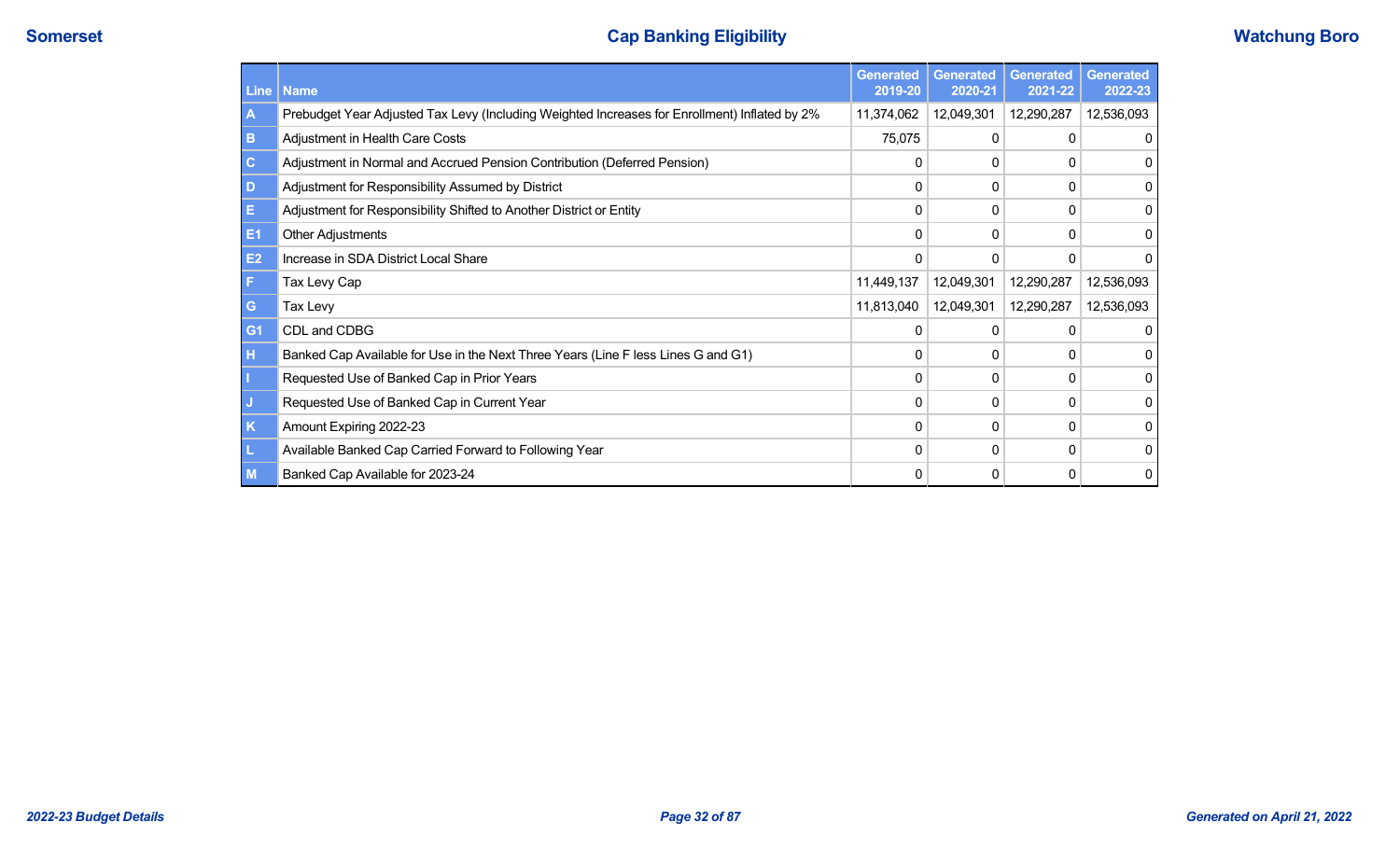| Line           | <b>Name</b>                                                                                              | <b>Amount</b> |
|----------------|----------------------------------------------------------------------------------------------------------|---------------|
| A              | Prebudget year adjusted tax levy, including weighted increases for enrollment, inflated by 2%            | 12,536,093    |
| B              | Adjustment for increase in health care costs                                                             | 0             |
| $\overline{c}$ | Adjustment for increase in certain normal and accrued liability pension contributions (pension deferral) | 0             |
| D              | Adjustment for responsibility assumed by district                                                        | 0             |
| E              | Adjustment for responsibility shifted to another district or entity                                      | 0             |
| F              | <b>Other Adjustments</b>                                                                                 | 0             |
| G              | Increase in SDA District Local Share                                                                     | 0             |
| H              | Use of Banked Cap                                                                                        | 0             |
| П              | Tax Levy Cap = sum $(A)$ through $(H)$                                                                   | 12.536.093    |

NOTE: The 2022-23 tax levy recorded on line 100 of budgeted revenue cannot exceed the amount on line I above unless as a result of a merged separate proposal. Any additional levy increases must be proposed separately to the voters or board of school estimate and be supported by interpretive statements.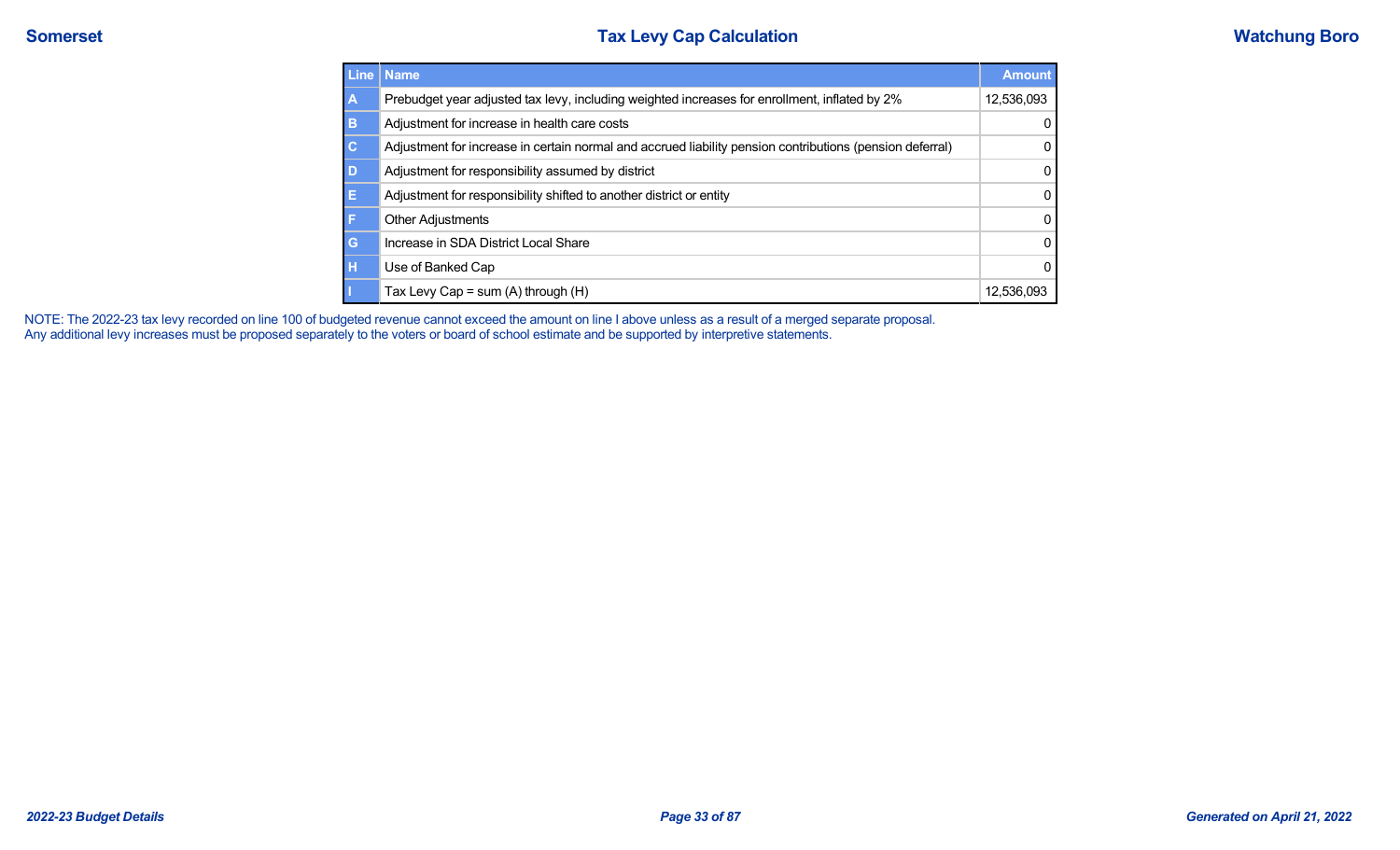|  | <b>Watchung Boro</b> |
|--|----------------------|
|  |                      |

| <b>Name</b>                                                                           | <b>Amount</b> |
|---------------------------------------------------------------------------------------|---------------|
| <b>FORMULA A - BUILDING USE CHARGE</b>                                                |               |
| A. Line 890                                                                           | $\mathbf{0}$  |
| <b>B. Line 89600</b>                                                                  | $\mathbf{0}$  |
| C. Line 89620                                                                         | 0             |
| D. A1: if (B+C) less than or equal to 0 or (A) equal to 0 then $0\%$ , else (A)/(B+C) | 0.0%          |
| E. A2: (B*D)/100                                                                      | 0             |
| F. Building Use Charge: if (B-E) less than or equal to 0 then \$0, else (B-E)         | 0             |
| FORMULA B - ALLOCATED COSTS (OTHER THAN BETWEEN HOME AND SCHOOL)                      |               |
| A. Line 52000                                                                         | 0             |
| B. Line 52020                                                                         | 0             |
| C. Line 52040                                                                         | 37,610        |
| D. Line 52060                                                                         | 0             |
| E. Line 52080                                                                         | 0             |
| F. Line 52085                                                                         | 0             |
| G. Line 52100                                                                         | 7,200         |
| H. Line 52120                                                                         | 3,308         |
| I. Line 52140                                                                         | 3,000         |
| J. Line 52400                                                                         | 0             |
| K. Line 52420                                                                         | $\Omega$      |
| L. Line 52440                                                                         | 2,500         |
| M. Line 52450                                                                         | 0             |
| N. Line 52460                                                                         | 0             |
| O. B1: (D)/(A+B+C+D+E+F)                                                              | 0.0%          |
| P. Allocated Costs: (O)*(G+H+I+J+K+L+M+N)                                             | 0             |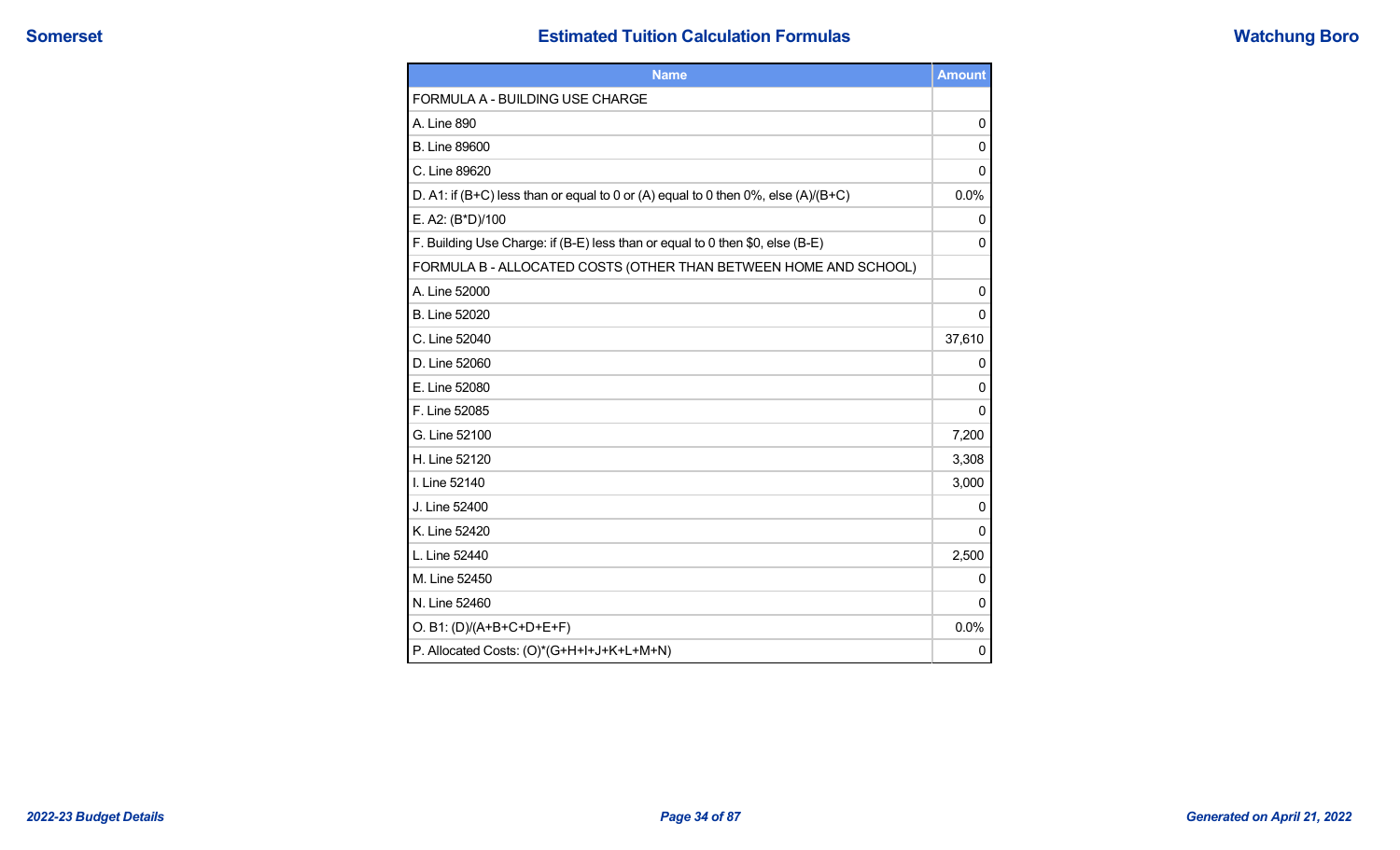# **Somerset Est. Average Daily Enrollment for Regular Programs Watchung Boro**

| <b>Section</b> | <b>Enrollments</b>       | <b>Line No Total</b> | Pre-K / K $ $ Gr 1-5 |       | Gr 6-8 | Gr 9-12 |
|----------------|--------------------------|----------------------|----------------------|-------|--------|---------|
| <b>ADE</b>     | ADE From School Register | 596.9                | 66.5                 | 335.3 | 190.8  | 0.0     |
| <b>ADE</b>     | ADE Entered By District  | 0                    | 0                    | 0     | 0      | 0       |
| <b>ADE</b>     | <b>ADE For Ratios</b>    | 596.9                | 66.5                 | 335.3 | 190.8  | 0.0     |
| <b>ADE</b>     | Ratio Reg Ed             | 592.6                | 0.1                  | 0.6   | 0.3    | 0.0     |
| <b>ADE</b>     | Ratio Spec Ed            | 4.3                  | $\Omega$             | 0     | 0      | 0       |
| <b>ADE</b>     | Ratio All                | 596.9                | 0.1                  | 0.6   | 0.3    | 0.0     |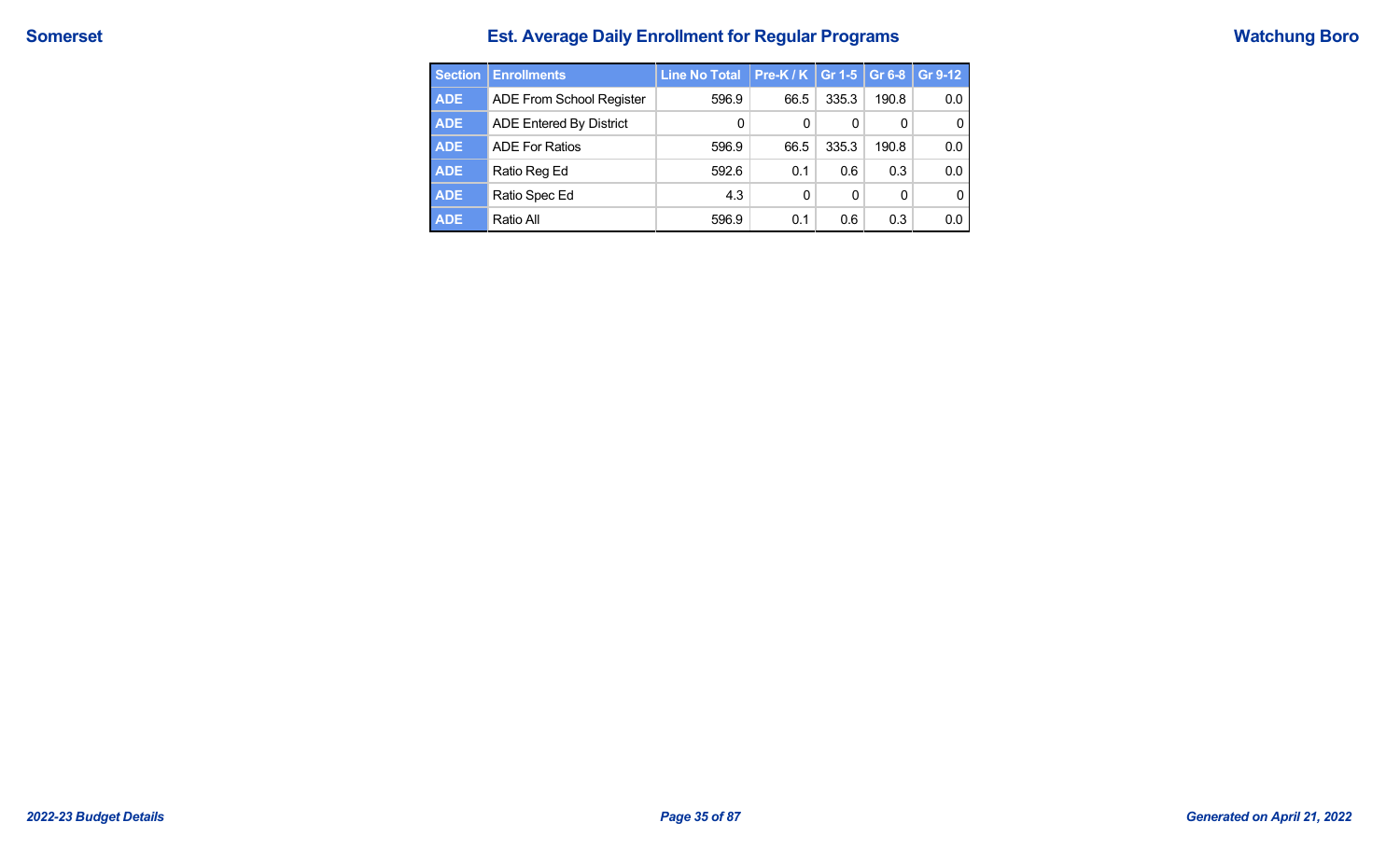# **Somerset Est. Tuition Calculated Rates for Regular Programs External and Matchung Boro**

| <b>Section</b> | <b>Enrollments</b>                                    | <b>Account</b>                |             | Line No   Line No Total | PreK / K | Gr 1-5       |              | Gr 6-8 $\,$ Gr 9-12 |
|----------------|-------------------------------------------------------|-------------------------------|-------------|-------------------------|----------|--------------|--------------|---------------------|
| Sec I          | <b>Direct Expenses</b>                                |                               | $\mathbf 0$ | 4,266,724               | 390,182  | 1,802,042    | 1.496.634    | 0                   |
| Sec I          | Local Contrib - Transfer to Special Revenue           |                               | $\Omega$    | $\mathbf 0$             | 0        | $\Omega$     | $\Omega$     | $\pmb{0}$           |
| Sec I          | Equipment                                             |                               | $\Omega$    | $\mathbf{0}$            | 0        | $\Omega$     | $\mathbf{0}$ | $\pmb{0}$           |
| <b>Sec II</b>  | TOTAL VOCATIONAL PROGRAMS - LOCAL - INSTRUCTION       | 11-3XX-100-XXX/15-3XX-100-XXX | 13160       | $\Omega$                | $\Omega$ | $\Omega$     | $\Omega$     | $\pmb{0}$           |
| Sec II         | TOTAL SCHOOL-SPON. CO/EXTRA CURR. ACTVTS. - INST      | 11-401-100-XXX/15-401-100-XXX | 17100       | 37,000                  | 4,122    | 20,784       | 11,827       | $\pmb{0}$           |
| Sec II         | TOTAL SCHOOL-SPONSORED ATHLETICS - INSTRUCTION        | 11-402-100-XXX/15-402-100-XXX | 17600       | 20,500                  | 2,284    | 11,516       | 6,553        | $\pmb{0}$           |
| Sec II         | TOTAL OTHER INSTRUCTIONAL PROGRAMS - INSTRUCTION      | 11-4XX-100-XXX/15-4XX-100-XXX | 25100       | 0                       | $\Omega$ | $\Omega$     | $\Omega$     | $\pmb{0}$           |
| Sec II         | TOTAL UNDIST. EXPEND.-SPEECH, OT, PT AND RELATED SVCS | 11-000-216-XXX                | 40580       | 379,821                 | 42,315   | 213,359      | 121,410      | $\pmb{0}$           |
| Sec II         | Salaries of Other Professional Staff                  | 11-000-219-104                | 42000       | 233,157                 | 25,976   | 130,973      | 74,529       | $\pmb{0}$           |
| Sec II         | Salaries of Secretarial and Clerical Assistants       | 11-000-219-105                | 42020       | 39,254                  | 4,373    | 22,050       | 12,548       | $\pmb{0}$           |
| Sec II         | <b>Other Salaries</b>                                 | 11-000-219-110                | 42040       | $\mathbf{0}$            | 0        | 0            | 0            | $\mathbf 0$         |
| <b>Sec II</b>  | Unused Vacation Payment to Terminated/Retired Staff   | 11-000-219-199                | 42045       | 0                       | 0        | $\mathbf{0}$ | $\mathbf{0}$ | $\pmb{0}$           |
| Sec II         | <b>Purchased Professional - Educational Services</b>  | 11-000-219-320                | 42060       | $\mathbf 0$             | 0        | $\mathbf 0$  | $\Omega$     | $\mathbf 0$         |
| <b>Sec II</b>  | Other Purchased Prof. and Tech. Services              | 11-000-219-390                | 42080       | 10,000                  | 1,114    | 5,617        | 3,197        | $\pmb{0}$           |
| Sec II         | Other Purchased Services (400-500 series)             | 11-000-219-500                | 42100       | 13,850                  | 1,543    | 7,780        | 4,427        | $\pmb{0}$           |
| <b>Sec II</b>  | Supplies and Materials                                | 11-000-219-600                | 42160       | 15,894                  | 1,771    | 8.928        | 5.081        | 0                   |
| Sec II         | <b>Other Objects</b>                                  | 11-000-219-800                | 42180       | 1,000                   | 111      | 562          | 320          | $\pmb{0}$           |
| Sec II         | Interest on Lease Purchase Agreements                 | 11-000-251-832                | 47140       | $\mathbf{0}$            | 0        | $\Omega$     | $\mathbf 0$  | $\mathbf 0$         |
| Sec II         | Rental of Land & Bldg. Oth. than Lease Pur Agrmt      | 11-000-262-441                | 49080       | $\Omega$                | 0        | $\Omega$     | 0            | $\pmb{0}$           |
| Sec II         | TOTAL SPECIAL PROGRAMS - INSTRUCTION                  | 11-2XX-100-2XX                | 54240       | 559,459                 | 0        | $\Omega$     | $\mathbf 0$  | 0                   |
| Sec II         | TOTAL VOCATIONAL PROGRAMS - INSTRUCTION               | 11-3XX-100-2XX                | 55240       | $\mathbf{0}$            | 0        | $\Omega$     | $\mathbf{0}$ | 0                   |
| Sec II         | TOTAL OTHER INSTRUCTIONAL PROGRAMS - INSTRUCTION      | 11-4XX-100-2XX                | 56240       | $\mathbf{0}$            | 0        | $\Omega$     | $\mathbf{0}$ | $\mathbf 0$         |
| Sec II         | TOTAL OTHER SUPP SERV - SPEECH/OT/PTand RELATED SV    | 11-000-216-2XX                | 60240       | 92,408                  | 10,295   | 51,909       | 29,538       | 0                   |
| Sec II         | TOTAL OTHER SUPP SERV - CHILD STUDY TEAMS             | 11-000-219-2XX                | 61740       | 99,434                  | 11,078   | 55,856       | 31,784       | $\pmb{0}$           |
| Sec II         | TOTAL FACILITIES ACQUISITION and CONSTR. SERVICES     | 11-000-400-2XX                | 70240       | $\mathbf{0}$            | 0        | 0            | $\mathbf{0}$ | 0                   |
| Sec II         | Vocational Programs - Local - Instruction             | 12-3XX-100-730/15-3XX-100-730 | 75040       | $\mathbf{0}$            | $\Omega$ | $\Omega$     | $\mathbf{0}$ | $\mathbf 0$         |
| Sec II         | School-Sponsored and Other Instructional Program      | 12-4XX-100-730/15-4XX-100-730 | 75080       | 0                       | 0        | $\mathbf{0}$ | 0            | $\pmb{0}$           |
| Sec II         | Undist. Expend. - Supp Serv. - Related & Extra.       | 12-000-21X-730                | 75560       | 0                       | 0        | $\mathbf{0}$ | 0            | $\pmb{0}$           |
| Sec II         | Undist.Expend.-Support Serv. - Child Study Teams      | 12-000-219-730                | 75580       | $\mathbf 0$             | 0        | 0            | $\mathbf 0$  | 0                   |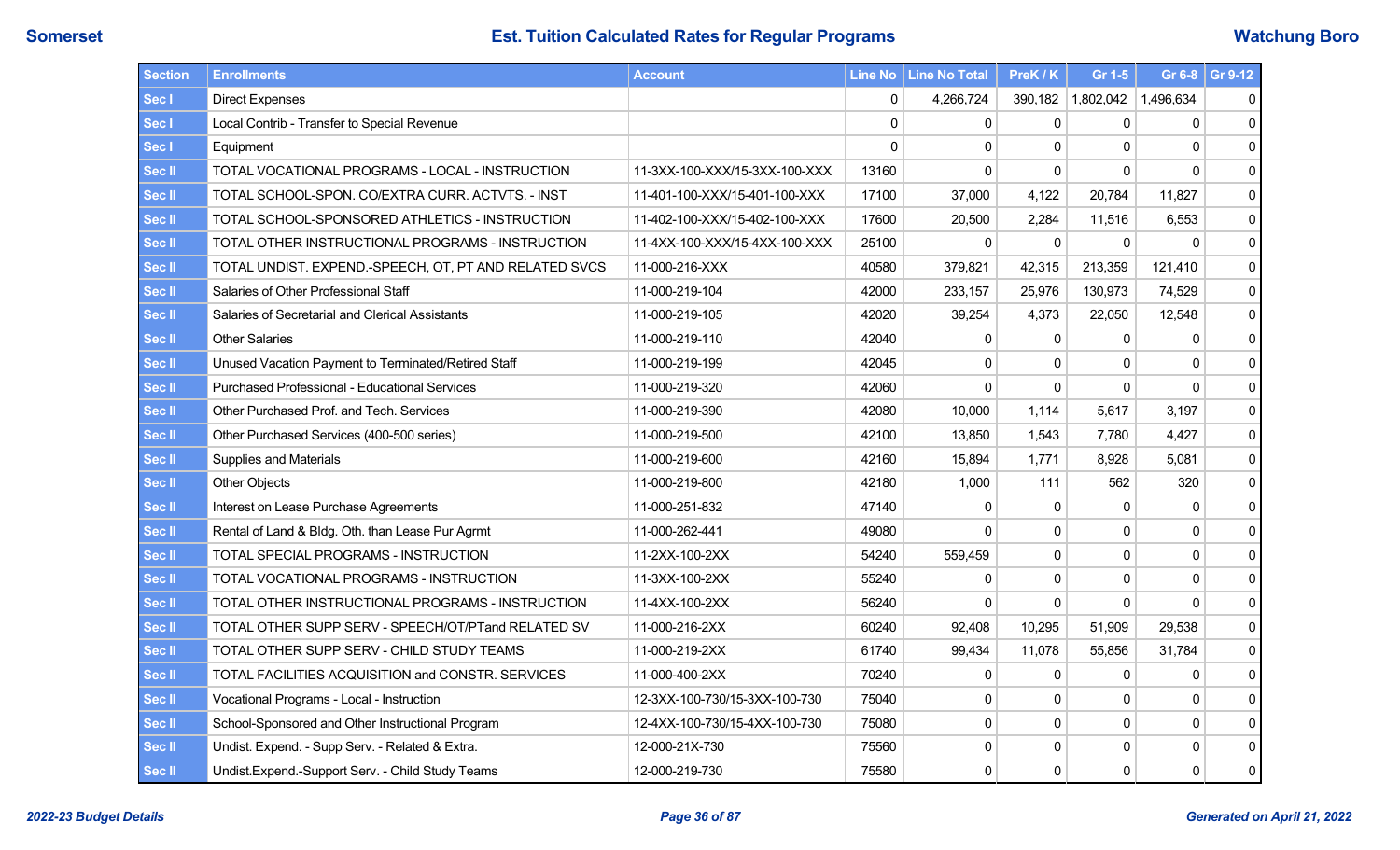| Section           | <b>Enrollments</b>                                  | <b>Account</b>                |       | Line No   Line No Total | PreK / K    | Gr 1-5         |             | Gr 6-8 $\,$ Gr 9-12 |
|-------------------|-----------------------------------------------------|-------------------------------|-------|-------------------------|-------------|----------------|-------------|---------------------|
| Sec II            | Salaries                                            | 12-000-400-100                | 76000 | 0                       | 0           | $\mathbf{0}$   | 0           | 0                   |
| Sec <sup>II</sup> | Unused Vacation Payment to Terminated/Retired Staff | 12-000-400-199                | 76005 | 0                       | 0           | 0              | 0           | 0                   |
| Sec II            | <b>Legal Services</b>                               | 12-000-400-331                | 76020 | $\mathbf 0$             | 0           | $\overline{0}$ | $\mathbf 0$ | $\pmb{0}$           |
| Sec II            | Architectural/Engineering Services                  | 12-000-400-334                | 76040 | 3,100                   | 345         | 1,741          | 991         | 0                   |
| Sec II            | Other Purchased Prof. and Tech. Services            | 12-000-400-390                | 76060 | 4,059                   | 452         | 2,280          | 1,297       | 0                   |
| Sec II            | <b>Construction Services</b>                        | 12-000-400-450                | 76080 | 0                       | $\mathsf 0$ | 0              | $\pmb{0}$   | 0                   |
| Sec II            | Supplies & Materials                                | 12-000-400-600                | 76100 | $\pmb{0}$               | 0           | $\Omega$       | $\mathbf 0$ | $\pmb{0}$           |
| Sec II            | Land and Improvements                               | 12-000-400-710                | 76120 | 0                       | 0           | $\mathbf{0}$   | $\mathbf 0$ | 0                   |
| Sec II            | Bldgs. Other than Lease Purchase Agreements         | 12-000-400-722                | 76160 | $\pmb{0}$               | 0           | 0              | $\pmb{0}$   | 0                   |
| Sec II            | Infrastructure                                      | 12-000-400-780                | 76180 | 0                       | 0           | $\mathbf 0$    | $\mathbf 0$ | 0                   |
| Sec II            | Other Objects                                       | 12-000-400-800                | 76200 | $\mathbf 0$             | 0           | 0              | $\mathbf 0$ | 0                   |
| Sec II            | Assessment for Debt Service on SDA Funding          | 12-000-400-896                | 76210 | 47,138                  | 5,252       | 26,479         | 15,068      | 0                   |
| Sec II            | Facilities Grant-Transfer to Special Revenue        | 12-000-400-930                | 76220 | 0                       | 0           | 0              | $\mathbf 0$ | 0                   |
| Sec II            | Capital Outlay - Transfer to Capital Projects       | 12-000-400-932                | 76240 | 0                       | 0           | 0              | $\mathbf 0$ | 0                   |
| Sec II            | <b>Building Use Charge</b>                          | Formula A                     | 99998 | $\Omega$                | $\Omega$    | $\Omega$       | $\mathbf 0$ | 0                   |
| Sec III           | <b>Salaries of Teachers</b>                         | 11-150-100-101                | 2500  | 2,606                   | 292         | 1,475          | 839         | 0                   |
| Sec III           | Other Salaries for Instruction                      | 11-150-100-106                | 2520  | 0                       | 0           | 0              | $\mathbf 0$ | 0                   |
| Sec III           | <b>Purchased Professional-Educational Services</b>  | 11-150-100-320                | 2540  | 0                       | $\Omega$    | $\mathbf{0}$   | $\mathbf 0$ | 0                   |
| Sec III           | <b>Purchased Technical Services</b>                 | 11-150-100-340                | 2560  | 0                       | 0           | 0              | $\mathbf 0$ | 0                   |
| Sec III           | Other Purchased Services (400-500 series)           | 11-150-100-500                | 2580  | 0                       | 0           | 0              | $\mathbf 0$ | 0                   |
| Sec III           | <b>General Supplies</b>                             | 11-150-100-610                | 2600  | $\mathbf 0$             | 0           | 0              | $\mathbf 0$ | 0                   |
| Sec III           | <b>Textbooks</b>                                    | 11-150-100-640                | 2620  | 0                       | $\Omega$    | 0              | $\pmb{0}$   | 0                   |
| Sec III           | <b>Other Objects</b>                                | 11-150-100-800                | 2640  | 0                       | 0           | $\mathbf 0$    | $\mathbf 0$ | 0                   |
| Sec III           | <b>Other Salaries for Instruction</b>               | 11-190-100-106/15-190-100-106 | 3000  | $\mathbf 0$             | 0           | 0              | $\Omega$    | 0                   |
| Sec III           | Unused Vacation Payment to Terminated/Retired Staff | 11-1XX-100-199/15-1XX-100-199 | 3005  | 7,187                   | 807         | 4,066          | 2,314       | 0                   |
| Sec III           | <b>Purchased Professional-Educational Services</b>  | 11-190-100-320/15-190-100-320 | 3020  | 60,000                  | 6,733       | 33,949         | 19,318      | 0                   |
| Sec III           | <b>Purchased Technical Services</b>                 | 11-190-100-340/15-190-100-340 | 3040  | 49                      | 5           | 28             | 16          | 0                   |
| Sec III           | Other Purchased Services (400-500 series)           | 11-190-100-500/15-190-100-500 | 3060  | 53,282                  | 5,979       | 30,148         | 17,155      | 0                   |
| Sec III           | <b>General Supplies</b>                             | 11-190-100-610/15-190-100-610 | 3080  | 354,761                 | 39,810      | 200,728        | 114,223     | 0                   |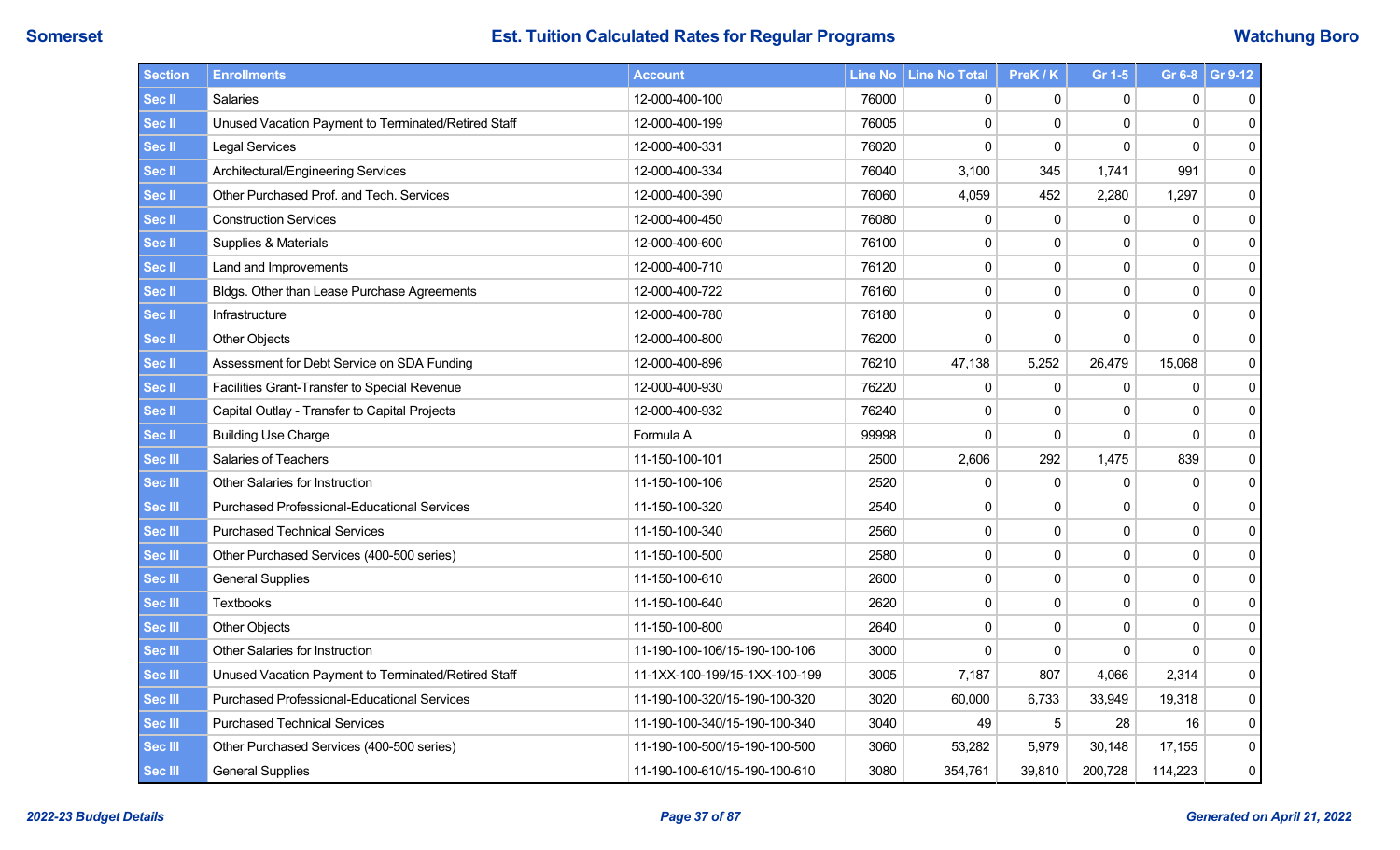| <b>Section</b> | <b>Enrollments</b>                                                 | <b>Account</b>                |       | Line No   Line No Total | PreK / K | Gr 1-5       |              | Gr 6-8 Gr 9-12 |
|----------------|--------------------------------------------------------------------|-------------------------------|-------|-------------------------|----------|--------------|--------------|----------------|
| <b>Sec III</b> | <b>Textbooks</b>                                                   | 11-190-100-640/15-190-100-640 | 3100  | 20,526                  | 2,303    | 11,614       | 6,609        | 0              |
| <b>Sec III</b> | <b>Other Objects</b>                                               | 11-190-100-800/15-190-100-800 | 3120  | $\mathbf{0}$            | 0        | $\Omega$     | $\mathbf{0}$ | 0              |
| <b>Sec III</b> | TOTAL HOME INSTRUCTION                                             |                               | 9420  | $\mathbf{0}$            | 0        | $\Omega$     | $\Omega$     | 0              |
| <b>Sec III</b> | TOTAL BASIC SKILLS/REMEDIAL - INSTRUCTION                          | 11-230-100-XXX                | 11160 | 169,581                 | 19,030   | 95,951       | 54,600       | $\mathbf 0$    |
| <b>Sec III</b> | TOTAL BILINGUAL EDUCATION - INSTRUCTION                            | 11-240-100-XXX                | 12160 | $\mathbf 0$             | 0        | $\mathbf{0}$ | 0            | 0              |
| <b>Sec III</b> | TOTAL BEFORE/AFTER SCHOOL PROGRAMS                                 | 11-421-XXX-XXX                | 19620 | 0                       | 0        | $\mathbf 0$  | 0            | 0              |
| <b>Sec III</b> | TOTAL SUMMER SCHOOL                                                | 11-422-XXX-XXX                | 20620 | $\mathbf 0$             | 0        | $\Omega$     | $\mathbf 0$  | $\mathbf 0$    |
| Sec III        | TOTAL INSTRUCTIONAL ALTERNATIVE ED PROGRAM                         | 11-423-XXX-XXX                | 21620 | 0                       | 0        | $\Omega$     | 0            | 0              |
| <b>Sec III</b> | TOTAL OTHER SUPPLEMENTAL/AT-RISK PROGRAMS                          | 11-424-XXX-XXX                | 22620 | $\mathbf 0$             | 0        | $\mathbf 0$  | 0            | $\mathbf 0$    |
| <b>Sec III</b> | TOTAL UNDIST. EXPEND.-ATTENDANCE AND SOCIAL WORK                   | 11-000-211-XXX                | 29680 | 38,129                  | 4,248    | 21,418       | 12.188       | 0              |
| <b>Sec III</b> | TOTAL UNDIST. EXPENDITURES - HEALTH SERVICES                       | 11-000-213-XXX                | 30620 | 140,103                 | 15,609   | 78,701       | 44,784       | 0              |
| <b>Sec III</b> | TOTAL UNDIST. EXPENDITURES - GUIDANCE                              | 11-000-218-XXX                | 41660 | 143,293                 | 16.080   | 81,077       | 46.136       | 0              |
| <b>Sec III</b> | TOTAL UNDIST. EXPEND.-IMPROV. OF INST. SERV.                       | 11-000-221-XXX                | 43200 | 216,386                 | 24,107   | 121,552      | 69,168       | 0              |
| <b>Sec III</b> | TOTAL UNDIST. EXPEND.-EDU. MEDIA SERV./LIBRARY                     | 11-000-222-XXX                | 43620 | 208,234                 | 23,199   | 116,972      | 66,562       | 0              |
| <b>Sec III</b> | TOTAL UNDIST. EXPEND.-INSTR. STAFF TRAINING SERV.                  | 11-000-223-XXX                | 44180 | 7,675                   | 855      | 4,311        | 2,453        | $\mathbf 0$    |
| <b>Sec III</b> | <b>Salaries</b>                                                    | 11-000-230-100                | 45000 | 242,721                 | 27,041   | 136,345      | 77,586       | 0              |
| <b>Sec III</b> | Salaries of Attorneys                                              | 11-000-230-108                | 45020 | $\pmb{0}$               | 0        | $\Omega$     | 0            | $\mathbf 0$    |
| <b>Sec III</b> | General Admin. Salaries-Governance Staff (BOE Direct Reports Only) | 11-000-230-109                | 45025 | $\mathbf{0}$            | $\Omega$ | $\Omega$     | $\pmb{0}$    | 0              |
| <b>Sec III</b> | <b>Salaries of State Monitors</b>                                  | 11-000-230-180                | 45030 | $\mathbf 0$             | 0        | $\Omega$     | $\mathbf 0$  | $\mathbf 0$    |
| <b>Sec III</b> | Unused Vacation Payment to Terminated/Retired Staff                | 11-000-230-199                | 45035 | $\Omega$                | $\Omega$ | $\Omega$     | $\mathbf 0$  | $\mathbf 0$    |
| <b>Sec III</b> | <b>Legal Services</b>                                              | 11-000-230-331                | 45040 | 20,000                  | 2,228    | 11,235       | 6,393        | 0              |
| <b>Sec III</b> | <b>Audit Fees</b>                                                  | 11-000-230-332                | 45060 | 28,665                  | 3,194    | 16,102       | 9,163        | 0              |
| <b>Sec III</b> | <b>Expenditure and Internal Control Audit Fees</b>                 | 11-000-230-333                | 45070 | $\mathbf{0}$            | $\Omega$ | $\Omega$     | 0            | 0              |
| <b>Sec III</b> | Architectural/Engineering Services                                 | 11-000-230-334                | 45080 | $\mathbf{0}$            | $\Omega$ | $\Omega$     | 0            | 0              |
| <b>Sec III</b> | <b>Other Purchased Professional Services</b>                       | 11-000-230-339                | 45100 | 2,545                   | 284      | 1,430        | 814          | $\mathbf 0$    |
| <b>Sec III</b> | <b>Purchased Technical Services</b>                                | 11-000-230-340                | 45120 | $\Omega$                | 0        | $\Omega$     | 0            | 0              |
| <b>Sec III</b> | Communications / Telephone                                         | 11-000-230-530                | 45140 | 39,776                  | 4,431    | 22,344       | 12,714       | 0              |
| <b>Sec III</b> | <b>BOE Other Purchased Services</b>                                | 11-000-230-585                | 45160 | 1,500                   | 167      | 843          | 479          | 0              |
| <b>Sec III</b> | Misc. Purch Serv (400-500) [Other than 530 and 585]                | 11-000-230-590                | 45180 | 4,320                   | 481      | 2,427        | 1,381        | 0              |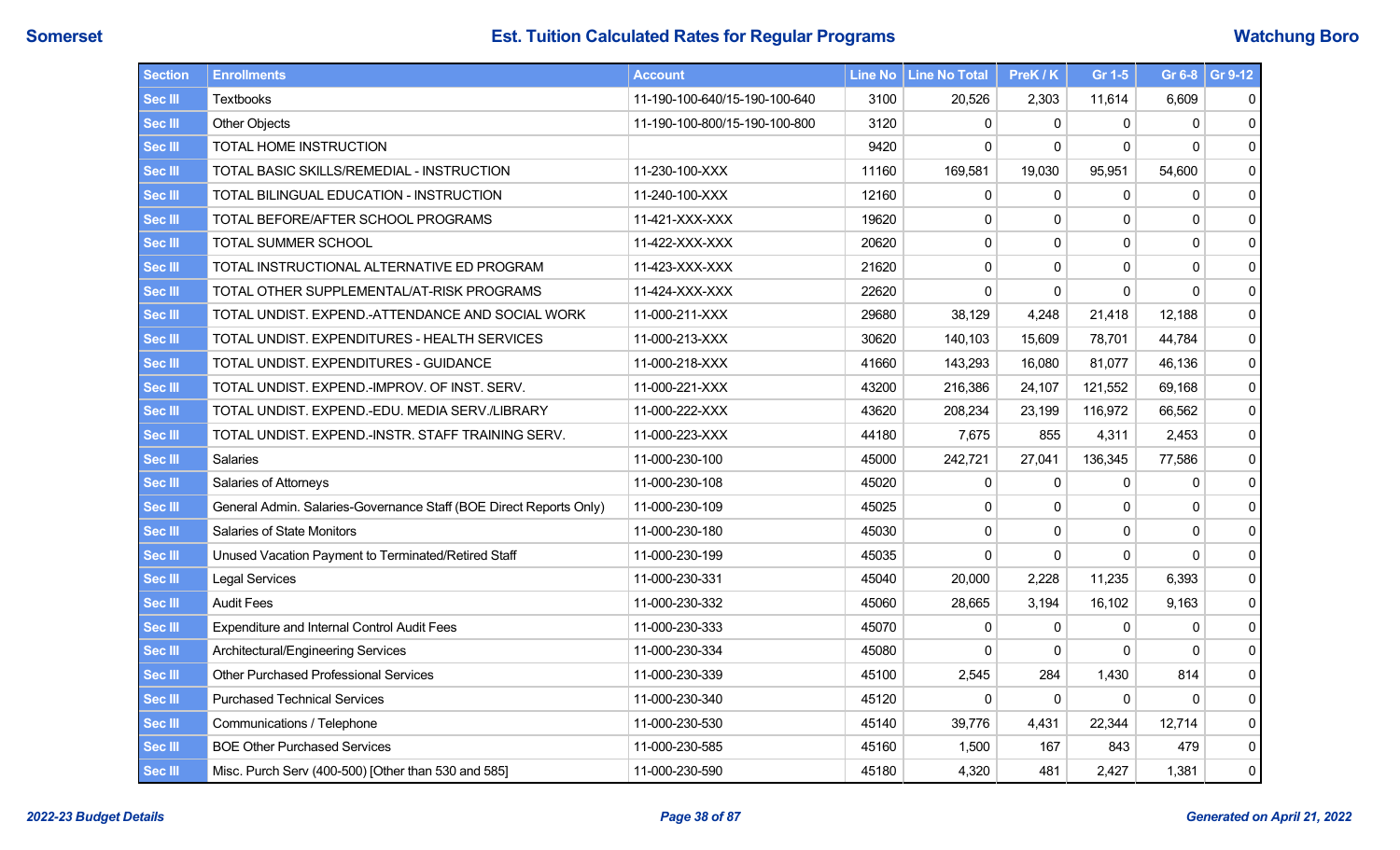| <b>Section</b> | <b>Enrollments</b>                                     | <b>Account</b>                |       | Line No   Line No Total | PreK / K | Gr 1-5       |             | Gr 6-8 Gr 9-12 |
|----------------|--------------------------------------------------------|-------------------------------|-------|-------------------------|----------|--------------|-------------|----------------|
| <b>Sec III</b> | <b>General Supplies</b>                                | 11-000-230-610                | 45200 | 2,500                   | 279      | 1,404        | 799         | 0              |
| <b>Sec III</b> | <b>BOE In-House Training/Meeting Supplies</b>          | 11-000-230-630                | 45220 | 250                     | 28       | 140          | 80          | 0              |
| <b>Sec III</b> | Judgments Against The School District                  | 11-000-230-820                | 45240 | 0                       | 0        | 0            | $\Omega$    | 0              |
| <b>Sec III</b> | Miscellaneous Expenditures                             | 11-000-230-890                | 45260 | 3,039                   | 339      | 1,707        | 971         | 0              |
| <b>Sec III</b> | BOE Membership Dues and Fees                           | 11-000-230-895                | 45280 | 5,797                   | 646      | 3,256        | 1,853       | 0              |
| <b>Sec III</b> | TOTAL UNDIST. EXPEND.-SUPPORT SERV.-SCHOOL ADMIN.      | 11-000-240-XXX                | 46160 | 348,474                 | 38,823   | 195,750      | 111,390     | 0              |
| <b>Sec III</b> | Salaries                                               | 11-000-251-100                | 47000 | 207,937                 | 23,166   | 116,806      | 66,467      | $\mathbf 0$    |
| <b>Sec III</b> | Unused Vacation Payment to Terminated/Retired Staff    | 11-000-251-199                | 47005 | $\pmb{0}$               | 0        | $\Omega$     | 0           | $\mathbf 0$    |
| <b>Sec III</b> | <b>Purchased Professional Services</b>                 | 11-000-251-330                | 47020 | $\pmb{0}$               | 0        | $\mathbf 0$  | $\mathbf 0$ | $\mathbf 0$    |
| <b>Sec III</b> | Purchased Professional Services- Public Relation Costs | 11-000-251-335                | 47025 | $\mathbf{0}$            | 0        | $\mathbf{0}$ | 0           | $\pmb{0}$      |
| <b>Sec III</b> | <b>Purchased Technical Services</b>                    | 11-000-251-340                | 47040 | $\mathbf 0$             | 0        | $\mathbf 0$  | $\mathbf 0$ | 0              |
| <b>Sec III</b> | Misc. Purchased Services (400-500) [O/T 594]           | 11-000-251-592                | 47060 | 600                     | 67       | 337          | 192         | 0              |
| <b>Sec III</b> | Sale/Lease-back Payments                               | 11-000-251-594                | 47080 | $\mathbf 0$             | 0        | 0            | 0           | 0              |
| <b>Sec III</b> | Supplies and Materials                                 | 11-000-251-600                | 47100 | 500                     | 56       | 281          | 160         | 0              |
| <b>Sec III</b> | Interest on Current Loans                              | 11-000-251-831                | 47120 | $\mathbf{0}$            | 0        | $\Omega$     | 0           | $\mathbf 0$    |
| <b>Sec III</b> | Interest on Bond Anticipation Notes (BANs)             | 11-000-251-836                | 47160 | 0                       | 0        | $\mathbf{0}$ | $\mathbf 0$ | $\pmb{0}$      |
| <b>Sec III</b> | Miscellaneous Expenditures                             | 11-000-251-890                | 47180 | 1,190                   | 133      | 668          | 380         | $\mathbf 0$    |
| <b>Sec III</b> | TOTAL UNDIST. EXPEND. - ADMIN. INFO TECHNOLOGY         | 11-000-252-XXX                | 47620 | 115,027                 | 12,815   | 64,615       | 36,769      | 0              |
| <b>Sec III</b> | TOTAL UNDIST. EXPEND.-REQUIRED MAINT FOR SCH FAC.      | 11-000-261-XXX                | 48580 | 182,459                 | 20,328   | 102,494      | 58,323      | 0              |
| <b>Sec III</b> | Salaries                                               | 11-000-262-100                | 49000 | 429,553                 | 47,856   | 241,295      | 137,307     | 0              |
| <b>Sec III</b> | Salaries of Non-Instructional Aides                    | 11-000-262-107/15-000-262-107 | 49020 | 0                       | 0        | $\Omega$     | 0           | $\mathbf 0$    |
| <b>Sec III</b> | Unused Vacation Payment to Terminated/Retired Staff    | 11-000-262-199                | 49025 | 0                       | 0        | $\Omega$     | 0           | $\mathbf 0$    |
| <b>Sec III</b> | <b>Purchased Professional and Technical Services</b>   | 11-000-262-300                | 49040 | $\Omega$                | 0        | $\Omega$     | 0           | 0              |
| <b>Sec III</b> | Cleaning, Repair, and Maintenance Services             | 11-000-262-420                | 49060 | 6,000                   | 668      | 3,370        | 1,918       | 0              |
| <b>Sec III</b> | <b>Other Purchased Property Services</b>               | 11-000-262-490                | 49120 | 12,600                  | 1,404    | 7,078        | 4,028       | 0              |
| <b>Sec III</b> | Insurance                                              | 11-000-262-520                | 49140 | 139,700                 | 15,564   | 78,474       | 44,655      | 0              |
| <b>Sec III</b> | Miscellaneous Purchased Services                       | 11-000-262-590                | 49160 | 500                     | 56       | 281          | 160         | $\mathbf 0$    |
| <b>Sec III</b> | <b>General Supplies</b>                                | 11-000-262-610/15-000-262-610 | 49180 | 22,510                  | 2,508    | 12,645       | 7,195       | 0              |
| <b>Sec III</b> | Energy (Natural Gas)                                   | 11-000-262-621                | 49200 | 52,038                  | 5,797    | 29,232       | 16,634      | 0              |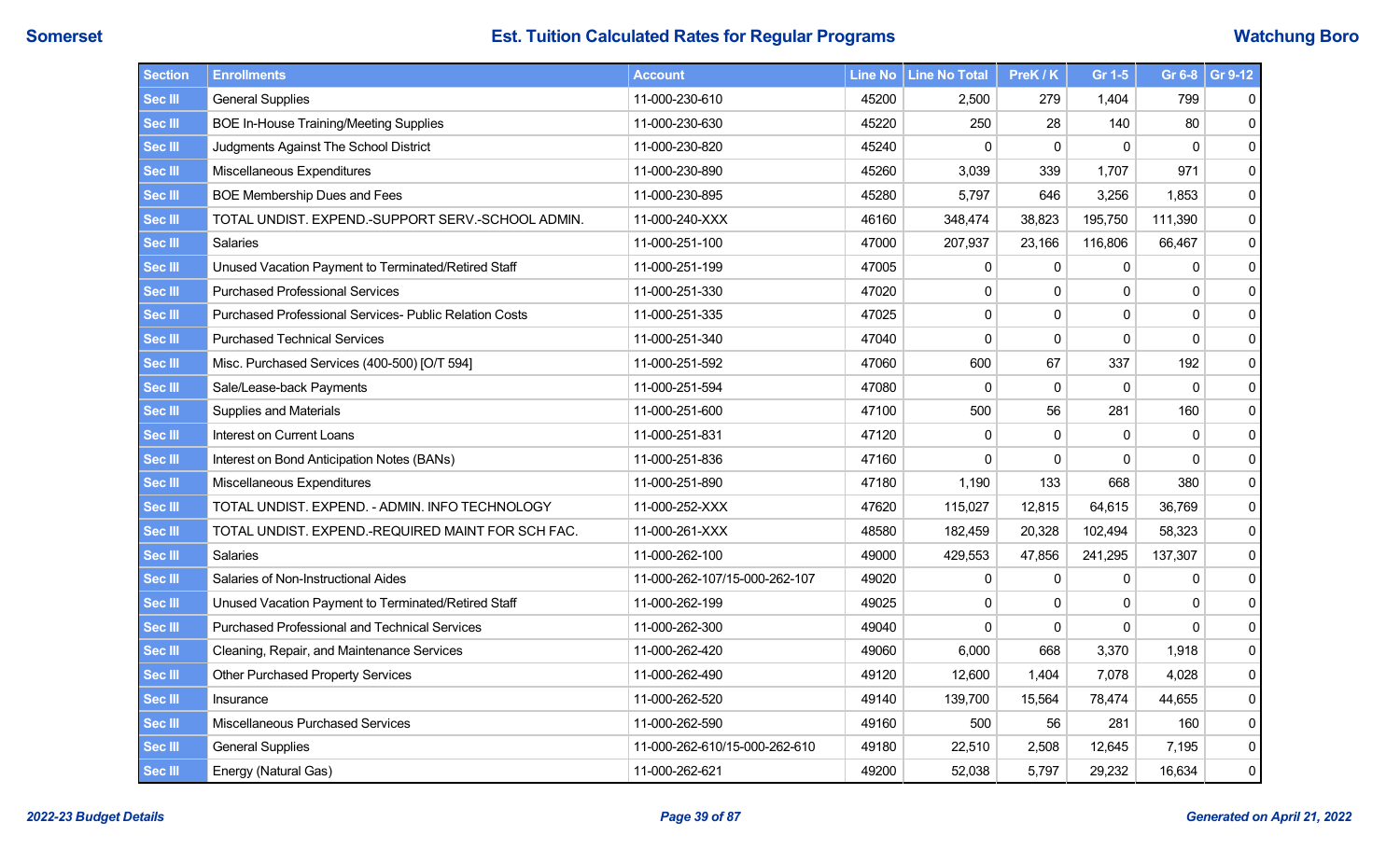| Section        | <b>Enrollments</b>                               | <b>Account</b>                |       | Line No   Line No Total | PreK / K     | Gr 1-5       |              | Gr 6-8 Gr 9-12 |
|----------------|--------------------------------------------------|-------------------------------|-------|-------------------------|--------------|--------------|--------------|----------------|
| <b>Sec III</b> | Energy (Electricity)                             | 11-000-262-622                | 49220 | 114,660                 | 12,774       | 64,409       | 36,651       | 0              |
| <b>Sec III</b> | Energy (Oil)                                     | 11-000-262-624                | 49240 | 0                       | $\mathbf{0}$ | $\mathbf{0}$ | $\mathbf{0}$ | $\mathbf 0$    |
| <b>Sec III</b> | Energy (Gasoline)                                | 11-000-262-626                | 49260 | $\Omega$                | $\Omega$     | $\Omega$     | $\Omega$     | $\mathbf{0}$   |
| Sec III        | <b>Other Objects</b>                             | 11-000-262-800                | 49280 | 5,850                   | 652          | 3,286        | 1,870        | 0              |
| <b>Sec III</b> | TOTAL UNDIST EXPEND.-CARE AND UPKEEP OF GROUNDS  | 11-000-263-XXX                | 50100 | 42,901                  | 4,780        | 24,099       | 13,713       | 0              |
| Sec III        | <b>TOTAL SECURITY</b>                            | 11-000-266-XXX                | 51100 | $\mathbf{0}$            | $\mathbf{0}$ | $\mathbf{0}$ | $\mathbf{0}$ | 0              |
| Sec III        | Sal. for Pupil Trans(Other than Bet. Home & Sch) | 11-000-270-162                | 52060 | $\mathbf{0}$            | $\mathbf{0}$ | $\mathbf{0}$ | $\Omega$     | 0              |
| Sec III        | Contr Serv(Oth. than Bet Home and Sch)-Vend      | 11-000-270-512/15-000-270-512 | 52280 | 10,300                  | 1,148        | 5,786        | 3,292        | 0              |
| <b>Sec III</b> | TOTAL REGULAR PROGRAMS - INSTRUCTION             |                               | 53240 | 1,115,835               | 125,216      | 631,352      | 359,266      | $\mathbf{0}$   |
| Sec III        | TOTAL ATTENDANCE AND SOCIAL WORK SERVICES        |                               | 59240 | $\mathbf 0$             | 0            | $\mathbf 0$  | 0            | $\mathbf 0$    |
| Sec III        | <b>TOTAL HEALTH SERVICES</b>                     |                               | 59740 | 46,205                  | 5,148        | 25,955       | 14,769       | 0              |
| Sec III        | TOTAL OTHER SUPP SERV - GUIDANCE                 |                               | 61240 | 34,653                  | 3,889        | 19,607       | 11,157       | 0              |
| <b>Sec III</b> | TOTAL IMPROVEMENT OF INSTRUCTION SERVICES        |                               | 62740 | 32,343                  | 3,603        | 18,168       | 10,338       | 0              |
| <b>Sec III</b> | TOTAL EDUCATIONAL MEDIA SERVICES - SCH. LIBRARY  |                               | 63240 | 46,205                  | 5,148        | 25,955       | 14,769       | 0              |
| Sec III        | TOTAL INSTRUCTIONAL STAFF TRAINING SERVICES      |                               | 63740 | $\mathbf{0}$            | $\Omega$     | $\Omega$     | $\Omega$     | 0              |
| Sec III        | TOTAL SUPPORT SERVICES - GENERAL ADMINISTRATION  | 11-000-230-2XX                | 64740 | 53,230                  | 5,930        | 29,901       | 17,015       | 0              |
| <b>Sec III</b> | TOTAL SUPPORT SERVICES - SCHOOL ADMINISTRATION   |                               | 65740 | 157,485                 | 17,545       | 88,465       | 50,340       | 0              |
| Sec III        | TOTAL SUPPORT SERVICES - CENTRAL SERVICES        | 11-000-251-2XX                | 66740 | 83,362                  | 9,287        | 46,827       | 26,647       | 0              |
| Sec III        | TOTAL SUPP. SVCS - ADMIN. INFORMATION TECHNOLOGY | 11-000-252-2XX                | 67240 | 15,066                  | 1,678        | 8,463        | 4,816        | 0              |
| <b>Sec III</b> | TOTAL REQUIRED MAINTENANCE FOR SCHOOL FACILITIES | 11-000-261-2XX                | 68365 | $\mathbf 0$             | $\Omega$     | $\mathbf{0}$ | $\mathbf{0}$ | 0              |
| Sec III        | TOTAL CUSTODIAL SERVICES                         | 11-000-262-2XX                | 68465 | 241,040                 | 26,854       | 135,401      | 77,049       | 0              |
| Sec III        | TOTAL CARE AND UPKEEP OF GROUNDS                 | 11-000-263-2XX                | 68565 | 30,129                  | 3,357        | 16,925       | 9,631        | 0              |
| Sec III        | <b>TOTAL SECURITY</b>                            | 11-000-266-2XX                | 68665 | 0                       | $\mathbf 0$  | $\mathbf{0}$ | 0            | $\mathbf 0$    |
| Sec III        | Group Insurance                                  | 11-000-291-210/15-000-291-210 | 71000 | $\mathbf{0}$            | $\Omega$     | $\mathbf{0}$ | $\mathbf{0}$ | 0              |
| Sec III        | <b>Social Security Contributions</b>             | 11-000-291-220/15-000-291-220 | 71020 | $\mathbf 0$             | 0            | $\mathbf 0$  | $\mathsf 0$  | $\mathbf 0$    |
| Sec III        | T.P.A.F. Contributions - ERIP                    | 11-000-291-232/15-000-291-232 | 71040 | $\mathbf 0$             | 0            | $\mathbf 0$  | $\mathsf 0$  | 0              |
| Sec III        | <b>Other Retirement Contributions - PERS</b>     | 11-000-291-241/15-000-291-241 | 71060 | 0                       | $\Omega$     | $\mathbf{0}$ | $\mathbf{0}$ | $\mathbf 0$    |
| Sec III        | <b>Other Retirement Contributions - ERIP</b>     | 11-000-291-242/15-000-291-242 | 71080 | 0                       | 0            | 0            | $\mathsf 0$  | 0              |
| Sec III        | Other Retirement Contrib. - Deferred PERS Pymt   | 11-000-291-248/15-000-291-248 | 71100 | $\mathbf 0$             | 0            | $\mathbf 0$  | $\mathbf 0$  | $\overline{0}$ |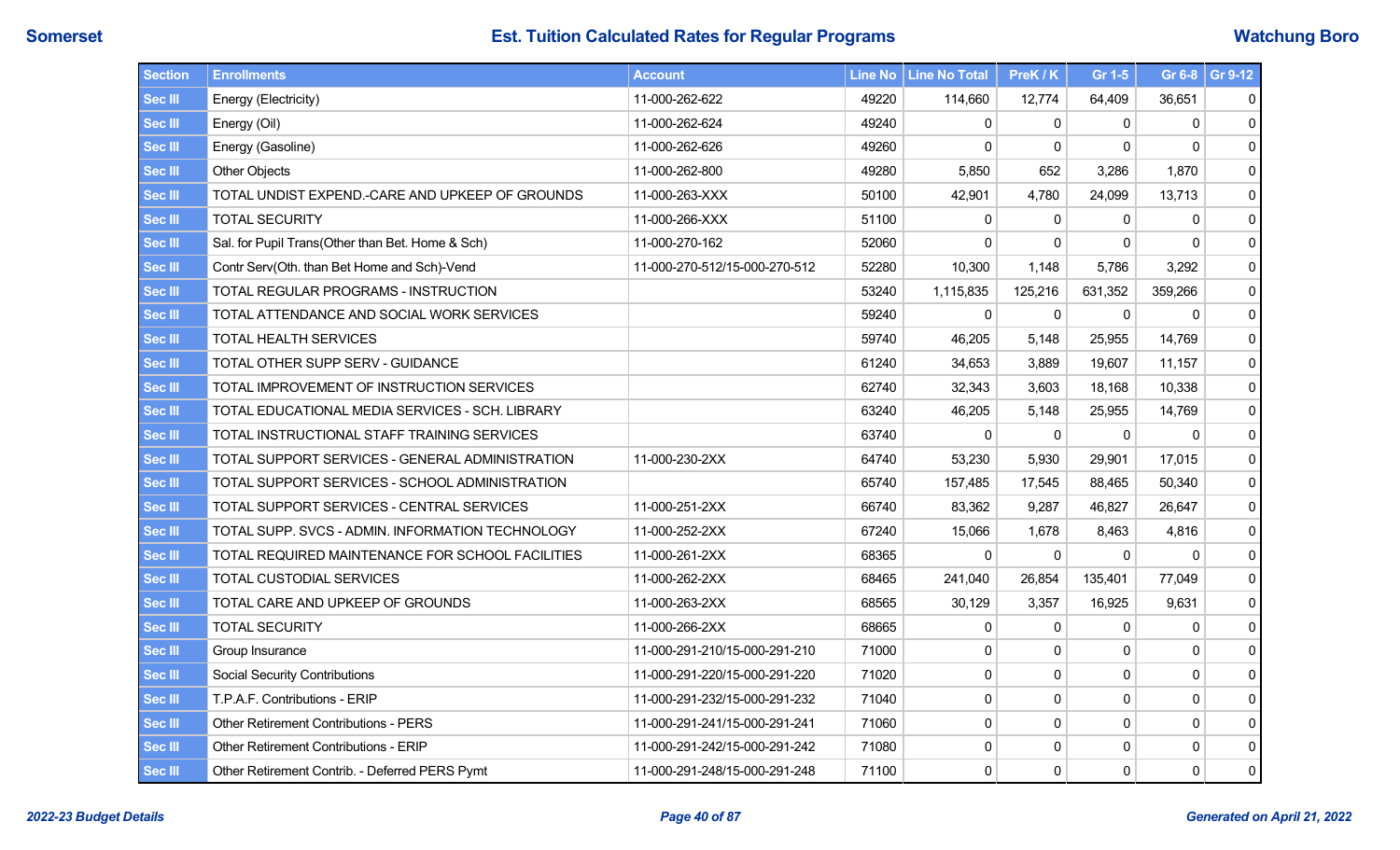| Section        | <b>Enrollments</b>                                              | <b>Account</b>                |       | Line No   Line No Total | PreK / K     | Gr 1-5         |              | Gr 6-8 Gr 9-12 |
|----------------|-----------------------------------------------------------------|-------------------------------|-------|-------------------------|--------------|----------------|--------------|----------------|
| <b>Sec III</b> | Other Retirement Contributions - Regular                        | 11-000-291-249/15-000-291-249 | 71120 | 0                       | 0            | 0              | 0            | 0              |
| Sec III        | Unemployment Compensation                                       | 11-000-291-250/15-000-291-250 | 71140 | $\mathbf{0}$            | 0            | $\Omega$       | $\mathbf 0$  | 0              |
| <b>Sec III</b> | Workmen's Compensation                                          | 11-000-291-260/15-000-291-260 | 71160 | $\Omega$                | $\Omega$     | $\Omega$       | $\Omega$     | $\mathbf{0}$   |
| Sec III        | <b>Health Benefits</b>                                          | 11-000-291-270/15-000-291-270 | 71180 | 196,662                 | 21,910       | 110,472        | 62,863       | 0              |
| <b>Sec III</b> | <b>Tuition Reimbursement</b>                                    | 11-000-291-280/15-000-291-280 | 71200 | 0                       | 0            | $\mathbf{0}$   | 0            | 0              |
| Sec III        | <b>Other Employee Benefits</b>                                  | 11-000-291-290/15-000-291-290 | 71220 | $\mathbf{0}$            | $\mathbf{0}$ | $\Omega$       | $\mathbf{0}$ | 0              |
| <b>Sec III</b> | Unused Sick Payment to Terminated/Retired Staff- mass severance | 11-000-291-297/15-000-291-297 | 71225 | 0                       | 0            | $\mathbf{0}$   | $\mathsf 0$  | 0              |
| Sec III        | Unused Vacation Pmt to Terminated/Retired Staff- mass severance | 11-000-291-298/15-000-291-298 | 71226 | $\mathbf{0}$            | 0            | $\mathbf{0}$   | $\mathbf 0$  | $\mathbf 0$    |
| Sec III        | Unused Sick Payments to Terminated/Retired Staff                | 11-000-291-299/15-000-291-299 | 71227 | 8,802                   | 981          | 4,944          | 2,814        | 0              |
| Sec III        | TOTAL UNDISTRIBUTED EXPENDITURES-FOOD SERVICES                  | 11-000-310-930                | 72020 | 0                       | 0            | $\mathbf{0}$   | 0            | $\mathbf 0$    |
| <b>Sec III</b> | Home Instruction                                                | 12-150-100-730                | 73100 | $\mathbf 0$             | 0            | $\mathbf 0$    | $\pmb{0}$    | $\mathbf 0$    |
| Sec III        | Home Instruction                                                | 12-219-100-730                | 74220 | 0                       | 0            | $\mathbf{0}$   | $\pmb{0}$    | $\mathbf 0$    |
| <b>Sec III</b> | Basic Skills/Remedial - Instruction                             | 12-230-100-730/15-230-100-730 | 74280 | 0                       | 0            | $\mathbf 0$    | $\pmb{0}$    | $\mathbf 0$    |
| <b>Sec III</b> | <b>Bilingual Education - Instruction</b>                        | 12-240-100-730/15-240-100-730 | 74300 | $\mathbf 0$             | 0            | $\mathbf 0$    | $\pmb{0}$    | $\mathbf 0$    |
| Sec III        | At-Risk Programs                                                | 12-42X-100-730/15-42X-100-730 | 75060 | 0                       | 0            | $\mathbf 0$    | $\mathbf 0$  | $\mathbf 0$    |
| Sec III        | Undistributed Expenditures - Instruction                        | 12-000-100-730/15-000-100-730 | 75500 | $\mathbf 0$             | 0            | $\mathbf 0$    | $\pmb{0}$    | $\pmb{0}$      |
| <b>Sec III</b> | Undist.Expend.-Support Serv.-Students - Reg.                    | 12-000-210-730/15-000-210-730 | 75520 | $\mathbf 0$             | 0            | $\mathbf 0$    | $\pmb{0}$    | $\mathbf 0$    |
| Sec III        | Undist.Expend.-Support Serv. - Inst. Staff                      | 12-000-220-730/15-000-220-730 | 75600 | 0                       | 0            | $\mathbf 0$    | $\pmb{0}$    | 0              |
| Sec III        | Undistributed Expenditures - General Admin.                     | 12-000-230-730                | 75620 | $\pmb{0}$               | 0            | $\mathbf 0$    | $\mathbf 0$  | $\pmb{0}$      |
| Sec III        | Undistributed Expenditures - School Admin.                      | 12-000-240-730/15-000-240-730 | 75640 | $\pmb{0}$               | 0            | $\mathbf 0$    | $\mathsf 0$  | 0              |
| Sec III        | Undistributed Expenditures - Central Services                   | 12-000-251-730                | 75660 | $\mathbf 0$             | $\mathbf{0}$ | $\overline{0}$ | $\Omega$     | 0              |
| Sec III        | Undistributed Expenditures - Admin Info Tech.                   | 12-000-252-730                | 75680 | 22,511                  | 2,508        | 12,645         | 7,196        | 0              |
| Sec III        | Undist. Expend. - Required Maint for School Fac.                | 12-000-261-730                | 75700 | 0                       | $\mathbf 0$  | $\mathbf{0}$   | $\Omega$     | 0              |
| Sec III        | Undist. Expend. - Custodial Services                            | 12-000-262-730                | 75720 | 48,852                  | 5,443        | 27,442         | 15,616       | 0              |
| Sec III        | Undist. Expend. - Care and Upkeep of Grounds                    | 12-000-263-730                | 75740 | 0                       | 0            | $\mathbf{0}$   | $\mathbf 0$  | 0              |
| Sec III        | Undist. Expend. - Security                                      | 12-000-266-730/15-000-266-730 | 75760 | 0                       | 0            | $\mathbf{0}$   | $\mathbf 0$  | 0              |
| Sec III        | Undistributed Expenditures - Non-Inst. Serv.                    | 12-000-300-730                | 75840 | 0                       | $\Omega$     | $\mathbf{0}$   | $\mathbf 0$  | $\pmb{0}$      |
| Sec III        | Interest on Early Retirement Bonds                              | 40-701-510-835                | 89540 | 0                       | 0            | 0              | $\pmb{0}$    | 0              |
| Sec III        | Redemption of Principal-Early Retirement Bonds                  | 40-701-510-910                | 89560 | $\mathbf 0$             | 0            | $\mathbf 0$    | $\mathbf 0$  | 0              |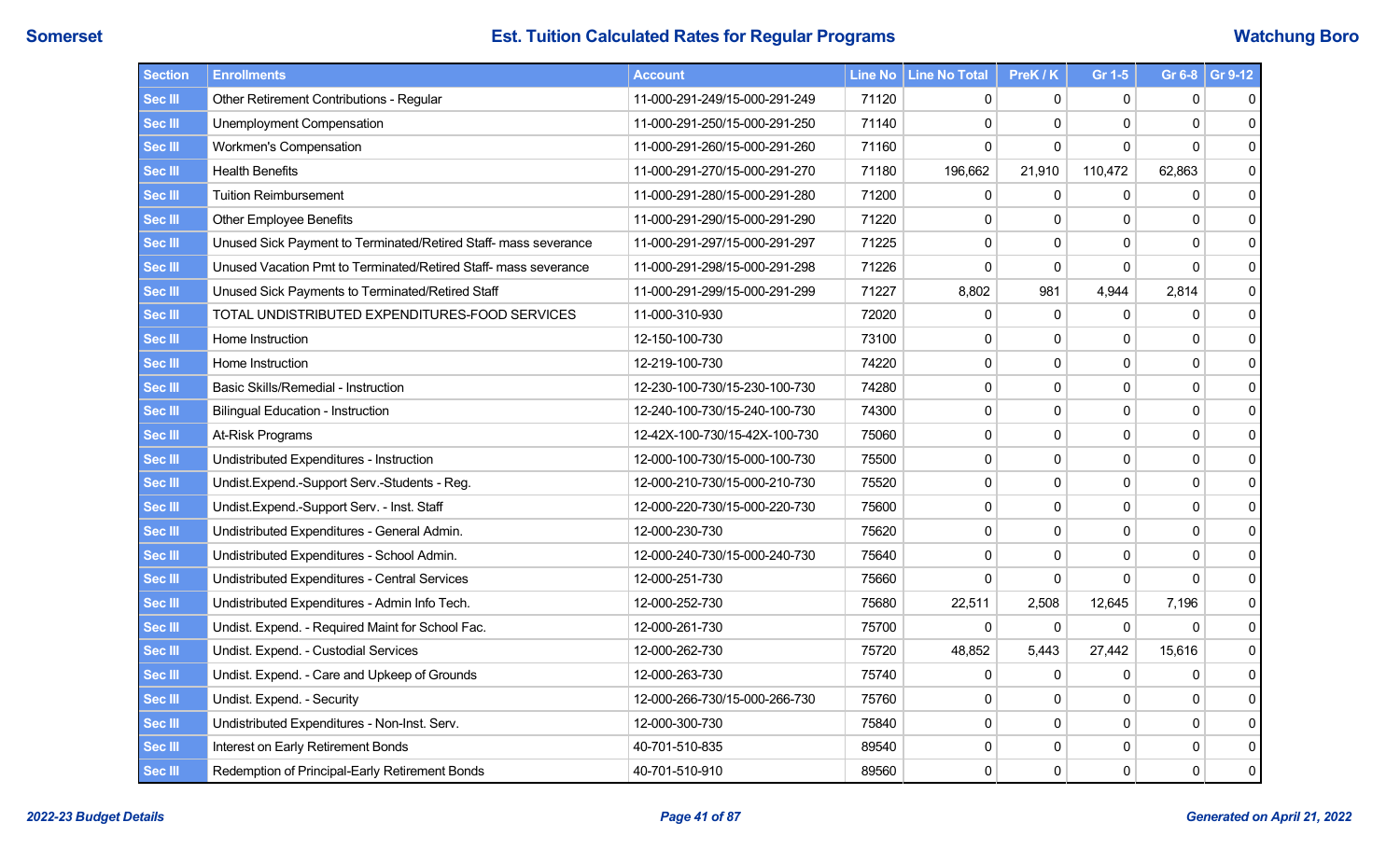| <b>Section</b> | <b>Enrollments</b>                                   | <b>Account</b> |       | Line No   Line No Total | PreK/K          | Gr 1-5    |           | Gr 6-8 $ $ Gr 9-12 |
|----------------|------------------------------------------------------|----------------|-------|-------------------------|-----------------|-----------|-----------|--------------------|
| Sec III        | Allocated Costs - Other than Between Home and School | Formula B      |       | 0                       |                 | 0         | 0         | $\overline{0}$     |
| Sec III        | Sub Total                                            |                | 0     | 11,420,902              | 1,126,480       | 5,514,527 | 3,609,192 | $\overline{0}$     |
| <b>Sec IV</b>  | Contribution to SBB - Other Federal Projects         | 20-XXX-520-930 | 88720 | 0                       |                 |           | 0         | $\overline{0}$     |
| <b>Sec IV</b>  | Contribution to SBB - Other State Projects           | 20-XXX-520-930 | 88160 | 0                       |                 |           | 0         | $\overline{0}$     |
| <b>Sec IV</b>  | Net Total Tuition Costs                              |                | 0     | 11.420.902              | 1,126,480       | 5,514,527 | 3,609,192 | $\overline{0}$     |
| <b>Summary</b> | <b>Grand Total</b>                                   |                |       |                         | $0$   1,154,642 | 5,652,390 | 3,699,422 | $\overline{0}$     |
| <b>Summary</b> | Cost Per Pupil                                       |                |       | 0                       | 17,363          | 16,858    | 19,389    | $\overline{0}$     |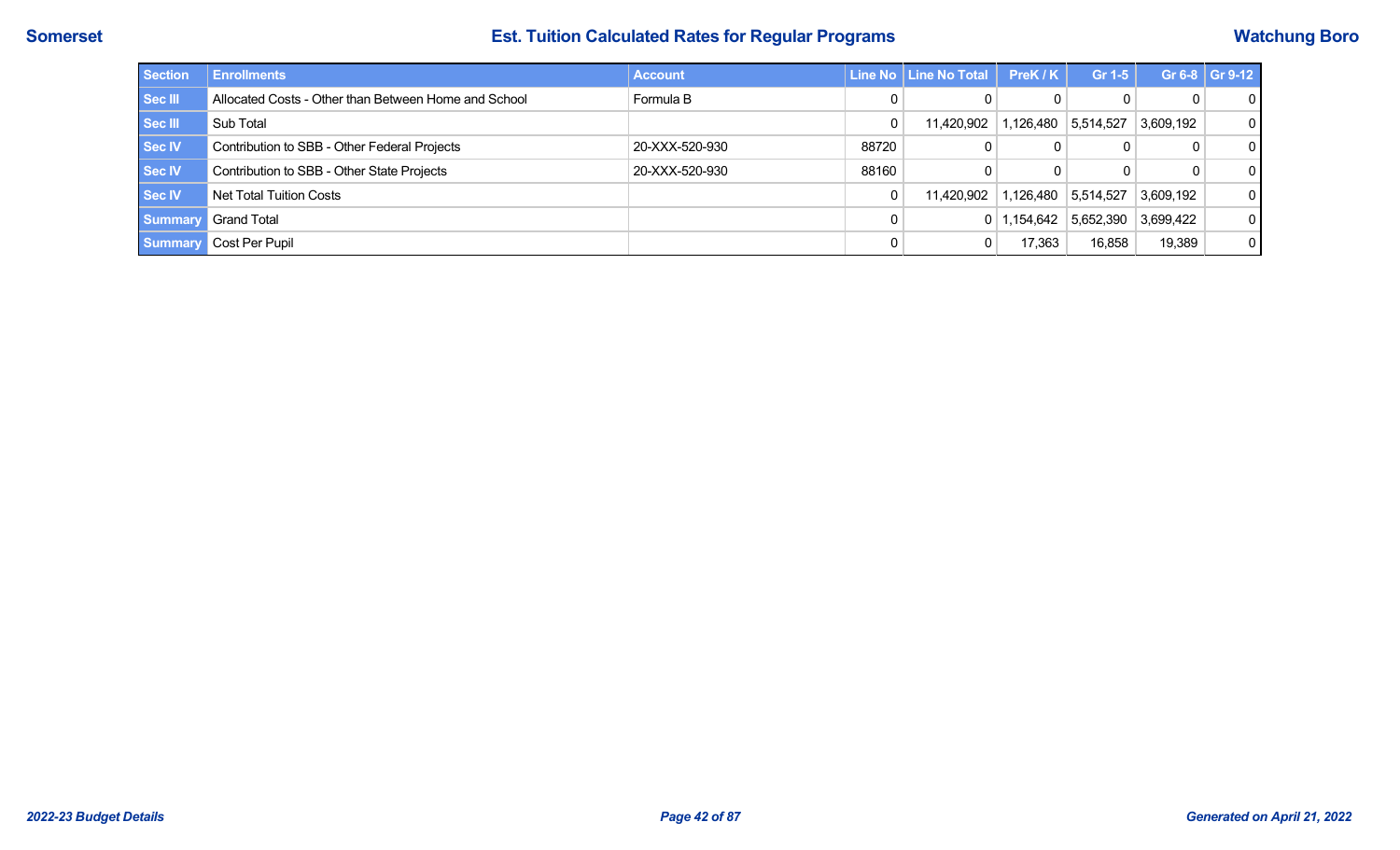# **Somerset Est. Average Daily Enrollment for Special Ed Programs Watchung Boro**

|            | Section Enrollments            |       |     |     |     |                  |     | Line Total   Cog Mild   Cog Mod   LLD   Vis Imp   Aud Imp   Emo Reg Imp   M.D.   Autism   PreK PT   PreK FT   Cog Sev |     |     |     |     |                |
|------------|--------------------------------|-------|-----|-----|-----|------------------|-----|-----------------------------------------------------------------------------------------------------------------------|-----|-----|-----|-----|----------------|
| <b>ADE</b> | ADE From School Register       | 596.9 | 0.0 | 0.0 | 0.0 | 0.0 <sub>1</sub> | 0.0 | 0.0                                                                                                                   | 0.0 | 2.7 | 0.0 | 1.6 | 0.0            |
| <b>ADE</b> | <b>ADE Entered By District</b> |       |     |     |     | 0                |     |                                                                                                                       |     |     |     |     | $\overline{0}$ |
| <b>ADE</b> | <b>ADE For Ratios</b>          | 596.9 | 0.0 | 0.0 | 0.0 | $0.0\,$          | 0.0 | 0.0                                                                                                                   | 0.0 | 2.7 | 0.0 | 1.6 | 0.0            |
| <b>ADE</b> | Ratio Reg Ed                   | 592.6 | 0   | 0   |     | 0                |     |                                                                                                                       |     |     |     |     | $\overline{0}$ |
| <b>ADE</b> | Ratio Spec Ed                  | 4.3   | 0.0 | 0.0 | 0.0 | $0.0\,$          | 0.0 | 0.0                                                                                                                   | 0.0 | 0.6 | 0.0 | 0.4 | 0.0            |
| <b>ADE</b> | Ratio All                      | 596.9 | 0.0 | 0.0 | 0.0 | $0.0\,$          | 0.0 | 0.0                                                                                                                   | 0.0 | 0.0 | 0.0 | 0.0 | 0.0            |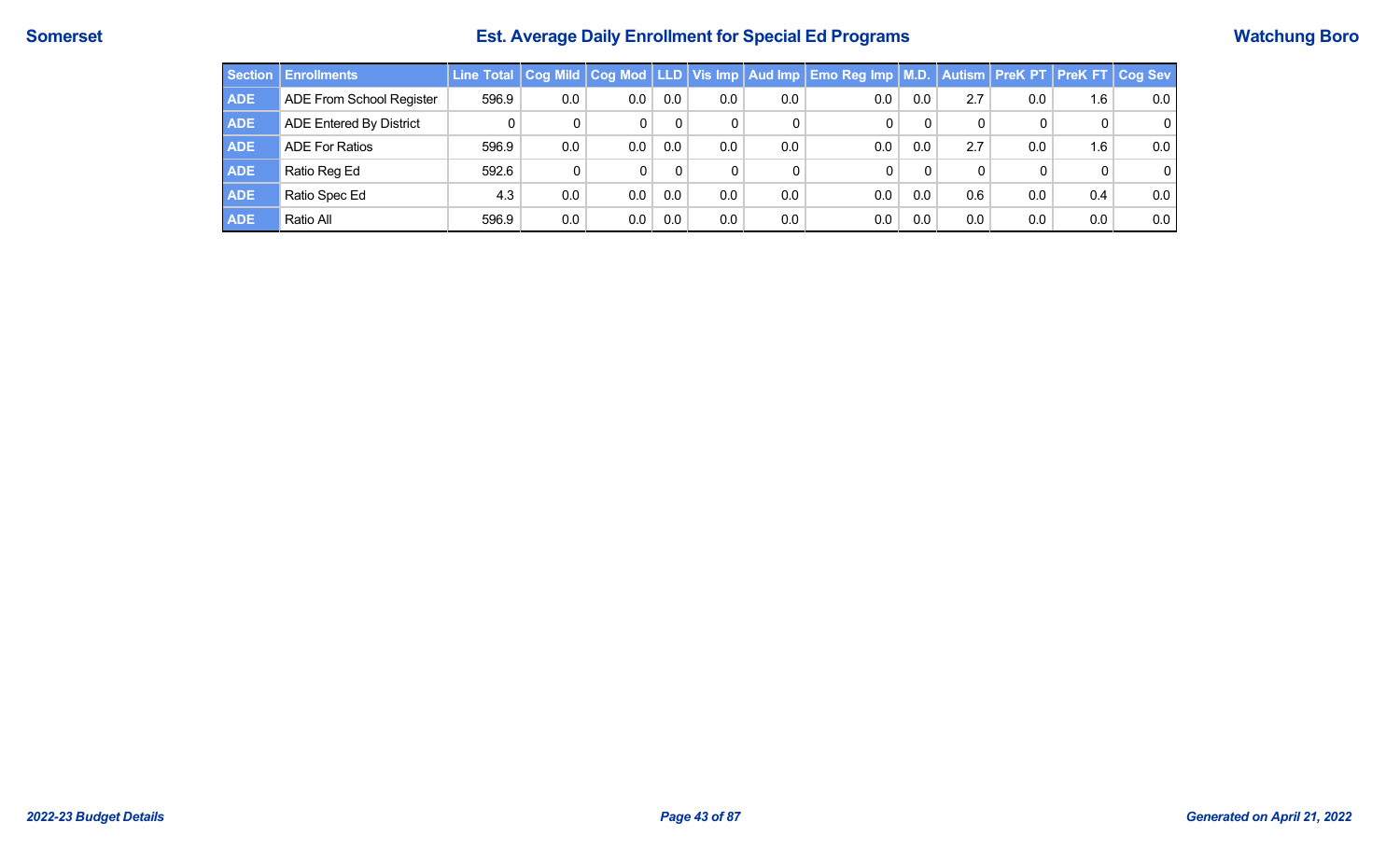| <b>Section</b> | <b>Enrollments</b>                                            | <b>Account</b>                | <b>Line No</b> |           |              |              |              |              |             | Line Tot   Cog Mild   Cog Mod   LLD   Vis Imp   Aud Imp   Emo Reg Imp   M.D. |              |              | Autism   PreK PT   PreK FT   Cog Sev |              |             |
|----------------|---------------------------------------------------------------|-------------------------------|----------------|-----------|--------------|--------------|--------------|--------------|-------------|------------------------------------------------------------------------------|--------------|--------------|--------------------------------------|--------------|-------------|
| Sec I          | <b>Direct Expenses</b>                                        |                               | 0              | 4,266,724 | $\mathbf{0}$ | 0            | $\mathbf{0}$ | $\Omega$     | $\mathbf 0$ | $\mathbf 0$                                                                  |              | $0$ 234,974  | 0 <sup>1</sup>                       | 342,892      | $\mathbf 0$ |
| Sec I          | Local Contrib - Transfer to Special Revenue                   |                               | $\Omega$       | $\Omega$  | $\mathbf{0}$ | $\mathbf 0$  | $\mathbf{0}$ | $\Omega$     | $\mathbf 0$ | $\mathbf 0$                                                                  | $\mathbf 0$  | $\Omega$     | $\Omega$                             | $\mathbf{0}$ | $\pmb{0}$   |
| Sec I          | Equipment                                                     |                               | $\Omega$       | $\Omega$  | $\Omega$     | $\mathbf{0}$ | $\Omega$     | $\Omega$     | $\Omega$    | $\mathbf 0$                                                                  | $\mathbf{0}$ | $\Omega$     | $\Omega$                             | $\Omega$     | $\mathbf 0$ |
| Sec II         | <b>TOTAL VOCATIONAL</b><br>PROGRAMS - LOCAL - INSTRUCTION     | 11-3XX-100-XXX/15-3XX-100-XXX | 13160          | $\Omega$  | $\Omega$     | $\Omega$     | $\Omega$     | $\Omega$     | $\Omega$    | $\mathbf{0}$                                                                 | $\Omega$     | $\Omega$     | $\Omega$                             | $\Omega$     | $\Omega$    |
| Sec II         | TOTAL SCHOOL-SPON. CO/EXTRA<br><b>CURR. ACTVTS. - INST</b>    | 11-401-100-XXX/15-401-100-XXX | 17100          | 37,000    | $\Omega$     | $\Omega$     | $\Omega$     | $\Omega$     | $\Omega$    | $\mathbf 0$                                                                  | $\mathbf 0$  | 167          | $\Omega$                             | 99           | $\mathbf 0$ |
| Sec II         | TOTAL SCHOOL-SPONSORED<br>ATHLETICS - INSTRUCTION             | 11-402-100-XXX/15-402-100-XXX | 17600          | 20,500    | $\Omega$     | $\Omega$     | $\Omega$     | $\Omega$     | $\Omega$    | $\mathbf 0$                                                                  | $\mathbf 0$  | 93           | $\Omega$                             | 55           | $\mathbf 0$ |
| Sec II         | TOTAL OTHER INSTRUCTIONAL<br>PROGRAMS - INSTRUCTION           | 11-4XX-100-XXX/15-4XX-100-XXX | 25100          | $\Omega$  | $\Omega$     | $\Omega$     | $\Omega$     | $\Omega$     | $\Omega$    | $\mathbf 0$                                                                  | $\mathbf 0$  | $\Omega$     | $\Omega$                             | $\Omega$     | $\mathbf 0$ |
| Sec II         | TOTAL UNDIST. EXPEND.-SPEECH, OT,<br>PT AND RELATED SVCS      | 11-000-216-XXX                | 40580          | 379,821   | $\Omega$     | $\Omega$     | $\Omega$     | $\Omega$     | $\Omega$    | $\mathbf 0$                                                                  | $\mathbf 0$  | 1,718        | $\Omega$                             | 1,018        | $\mathbf 0$ |
| Sec II         | Salaries of Other Professional Staff                          | 11-000-219-104                | 42000          | 233,157   | $\mathbf{0}$ | $\mathbf 0$  | $\mathbf 0$  | $\Omega$     | $\mathbf 0$ | $\mathbf 0$                                                                  | $\mathbf 0$  | 1,055        | $\mathbf 0$                          | 625          | $\mathbf 0$ |
| Sec II         | Salaries of Secretarial and Clerical<br>Assistants            | 11-000-219-105                | 42020          | 39,254    | $\Omega$     | $\Omega$     | $\mathbf{0}$ | $\Omega$     | $\Omega$    | $\mathbf 0$                                                                  | $\mathbf 0$  | 178          | $\Omega$                             | 105          | $\mathbf 0$ |
| Sec II         | <b>Other Salaries</b>                                         | 11-000-219-110                | 42040          | $\Omega$  | $\mathbf 0$  | $\mathbf{0}$ | 0            | $\mathbf{0}$ | $\Omega$    | $\mathbf 0$                                                                  | $\mathbf 0$  | $\mathbf{0}$ | $\Omega$                             | $\mathbf{0}$ | $\mathsf 0$ |
| Sec II         | Unused Vacation Payment to<br><b>Terminated/Retired Staff</b> | 11-000-219-199                | 42045          | $\Omega$  | $\Omega$     | $\Omega$     | $\Omega$     |              | O           | $\mathbf 0$                                                                  | $\Omega$     | $\Omega$     | $\Omega$                             | $\Omega$     | $\mathbf 0$ |
| Sec II         | Purchased Professional - Educational<br>Services              | 11-000-219-320                | 42060          | $\Omega$  | $\Omega$     | $\Omega$     | $\Omega$     | $\Omega$     | $\Omega$    | $\mathbf 0$                                                                  | $\mathbf 0$  | $\Omega$     | $\Omega$                             | $\Omega$     | $\mathbf 0$ |
| Sec II         | Other Purchased Prof. and Tech. Services                      | 11-000-219-390                | 42080          | 10,000    | $\mathbf{0}$ | $\mathbf 0$  | $\mathbf 0$  | $\mathbf 0$  | $\Omega$    | $\mathbf 0$                                                                  | $\mathbf 0$  | 45           | $\Omega$                             | 27           | $\mathbf 0$ |
| Sec II         | Other Purchased Services (400-500 series)                     | 11-000-219-500                | 42100          | 13,850    | $\Omega$     | $\Omega$     | $\Omega$     | $\Omega$     | $\Omega$    | $\mathbf{0}$                                                                 | $\Omega$     | 63           | $\Omega$                             | 37           | $\mathbf 0$ |
| Sec II         | <b>Supplies and Materials</b>                                 | 11-000-219-600                | 42160          | 15,894    | $\mathbf{0}$ | $\Omega$     | $\mathbf{0}$ | $\Omega$     | $\Omega$    | $\mathbf 0$                                                                  | $\mathbf 0$  | 72           | $\Omega$                             | 43           | $\mathbf 0$ |
| Sec II         | <b>Other Objects</b>                                          | 11-000-219-800                | 42180          | 1,000     | $\Omega$     | $\mathbf{0}$ | $\mathbf{0}$ | $\Omega$     | $\Omega$    | $\mathbf 0$                                                                  | 0            | 5            | $\Omega$                             | 3            | $\mathbf 0$ |
| Sec II         | Interest on Lease Purchase Agreements                         | 11-000-251-832                | 47140          | $\Omega$  | $\Omega$     | $\mathbf{0}$ | $\mathbf{0}$ | $\Omega$     | $\Omega$    | 0                                                                            | $\mathbf 0$  | $\mathbf{0}$ | $\Omega$                             | $\mathbf 0$  | $\pmb{0}$   |
| Sec II         | Rental of Land & Bldg. Oth. than Lease Pur<br>Agrmt           | 11-000-262-441                | 49080          | $\Omega$  | $\Omega$     | $\Omega$     | $\Omega$     | $\Omega$     | $\Omega$    | $\mathbf{0}$                                                                 | $\Omega$     | $\Omega$     | $\Omega$                             | $\Omega$     | $\mathbf 0$ |
| Sec II         | <b>TOTAL SPECIAL</b><br>PROGRAMS - INSTRUCTION                | 11-2XX-100-2XX                | 54240          | 559,459   | $\Omega$     | $\Omega$     | $\Omega$     | $\Omega$     | $\Omega$    | $\mathbf 0$                                                                  |              | $0$ 351,288  | 0 <sup>1</sup>                       | 208,171      | $\mathbf 0$ |
| <b>Sec II</b>  | <b>TOTAL VOCATIONAL</b><br>PROGRAMS - INSTRUCTION             | 11-3XX-100-2XX                | 55240          | $\Omega$  | $\Omega$     | $\Omega$     | $\Omega$     |              | O           | $\Omega$                                                                     | $\Omega$     | $\Omega$     | $\Omega$                             | $\Omega$     | $\mathbf 0$ |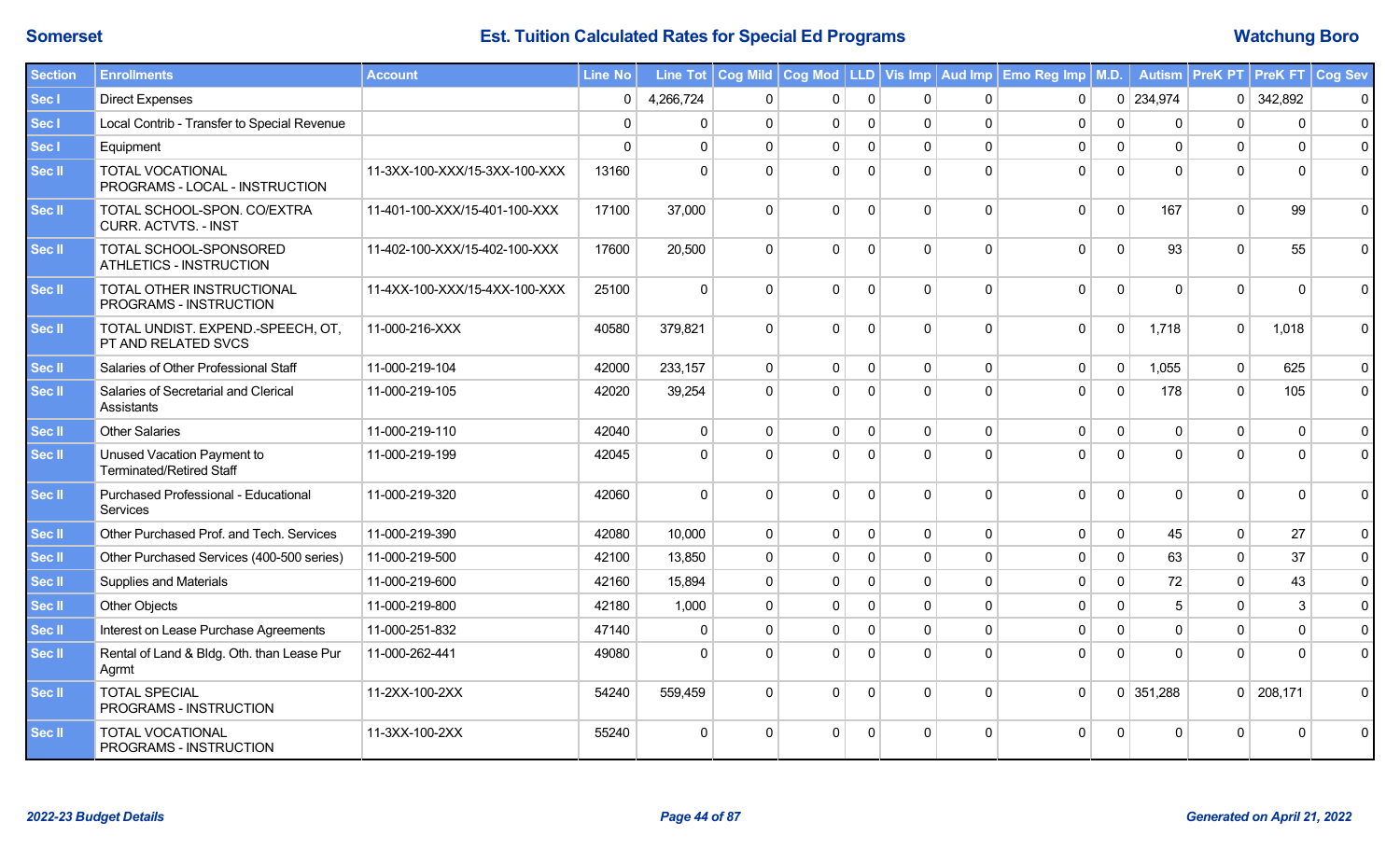| <b>Section</b> | <b>Enrollments</b>                                            | <b>Account</b>                | Line No |              |              |                |              |              |             | Line Tot   Cog Mild   Cog Mod   LLD   Vis Imp   Aud Imp   Emo Reg Imp   M.D. |              |              | Autism   PreK PT   PreK FT   Cog Sev |              |             |
|----------------|---------------------------------------------------------------|-------------------------------|---------|--------------|--------------|----------------|--------------|--------------|-------------|------------------------------------------------------------------------------|--------------|--------------|--------------------------------------|--------------|-------------|
| Sec II         | TOTAL OTHER INSTRUCTIONAL<br>PROGRAMS - INSTRUCTION           | 11-4XX-100-2XX                | 56240   | $\mathbf 0$  | $\mathbf{0}$ | $\overline{0}$ | $\mathbf 0$  | $\Omega$     | $\mathbf 0$ | 0                                                                            | $\mathbf 0$  | $\Omega$     | $\Omega$                             | $\Omega$     | $\mathbf 0$ |
| Sec II         | <b>TOTAL OTHER SUPP</b><br>SERV - SPEECH/OT/PTand RELATED SV  | 11-000-216-2XX                | 60240   | 92,408       | $\mathbf 0$  | $\Omega$       | $\mathbf 0$  | $\Omega$     | $\Omega$    | 0                                                                            | $\mathbf 0$  | 418          | $\Omega$                             | 248          | $\mathbf 0$ |
| Sec II         | TOTAL OTHER SUPP SERV - CHILD<br><b>STUDY TEAMS</b>           | 11-000-219-2XX                | 61740   | 99,434       | $\mathbf 0$  | $\Omega$       | $\Omega$     | $\Omega$     | $\Omega$    | 0                                                                            | $\mathbf 0$  | 450          | $\Omega$                             | 267          | $\mathbf 0$ |
| Sec II         | TOTAL FACILITIES ACQUISITION and<br><b>CONSTR. SERVICES</b>   | 11-000-400-2XX                | 70240   | $\mathbf 0$  | $\Omega$     | $\Omega$       | $\Omega$     | $\Omega$     | $\Omega$    | 0                                                                            | $\mathbf 0$  | $\Omega$     | $\Omega$                             | $\Omega$     | $\mathbf 0$ |
| Sec II         | Vocational Programs - Local - Instruction                     | 12-3XX-100-730/15-3XX-100-730 | 75040   | $\mathbf 0$  | $\mathbf 0$  | $\mathbf{0}$   | 0            | $\mathbf 0$  | 0           | 0                                                                            | $\mathbf 0$  | $\mathbf 0$  | $\mathbf{0}$                         | $\mathbf 0$  | $\mathbf 0$ |
| Sec II         | School-Sponsored and Other Instructional<br>Program           | 12-4XX-100-730/15-4XX-100-730 | 75080   | $\Omega$     | $\Omega$     | $\Omega$       | $\mathbf{0}$ | $\Omega$     | $\Omega$    | $\mathbf{0}$                                                                 | $\Omega$     | $\Omega$     | $\Omega$                             | $\Omega$     | $\mathbf 0$ |
| Sec II         | Undist. Expend. - Supp<br>Serv. - Related & Extra.            | 12-000-21X-730                | 75560   | $\Omega$     | $\Omega$     | $\Omega$       | $\Omega$     | $\mathbf{0}$ | $\Omega$    | $\mathbf{0}$                                                                 | $\Omega$     | $\Omega$     | $\Omega$                             | $\Omega$     | $\mathbf 0$ |
| Sec II         | Undist.Expend.-Support Serv. - Child Study<br>Teams           | 12-000-219-730                | 75580   | $\mathbf 0$  | $\Omega$     | $\Omega$       | $\Omega$     | $\mathbf{0}$ | $\Omega$    | 0                                                                            | $\mathbf 0$  | $\Omega$     | $\Omega$                             | $\Omega$     | $\mathbf 0$ |
| Sec II         | Salaries                                                      | 12-000-400-100                | 76000   | $\mathbf 0$  | $\mathbf 0$  | $\mathbf 0$    | $\Omega$     | $\mathbf 0$  | $\Omega$    | 0                                                                            | $\pmb{0}$    | $\mathbf 0$  | $\Omega$                             | $\mathbf 0$  | $\mathbf 0$ |
| Sec II         | Unused Vacation Payment to<br><b>Terminated/Retired Staff</b> | 12-000-400-199                | 76005   | $\Omega$     | $\Omega$     | $\Omega$       | $\Omega$     | $\Omega$     | $\Omega$    | 0                                                                            | $\Omega$     | $\Omega$     | $\Omega$                             | $\Omega$     | $\mathsf 0$ |
| Sec II         | <b>Legal Services</b>                                         | 12-000-400-331                | 76020   | $\mathbf 0$  | $\mathbf 0$  | $\mathbf{0}$   | $\mathbf{0}$ | $\mathbf 0$  | $\Omega$    | 0                                                                            | $\mathbf 0$  | $\mathbf{0}$ | $\mathbf{0}$                         | $\mathbf 0$  | $\mathbf 0$ |
| <b>Sec II</b>  | Architectural/Engineering Services                            | 12-000-400-334                | 76040   | 3,100        | $\mathbf 0$  | $\mathbf 0$    | $\Omega$     | $\mathbf 0$  | $\mathbf 0$ | 0                                                                            | $\mathbf 0$  | 14           | $\mathbf{0}$                         | 8            | $\mathsf 0$ |
| Sec II         | Other Purchased Prof. and Tech. Services                      | 12-000-400-390                | 76060   | 4,059        | $\Omega$     | $\mathbf 0$    | $\Omega$     | $\mathbf 0$  | $\mathbf 0$ | 0                                                                            | $\mathbf 0$  | 18           | $\Omega$                             | 11           | $\mathbf 0$ |
| Sec II         | <b>Construction Services</b>                                  | 12-000-400-450                | 76080   | $\mathbf{0}$ | $\mathbf 0$  | $\mathbf 0$    | $\Omega$     | $\mathbf 0$  | $\mathbf 0$ | 0                                                                            | $\mathbf 0$  | $\Omega$     | $\Omega$                             | $\mathbf{0}$ | $\mathbf 0$ |
| Sec II         | Supplies & Materials                                          | 12-000-400-600                | 76100   | $\mathbf{0}$ | $\Omega$     | $\mathbf{0}$   | $\Omega$     | $\mathbf 0$  | $\Omega$    | 0                                                                            | $\mathbf{0}$ | $\Omega$     | $\Omega$                             | $\Omega$     | $\pmb{0}$   |
| Sec II         | Land and Improvements                                         | 12-000-400-710                | 76120   | $\mathbf 0$  | $\mathbf 0$  | $\mathbf 0$    | $\Omega$     | $\mathbf 0$  | $\Omega$    | 0                                                                            | $\mathbf{0}$ | $\Omega$     | $\Omega$                             | $\Omega$     | $\pmb{0}$   |
| Sec II         | Bldgs. Other than Lease Purchase<br>Agreements                | 12-000-400-722                | 76160   | $\Omega$     | $\Omega$     | $\Omega$       | $\Omega$     | $\Omega$     | $\Omega$    | $\Omega$                                                                     | $\Omega$     | $\Omega$     | $\Omega$                             | $\Omega$     | $\mathbf 0$ |
| Sec II         | Infrastructure                                                | 12-000-400-780                | 76180   | $\mathbf 0$  | $\mathbf 0$  | $\mathbf{0}$   | $\mathbf{0}$ | $\mathbf 0$  | $\mathbf 0$ | 0                                                                            | $\mathbf 0$  | $\mathbf 0$  | $\mathbf 0$                          | $\mathbf 0$  | $\mathbf 0$ |
| Sec II         | <b>Other Objects</b>                                          | 12-000-400-800                | 76200   | $\mathbf 0$  | $\mathbf 0$  | $\mathbf{0}$   | $\Omega$     | $\mathbf 0$  | $\mathbf 0$ | 0                                                                            | $\mathbf 0$  | $\Omega$     | $\Omega$                             | $\mathbf{0}$ | $\mathbf 0$ |
| Sec II         | Assessment for Debt Service on SDA<br>Funding                 | 12-000-400-896                | 76210   | 47,138       | $\mathbf{0}$ | $\Omega$       | $\mathbf 0$  | $\mathbf 0$  | $\Omega$    | 0                                                                            | $\mathbf 0$  | 213          | $\Omega$                             | 126          | $\mathbf 0$ |
| Sec II         | Facilities Grant-Transfer to Special<br>Revenue               | 12-000-400-930                | 76220   | $\Omega$     | $\Omega$     | $\Omega$       | $\mathbf 0$  | $\Omega$     | $\Omega$    | $\mathbf 0$                                                                  | $\mathbf 0$  | $\Omega$     | $\Omega$                             | $\Omega$     | $\Omega$    |
| Sec II         | Capital Outlay - Transfer to Capital Projects                 | 12-000-400-932                | 76240   | $\mathbf 0$  | $\mathbf 0$  | $\mathbf 0$    | $\mathbf{0}$ | $\mathbf 0$  | $\Omega$    | 0                                                                            | $\mathbf 0$  | $\Omega$     | $\Omega$                             | $\mathbf 0$  | $\mathbf 0$ |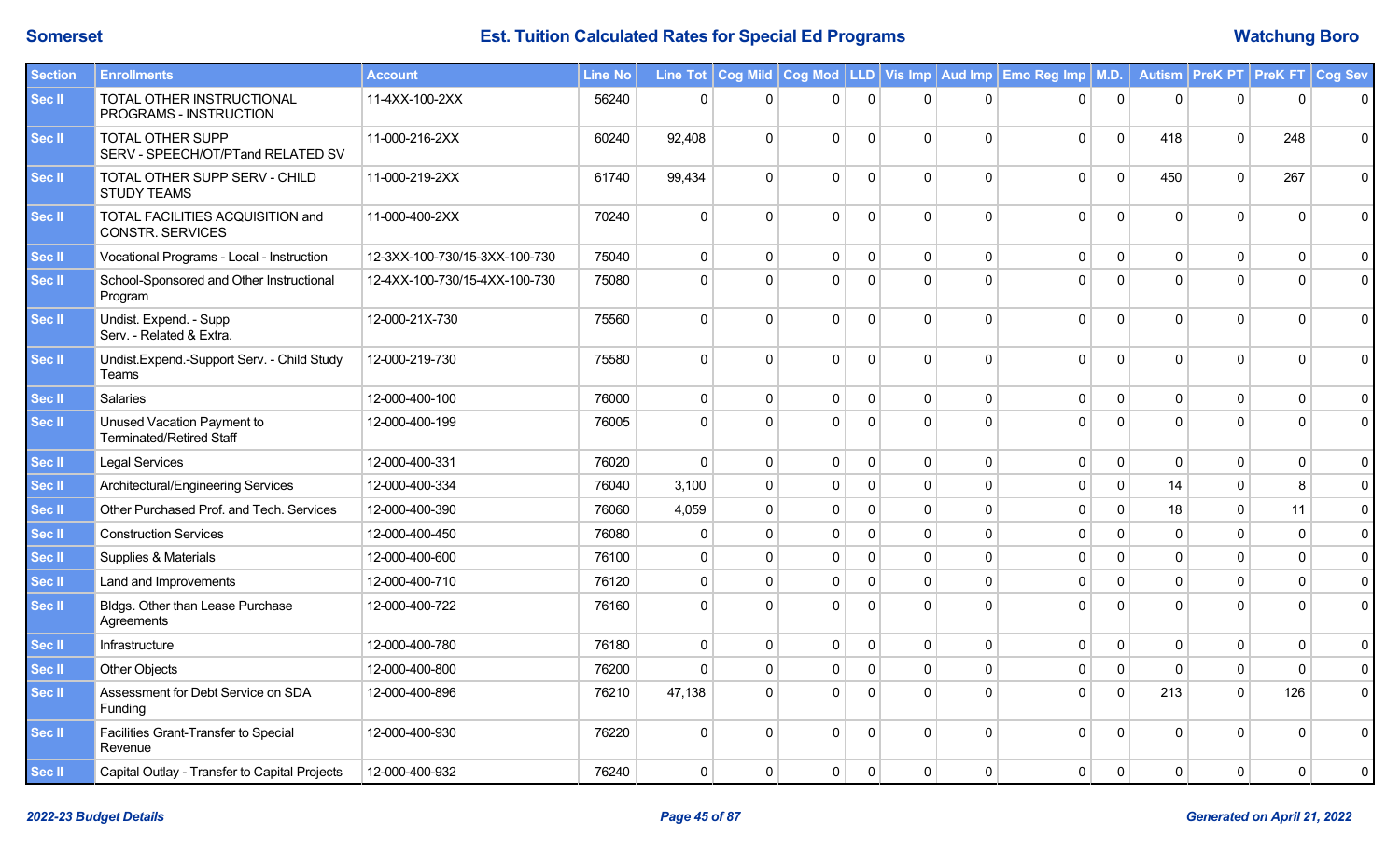| <b>Section</b> | <b>Enrollments</b>                                     | <b>Account</b>                | <b>Line No</b> |              |             |              |                |              |              | Line Tot   Cog Mild   Cog Mod   LLD   Vis Imp   Aud Imp   Emo Reg Imp   M.D. |              |                |              | Autism   PreK PT   PreK FT   Cog Sev |              |
|----------------|--------------------------------------------------------|-------------------------------|----------------|--------------|-------------|--------------|----------------|--------------|--------------|------------------------------------------------------------------------------|--------------|----------------|--------------|--------------------------------------|--------------|
| Sec II         | <b>Building Use Charge</b>                             | Formula A                     | 99998          | $\mathbf 0$  | $\mathbf 0$ | $\mathbf{0}$ | $\mathbf 0$    | $\mathbf{0}$ | $\Omega$     | $\mathbf 0$                                                                  | 0            | $\mathbf{0}$   | $\mathbf{0}$ | $\mathbf{0}$                         | 0            |
| Sec III        | <b>Salaries of Teachers</b>                            | 11-150-100-101                | 2500           | 2,606        | $\mathbf 0$ | $\mathbf{0}$ | $\overline{0}$ | $\mathbf{0}$ | $\mathbf 0$  | $\mathbf 0$                                                                  | $\mathbf 0$  | $\Omega$       | $\Omega$     | $\Omega$                             | $\mathbf{0}$ |
| Sec III        | Other Salaries for Instruction                         | 11-150-100-106                | 2520           | $\Omega$     | $\Omega$    | $\Omega$     | $\mathbf 0$    | $\Omega$     | $\Omega$     | $\Omega$                                                                     | $\Omega$     | $\Omega$       | $\Omega$     | $\Omega$                             | 0            |
| Sec III        | Purchased Professional-Educational<br><b>Services</b>  | 11-150-100-320                | 2540           | $\Omega$     | $\Omega$    | $\Omega$     | $\Omega$       | $\Omega$     | $\Omega$     | $\Omega$                                                                     | $\Omega$     | $\Omega$       | $\Omega$     | $\Omega$                             | 0            |
| Sec III        | <b>Purchased Technical Services</b>                    | 11-150-100-340                | 2560           | $\mathbf{0}$ | $\mathbf 0$ | $\mathbf{0}$ | $\mathbf{0}$   | $\mathbf{0}$ | $\mathbf{0}$ | $\mathbf 0$                                                                  | $\mathbf 0$  | $\mathbf{0}$   | $\Omega$     | $\mathbf 0$                          | $\mathbf{0}$ |
| Sec III        | Other Purchased Services (400-500 series)              | 11-150-100-500                | 2580           | $\mathbf 0$  | $\mathbf 0$ | $\Omega$     | $\mathbf 0$    | $\mathbf{0}$ | $\Omega$     | $\mathbf 0$                                                                  | $\mathbf 0$  | $\mathbf 0$    | $\Omega$     | $\mathbf 0$                          | 0            |
| Sec III        | <b>General Supplies</b>                                | 11-150-100-610                | 2600           | $\mathbf{0}$ | $\mathbf 0$ | $\mathbf{0}$ | $\mathbf 0$    | $\mathbf{0}$ | $\Omega$     | $\Omega$                                                                     | $\mathbf{0}$ | $\Omega$       | $\Omega$     | $\mathbf 0$                          | $\mathbf{0}$ |
| Sec III        | <b>Textbooks</b>                                       | 11-150-100-640                | 2620           | $\Omega$     | $\Omega$    | $\Omega$     | $\mathbf 0$    | $\Omega$     | $\Omega$     | $\Omega$                                                                     | $\Omega$     | $\Omega$       | $\Omega$     | $\Omega$                             | 0            |
| <b>Sec III</b> | <b>Other Objects</b>                                   | 11-150-100-800                | 2640           | $\mathbf 0$  | $\mathbf 0$ | 0            | $\Omega$       | $\mathbf{0}$ | $\Omega$     | $\Omega$                                                                     | $\mathbf{0}$ | $\overline{0}$ | $\mathbf 0$  | $\mathbf{0}$                         | 0            |
| Sec III        | Other Salaries for Instruction                         | 11-190-100-106/15-190-100-106 | 3000           | $\Omega$     | $\mathbf 0$ | $\Omega$     | $\mathbf{0}$   | $\Omega$     | $\Omega$     | $\Omega$                                                                     | $\mathbf{0}$ | $\Omega$       | $\Omega$     | $\mathbf{0}$                         | $\mathbf{0}$ |
| Sec III        | Unused Vacation Payment to<br>Terminated/Retired Staff | 11-1XX-100-199/15-1XX-100-199 | 3005           | 7,187        | $\mathbf 0$ | $\Omega$     | $\Omega$       | $\Omega$     | $\Omega$     | $\Omega$                                                                     | $\mathbf{0}$ | $\Omega$       | $\Omega$     | $\Omega$                             | $\Omega$     |
| Sec III        | Purchased Professional-Educational<br><b>Services</b>  | 11-190-100-320/15-190-100-320 | 3020           | 60,000       | $\mathbf 0$ | $\Omega$     | $\Omega$       | $\Omega$     | $\Omega$     | $\mathbf 0$                                                                  | $\mathbf 0$  | $\Omega$       | $\Omega$     | $\Omega$                             | 0            |
| Sec III        | <b>Purchased Technical Services</b>                    | 11-190-100-340/15-190-100-340 | 3040           | 49           | $\mathbf 0$ | $\mathbf{0}$ | $\overline{0}$ | $\mathbf{0}$ | $\mathbf 0$  | 0                                                                            | 0            | $\overline{0}$ | $\mathbf 0$  | $\mathbf{0}$                         | 0            |
| Sec III        | Other Purchased Services (400-500 series)              | 11-190-100-500/15-190-100-500 | 3060           | 53,282       | $\mathbf 0$ | $\Omega$     | $\mathbf 0$    | $\mathbf{0}$ | $\Omega$     | $\Omega$                                                                     | $\mathbf 0$  | $\Omega$       | $\Omega$     | $\mathbf 0$                          | 0            |
| Sec III        | <b>General Supplies</b>                                | 11-190-100-610/15-190-100-610 | 3080           | 354,761      | $\mathbf 0$ | $\Omega$     | $\Omega$       | $\Omega$     | $\mathbf{0}$ | $\Omega$                                                                     | $\mathbf{0}$ | $\Omega$       | $\Omega$     | $\mathbf{0}$                         | $\mathbf{0}$ |
| Sec III        | <b>Textbooks</b>                                       | 11-190-100-640/15-190-100-640 | 3100           | 20,526       | $\mathbf 0$ | $\Omega$     | $\mathbf{0}$   | $\mathbf{0}$ | $\Omega$     | $\mathbf 0$                                                                  | $\mathbf 0$  | $\Omega$       | $\Omega$     | $\mathbf 0$                          | 0            |
| Sec III        | <b>Other Objects</b>                                   | 11-190-100-800/15-190-100-800 | 3120           | $\mathbf{0}$ | $\mathbf 0$ | $\mathbf{0}$ | $\Omega$       | $\mathbf{0}$ | $\Omega$     | 0                                                                            | $\mathbf 0$  | $\overline{0}$ | $\Omega$     | $\mathbf 0$                          | $\mathbf{0}$ |
| Sec III        | TOTAL HOME INSTRUCTION                                 |                               | 9420           | $\Omega$     | $\Omega$    | 0            | $\mathbf 0$    | $\Omega$     | $\Omega$     | $\Omega$                                                                     | 0            | $\Omega$       | $\Omega$     | 0                                    | 0            |
| Sec III        | <b>TOTAL BASIC</b><br>SKILLS/REMEDIAL - INSTRUCTION    | 11-230-100-XXX                | 11160          | 169,581      | $\Omega$    | $\Omega$     | $\Omega$       | $\Omega$     | $\Omega$     | $\Omega$                                                                     | $\Omega$     | $\Omega$       | $\Omega$     | $\Omega$                             | $\Omega$     |
| Sec III        | <b>TOTAL BILINGUAL</b><br>EDUCATION - INSTRUCTION      | 11-240-100-XXX                | 12160          | $\mathbf{0}$ | $\Omega$    | $\Omega$     | $\Omega$       | $\Omega$     | $\Omega$     | $\Omega$                                                                     | $\Omega$     | $\Omega$       | $\Omega$     | $\Omega$                             | 0            |
| Sec III        | TOTAL BEFORE/AFTER SCHOOL<br><b>PROGRAMS</b>           | 11-421-XXX-XXX                | 19620          | $\mathbf 0$  | $\mathbf 0$ | $\Omega$     | $\overline{0}$ | $\Omega$     | $\Omega$     | $\mathbf{0}$                                                                 | $\mathbf 0$  | $\Omega$       | $\Omega$     | $\Omega$                             | 0            |
| Sec III        | TOTAL SUMMER SCHOOL                                    | 11-422-XXX-XXX                | 20620          | $\mathbf{0}$ | $\mathbf 0$ | $\Omega$     | $\mathbf{0}$   | $\mathbf{0}$ | $\mathbf{0}$ | $\mathbf{0}$                                                                 | $\mathbf 0$  | $\mathbf{0}$   | $\mathbf{0}$ | $\mathbf{0}$                         | $\mathbf 0$  |
| Sec III        | TOTAL INSTRUCTIONAL ALTERNATIVE<br><b>ED PROGRAM</b>   | 11-423-XXX-XXX                | 21620          | $\mathbf 0$  | $\mathbf 0$ | $\Omega$     | $\overline{0}$ | $\mathbf{0}$ | $\Omega$     | $\mathbf 0$                                                                  | $\mathbf 0$  | $\Omega$       | $\Omega$     | $\Omega$                             | 0            |
| Sec III        | TOTAL OTHER SUPPLEMENTAL/AT-RISK<br><b>PROGRAMS</b>    | 11-424-XXX-XXX                | 22620          | $\mathbf 0$  | $\Omega$    | $\Omega$     | $\Omega$       | $\Omega$     | $\Omega$     | $\Omega$                                                                     | $\mathbf 0$  | $\overline{0}$ | $\mathbf 0$  | $\mathbf 0$                          | 0            |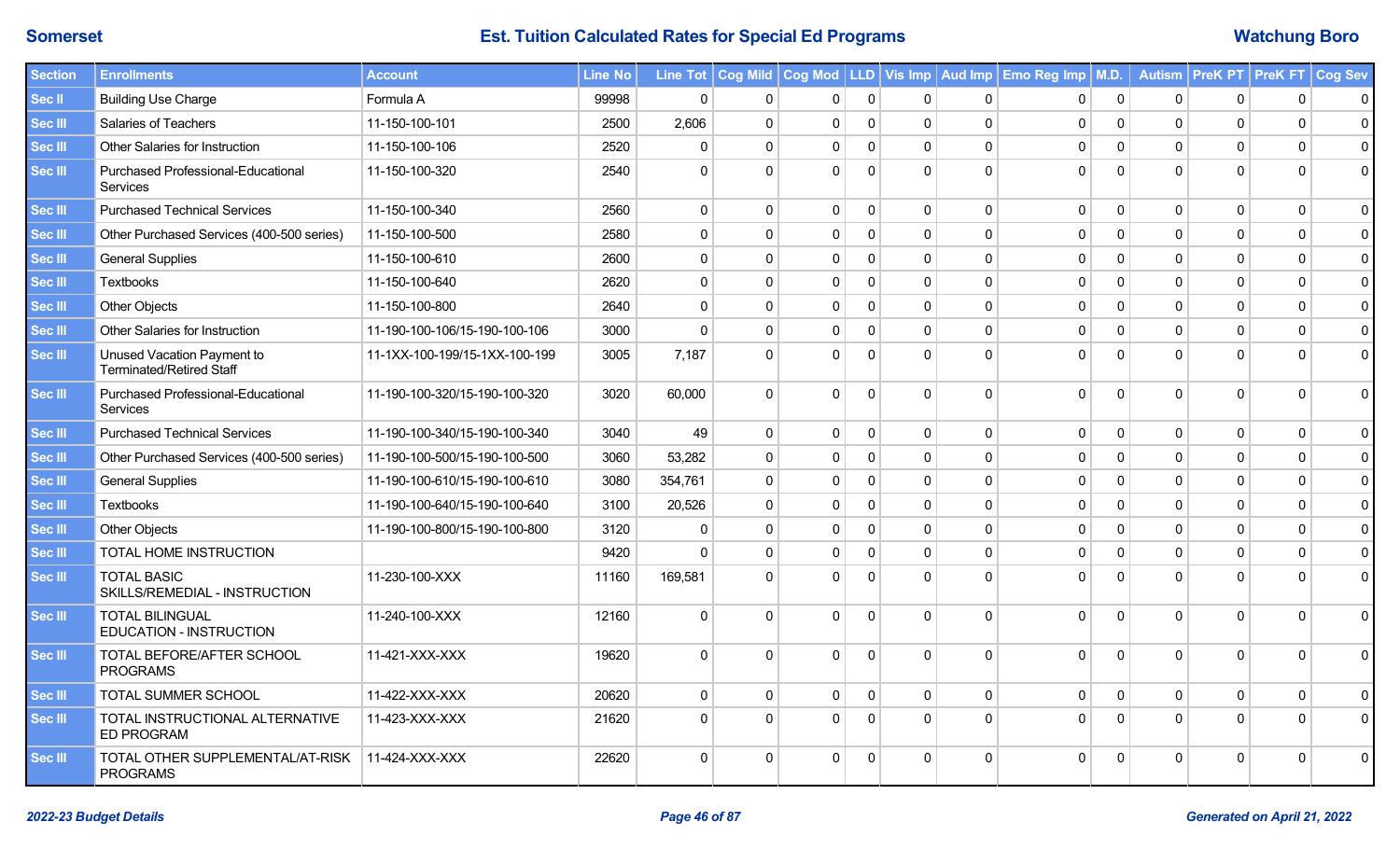| <b>Section</b> | <b>Enrollments</b>                                                    | <b>Account</b> | <b>Line No</b> |              |              |              |              |              |              | Line Tot   Cog Mild   Cog Mod   LLD   Vis Imp   Aud Imp   Emo Reg Imp   M.D. |              |              | Autism   PreK PT   PreK FT   Cog Sev |                |             |
|----------------|-----------------------------------------------------------------------|----------------|----------------|--------------|--------------|--------------|--------------|--------------|--------------|------------------------------------------------------------------------------|--------------|--------------|--------------------------------------|----------------|-------------|
| Sec III        | TOTAL UNDIST. EXPEND.-ATTENDANCE<br>AND SOCIAL WORK                   | 11-000-211-XXX | 29680          | 38,129       | $\mathbf{0}$ | $\Omega$     | $\Omega$     | $\mathbf{0}$ | $\Omega$     | $\mathbf{0}$                                                                 | $\mathbf{0}$ | 172          | $\Omega$                             | 102            | $\mathbf 0$ |
| <b>Sec III</b> | TOTAL UNDIST.<br><b>EXPENDITURES - HEALTH SERVICES</b>                | 11-000-213-XXX | 30620          | 140,103      | $\mathbf 0$  | $\Omega$     | $\Omega$     | $\Omega$     | $\Omega$     | 0                                                                            | $\mathbf 0$  | 634          | $\Omega$                             | 376            | $\mathbf 0$ |
| <b>Sec III</b> | TOTAL UNDIST.<br><b>EXPENDITURES - GUIDANCE</b>                       | 11-000-218-XXX | 41660          | 143,293      | $\Omega$     | $\Omega$     | $\Omega$     | $\Omega$     | $\Omega$     | $\mathbf{0}$                                                                 | $\Omega$     |              | $\Omega$                             | $\Omega$       | $\Omega$    |
| Sec III        | TOTAL UNDIST. EXPEND.-IMPROV. OF<br><b>INST. SERV.</b>                | 11-000-221-XXX | 43200          | 216,386      | $\mathbf{0}$ | $\Omega$     | $\Omega$     | $\Omega$     | 0            | 0                                                                            | $\mathbf{0}$ | 979          | $\Omega$                             | 580            | $\pmb{0}$   |
| <b>Sec III</b> | TOTAL UNDIST. EXPEND.-EDU. MEDIA<br>SERV./LIBRARY                     | 11-000-222-XXX | 43620          | 208,234      | $\mathbf 0$  | $\Omega$     | $\Omega$     | $\Omega$     | $\Omega$     | 0                                                                            | $\Omega$     | 942          | $\Omega$                             | 558            | $\mathsf 0$ |
| <b>Sec III</b> | TOTAL UNDIST. EXPEND.-INSTR. STAFF<br>TRAINING SERV.                  | 11-000-223-XXX | 44180          | 7,675        | $\mathbf 0$  | $\Omega$     | $\mathbf{0}$ | $\mathbf 0$  | $\Omega$     | 0                                                                            | $\mathbf 0$  | 35           | $\Omega$                             | 21             | $\mathsf 0$ |
| Sec III        | Salaries                                                              | 11-000-230-100 | 45000          | 242,721      | $\mathbf 0$  | $\Omega$     | 0            | $\mathbf 0$  | $\Omega$     | 0                                                                            | $\mathbf 0$  | 1,098        | $\Omega$                             | 651            | $\mathbf 0$ |
| Sec III        | Salaries of Attorneys                                                 | 11-000-230-108 | 45020          | $\mathbf{0}$ | $\mathbf{0}$ | $\mathbf{0}$ | $\Omega$     | $\mathbf{0}$ | $\Omega$     | 0                                                                            | $\Omega$     |              | $\Omega$                             | $\mathbf{0}$   | $\mathbf 0$ |
| Sec III        | General Admin. Salaries-Governance Staff<br>(BOE Direct Reports Only) | 11-000-230-109 | 45025          | $\Omega$     | $\Omega$     | $\Omega$     | $\mathbf{0}$ | $\Omega$     | $\Omega$     | $\mathbf{0}$                                                                 | $\Omega$     |              | $\Omega$                             | $\Omega$       | $\mathbf 0$ |
| Sec III        | Salaries of State Monitors                                            | 11-000-230-180 | 45030          | $\mathbf 0$  | $\mathbf{0}$ | $\mathbf{0}$ | $\mathbf{0}$ | $\mathbf 0$  | $\Omega$     | 0                                                                            | $\mathbf 0$  | $\mathbf{0}$ | $\Omega$                             | $\Omega$       | $\mathbf 0$ |
| Sec III        | Unused Vacation Payment to<br><b>Terminated/Retired Staff</b>         | 11-000-230-199 | 45035          | $\Omega$     | $\Omega$     | $\Omega$     | $\Omega$     | $\Omega$     | $\Omega$     | $\Omega$                                                                     | $\Omega$     | $\Omega$     | $\Omega$                             | $\Omega$       | $\mathbf 0$ |
| <b>Sec III</b> | <b>Legal Services</b>                                                 | 11-000-230-331 | 45040          | 20,000       | $\mathbf 0$  | $\mathbf{0}$ | $\mathbf{0}$ | $\mathbf 0$  | $\Omega$     | 0                                                                            | $\mathbf 0$  | 90           | $\mathbf{0}$                         | 54             | $\mathsf 0$ |
| Sec III        | <b>Audit Fees</b>                                                     | 11-000-230-332 | 45060          | 28,665       | $\mathbf 0$  | $\mathbf 0$  | $\Omega$     | $\Omega$     | $\Omega$     | 0                                                                            | $\mathbf 0$  | 130          | $\Omega$                             | 77             | $\pmb{0}$   |
| Sec III        | <b>Expenditure and Internal Control Audit Fees</b>                    | 11-000-230-333 | 45070          | $\mathbf{0}$ | $\mathbf 0$  | $\mathbf{0}$ | $\mathbf{0}$ | $\mathbf 0$  | $\Omega$     | 0                                                                            | $\mathbf 0$  | $\Omega$     | $\mathbf{0}$                         | $\mathbf 0$    | $\pmb{0}$   |
| Sec III        | Architectural/Engineering Services                                    | 11-000-230-334 | 45080          | $\Omega$     | $\mathbf 0$  | $\pmb{0}$    | $\Omega$     | $\Omega$     | $\Omega$     | 0                                                                            | $\Omega$     | $\Omega$     | $\Omega$                             | $\Omega$       | $\pmb{0}$   |
| <b>Sec III</b> | <b>Other Purchased Professional Services</b>                          | 11-000-230-339 | 45100          | 2,545        | $\mathbf 0$  | $\Omega$     | $\mathbf{0}$ | $\mathbf 0$  | $\Omega$     | $\mathbf{0}$                                                                 | $\pmb{0}$    | 12           | $\Omega$                             | $\overline{7}$ | $\pmb{0}$   |
| <b>Sec III</b> | <b>Purchased Technical Services</b>                                   | 11-000-230-340 | 45120          | 0            | $\mathbf 0$  | $\mathbf{0}$ | $\Omega$     | $\mathbf 0$  | $\Omega$     | 0                                                                            | $\mathbf 0$  | $\Omega$     | $\Omega$                             | $\mathbf{0}$   | $\mathbf 0$ |
| <b>Sec III</b> | Communications / Telephone                                            | 11-000-230-530 | 45140          | 39,776       | $\mathbf 0$  | $\Omega$     | $\mathbf{0}$ | $\mathbf 0$  | $\mathbf{0}$ | 0                                                                            | $\mathbf 0$  | 180          | $\Omega$                             | 107            | $\mathbf 0$ |
| Sec III        | <b>BOE Other Purchased Services</b>                                   | 11-000-230-585 | 45160          | 1,500        | $\mathbf 0$  | $\mathbf 0$  | $\mathbf{0}$ | $\mathbf 0$  | $\Omega$     | 0                                                                            | $\Omega$     |              | $\Omega$                             | $\overline{4}$ | $\mathbf 0$ |
| <b>Sec III</b> | Misc. Purch Serv (400-500) [Other than<br>530 and 585]                | 11-000-230-590 | 45180          | 4,320        | $\Omega$     | $\Omega$     | $\Omega$     | $\Omega$     | $\Omega$     | $\mathbf{0}$                                                                 | $\Omega$     | 20           | $\Omega$                             | 12             | $\mathbf 0$ |
| Sec III        | <b>General Supplies</b>                                               | 11-000-230-610 | 45200          | 2,500        | $\mathbf{0}$ | $\mathbf{0}$ | $\mathbf{0}$ | $\mathbf 0$  | $\Omega$     | 0                                                                            | $\mathbf 0$  | 11           | $\Omega$                             | $\overline{7}$ | $\pmb{0}$   |
| <b>Sec III</b> | <b>BOE In-House Training/Meeting Supplies</b>                         | 11-000-230-630 | 45220          | 250          | $\mathbf{0}$ | $\mathbf{0}$ | 0            | $\mathbf{0}$ | $\Omega$     | 0                                                                            | $\Omega$     |              | $\Omega$                             |                | $\mathbf 0$ |
| Sec III        | Judgments Against The School District                                 | 11-000-230-820 | 45240          | 0            | $\mathbf 0$  | $\mathbf{0}$ | $\mathbf{0}$ | $\mathbf{0}$ | 0            | 0                                                                            | $\mathbf{0}$ | $\mathbf{0}$ | $\Omega$                             | $\Omega$       | $\Omega$    |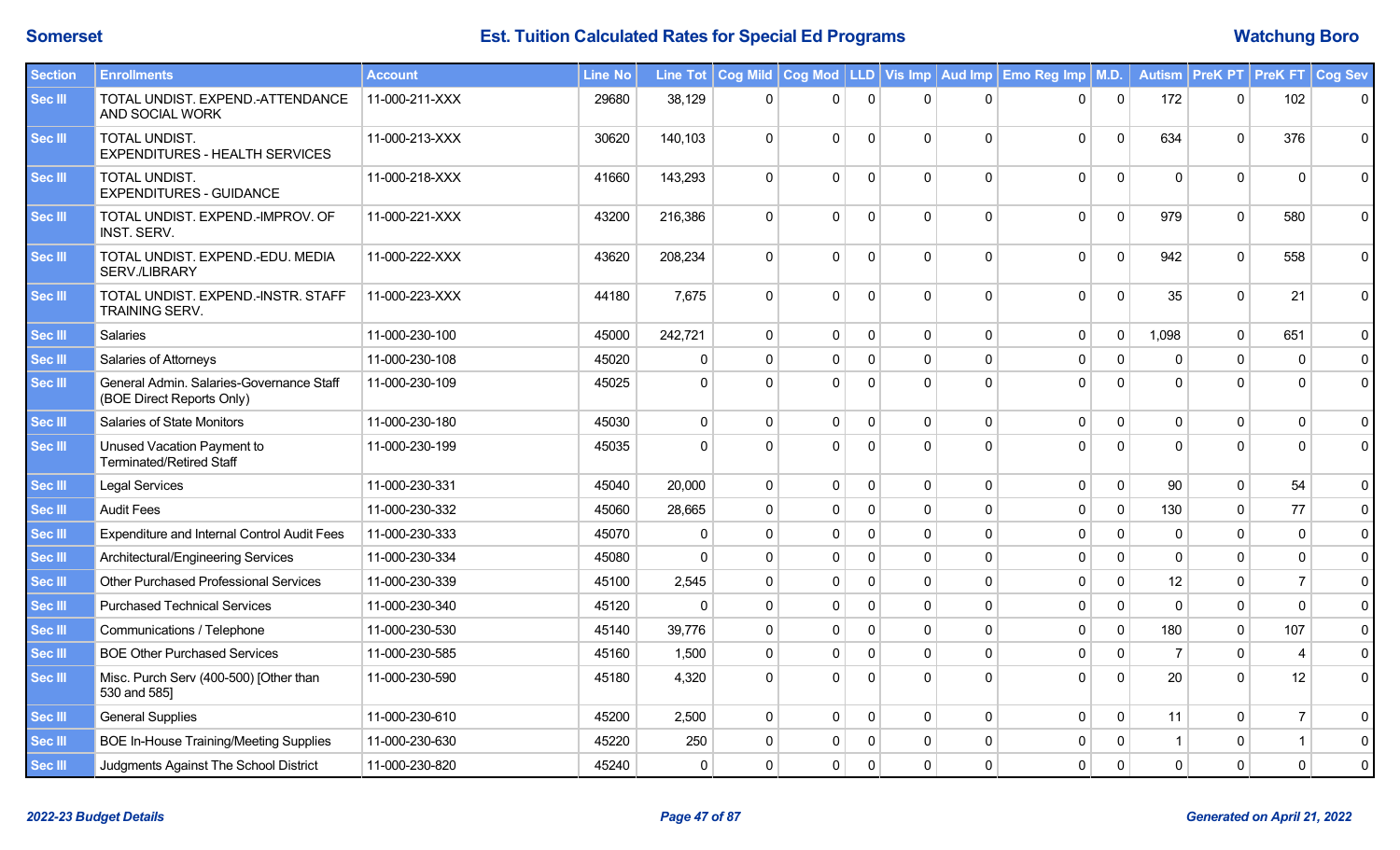| <b>Section</b> | <b>Enrollments</b>                                                      | <b>Account</b>                | <b>Line No</b> |              |              |             |              |              |              | Line Tot   Cog Mild   Cog Mod   LLD   Vis Imp   Aud Imp   Emo Reg Imp   M.D. |             |                | Autism   PreK PT   PreK FT |                | <b>Cog Sev</b> |
|----------------|-------------------------------------------------------------------------|-------------------------------|----------------|--------------|--------------|-------------|--------------|--------------|--------------|------------------------------------------------------------------------------|-------------|----------------|----------------------------|----------------|----------------|
| Sec III        | Miscellaneous Expenditures                                              | 11-000-230-890                | 45260          | 3,039        | $\mathbf 0$  | 0           | $\mathbf{0}$ | 0            | 0            | 0                                                                            | $\mathbf 0$ | 14             | 0                          | 8              | $\mathbf 0$    |
| <b>Sec III</b> | <b>BOE Membership Dues and Fees</b>                                     | 11-000-230-895                | 45280          | 5,797        | $\mathbf 0$  | $\mathbf 0$ | $\mathbf 0$  | $\mathbf 0$  | $\mathbf 0$  | 0                                                                            | $\mathbf 0$ | 26             | $\mathbf{0}$               | 16             | $\pmb{0}$      |
| <b>Sec III</b> | TOTAL UNDIST. EXPEND.-SUPPORT<br>SERV.-SCHOOL ADMIN.                    | 11-000-240-XXX                | 46160          | 348,474      | $\Omega$     | $\Omega$    | $\Omega$     | $\Omega$     | $\Omega$     | 0                                                                            | $\mathbf 0$ | 1,576          | $\Omega$                   | 934            | $\pmb{0}$      |
| <b>Sec III</b> | Salaries                                                                | 11-000-251-100                | 47000          | 207,937      | $\mathbf 0$  | $\Omega$    | $\Omega$     | $\mathbf 0$  | $\Omega$     | $\mathbf 0$                                                                  | $\mathbf 0$ | 941            | $\Omega$                   | 557            | 0              |
| Sec III        | Unused Vacation Payment to<br><b>Terminated/Retired Staff</b>           | 11-000-251-199                | 47005          | $\Omega$     | $\Omega$     | $\Omega$    | $\Omega$     | $\Omega$     | $\Omega$     | $\mathbf 0$                                                                  | $\mathbf 0$ | $\Omega$       | $\Omega$                   | $\Omega$       | $\mathbf 0$    |
| Sec III        | <b>Purchased Professional Services</b>                                  | 11-000-251-330                | 47020          | $\mathbf{0}$ | $\mathbf{0}$ | $\Omega$    | $\mathbf{0}$ | $\mathbf 0$  | $\Omega$     | $\mathbf{0}$                                                                 | $\mathbf 0$ | $\mathbf{0}$   | $\Omega$                   | $\mathbf{0}$   | $\mathbf{0}$   |
| <b>Sec III</b> | <b>Purchased Professional Services- Public</b><br><b>Relation Costs</b> | 11-000-251-335                | 47025          | $\Omega$     | $\Omega$     | $\Omega$    | $\Omega$     | $\Omega$     | $\Omega$     | $\mathbf{0}$                                                                 | $\Omega$    | $\Omega$       | $\Omega$                   | $\Omega$       | $\mathbf{0}$   |
| <b>Sec III</b> | <b>Purchased Technical Services</b>                                     | 11-000-251-340                | 47040          | $\mathbf 0$  | $\mathbf 0$  | $\mathbf 0$ | $\mathbf 0$  | $\mathbf 0$  | $\mathbf 0$  | $\mathbf 0$                                                                  | $\mathbf 0$ | $\mathbf 0$    | $\mathbf 0$                | $\mathbf 0$    | $\pmb{0}$      |
| <b>Sec III</b> | Misc. Purchased Services (400-500) [O/T<br>5941                         | 11-000-251-592                | 47060          | 600          | $\Omega$     | $\Omega$    | $\Omega$     | $\mathbf{0}$ | $\Omega$     | $\mathbf 0$                                                                  | $\mathbf 0$ | 3              | $\Omega$                   | $\overline{2}$ | $\mathbf 0$    |
| <b>Sec III</b> | Sale/Lease-back Payments                                                | 11-000-251-594                | 47080          | $\mathbf 0$  | $\mathbf 0$  | $\mathbf 0$ | $\mathbf 0$  | $\mathbf 0$  | $\mathbf 0$  | $\mathbf 0$                                                                  | $\mathbf 0$ | $\mathbf 0$    | $\Omega$                   | $\mathbf 0$    | $\mathbf 0$    |
| Sec III        | <b>Supplies and Materials</b>                                           | 11-000-251-600                | 47100          | 500          | $\mathbf 0$  | $\mathbf 0$ | $\mathbf 0$  | $\mathbf 0$  | $\mathbf 0$  | $\mathbf 0$                                                                  | $\mathsf 0$ | $\overline{2}$ | $\mathbf{0}$               | $\overline{1}$ | $\pmb{0}$      |
| <b>Sec III</b> | Interest on Current Loans                                               | 11-000-251-831                | 47120          | $\mathbf 0$  | $\mathbf 0$  | $\mathbf 0$ | $\mathbf 0$  | $\mathbf 0$  | $\mathbf 0$  | $\pmb{0}$                                                                    | $\pmb{0}$   | $\mathbf 0$    | $\Omega$                   | $\overline{0}$ | $\pmb{0}$      |
| <b>Sec III</b> | Interest on Bond Anticipation Notes (BANs)                              | 11-000-251-836                | 47160          | $\mathbf 0$  | $\mathbf 0$  | $\mathbf 0$ | $\mathbf 0$  | $\mathbf 0$  | $\mathbf 0$  | $\mathbf 0$                                                                  | $\mathsf 0$ | $\mathbf 0$    | $\mathbf{0}$               | $\mathbf 0$    | $\pmb{0}$      |
| <b>Sec III</b> | Miscellaneous Expenditures                                              | 11-000-251-890                | 47180          | 1,190        | $\mathbf 0$  | $\Omega$    | $\Omega$     | $\mathbf 0$  | $\Omega$     | 0                                                                            | $\mathbf 0$ | 5              | $\Omega$                   | 3              | $\pmb{0}$      |
| Sec III        | TOTAL UNDIST. EXPEND. - ADMIN. INFO<br><b>TECHNOLOGY</b>                | 11-000-252-XXX                | 47620          | 115,027      | $\Omega$     | $\Omega$    | $\mathbf{0}$ | $\Omega$     | $\Omega$     | 0                                                                            | $\mathbf 0$ | 520            | $\Omega$                   | 308            | $\mathbf 0$    |
| Sec III        | TOTAL UNDIST. EXPEND.-REQUIRED<br>MAINT FOR SCH FAC.                    | 11-000-261-XXX                | 48580          | 182,459      | $\Omega$     | $\Omega$    | $\Omega$     | $\Omega$     | $\Omega$     | $\mathsf{O}$                                                                 | $\mathbf 0$ | 825            | $\Omega$                   | 489            | $\mathbf{0}$   |
| Sec III        | <b>Salaries</b>                                                         | 11-000-262-100                | 49000          | 429,553      | $\mathbf 0$  | $\Omega$    | $\mathbf{0}$ | $\mathbf{0}$ | $\Omega$     | 0                                                                            | $\mathbf 0$ | 1,943          | $\mathbf{0}$               | 1,151          | $\mathbf{0}$   |
| Sec III        | Salaries of Non-Instructional Aides                                     | 11-000-262-107/15-000-262-107 | 49020          | $\mathbf{0}$ | $\mathbf 0$  | $\Omega$    | $\mathbf{0}$ | $\mathbf{0}$ | $\mathbf{0}$ | $\mathbf 0$                                                                  | $\mathbf 0$ | $\mathbf{0}$   | $\mathbf{0}$               | $\mathbf{0}$   | $\mathbf 0$    |
| Sec III        | Unused Vacation Payment to<br><b>Terminated/Retired Staff</b>           | 11-000-262-199                | 49025          | $\Omega$     | $\Omega$     | $\Omega$    | $\Omega$     | $\Omega$     | $\Omega$     | $\mathbf{0}$                                                                 | $\Omega$    | $\Omega$       | $\Omega$                   | $\Omega$       | $\mathbf 0$    |
| Sec III        | Purchased Professional and Technical<br>Services                        | 11-000-262-300                | 49040          | $\Omega$     | $\Omega$     | $\Omega$    | $\Omega$     | $\Omega$     | $\Omega$     | $\mathbf 0$                                                                  | $\mathbf 0$ | $\Omega$       | $\Omega$                   | $\Omega$       | $\mathbf 0$    |
| <b>Sec III</b> | Cleaning, Repair, and Maintenance<br>Services                           | 11-000-262-420                | 49060          | 6,000        | $\mathbf 0$  | $\Omega$    | $\mathbf 0$  | $\Omega$     | $\Omega$     | $\mathbf 0$                                                                  | $\mathbf 0$ | 27             | $\Omega$                   | 16             | $\pmb{0}$      |
| <b>Sec III</b> | <b>Other Purchased Property Services</b>                                | 11-000-262-490                | 49120          | 12,600       | $\mathbf 0$  | 0           | 0            | $\mathbf 0$  | $\Omega$     | 0                                                                            | $\mathsf 0$ | 57             | $\Omega$                   | 34             | $\pmb{0}$      |
| Sec III        | Insurance                                                               | 11-000-262-520                | 49140          | 139,700      | $\mathbf 0$  | $\mathbf 0$ | $\mathbf 0$  | $\mathbf 0$  | 0            | 0                                                                            | $\pmb{0}$   | 632            | 0                          | 374            | $\pmb{0}$      |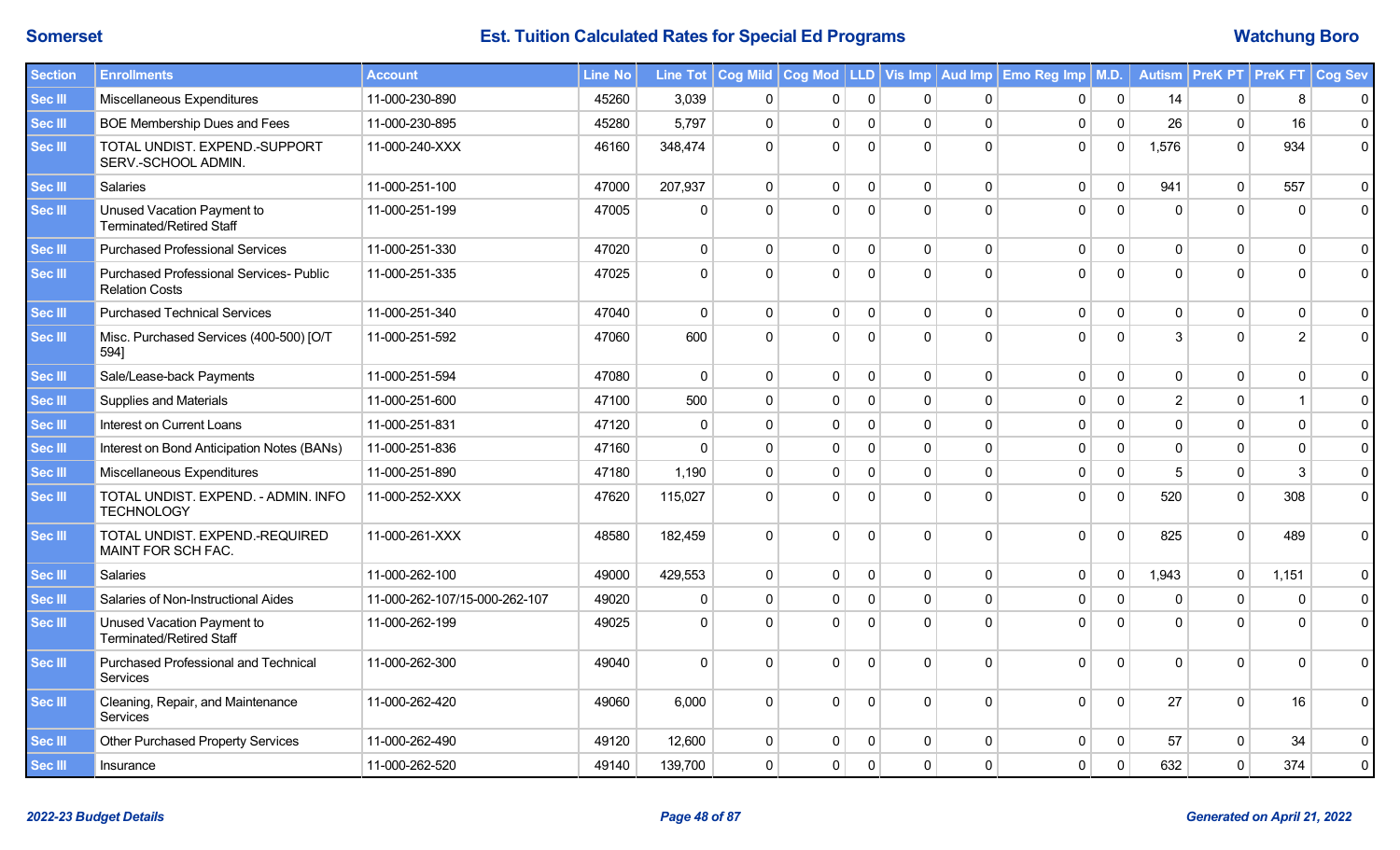| <b>Section</b> | <b>Enrollments</b>                                        | <b>Account</b>                | <b>Line No</b> |             |              |              |              |              |              | Line Tot   Cog Mild   Cog Mod   LLD   Vis Imp   Aud Imp   Emo Reg Imp   M.D. |                |              |          | Autism   PreK PT   PreK FT | <b>Cog Sev</b>      |
|----------------|-----------------------------------------------------------|-------------------------------|----------------|-------------|--------------|--------------|--------------|--------------|--------------|------------------------------------------------------------------------------|----------------|--------------|----------|----------------------------|---------------------|
| Sec III        | Miscellaneous Purchased Services                          | 11-000-262-590                | 49160          | 500         | 0            | $\mathbf{0}$ | $\Omega$     | $\mathbf{0}$ | $\Omega$     | $\mathbf 0$                                                                  | $\mathbf 0$    |              | $\Omega$ |                            | $\mathbf 0$         |
| Sec III        | <b>General Supplies</b>                                   | 11-000-262-610/15-000-262-610 | 49180          | 22,510      | $\mathbf 0$  | $\mathbf 0$  | $\Omega$     | $\mathbf 0$  | $\Omega$     | $\mathbf 0$                                                                  | $\mathbf 0$    | 102          | $\Omega$ | 60                         | $\mathbf 0$         |
| Sec III        | Energy (Natural Gas)                                      | 11-000-262-621                | 49200          | 52,038      | $\mathbf 0$  | $\Omega$     | $\Omega$     | $\mathbf{0}$ | $\mathbf 0$  | $\mathbf 0$                                                                  | $\mathbf 0$    | 235          | $\Omega$ | 139                        | $\mathbf 0$         |
| <b>Sec III</b> | Energy (Electricity)                                      | 11-000-262-622                | 49220          | 114,660     | $\mathbf 0$  | $\Omega$     | $\mathbf{0}$ | $\mathbf 0$  | $\Omega$     | $\mathbf 0$                                                                  | $\mathbf 0$    | 519          | $\Omega$ | 307                        | $\mathsf 0$         |
| Sec III        | Energy (Oil)                                              | 11-000-262-624                | 49240          | $\Omega$    | $\Omega$     | $\Omega$     | $\Omega$     | $\Omega$     | $\Omega$     | $\mathbf 0$                                                                  | $\Omega$       | $\Omega$     | $\Omega$ | $\Omega$                   | $\mathbf 0$         |
| Sec III        | Energy (Gasoline)                                         | 11-000-262-626                | 49260          | $\Omega$    | $\Omega$     | $\Omega$     | $\Omega$     | $\Omega$     | $\Omega$     | $\mathbf 0$                                                                  | $\Omega$       | $\Omega$     | U        | $\Omega$                   | $\mathsf{O}\xspace$ |
| Sec III        | <b>Other Objects</b>                                      | 11-000-262-800                | 49280          | 5,850       | $\mathbf{0}$ | $\Omega$     | $\Omega$     | $\mathbf 0$  | $\Omega$     | $\mathbf 0$                                                                  | $\mathbf 0$    | 26           | $\Omega$ | 16                         | $\mathbf 0$         |
| Sec III        | TOTAL UNDIST EXPEND.-CARE AND<br>UPKEEP OF GROUNDS        | 11-000-263-XXX                | 50100          | 42,901      | $\Omega$     | $\Omega$     | $\Omega$     | $\Omega$     | $\Omega$     | $\mathbf 0$                                                                  | $\overline{0}$ | 194          | $\Omega$ | 115                        | $\mathbf 0$         |
| Sec III        | <b>TOTAL SECURITY</b>                                     | 11-000-266-XXX                | 51100          | $\mathbf 0$ | $\mathbf 0$  | $\Omega$     | $\Omega$     | $\mathbf 0$  | $\mathbf 0$  | $\mathbf 0$                                                                  | $\mathbf 0$    | $\mathbf{0}$ | $\Omega$ | $\mathbf 0$                | $\mathbf 0$         |
| Sec III        | Sal. for Pupil Trans(Other than Bet.<br>Home & Sch)       | 11-000-270-162                | 52060          | $\Omega$    | $\Omega$     | $\Omega$     | $\Omega$     | $\Omega$     | $\Omega$     | $\Omega$                                                                     | $\Omega$       | $\Omega$     | U        | $\Omega$                   | $\mathbf 0$         |
| Sec III        | Contr Serv(Oth. than Bet Home and<br>Sch)-Vend            | 11-000-270-512/15-000-270-512 | 52280          | 10,300      | $\Omega$     | $\Omega$     | $\Omega$     | $\Omega$     | $\Omega$     | $\mathbf 0$                                                                  | $\Omega$       | 47           | U        | 28                         | $\mathbf 0$         |
| Sec III        | <b>TOTAL REGULAR</b><br>PROGRAMS - INSTRUCTION            |                               | 53240          | 1,115,835   | $\Omega$     | $\Omega$     | $\Omega$     | $\Omega$     | $\Omega$     | $\mathbf 0$                                                                  | $\Omega$       | $\Omega$     | U        | $\Omega$                   | $\mathbf{0}$        |
| Sec III        | TOTAL ATTENDANCE AND SOCIAL<br><b>WORK SERVICES</b>       |                               | 59240          | $\mathbf 0$ | $\mathbf 0$  | $\Omega$     | $\mathbf 0$  | $\Omega$     | $\Omega$     | $\mathbf 0$                                                                  | $\Omega$       | $\Omega$     | $\Omega$ | $\Omega$                   | $\mathbf 0$         |
| Sec III        | <b>TOTAL HEALTH SERVICES</b>                              |                               | 59740          | 46,205      | $\mathbf 0$  | $\Omega$     | $\mathbf{0}$ | $\mathbf 0$  | $\mathbf{0}$ | $\mathbf 0$                                                                  | $\mathbf 0$    | 209          | $\Omega$ | 124                        | $\pmb{0}$           |
| Sec III        | TOTAL OTHER SUPP SERV - GUIDANCE                          |                               | 61240          | 34,653      | $\mathbf{0}$ | $\Omega$     | $\Omega$     | $\Omega$     | $\Omega$     | $\mathbf 0$                                                                  | $\Omega$       | $\Omega$     | $\Omega$ | $\Omega$                   | $\pmb{0}$           |
| Sec III        | TOTAL IMPROVEMENT OF<br><b>INSTRUCTION SERVICES</b>       |                               | 62740          | 32,343      | $\Omega$     | $\Omega$     | $\Omega$     | $\Omega$     | $\Omega$     | $\Omega$                                                                     | $\mathbf 0$    | 146          | $\Omega$ | 87                         | $\mathbf 0$         |
| Sec III        | TOTAL EDUCATIONAL MEDIA<br><b>SERVICES - SCH. LIBRARY</b> |                               | 63240          | 46,205      | $\Omega$     | $\Omega$     | $\Omega$     | $\Omega$     | $\Omega$     | $\mathbf 0$                                                                  | $\Omega$       | 209          | $\Omega$ | 124                        | $\mathbf 0$         |
| Sec III        | TOTAL INSTRUCTIONAL STAFF<br><b>TRAINING SERVICES</b>     |                               | 63740          | $\Omega$    | $\Omega$     | $\Omega$     | $\Omega$     | $\Omega$     | $\Omega$     | $\Omega$                                                                     | $\Omega$       | $\Omega$     | $\Omega$ | $\Omega$                   | $\mathbf 0$         |
| Sec III        | TOTAL SUPPORT SERVICES - GENERAL<br><b>ADMINISTRATION</b> | 11-000-230-2XX                | 64740          | 53,230      | $\Omega$     | $\Omega$     | $\Omega$     | $\Omega$     | $\Omega$     | $\mathbf{0}$                                                                 | $\Omega$       | 241          | $\Omega$ | 143                        | $\mathbf 0$         |
| Sec III        | TOTAL SUPPORT SERVICES - SCHOOL<br><b>ADMINISTRATION</b>  |                               | 65740          | 157,485     | $\Omega$     | $\Omega$     | $\Omega$     | $\Omega$     | $\Omega$     | $\mathbf 0$                                                                  | $\mathbf 0$    | 712          | $\Omega$ | 422                        | $\mathbf 0$         |
| Sec III        | TOTAL SUPPORT SERVICES - CENTRAL<br><b>SERVICES</b>       | 11-000-251-2XX                | 66740          | 83,362      | $\Omega$     | $\Omega$     | $\Omega$     | $\Omega$     | $\Omega$     | $\Omega$                                                                     | $\Omega$       | 377          | 0        | 223                        | $\mathbf 0$         |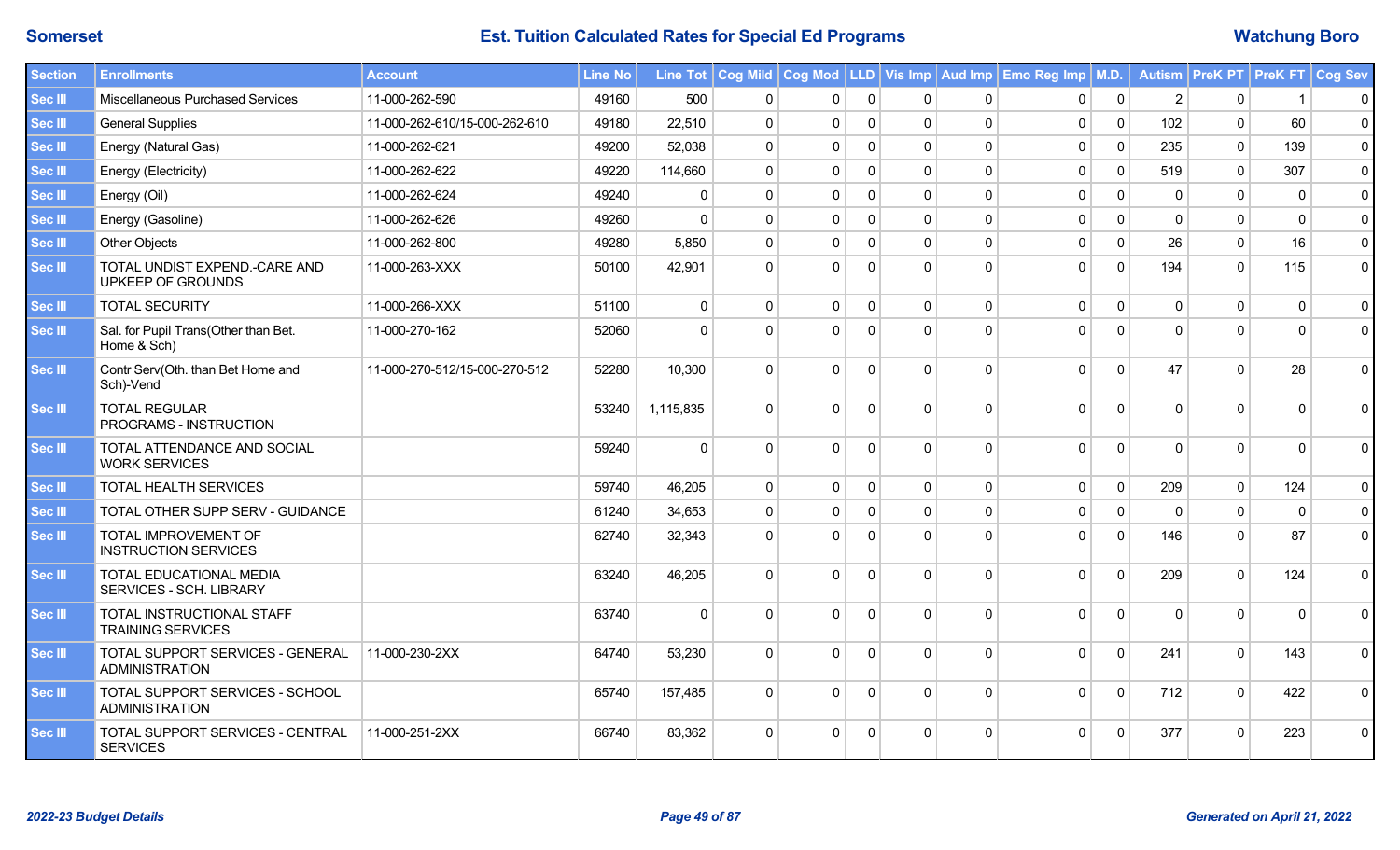| <b>Section</b> | <b>Enrollments</b>                                                 | <b>Account</b>                | Line No |              |                |              |              |              |              | Line Tot   Cog Mild   Cog Mod   LLD   Vis Imp   Aud Imp   Emo Reg Imp   M.D. |              |              | Autism   PreK PT   PreK FT |                | Cog Sev     |
|----------------|--------------------------------------------------------------------|-------------------------------|---------|--------------|----------------|--------------|--------------|--------------|--------------|------------------------------------------------------------------------------|--------------|--------------|----------------------------|----------------|-------------|
| Sec III        | TOTAL SUPP. SVCS - ADMIN.<br><b>INFORMATION TECHNOLOGY</b>         | 11-000-252-2XX                | 67240   | 15,066       | $\mathbf 0$    | $\Omega$     | $\Omega$     | $\Omega$     | $\Omega$     | $\Omega$                                                                     | $\mathbf 0$  | 68           | $\Omega$                   | 40             | $\mathbf 0$ |
| <b>Sec III</b> | TOTAL REQUIRED MAINTENANCE FOR<br><b>SCHOOL FACILITIES</b>         | 11-000-261-2XX                | 68365   | $\mathbf 0$  | $\mathbf{0}$   | $\Omega$     | $\mathbf{0}$ | $\Omega$     | $\Omega$     | $\mathbf 0$                                                                  | $\mathbf 0$  | $\Omega$     | $\Omega$                   | $\Omega$       | 0           |
| <b>Sec III</b> | TOTAL CUSTODIAL SERVICES                                           | 11-000-262-2XX                | 68465   | 241,040      | $\mathbf 0$    | $\mathbf 0$  | 0            | $\mathbf 0$  | $\mathbf 0$  | 0                                                                            | $\pmb{0}$    | 1,090        | 0                          | 646            | $\mathbf 0$ |
| <b>Sec III</b> | TOTAL CARE AND UPKEEP OF<br><b>GROUNDS</b>                         | 11-000-263-2XX                | 68565   | 30,129       | $\mathbf{0}$   | $\Omega$     | $\Omega$     | $\Omega$     | $\Omega$     | $\mathbf 0$                                                                  | $\mathbf 0$  | 136          | $\Omega$                   | 81             | $\mathbf 0$ |
| <b>Sec III</b> | <b>TOTAL SECURITY</b>                                              | 11-000-266-2XX                | 68665   | $\mathbf{0}$ | $\Omega$       | $\Omega$     | $\Omega$     | $\mathbf{0}$ | $\Omega$     | 0                                                                            | $\mathbf{0}$ | $\Omega$     | $\Omega$                   | $\mathbf{0}$   | $\mathbf 0$ |
| Sec III        | Group Insurance                                                    | 11-000-291-210/15-000-291-210 | 71000   | $\mathbf 0$  | $\mathbf 0$    | $\mathbf 0$  | $\Omega$     | $\mathbf 0$  | $\Omega$     | 0                                                                            | $\mathbf{0}$ | $\Omega$     | $\Omega$                   | $\Omega$       | $\mathbf 0$ |
| Sec III        | <b>Social Security Contributions</b>                               | 11-000-291-220/15-000-291-220 | 71020   | $\mathbf 0$  | $\mathbf 0$    | $\mathbf{0}$ | $\Omega$     | $\mathbf 0$  | $\mathbf 0$  | 0                                                                            | $\mathbf{0}$ | $\Omega$     | $\Omega$                   | $\Omega$       | $\pmb{0}$   |
| <b>Sec III</b> | T.P.A.F. Contributions - ERIP                                      | 11-000-291-232/15-000-291-232 | 71040   | $\mathbf 0$  | $\mathbf 0$    | $\mathbf 0$  | $\Omega$     | $\Omega$     | $\mathbf 0$  | 0                                                                            | $\mathbf 0$  | $\Omega$     | $\Omega$                   | $\Omega$       | $\mathbf 0$ |
| <b>Sec III</b> | <b>Other Retirement Contributions - PERS</b>                       | 11-000-291-241/15-000-291-241 | 71060   | $\mathbf 0$  | $\mathbf 0$    | $\mathbf{0}$ | $\Omega$     | $\mathbf 0$  | $\Omega$     | 0                                                                            | $\mathbf 0$  | $\Omega$     | $\Omega$                   | $\Omega$       | $\mathbf 0$ |
| <b>Sec III</b> | <b>Other Retirement Contributions - ERIP</b>                       | 11-000-291-242/15-000-291-242 | 71080   | $\mathbf 0$  | $\mathbf 0$    | $\mathbf 0$  | $\Omega$     | $\mathbf 0$  | $\Omega$     | 0                                                                            | $\mathbf 0$  | $\Omega$     | $\Omega$                   | $\Omega$       | $\mathbf 0$ |
| <b>Sec III</b> | Other Retirement Contrib. - Deferred PERS<br>Pymt                  | 11-000-291-248/15-000-291-248 | 71100   | $\Omega$     | $\Omega$       | $\Omega$     | $\Omega$     | $\Omega$     | $\Omega$     | $\Omega$                                                                     | $\Omega$     | $\Omega$     | $\Omega$                   | $\Omega$       | $\mathsf 0$ |
| <b>Sec III</b> | Other Retirement Contributions - Regular                           | 11-000-291-249/15-000-291-249 | 71120   | 0            | $\mathbf{0}$   | $\mathbf{0}$ | $\Omega$     | $\mathbf 0$  | $\Omega$     | 0                                                                            | $\mathbf 0$  | $\mathbf{0}$ | $\mathbf{0}$               | $\mathbf{0}$   | $\mathbf 0$ |
| <b>Sec III</b> | Unemployment Compensation                                          | 11-000-291-250/15-000-291-250 | 71140   | $\mathbf 0$  | $\overline{0}$ | $\mathbf 0$  | $\Omega$     | $\mathbf 0$  | $\mathbf 0$  | 0                                                                            | $\mathbf 0$  | $\mathbf 0$  | $\Omega$                   | $\overline{0}$ | $\mathbf 0$ |
| <b>Sec III</b> | Workmen's Compensation                                             | 11-000-291-260/15-000-291-260 | 71160   | $\Omega$     | $\Omega$       | $\Omega$     | $\Omega$     | $\mathbf 0$  | $\Omega$     | 0                                                                            | $\mathbf 0$  | $\Omega$     | $\Omega$                   | $\Omega$       | $\pmb{0}$   |
| Sec III        | <b>Health Benefits</b>                                             | 11-000-291-270/15-000-291-270 | 71180   | 196,662      | $\mathbf 0$    | $\mathbf 0$  | $\Omega$     | $\mathbf 0$  | $\Omega$     | 0                                                                            | $\mathbf 0$  | 890          | $\Omega$                   | 527            | $\pmb{0}$   |
| <b>Sec III</b> | <b>Tuition Reimbursement</b>                                       | 11-000-291-280/15-000-291-280 | 71200   | $\mathbf{0}$ | $\mathbf 0$    | $\mathbf 0$  | $\Omega$     | $\mathbf 0$  | $\mathbf 0$  | 0                                                                            | $\mathbf 0$  | $\Omega$     | $\Omega$                   | $\mathbf{0}$   | $\pmb{0}$   |
| <b>Sec III</b> | <b>Other Employee Benefits</b>                                     | 11-000-291-290/15-000-291-290 | 71220   | $\mathbf 0$  | $\mathbf 0$    | $\mathbf 0$  | $\Omega$     | $\Omega$     | $\Omega$     | 0                                                                            | $\mathbf 0$  | $\Omega$     | $\Omega$                   | $\Omega$       | $\mathbf 0$ |
| <b>Sec III</b> | Unused Sick Payment to<br>Terminated/Retired Staff- mass severance | 11-000-291-297/15-000-291-297 | 71225   | $\Omega$     | $\Omega$       | $\Omega$     | $\Omega$     | $\Omega$     | $\Omega$     | $\mathbf{0}$                                                                 | $\Omega$     | $\Omega$     | $\Omega$                   | $\Omega$       | $\mathbf 0$ |
| <b>Sec III</b> | Unused Vacation Pmt to<br>Terminated/Retired Staff- mass severance | 11-000-291-298/15-000-291-298 | 71226   | $\Omega$     | $\Omega$       | $\Omega$     | $\Omega$     | $\Omega$     | $\Omega$     | $\mathbf 0$                                                                  | $\mathbf{0}$ | $\Omega$     | $\Omega$                   | $\Omega$       | $\mathbf 0$ |
| <b>Sec III</b> | Unused Sick Payments to<br><b>Terminated/Retired Staff</b>         | 11-000-291-299/15-000-291-299 | 71227   | 8,802        | $\Omega$       | $\Omega$     | $\Omega$     | $\Omega$     | $\Omega$     | $\mathbf{0}$                                                                 | $\Omega$     | 40           | $\Omega$                   | 24             | $\mathbf 0$ |
| <b>Sec III</b> | <b>TOTAL UNDISTRIBUTED</b><br>EXPENDITURES-FOOD SERVICES           | 11-000-310-930                | 72020   | $\mathbf 0$  | $\mathbf 0$    | $\Omega$     | $\mathbf{0}$ | $\mathbf 0$  | $\Omega$     | 0                                                                            | $\mathbf 0$  | $\Omega$     | $\Omega$                   | $\Omega$       | $\mathbf 0$ |
| <b>Sec III</b> | Home Instruction                                                   | 12-150-100-730                | 73100   | $\mathbf 0$  | $\mathbf 0$    | $\mathbf{0}$ | $\mathbf{0}$ | $\mathbf 0$  | $\mathbf{0}$ | $\mathbf 0$                                                                  | $\mathbf 0$  | $\mathbf 0$  | $\Omega$                   | $\Omega$       | $\mathbf 0$ |
| <b>Sec III</b> | Home Instruction                                                   | 12-219-100-730                | 74220   | 0            | $\Omega$       | 0            | $\Omega$     | 0            | $\Omega$     | 0                                                                            | $\Omega$     | $\Omega$     | $\Omega$                   | $\Omega$       | $\pmb{0}$   |
| Sec III        | Basic Skills/Remedial - Instruction                                | 12-230-100-730/15-230-100-730 | 74280   | $\mathbf 0$  | $\mathbf{0}$   | $\mathbf{0}$ | $\Omega$     | $\mathbf{0}$ | $\Omega$     | 0                                                                            | $\mathbf{0}$ | $\Omega$     | $\Omega$                   | $\Omega$       | $\mathbf 0$ |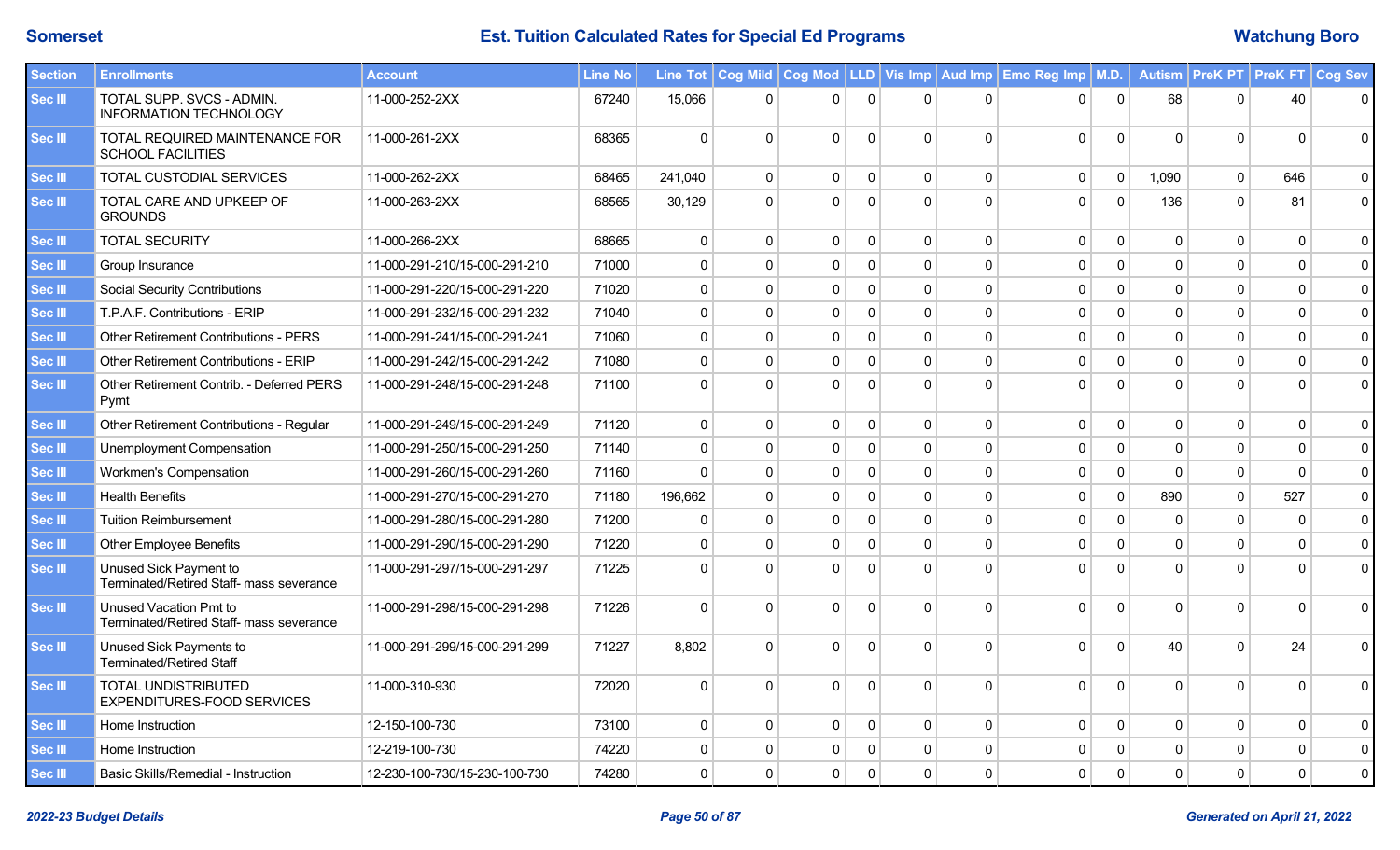| <b>Section</b> | <b>Enrollments</b>                                      | <b>Account</b>                | <b>Line No</b> |                |              |              |              |              |             | Line Tot   Cog Mild   Cog Mod   LLD   Vis Imp   Aud Imp   Emo Reg Imp   M.D. |                |              | Autism PreK PT PreK FT Cog Sev |             |                     |
|----------------|---------------------------------------------------------|-------------------------------|----------------|----------------|--------------|--------------|--------------|--------------|-------------|------------------------------------------------------------------------------|----------------|--------------|--------------------------------|-------------|---------------------|
| <b>Sec III</b> | <b>Bilingual Education - Instruction</b>                | 12-240-100-730/15-240-100-730 | 74300          | 0              | 0            | 0            | $\mathbf 0$  | $\Omega$     | $\Omega$    | 0                                                                            | 0              | $\mathbf{0}$ | 0                              | $\mathbf 0$ | $\mathbf 0$         |
| <b>Sec III</b> | At-Risk Programs                                        | 12-42X-100-730/15-42X-100-730 | 75060          | $\mathbf 0$    | $\mathbf 0$  | $\mathbf 0$  | $\mathbf 0$  | $\mathbf 0$  | $\mathbf 0$ | $\mathbf 0$                                                                  | $\mathbf 0$    | $\mathbf 0$  | $\mathbf 0$                    | $\Omega$    | $\pmb{0}$           |
| <b>Sec III</b> | Undistributed Expenditures - Instruction                | 12-000-100-730/15-000-100-730 | 75500          | 0              | $\Omega$     | $\mathsf 0$  | $\mathbf 0$  | $\mathbf 0$  | $\mathbf 0$ | $\mathbf 0$                                                                  | $\mathbf 0$    | $\mathbf 0$  | $\Omega$                       | $\mathbf 0$ | $\pmb{0}$           |
| <b>Sec III</b> | Undist.Expend.-Support<br>Serv.-Students - Reg.         | 12-000-210-730/15-000-210-730 | 75520          | $\Omega$       | $\Omega$     | $\Omega$     | $\mathbf{0}$ | $\Omega$     | $\mathbf 0$ | $\mathbf 0$                                                                  | $\mathbf 0$    | $\Omega$     | $\Omega$                       | $\Omega$    | $\mathbf 0$         |
| <b>Sec III</b> | Undist.Expend.-Support Serv. - Inst. Staff              | 12-000-220-730/15-000-220-730 | 75600          | 0              | $\mathbf 0$  | $\mathbf{0}$ | 0            | $\mathbf 0$  | $\Omega$    | $\mathbf 0$                                                                  | 0              | $\mathbf{0}$ | $\Omega$                       | $\Omega$    | $\mathbf 0$         |
| <b>Sec III</b> | Undistributed Expenditures - General<br>Admin.          | 12-000-230-730                | 75620          | $\Omega$       | $\Omega$     | $\Omega$     | $\Omega$     | $\Omega$     | O           | 0                                                                            | $\mathbf 0$    | $\Omega$     |                                | $\Omega$    | 0                   |
| <b>Sec III</b> | Undistributed Expenditures - School Admin.              | 12-000-240-730/15-000-240-730 | 75640          | 0              | $\mathbf 0$  | 0            | 0            | $\mathbf 0$  | 0           | $\mathbf 0$                                                                  | 0              | $\mathbf 0$  | $\Omega$                       | $\mathbf 0$ | $\pmb{0}$           |
| Sec III        | Undistributed Expenditures - Central<br>Services        | 12-000-251-730                | 75660          | $\Omega$       | $\Omega$     | $\Omega$     | $\Omega$     | $\Omega$     | $\Omega$    | 0                                                                            | $\Omega$       | $\Omega$     | $\Omega$                       | $\Omega$    | $\mathbf 0$         |
| Sec III        | Undistributed Expenditures - Admin Info<br>Tech.        | 12-000-252-730                | 75680          | 22,511         | $\Omega$     | $\Omega$     | $\mathbf{0}$ | $\Omega$     | 0           | $\mathbf{0}$                                                                 | $\mathbf{0}$   | 102          | $\Omega$                       | 60          | $\Omega$            |
| <b>Sec III</b> | Undist. Expend. - Required Maint for School<br>Fac.     | 12-000-261-730                | 75700          | $\Omega$       | $\mathbf{0}$ | $\mathbf 0$  | $\mathbf 0$  | $\Omega$     | $\mathbf 0$ | $\pmb{0}$                                                                    | $\pmb{0}$      | $\mathbf 0$  | $\Omega$                       | $\Omega$    | $\mathbf 0$         |
| <b>Sec III</b> | Undist. Expend. - Custodial Services                    | 12-000-262-730                | 75720          | 48,852         | $\mathbf{0}$ | $\mathbf{0}$ | $\mathbf{0}$ | $\mathbf{0}$ | $\Omega$    | $\mathbf 0$                                                                  | $\mathbf 0$    | 221          | $\Omega$                       | 131         | $\pmb{0}$           |
| <b>Sec III</b> | Undist. Expend. - Care and Upkeep of<br>Grounds         | 12-000-263-730                | 75740          | $\Omega$       | $\Omega$     | $\Omega$     | $\Omega$     | $\Omega$     | $\Omega$    | $\mathbf{0}$                                                                 | $\mathbf{0}$   | $\Omega$     | $\Omega$                       | $\Omega$    | $\mathbf 0$         |
| <b>Sec III</b> | Undist. Expend. - Security                              | 12-000-266-730/15-000-266-730 | 75760          | 0              | $\mathbf 0$  | $\mathbf 0$  | $\mathbf 0$  | $\mathbf 0$  | $\Omega$    | $\mathbf 0$                                                                  | $\mathbf 0$    | $\mathbf 0$  | $\Omega$                       | $\mathbf 0$ | $\mathbf 0$         |
| <b>Sec III</b> | Undistributed Expenditures - Non-Inst. Serv.            | 12-000-300-730                | 75840          | 0              | $\mathbf 0$  | 0            | 0            | $\mathbf{0}$ | $\mathbf 0$ | $\mathbf 0$                                                                  | 0              | $\mathbf{0}$ | $\Omega$                       | $\mathbf 0$ | $\mathsf 0$         |
| Sec III        | Interest on Early Retirement Bonds                      | 40-701-510-835                | 89540          | $\Omega$       | $\Omega$     | 0            | 0            | $\Omega$     | $\Omega$    | $\mathbf 0$                                                                  | $\Omega$       | $\Omega$     | $\Omega$                       | $\Omega$    | $\pmb{0}$           |
| Sec III        | Redemption of Principal-Early Retirement<br>Bonds       | 40-701-510-910                | 89560          | $\Omega$       | $\Omega$     | $\Omega$     | ∩            |              | U           | $\Omega$                                                                     | $\Omega$       | $\Omega$     | O                              |             | $\Omega$            |
| <b>Sec III</b> | Allocated Costs - Other than Between<br>Home and School | Formula B                     | $\Omega$       | $\Omega$       | $\Omega$     | $\Omega$     | $\Omega$     | $\Omega$     | 0           | $\mathbf{0}$                                                                 | $\overline{0}$ | $\Omega$     | $\Omega$                       | $\Omega$    | $\Omega$            |
| <b>Sec III</b> | Sub Total                                               |                               |                | $0$ 11,420,902 | $\mathbf 0$  | $\mathbf{0}$ | $\mathbf 0$  | $\mathbf 0$  | $\mathbf 0$ | $\mathbf 0$                                                                  |                | 0   607,219  | $\mathbf 0$                    | 563,483     | $\pmb{0}$           |
| Sec IV         | Contribution to SBB - Other Federal<br>Projects         | 20-XXX-520-930                | 88720          | $\Omega$       | $\mathbf{0}$ | $\Omega$     | $\Omega$     | $\Omega$     | U           | $\mathbf 0$                                                                  | $\Omega$       | $\Omega$     | $\Omega$                       | $\Omega$    | $\mathbf 0$         |
| <b>Sec IV</b>  | Contribution to SBB - Other State Projects              | 20-XXX-520-930                | 88160          | $\Omega$       | $\mathbf{0}$ | $\mathbf{0}$ | 0            | $\mathbf{0}$ | $\Omega$    | $\mathbf 0$                                                                  | $\mathbf 0$    | $\Omega$     | $\mathbf{0}$                   | $\Omega$    | 0                   |
| <b>Sec IV</b>  | Net Total Tuition Costs                                 |                               |                | $0$ 11,420,902 | $\Omega$     | $\mathbf{0}$ | $\mathbf 0$  | $\mathbf{0}$ | $\mathbf 0$ | $\mathbf 0$                                                                  |                | 0   607,219  | $\mathbf{0}$                   | 563,483     | $\pmb{0}$           |
| <b>Summary</b> | <b>Grand Total</b>                                      |                               |                | 0              | $\Omega$     | $\mathbf{0}$ | $\Omega$     | $\mathbf{0}$ | $\Omega$    | $\mathbf 0$                                                                  |                | 0   622,399  | 0                              | 577,570     | $\mathsf{O}\xspace$ |
| <b>Summary</b> | Cost Per Pupil                                          |                               | $\mathbf{0}$   | 0              | $\mathbf 0$  | 0            | $\mathbf{0}$ | $\mathbf 0$  | $\Omega$    | $\mathbf 0$                                                                  |                | 0   230,518  | $\overline{0}$                 | 360,981     | $\pmb{0}$           |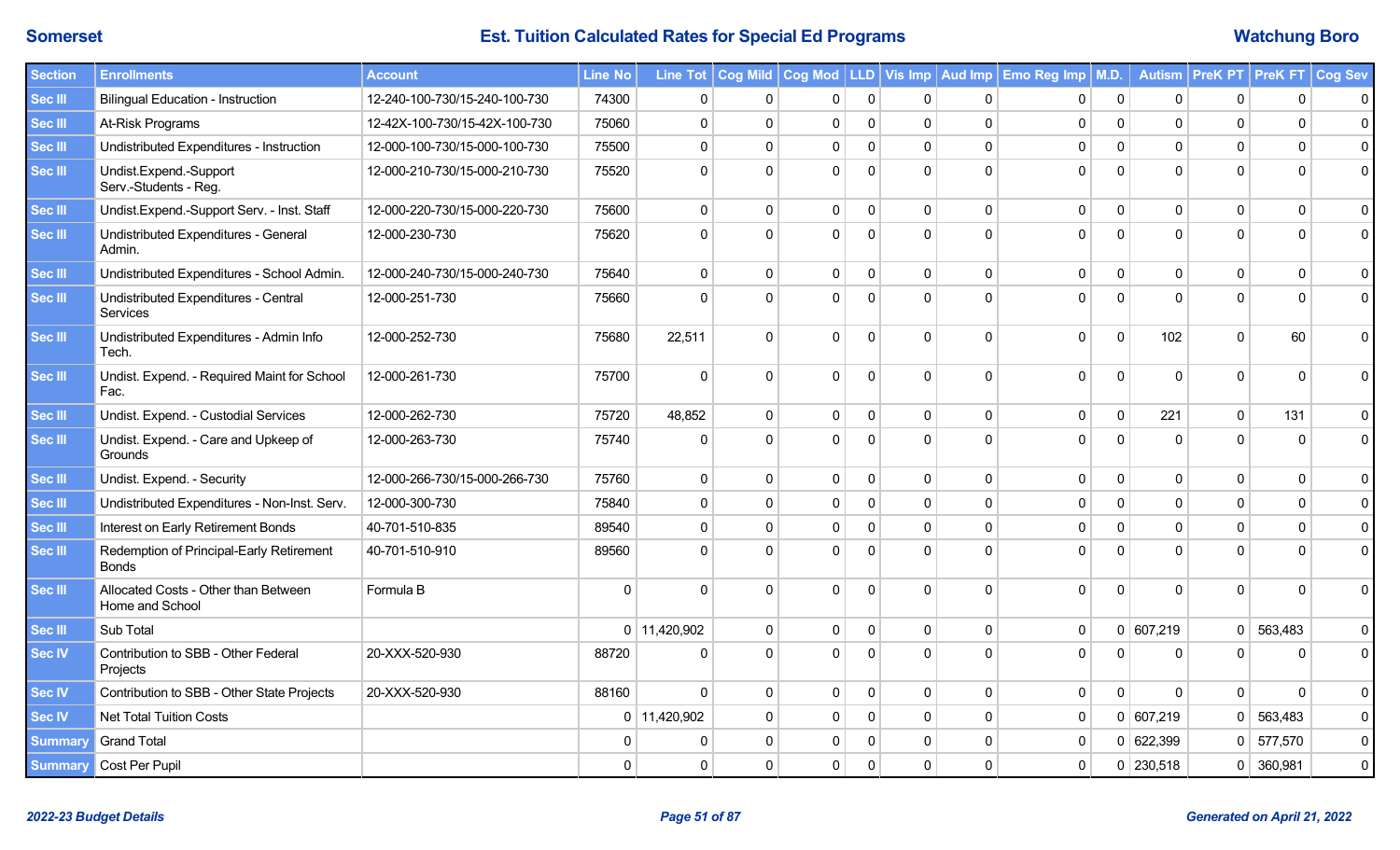| <b>Name</b>                                            | <b>Description</b>                                                                                                                                                                                                                                                                                                                                                                                                                                                                                                                                                                                                                                                                                                                                                                                                                                                                                                                                                                                                                                                                                                                                                                                                                                                                                                                                                                                                                                                                                                                                                                                                                                                                                                                                                                                                                                                                                                                                                                                                                                                                                                                                                                                                                                                                                                                                                                                                                                                                                                                                                                                                                                                                                                                                                                                                                                                                                                      |
|--------------------------------------------------------|-------------------------------------------------------------------------------------------------------------------------------------------------------------------------------------------------------------------------------------------------------------------------------------------------------------------------------------------------------------------------------------------------------------------------------------------------------------------------------------------------------------------------------------------------------------------------------------------------------------------------------------------------------------------------------------------------------------------------------------------------------------------------------------------------------------------------------------------------------------------------------------------------------------------------------------------------------------------------------------------------------------------------------------------------------------------------------------------------------------------------------------------------------------------------------------------------------------------------------------------------------------------------------------------------------------------------------------------------------------------------------------------------------------------------------------------------------------------------------------------------------------------------------------------------------------------------------------------------------------------------------------------------------------------------------------------------------------------------------------------------------------------------------------------------------------------------------------------------------------------------------------------------------------------------------------------------------------------------------------------------------------------------------------------------------------------------------------------------------------------------------------------------------------------------------------------------------------------------------------------------------------------------------------------------------------------------------------------------------------------------------------------------------------------------------------------------------------------------------------------------------------------------------------------------------------------------------------------------------------------------------------------------------------------------------------------------------------------------------------------------------------------------------------------------------------------------------------------------------------------------------------------------------------------------|
| Maintain Our<br>School System                          | The Watchung Borough School District is committed to excellence for all students. The district has an enrollment of approximately 638 students. The teacher-to-student ratio is 1:9. The<br>district maintains a tuition-based, integrated preschool program for 3- and 4-year-old children and a full-day academic kindergarten. A state-of-the-art STEM Lab was opened in<br>September 2019. All students take a half-year program following a standards-based model that is focused on design thinking and creative problem solving. A 1:1 Chromebook initiative in<br>Grades 2-8 and a complementary iPad initiative in Grades K-1 support student learning. Spanish is offered to students in Grades K-4. Spanish and French are offered to students in<br>Grades 5-8. The district has an ESL program that serves all students. The district boasts an award-winning vocal and instrumental music program, and the fine and performing arts<br>programs provide important opportunities for all students. SOAR, the district program for gifted and talented students, is offered to students identified as eligible in Grades K-8.<br>Counselors in both schools assist teachers and administrators in assessing and meeting the academic, social, and emotional needs of the students. Peer Mediation is offered at both<br>schools. An Autism Class for students ages 5-8 is held in the Bayberry Elementary School. Resource center and in-class support programs are available in both schools. Report Cards are<br>distributed on a trimester basis at Bayberry Elementary School and a quarterly basis at Valley View Middle School. A continuous-improvement model focused on authentic experiences<br>and assessment feedback provides the philosophical framework for student learning and growth. Middle school students and parents have access to their assessment feedback through<br>Genesis, bolstering student agency and family communication. Valley View Middle School has co-curricular opportunities in the arts and athletics. The curricular experience also is enriched<br>with field trips, assemblies, fundraisers, concerts, art shows, science fairs, spelling bees, book author visits, and before- and after-school clubs. The Somerset County Youth Service<br>Commission has provided grants for the TREP\$ (Entrepreneur) Program. This innovative program encourages students to create marketable items and develop a marketing plan for their<br>products. The Watchung Education Foundation, the PTO, and individual families continue to support our educational programs and be a source of additional funding. The state-of-the-art<br>STEM lab at the middle school and transformed playground at Bayberry are two prime examples of their generosity. School programs are further enhanced by parent involvement in the<br>PTO and police support of the DARE program. |
| Raising<br>Standards and<br>Expanding<br>Opportunities | We continue our move to a culture of inquiry, equity, and collaboration. We believe in authentic, experiential learning that develops critical and creative thinkers who communicate and<br>collaborate effectively. We are creating opportunities for students to explore, ask questions, and solve problems. By working closely with our teachers, our principals are guiding<br>instruction away from objective-style tests and toward ongoing assessment and feedback that help learners grow. A new assessment program, iReady, has been implemented to enhance<br>assessment and support data-driven decision-making. We remain invested in articulation with our other sending districts and Watchung Hills Regional High School.                                                                                                                                                                                                                                                                                                                                                                                                                                                                                                                                                                                                                                                                                                                                                                                                                                                                                                                                                                                                                                                                                                                                                                                                                                                                                                                                                                                                                                                                                                                                                                                                                                                                                                                                                                                                                                                                                                                                                                                                                                                                                                                                                                                |
| <b>Building</b><br>Professionalism                     | We are committed to professional learning. In addition to a new teacher orientation for newly hired staff, the district has five professional development days for teachers, three in August<br>and two in October this budget year. We have built professional collaborative time into the schedule. It is another way we are improving collaboration and articulation in our district. We<br>transitioned to Genesis for our SIS and teacher evaluation. This has made operations more efficient and unified. In addition, mandated staff training is provided through Safe Schools<br>online courses.                                                                                                                                                                                                                                                                                                                                                                                                                                                                                                                                                                                                                                                                                                                                                                                                                                                                                                                                                                                                                                                                                                                                                                                                                                                                                                                                                                                                                                                                                                                                                                                                                                                                                                                                                                                                                                                                                                                                                                                                                                                                                                                                                                                                                                                                                                                |
| <b>Protecting Our</b><br>Investment                    | The board is currently engaging with the community for referendum-planning purposes. A bond proposal in December 2021 was defeated by a narrow margin. Two years ago, the district<br>took advantage of the state Direct Install Program to save energy costs. Last year, upgrades to the technology infrastructure were made, and the district continues to benefit from<br>previous major projects completed. This year, the district is pursuing a cost-savings program with PSE&G to replace capital equipment and reduce heating and cooling operational costs.                                                                                                                                                                                                                                                                                                                                                                                                                                                                                                                                                                                                                                                                                                                                                                                                                                                                                                                                                                                                                                                                                                                                                                                                                                                                                                                                                                                                                                                                                                                                                                                                                                                                                                                                                                                                                                                                                                                                                                                                                                                                                                                                                                                                                                                                                                                                                    |
| Planning for the<br>Future                             | The district has a five-year strategic plan, which runs through 2023 and identifies instructional programs and operations as the two chief priorities. A demographic study was conducted in<br>Spring 2014 and an updated study was done during 2018-19 as a shared service with the regional high school. No statistically significant changes to our enrollment numbers are expected<br>next year, but the Board is monitoring the affordable housing projects. Although enrollment numbers remain fairly stable, special services still comprise a major part of the district budget.<br>The district created a new position in the Director of Special Services for the 2019-2020 school year and has hired a full-time behaviorist and speech therapist to support students. The<br>district also has restructured the technology support services and hired a full-time technology specialist. The district also hired in-house substitutes and has continued its contract with ESS<br>to meet substitute needs of teachers and support staff needs. The district is currently in negotiations with the local education association. The existing CBA expires this June.                                                                                                                                                                                                                                                                                                                                                                                                                                                                                                                                                                                                                                                                                                                                                                                                                                                                                                                                                                                                                                                                                                                                                                                                                                                                                                                                                                                                                                                                                                                                                                                                                                                                                                                                          |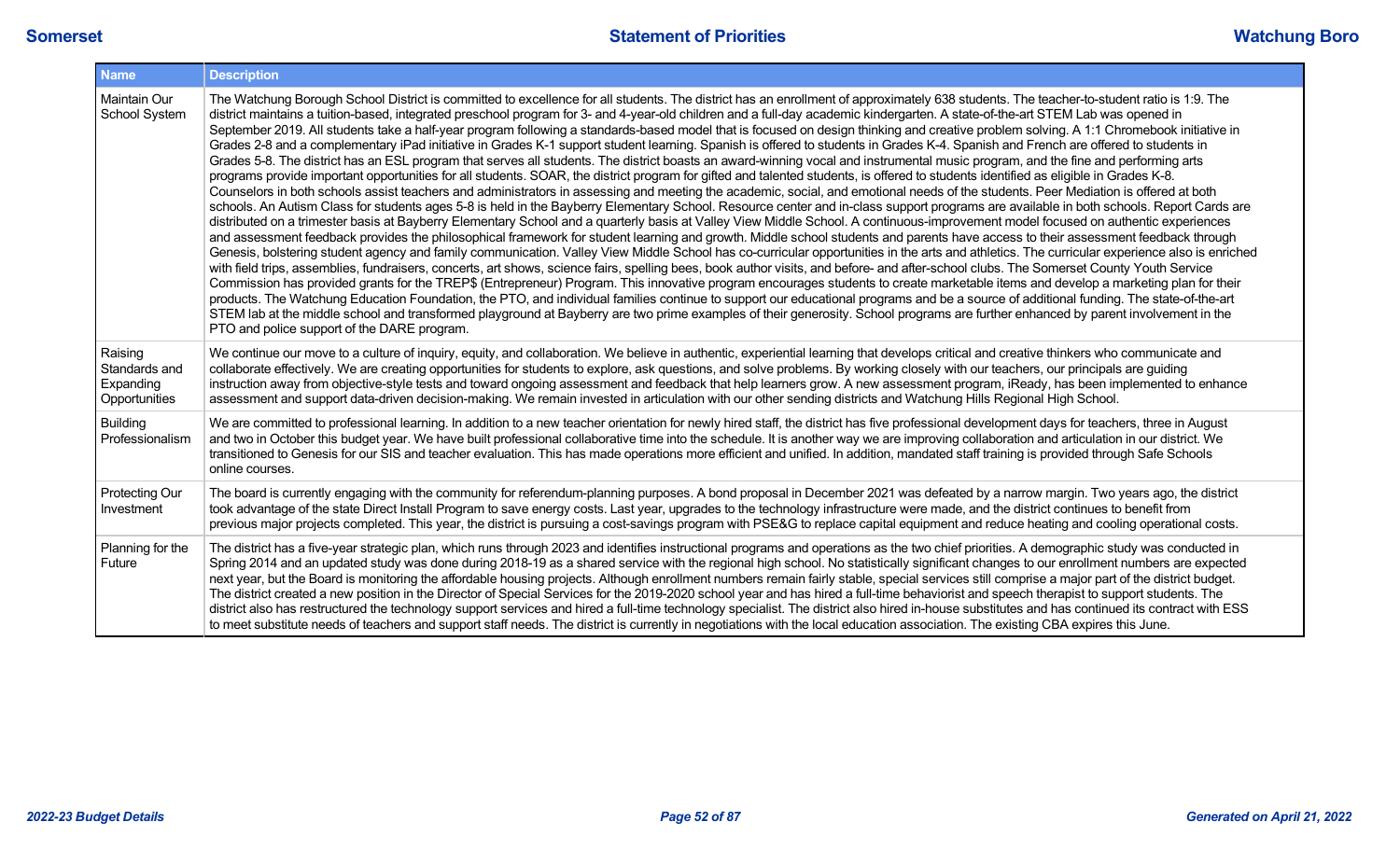| <b>NAME</b>                         | <b>DESCRIPTION</b>                                                                                                                                                                                                                                                                                                                                                                                                                                                                                                                                                                                                                                                                                                                       |
|-------------------------------------|------------------------------------------------------------------------------------------------------------------------------------------------------------------------------------------------------------------------------------------------------------------------------------------------------------------------------------------------------------------------------------------------------------------------------------------------------------------------------------------------------------------------------------------------------------------------------------------------------------------------------------------------------------------------------------------------------------------------------------------|
| Mathematics                         | The mathematics curriculum is aligned with the New Jersey Student Learning Standards. GoMath! by Houghton Mifflin Harcourt is used for Grades K-5. At the middle school level, student offerings extend<br>through Algebra II. The curriculum was realigned and revised with new scope and sequences, resources, activities, and assessments. The 2023 budget is designed to support ongoing professional learning for<br>teachers through outside PD opportunities and in-district collaboration.                                                                                                                                                                                                                                       |
| Science                             | The science curriculum is aligned with the New Jersey Student Learning Standards. In Grades K-4, students benefit from engineering and design-thinking challenges through the STEM program. A<br>state-of-the-art STEM lab was installed for students at the middle school (Grades 5-8), and a standards-based curriculum was developed and implemented. The district is currently planning a STEM enrichment<br>after-school program for the district is students in partnership with a corporate partner. The 2023 budget includes summer curriculum writing for the incorporation of the climate change standards.                                                                                                                    |
| English<br>Language Arts            | The K-4 curriculum includes expanded units of study in reading and writing and emphasizes the complementary nature of language arts instruction. The classroom libraries include books to support the<br>expanded units of study. The English Language Arts curriculum also includes spelling, which aligns with the Fundations program implemented in Grades K-3. Students in Grades 5 - 8 use select units of study<br>for reading and writing in conjunction with whole-class and small-group exploration and discussion. All curricula are aligned to the NJSLS. The 2023 budget includes summer curriculum writing for teachers as<br>they begin the process of developing an elective program at the middle school for Grades 7-8. |
| Social Studies                      | The curriculum is aligned with New Jersey Student Learning Standards. Students work with primary and secondary sources and examine real-world issues as they relate to historical topics. At the middle<br>school level, units on Amistad and Holocaust are included at each grade level. At the K-4 level, current events are used to emphasize real-world learning and to connect the past with the present. Last summer,<br>the district began writing curriculum that includes the 2020 NJSLS updates, and the 2023 budget includes funds to finalize that curriculum writing this summer and purchase new textbooks.                                                                                                                |
| 21st Century<br>Life and<br>Careers | The curriculum is aligned with the New Jersey Student Learning Standards. TREP\$ is offered as an after-school entrepreneurial program. Throughout the K-8 curriculum, the 21st Century Life and Career<br>standards are embedded in the curriculum. In collaboration with Watchung Borough, the district applied for and received a county youth-services grant, which will be used to fund the TREP\$ program again next<br>year. The 2023 budget also includes funding to support the newly established coding and robotics club at both schools.                                                                                                                                                                                     |
| Visual<br>Performing Arts           | The curriculum is aligned with New Jersey Student Learning Standards. The district has annual school plays, art enrichment, wind ensemble, recorders, band, and various levels of chorus. There also are<br>after-school clubs available. The 2023 budget includes funds to support the purchase of instructional materials and summer curriculum writing to finalize the incorporation of the 2020 NJSLS.                                                                                                                                                                                                                                                                                                                               |
| Health and<br>Physical<br>Education | The curriculum is aligned with the New Jersey Student Learning Standards. An Adventure Education course is part of the K-8 program. Grade 5 students participate in the DARE program. The 2023 budget<br>includes summer curriculum writing to finalize the incorporation of the 2020 NJSLS Comprehensive Health and PE standards.                                                                                                                                                                                                                                                                                                                                                                                                       |
| World<br>Languages                  | The curriculum is aligned with the New Jersey Student Learning Standards. Spanish and French are offered to students in Grades 5-8. Students receive Spanish instruction once per week at the PK-4 level.<br>The 2023 budget includes funds for ongoing professional learning and for the purchase of curricular resources.                                                                                                                                                                                                                                                                                                                                                                                                              |
| Technology                          | The curriculum is aligned with the New Jersey Student Learning Standards. There is a 1:1 Chromebook initiative in Grades 2-8 and a 1:1 iPad initiative for students in Grades K-1. Students learn design thinking<br>through STEM curricular experiences in all grade levels. The 2023 budget includes funding to support the coding and robotics club at both schools and the purchase of new Chromebooks.                                                                                                                                                                                                                                                                                                                              |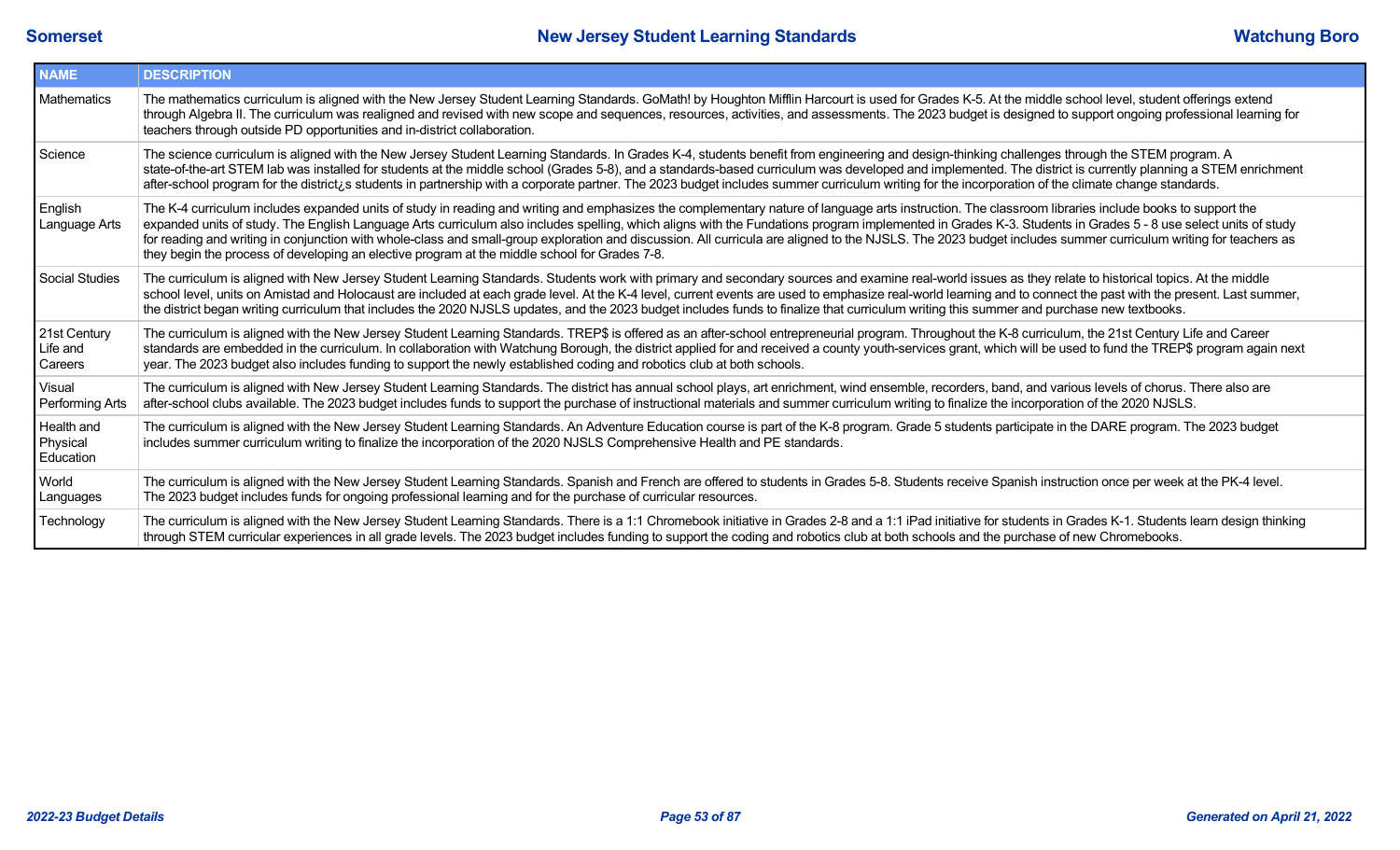## **Somerset Teacher Contract Amounts Teacher Contract Amounts**

|  | <b>Watchung Boro</b> |  |  |
|--|----------------------|--|--|
|--|----------------------|--|--|

| ID              | <b>Program Name</b>                      | <b>Amount</b> |
|-----------------|------------------------------------------|---------------|
| 1               | Health Insurance(State Plan)             | 0             |
| $\overline{2}$  | Health Insurance(Private Plan)           | 52,254        |
| 3               | Health Insurance(Other Plan)             | 0             |
| 4               | TOTAL HEALTH INSURANCE                   | 52,254        |
| 5               | Dental Insurance(State Plan)             | 0             |
| 6               | Dental Insurance(Private Plan)           | 2,357         |
| $\overline{7}$  | Dental Insurance(Other Plan)             | 0             |
| 8               | TOTAL DENTAL INSURANCE                   | 2,357         |
| 9               | Life Insurance(Private Plan)             | 0             |
| 10              | Life Insurance(Other Plan)               | 0             |
| 11              | <b>TOTAL LIFE INSURANCE</b>              | 0             |
| 12              | Other Insurance(Prescription)            | 0             |
| 13              | Other Insurance(Vision)                  | 0             |
| $\overline{14}$ | Other Insurance(Workers Compensation)    | 0             |
| 15              | Other Insurance(Supplemental Disability) | 144           |
| 16              | Other Insurance(Other1)                  | 0             |
| 17              | Other Insurance(Other2)                  | 0             |
| 18              | Other Insurance(Other3)                  | 0             |
| 19              | <b>TOTAL INSURANCE</b>                   | 144           |
| 20              | Retirement Plan(Employees shares)        | 0             |
| 21              | Retirement Plan(Annuity)                 | 0             |
| 22              | Retirement Plan(Trust Account)           | 0             |
| 23              | Retirement Plan(Other1)                  | 0             |
| 24              | Retirement Plan(Other2)                  | 0             |
| 25              | Retirement Plan(Other3)                  | 0             |
| 26              | <b>TOTAL RETIREMENT PLAN</b>             | 0             |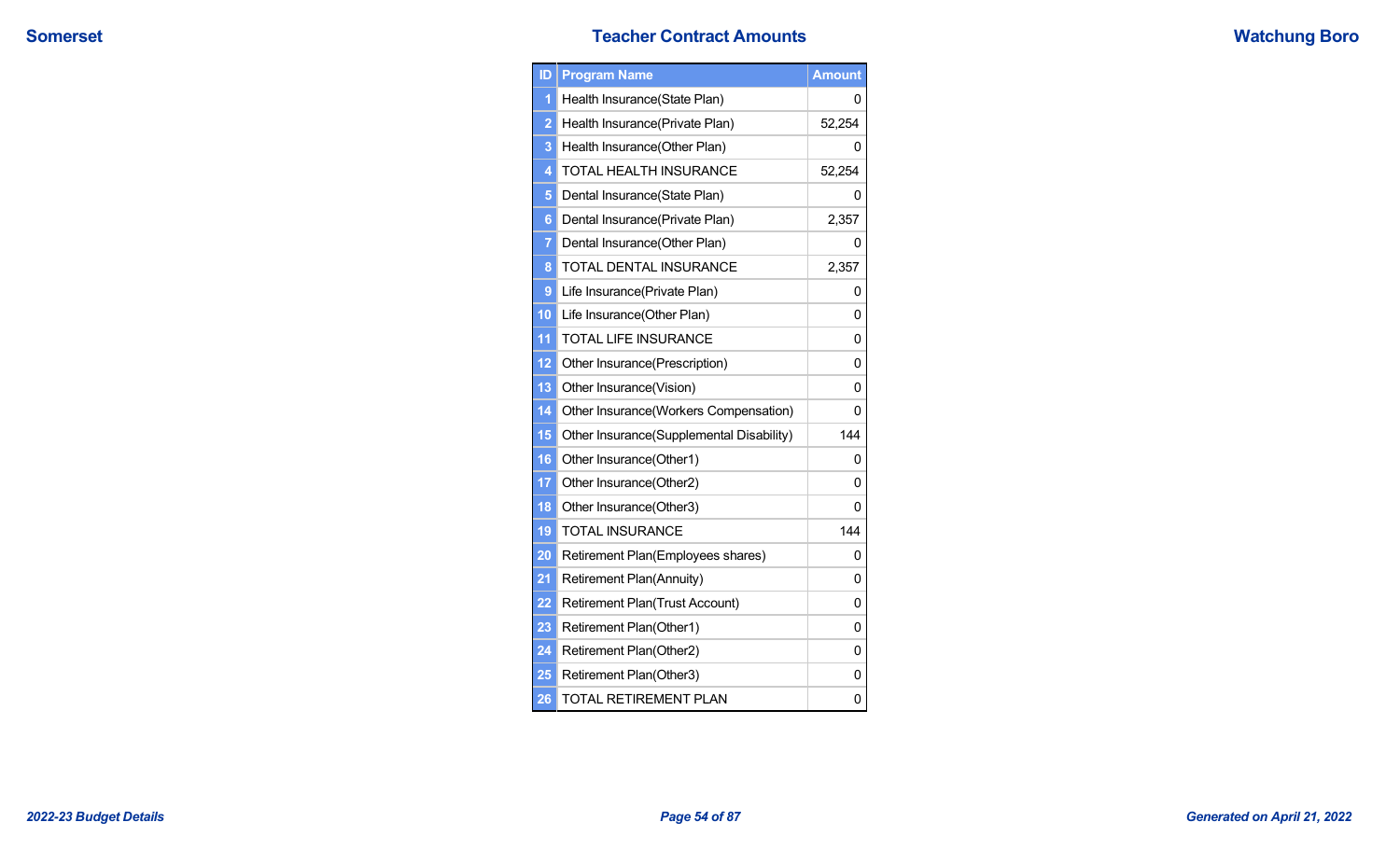# **Somerset Employee Contract List for District Watchung Boro**

| ו מו | <b>Name</b>    | <b>Job Title</b>                         | <b>Job Title II</b>          | Mem-<br>ben<br>CBU? | <b>Base</b><br><b>Annual</b> |         | Salary   FTE   Shared?   County   District   Title | Shared Shared Job | <b>Shared</b> | <b>Begin Date</b>   | End Date   Days   Days   Days   Days | <b>Work</b> | Vaca- |    | Per- | tion   Sick   sonal   sulting   Work<br>Days $ $ | Con- Non-<br>Days |
|------|----------------|------------------------------------------|------------------------------|---------------------|------------------------------|---------|----------------------------------------------------|-------------------|---------------|---------------------|--------------------------------------|-------------|-------|----|------|--------------------------------------------------|-------------------|
|      | George Alexis  | Superintendent                           | Superintendent               | N                   | 185,000                      | $1.0$ N |                                                    |                   |               | 21OCT2019 30JUN2023 |                                      | 260         | 20    | 12 |      | $\overline{0}$                                   | $\Omega$          |
|      | Rich Pepe      | <b>Business Administrator</b>            | Business Administrator N     |                     | 128,943                      | $1.0$ N |                                                    |                   |               |                     | 01JUL2022 30JUN2023                  | 260         | 20    | 12 |      | $\Omega$                                         | $\Omega$          |
|      | Nicole DiTota  | Coordinator/Director/Manager/Supervisor  | Director of Spec Srvcs       | <sub>N</sub>        | 125,664                      | $1.0$ N |                                                    |                   |               |                     | 01JUL2022 30JUN2023                  | 260         | 20    | 12 |      | $\overline{0}$                                   | $\Omega$          |
|      | Karin Kidd     | Principal                                | <b>Valley View Principal</b> | N                   | 148,549                      | $1.0$ N |                                                    |                   |               |                     | 01JUL2022 30JUN2023                  | 260         | 20    | 12 |      | $\Omega$                                         | $\Omega$          |
|      | Denise Fichner | Principal                                | <b>Bayberry Principal</b>    | N                   | 132,613                      | $1.0$ N |                                                    |                   |               |                     | 01JUL2022 30JUN2023                  | 260         | 20    | 12 |      | $\Omega$                                         | $\Omega$          |
|      | Paul Spano     | Other                                    | Supervisor of B&G            | N                   | 84,975                       | $1.0$ N |                                                    |                   |               |                     | 01JUL2022 30JUN2023                  | 260         | 20    | 12 |      | $\Omega$                                         | $\Omega$          |
|      |                | Aaron Leonovich   Information Technology | District Tech Specialist   N |                     | 79,568                       | $1.0$ N |                                                    |                   |               |                     | 01JUL2022 30JUN2023                  | 260         | 20    | 12 |      | $\Omega$                                         | $\Omega$          |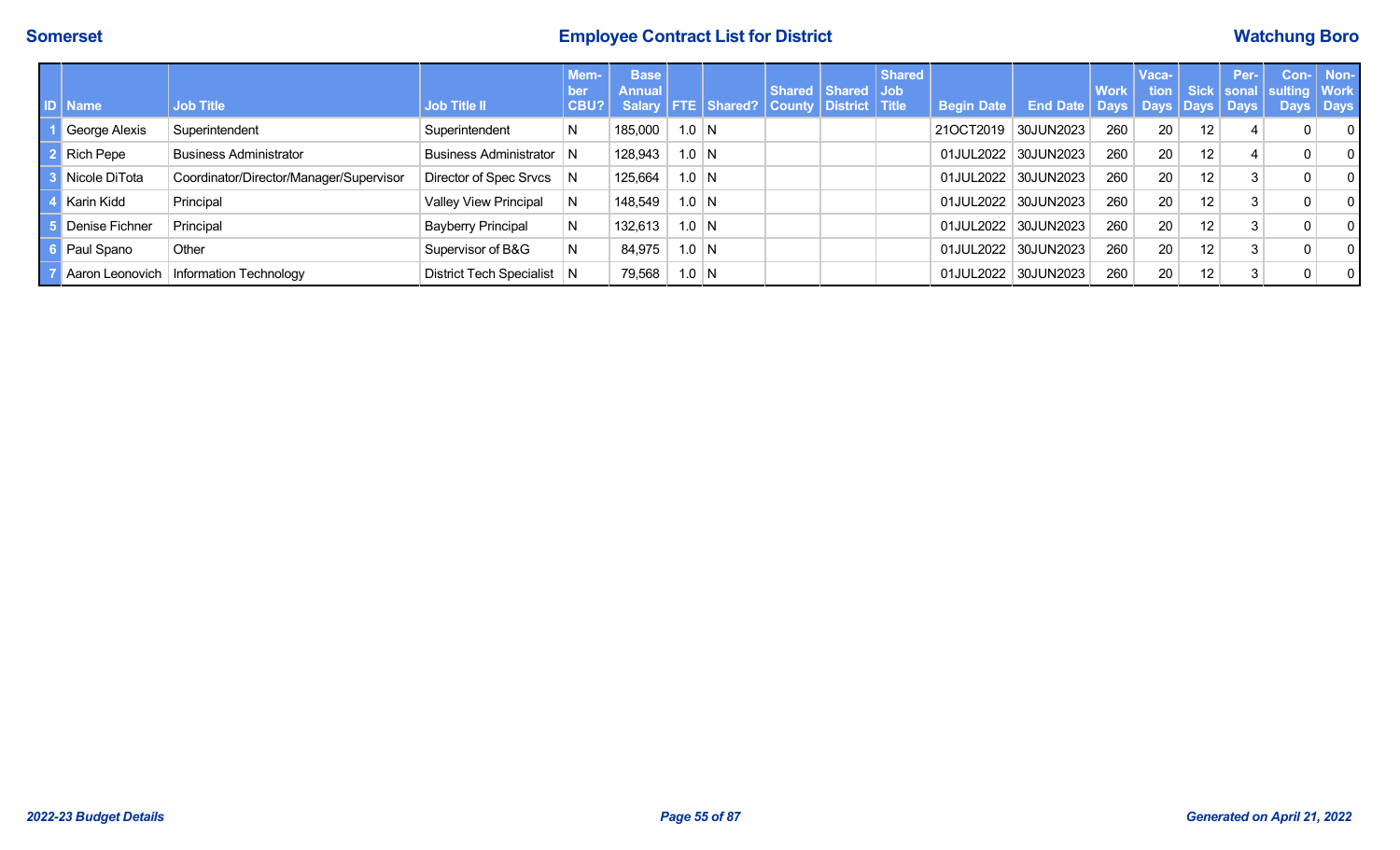## **ID=1 Employee Name=George Alexis**

|                                |               | Above<br><b>Teacher</b> |                    |
|--------------------------------|---------------|-------------------------|--------------------|
| <b>Benefit Category</b>        | <b>Amount</b> | <b>Contract</b>         | <b>Description</b> |
| Automobile                     | $\Omega$      | 0                       |                    |
| Gasoline                       | 0             | 0                       |                    |
| Computer/Internet              | 0             | 0                       |                    |
| Cell Phone                     | 0             | 0                       |                    |
| Meal/Travel                    | $\mathbf{0}$  | 0                       |                    |
| Tuition                        | $\mathbf 0$   | $\mathbf 0$             |                    |
| Professional Membership Fees   | 2,489         | 0                       |                    |
| Other Allowances 1             | $\mathbf{0}$  | 0                       |                    |
| <b>Other Allowances 2</b>      | $\Omega$      | 0                       |                    |
| Other Allowances 3             | 0             | 0                       |                    |
| <b>TOTAL ALLOWANCES</b>        | 2,489         | 0                       |                    |
| Meeting of Performance Goals   | 0             | 0                       |                    |
| Longevity                      | 0             | 0                       |                    |
| Other Bonus 1                  | 0             | 0                       |                    |
| Other Bonus 2                  | 0             | 0                       |                    |
| Other Bonus 3                  | 0             | 0                       |                    |
| <b>TOTAL BONUSES</b>           | $\Omega$      | $\mathbf 0$             |                    |
| Other Stipends 1               | $\mathbf 0$   | 0                       |                    |
| Other Stipends 2               | $\Omega$      | $\Omega$                |                    |
| Other Stipends 3               | $\mathbf{0}$  | 0                       |                    |
| <b>TOTAL STIPENDS</b>          | $\mathbf 0$   | $\mathbf 0$             |                    |
| Health Insurance(State Plan)   | $\mathbf{0}$  | 0                       |                    |
| Health Insurance(Private Plan) | 31,699        | 0                       |                    |
| Health Insurance(Other Plan)   | 0             | 0                       |                    |
| TOTAL HEALTH INSURANCE         | 31,699        | 0                       |                    |
| Dental Insurance(State Plan)   | 0             | 0                       |                    |
| Dental Insurance(Private Plan) | 2,357         | 0                       |                    |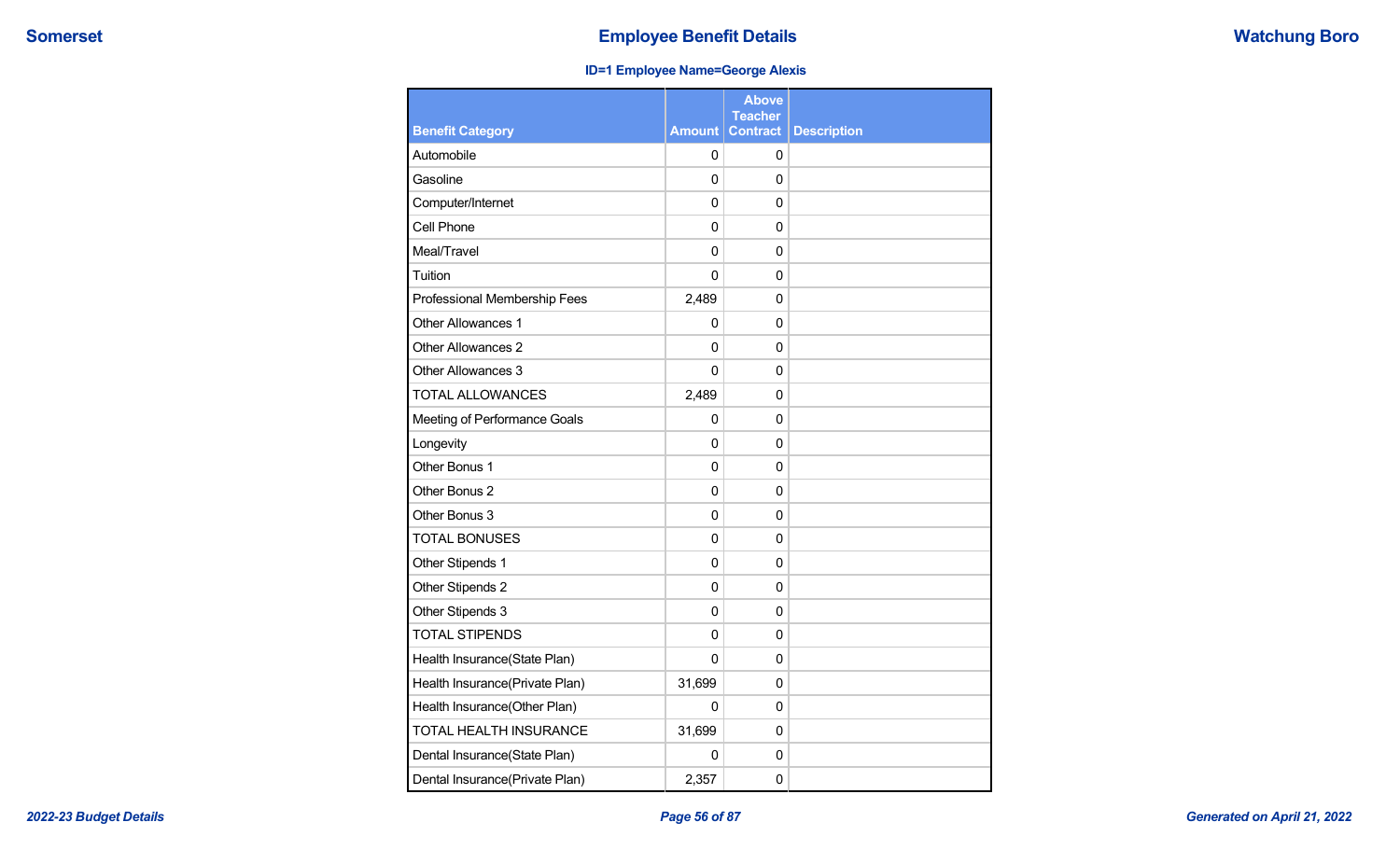## **ID=1 Employee Name=George Alexis**

| <b>Benefit Category</b>                  | <b>Amount</b> | Above<br><b>Teacher</b><br><b>Contract</b> | <b>Description</b>                  |
|------------------------------------------|---------------|--------------------------------------------|-------------------------------------|
| Dental Insurance(Other Plan)             | 0             | 0                                          |                                     |
| TOTAL DENTAL INSURANCE                   | 2,357         |                                            |                                     |
|                                          |               | 0                                          |                                     |
| Life Insurance(Private Plan)             | 0             | 0                                          |                                     |
| Life Insurance(Other Plan)               | 0             | 0                                          |                                     |
| <b>TOTAL LIFE INSURANCE</b>              | 0             | 0                                          |                                     |
| Other Insurance(Prescription)            | 0             | 0                                          |                                     |
| Other Insurance(Vision)                  | 0             | 0                                          |                                     |
| Other Insurance(Workers Compensation)    | 0             | 0                                          |                                     |
| Other Insurance(Supplemental Disability) | 370           | 226                                        |                                     |
| Other Insurance(Other1)                  | 0             | 0                                          |                                     |
| Other Insurance(Other2)                  | 0             | 0                                          |                                     |
| Other Insurance(Other3)                  | 0             | $\Omega$                                   |                                     |
| <b>TOTAL INSURANCE</b>                   | 370           | 226                                        |                                     |
| Retirement Plan(Employees shares)        | 0             | 0                                          |                                     |
| <b>Retirement Plan(Annuity)</b>          | 0             | $\Omega$                                   |                                     |
| <b>Retirement Plan(Trust Account)</b>    | 0             | 0                                          |                                     |
| Retirement Plan(Other1)                  | 0             | 0                                          |                                     |
| Retirement Plan(Other2)                  | 0             | 0                                          |                                     |
| Retirement Plan(Other3)                  | 0             | 0                                          |                                     |
| <b>TOTAL RETIREMENT PLAN</b>             | 0             | 0                                          |                                     |
| Payout of Sick days                      | 0             | 0                                          | not eligible to retire in 2021-2022 |
| Payout of Vacation days                  | 21,346        | 0                                          | 30 days x \$711.54                  |
| Payout of Personal days                  | 0             | 0                                          | not eligible to retire in 2021-2022 |
| Other Post-employment benefits 1         | 0             | 0                                          |                                     |
| Other Post-employment benefits 2         | 0             | 0                                          |                                     |
| Other Post-employment benefits 3         | 0             | 0                                          |                                     |
| TOTAL POST-EMPLOYMENT BENEFITS           | 21,346        | 0                                          |                                     |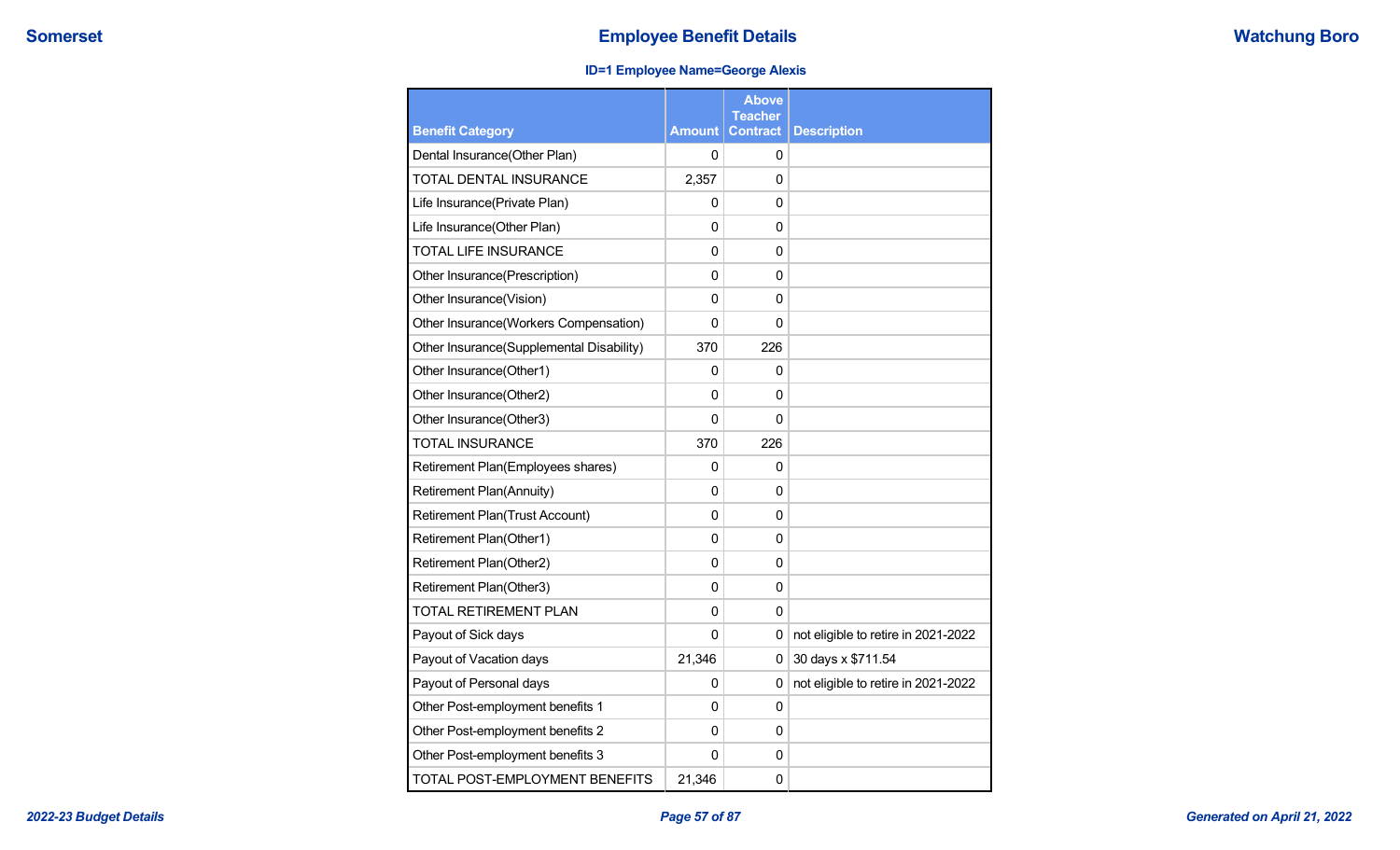## **ID=1 Employee Name=George Alexis**

| <b>Benefit Category</b>       | Amount   | <b>Above</b><br><b>Teacher</b><br><b>Contract</b> | <b>Description</b> |
|-------------------------------|----------|---------------------------------------------------|--------------------|
| Buyback sick time in cash     | 0        | $\Omega$                                          |                    |
| Buyback vacation time in cash | 0        | $\Omega$                                          |                    |
| Buyback personal time in cash | 0        | $\Omega$                                          |                    |
| Other Remuneration 1          | 0        | $\Omega$                                          |                    |
| Other Remuneration 2          | 0        | $\Omega$                                          |                    |
| Other Remuneration 3          | $\Omega$ | $\Omega$                                          |                    |
| <b>TOTAL REMUNERATION</b>     | $\Omega$ | $\Omega$                                          |                    |
| <b>Additional Comment 1</b>   | $\Omega$ | $\Omega$                                          |                    |
| <b>Additional Comment 2</b>   | $\Omega$ | $\Omega$                                          |                    |
| <b>Additional Comment 3</b>   | ი        | $\Omega$                                          |                    |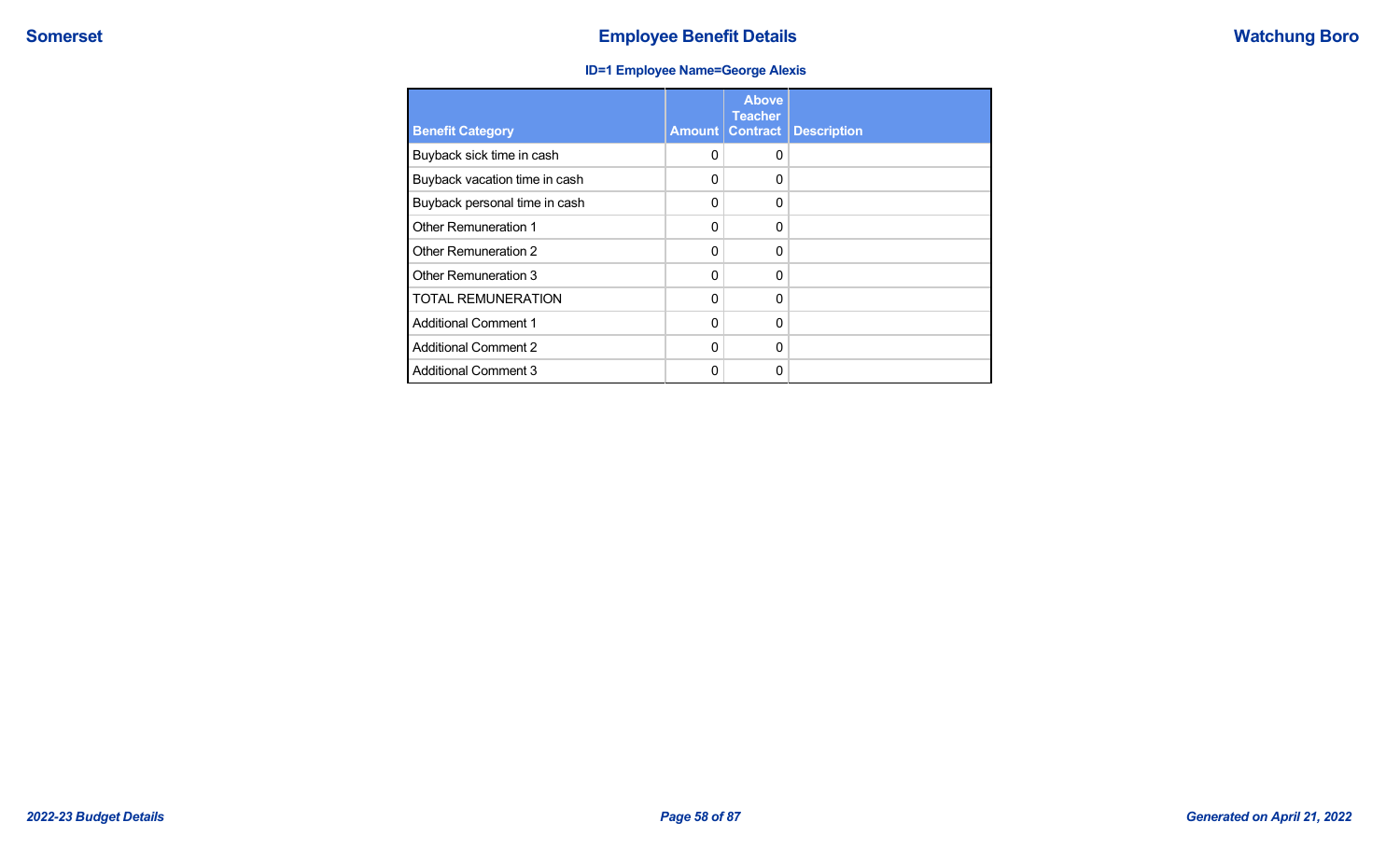## **ID=2 Employee Name=Rich Pepe**

|                                |                | <b>Above</b><br><b>Teacher</b> |                    |
|--------------------------------|----------------|--------------------------------|--------------------|
| <b>Benefit Category</b>        | <b>Amount</b>  | <b>Contract</b>                | <b>Description</b> |
| Automobile                     | 0              | 0                              |                    |
| Gasoline                       | $\mathbf 0$    | $\Omega$                       |                    |
| Computer/Internet              | 0              | 0                              |                    |
| Cell Phone                     | $\Omega$       | $\Omega$                       |                    |
| Meal/Travel                    | $\mathbf 0$    | $\Omega$                       |                    |
| Tuition                        | $\overline{0}$ | $\mathbf 0$                    |                    |
| Professional Membership Fees   | 990            | 0                              |                    |
| <b>Other Allowances 1</b>      | 0              | $\Omega$                       |                    |
| Other Allowances 2             | 0              | 0                              |                    |
| Other Allowances 3             | $\mathbf 0$    | $\Omega$                       |                    |
| <b>TOTAL ALLOWANCES</b>        | 990            | $\Omega$                       |                    |
| Meeting of Performance Goals   | 0              | 0                              |                    |
| Longevity                      | $\mathbf 0$    | $\Omega$                       |                    |
| Other Bonus 1                  | 0              | 0                              |                    |
| Other Bonus 2                  | 0              | $\Omega$                       |                    |
| Other Bonus 3                  | 0              | $\Omega$                       |                    |
| <b>TOTAL BONUSES</b>           | $\mathbf 0$    | $\Omega$                       |                    |
| Other Stipends 1               | 0              | $\Omega$                       |                    |
| Other Stipends 2               | 0              | $\Omega$                       |                    |
| Other Stipends 3               | 0              | $\Omega$                       |                    |
| <b>TOTAL STIPENDS</b>          | 0              | 0                              |                    |
| Health Insurance(State Plan)   | 0              | $\Omega$                       |                    |
| Health Insurance(Private Plan) | 42,502         | 0                              |                    |
| Health Insurance(Other Plan)   | $\mathbf 0$    | $\Omega$                       |                    |
| TOTAL HEALTH INSURANCE         | 42,502         | $\Omega$                       |                    |
| Dental Insurance(State Plan)   | 0              | 0                              |                    |
| Dental Insurance(Private Plan) | $\mathbf 0$    | $\mathbf 0$                    |                    |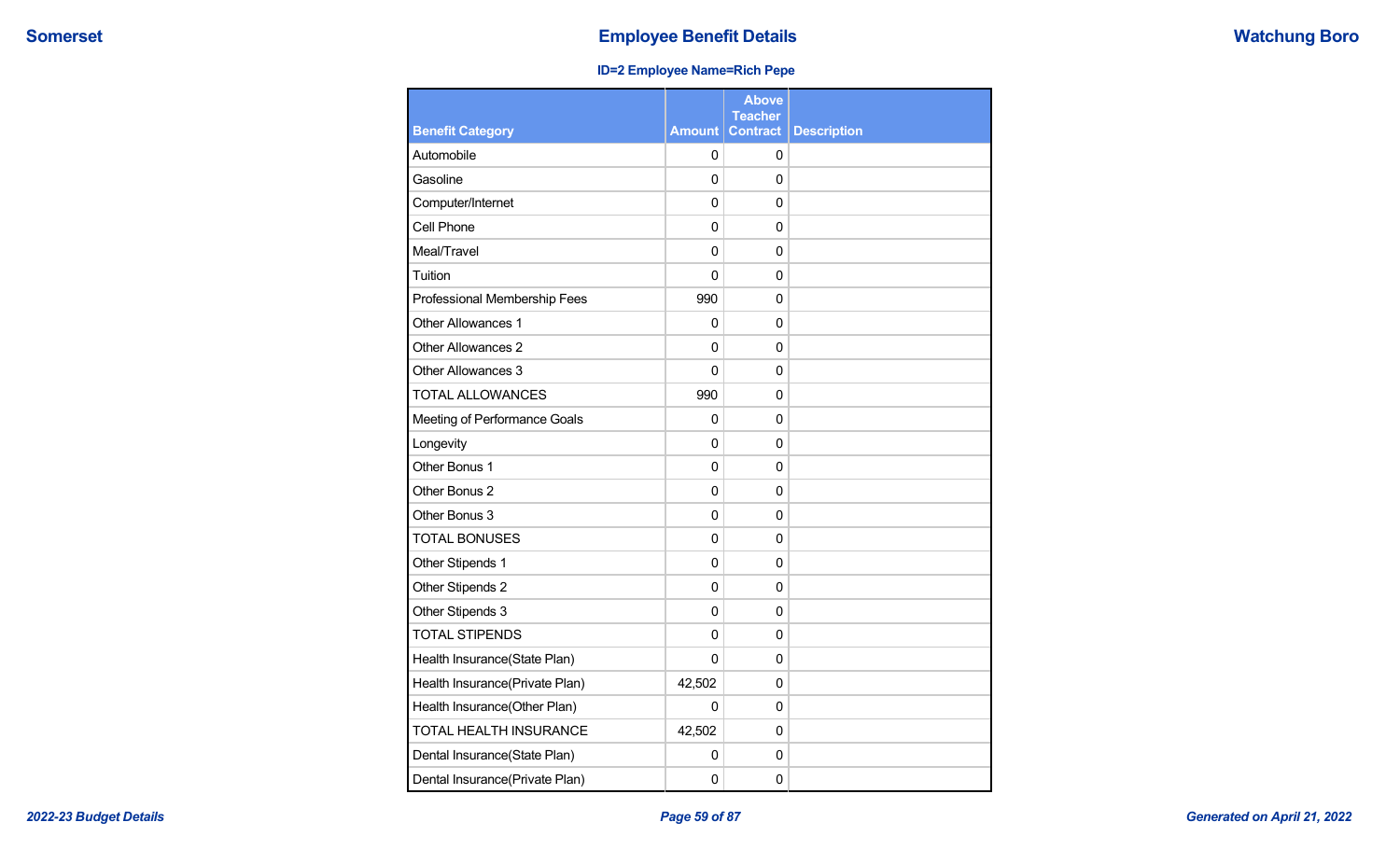## **ID=2 Employee Name=Rich Pepe**

|                                          |               | <b>Above</b><br><b>Teacher</b> |                                     |
|------------------------------------------|---------------|--------------------------------|-------------------------------------|
| <b>Benefit Category</b>                  | <b>Amount</b> | <b>Contract</b>                | <b>Description</b>                  |
| Dental Insurance(Other Plan)             | 0             | 0                              |                                     |
| TOTAL DENTAL INSURANCE                   | $\Omega$      | 0                              |                                     |
| Life Insurance(Private Plan)             | 0             | 0                              |                                     |
| Life Insurance(Other Plan)               | 0             | 0                              |                                     |
| <b>TOTAL LIFE INSURANCE</b>              | $\mathbf 0$   | 0                              |                                     |
| Other Insurance(Prescription)            | $\mathbf 0$   | 0                              |                                     |
| Other Insurance(Vision)                  | $\mathbf 0$   | 0                              |                                     |
| Other Insurance(Workers Compensation)    | 0             | 0                              |                                     |
| Other Insurance(Supplemental Disability) | 258           | 114                            |                                     |
| Other Insurance(Other1)                  | 0             | 0                              |                                     |
| Other Insurance(Other2)                  | 0             | 0                              |                                     |
| Other Insurance(Other3)                  | $\Omega$      | $\Omega$                       |                                     |
| <b>TOTAL INSURANCE</b>                   | 258           | 114                            |                                     |
| Retirement Plan(Employees shares)        | 0             | 0                              |                                     |
| <b>Retirement Plan(Annuity)</b>          | $\Omega$      | 0                              |                                     |
| <b>Retirement Plan(Trust Account)</b>    | 0             | 0                              |                                     |
| Retirement Plan(Other1)                  | $\mathbf 0$   | 0                              |                                     |
| Retirement Plan(Other2)                  | $\mathbf 0$   | 0                              |                                     |
| Retirement Plan(Other3)                  | $\mathbf 0$   | 0                              |                                     |
| <b>TOTAL RETIREMENT PLAN</b>             | $\Omega$      | $\Omega$                       |                                     |
| Payout of Sick days                      | $\Omega$      | 0                              | not eligible to retire in 2021-2022 |
| Payout of Vacation days                  | 12,398        | $\Omega$                       | 25 days x \$495.93                  |
| Payout of Personal days                  | 0             | 0                              | not eligible to retire in 2021-2022 |
| Other Post-employment benefits 1         | $\mathbf 0$   | 0                              |                                     |
| Other Post-employment benefits 2         | 0             | 0                              |                                     |
| Other Post-employment benefits 3         | 0             | 0                              |                                     |
| TOTAL POST-EMPLOYMENT BENEFITS           | 12,398        | 0                              |                                     |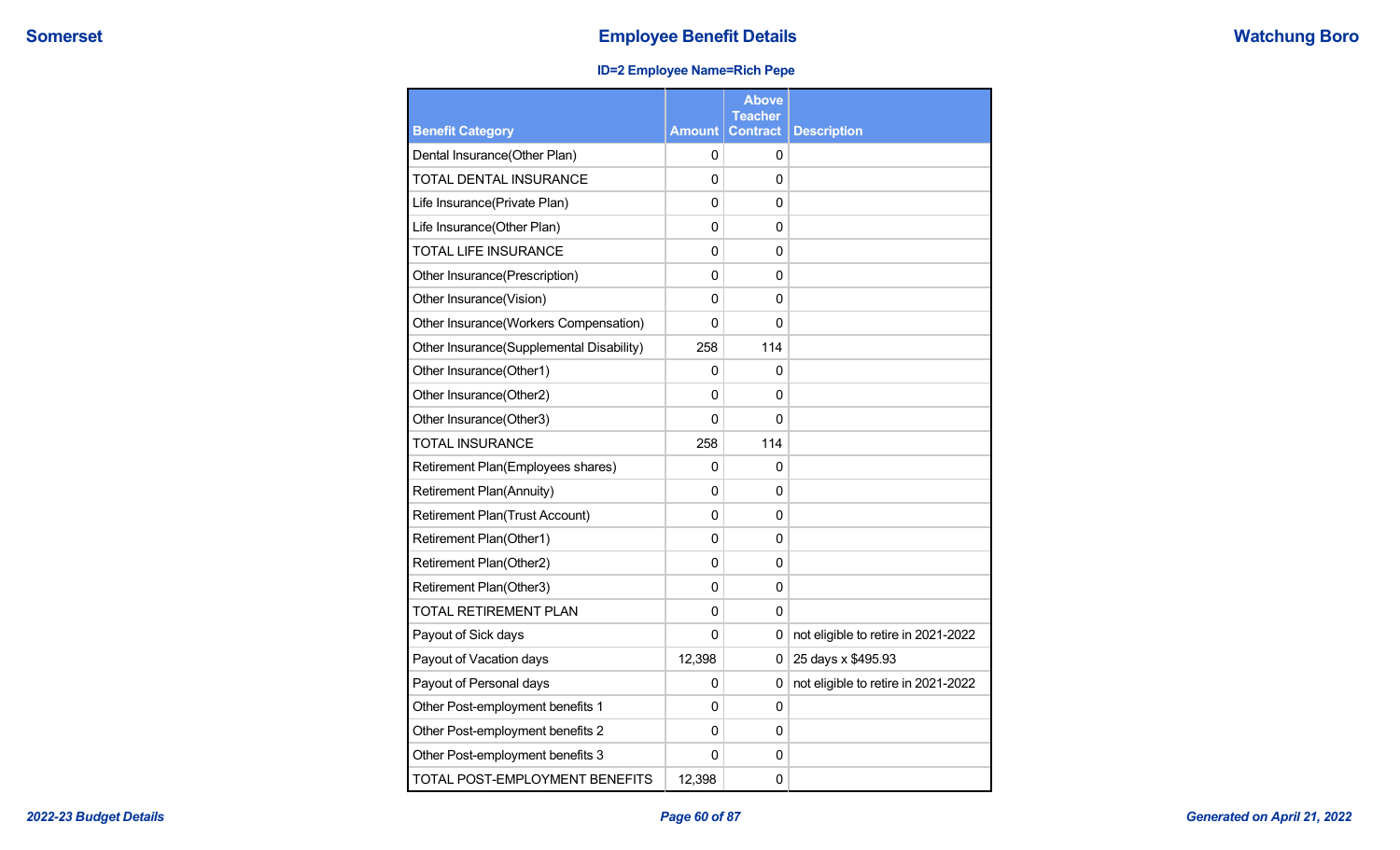## **ID=2 Employee Name=Rich Pepe**

| <b>Benefit Category</b>       | Amount   | <b>Above</b><br><b>Teacher</b><br><b>Contract</b> | <b>Description</b> |
|-------------------------------|----------|---------------------------------------------------|--------------------|
| Buyback sick time in cash     | 0        | $\Omega$                                          |                    |
| Buyback vacation time in cash | 0        | 0                                                 |                    |
| Buyback personal time in cash | 0        | $\Omega$                                          |                    |
| <b>Other Remuneration 1</b>   | 0        | $\Omega$                                          |                    |
| Other Remuneration 2          | 0        | $\Omega$                                          |                    |
| Other Remuneration 3          | 0        | $\Omega$                                          |                    |
| <b>TOTAL REMUNERATION</b>     | 0        | $\Omega$                                          |                    |
| <b>Additional Comment 1</b>   | $\Omega$ | $\Omega$                                          |                    |
| <b>Additional Comment 2</b>   | $\Omega$ | $\Omega$                                          |                    |
| <b>Additional Comment 3</b>   | O        | 0                                                 |                    |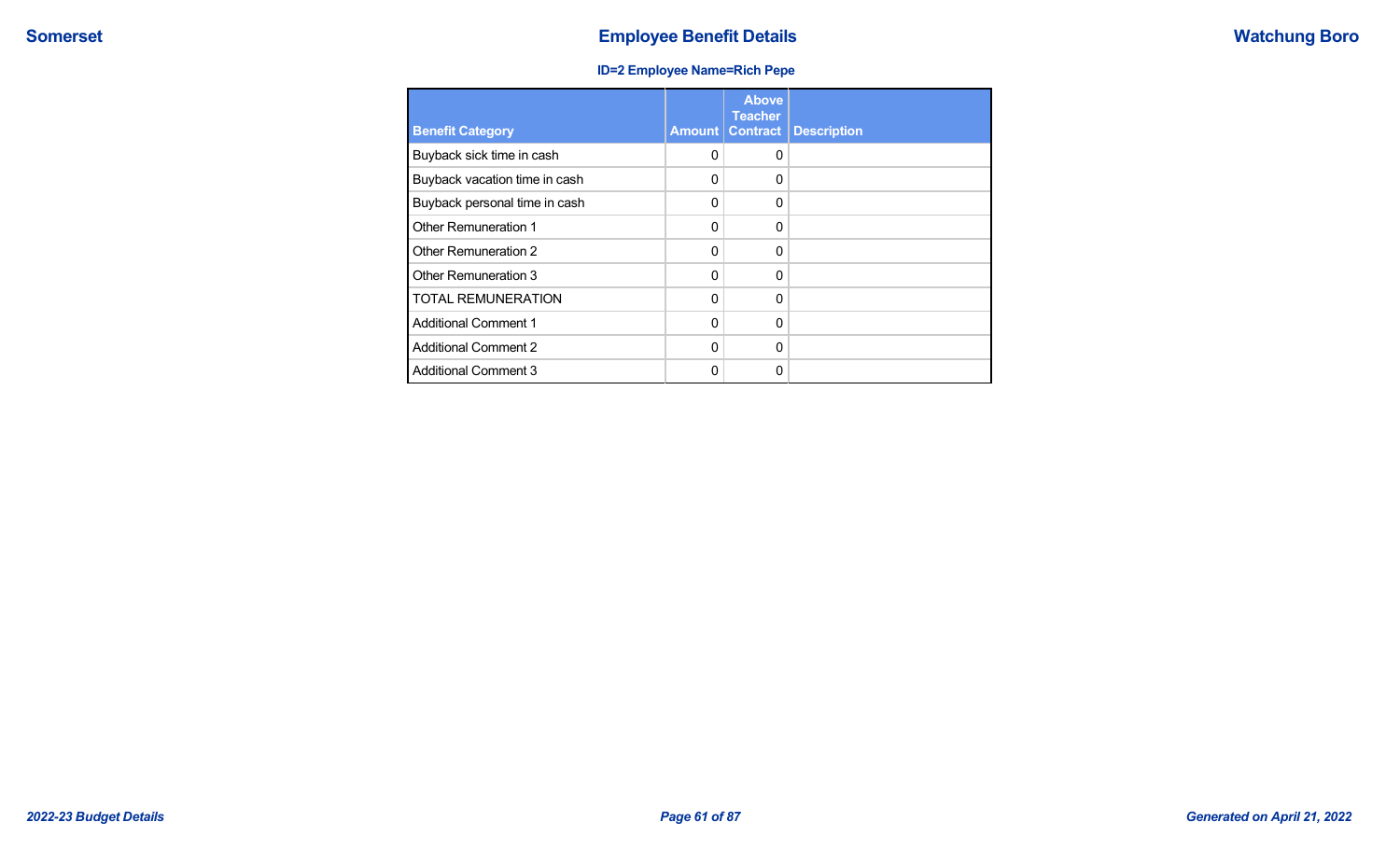### **ID=3 Employee Name=Nicole DiTota**

|                                |                | <b>Above</b><br><b>Teacher</b> |                    |
|--------------------------------|----------------|--------------------------------|--------------------|
| <b>Benefit Category</b>        | <b>Amount</b>  | <b>Contract</b>                | <b>Description</b> |
| Automobile                     | 0              | 0                              |                    |
| Gasoline                       | 0              | 0                              |                    |
| Computer/Internet              | 0              | 0                              |                    |
| Cell Phone                     | 0              | 0                              |                    |
| Meal/Travel                    | 0              | 0                              |                    |
| Tuition                        | 0              | $\mathbf 0$                    |                    |
| Professional Membership Fees   | 850            | 0                              |                    |
| <b>Other Allowances 1</b>      | 0              | 0                              |                    |
| Other Allowances 2             | 0              | 0                              |                    |
| Other Allowances 3             | 0              | 0                              |                    |
| <b>TOTAL ALLOWANCES</b>        | 850            | 0                              |                    |
| Meeting of Performance Goals   | 0              | 0                              |                    |
| Longevity                      | 0              | 0                              |                    |
| Other Bonus 1                  | 0              | 0                              |                    |
| Other Bonus 2                  | 0              | 0                              |                    |
| Other Bonus 3                  | 0              | 0                              |                    |
| <b>TOTAL BONUSES</b>           | $\overline{0}$ | 0                              |                    |
| Other Stipends 1               | 0              | 0                              |                    |
| Other Stipends 2               | 0              | 0                              |                    |
| Other Stipends 3               | 0              | 0                              |                    |
| <b>TOTAL STIPENDS</b>          | 0              | $\mathbf 0$                    |                    |
| Health Insurance(State Plan)   | 0              | 0                              |                    |
| Health Insurance(Private Plan) | 22,373         | 0                              |                    |
| Health Insurance(Other Plan)   | 0              | 0                              |                    |
| TOTAL HEALTH INSURANCE         | 22,373         | 0                              |                    |
| Dental Insurance(State Plan)   | 0              | 0                              |                    |
| Dental Insurance(Private Plan) | 1,448          | 0                              |                    |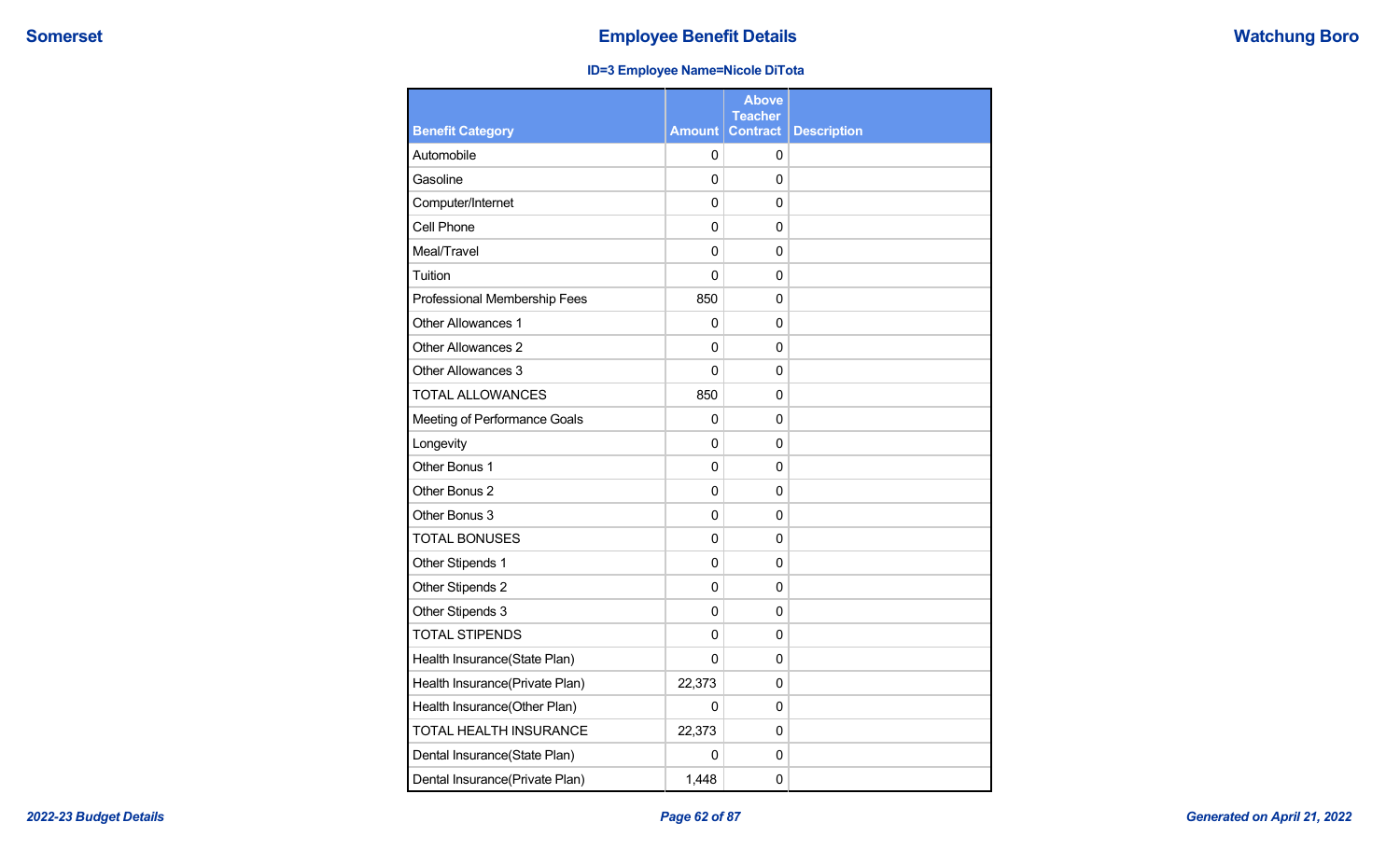## **ID=3 Employee Name=Nicole DiTota**

|                                          |               | <b>Above</b><br><b>Teacher</b> |                                     |
|------------------------------------------|---------------|--------------------------------|-------------------------------------|
| <b>Benefit Category</b>                  | <b>Amount</b> | <b>Contract</b>                | <b>Description</b>                  |
| Dental Insurance(Other Plan)             | 0             | 0                              |                                     |
| TOTAL DENTAL INSURANCE                   | 1,448         | $\Omega$                       |                                     |
| Life Insurance(Private Plan)             | 0             | 0                              |                                     |
| Life Insurance(Other Plan)               | 0             | 0                              |                                     |
| <b>TOTAL LIFE INSURANCE</b>              | 0             | 0                              |                                     |
| Other Insurance(Prescription)            | $\mathbf 0$   | 0                              |                                     |
| Other Insurance(Vision)                  | 0             | $\Omega$                       |                                     |
| Other Insurance(Workers Compensation)    | $\mathbf 0$   | 0                              |                                     |
| Other Insurance(Supplemental Disability) | 271           | 127                            |                                     |
| Other Insurance(Other1)                  | 0             | 0                              |                                     |
| Other Insurance(Other2)                  | 0             | 0                              |                                     |
| Other Insurance(Other3)                  | 0             | 0                              |                                     |
| <b>TOTAL INSURANCE</b>                   | 271           | 127                            |                                     |
| Retirement Plan(Employees shares)        | 0             | 0                              |                                     |
| <b>Retirement Plan(Annuity)</b>          | 0             | $\Omega$                       |                                     |
| <b>Retirement Plan(Trust Account)</b>    | 0             | 0                              |                                     |
| Retirement Plan(Other1)                  | 0             | $\mathbf 0$                    |                                     |
| Retirement Plan(Other2)                  | $\mathbf 0$   | 0                              |                                     |
| Retirement Plan(Other3)                  | $\mathbf 0$   | 0                              |                                     |
| TOTAL RETIREMENT PLAN                    | $\Omega$      | 0                              |                                     |
| Payout of Sick days                      | $\mathbf 0$   | 0                              | not eligible to retire in 2021-2022 |
| Payout of Vacation days                  | 13,045        | 0                              | 25 days x 521.79                    |
| Payout of Personal days                  | 0             | 0                              | not eligible to retire in 2021-2022 |
| Other Post-employment benefits 1         | 0             | 0                              |                                     |
| Other Post-employment benefits 2         | 0             | 0                              |                                     |
| Other Post-employment benefits 3         | 0             | 0                              |                                     |
| TOTAL POST-EMPLOYMENT BENEFITS           | 13,045        | 0                              |                                     |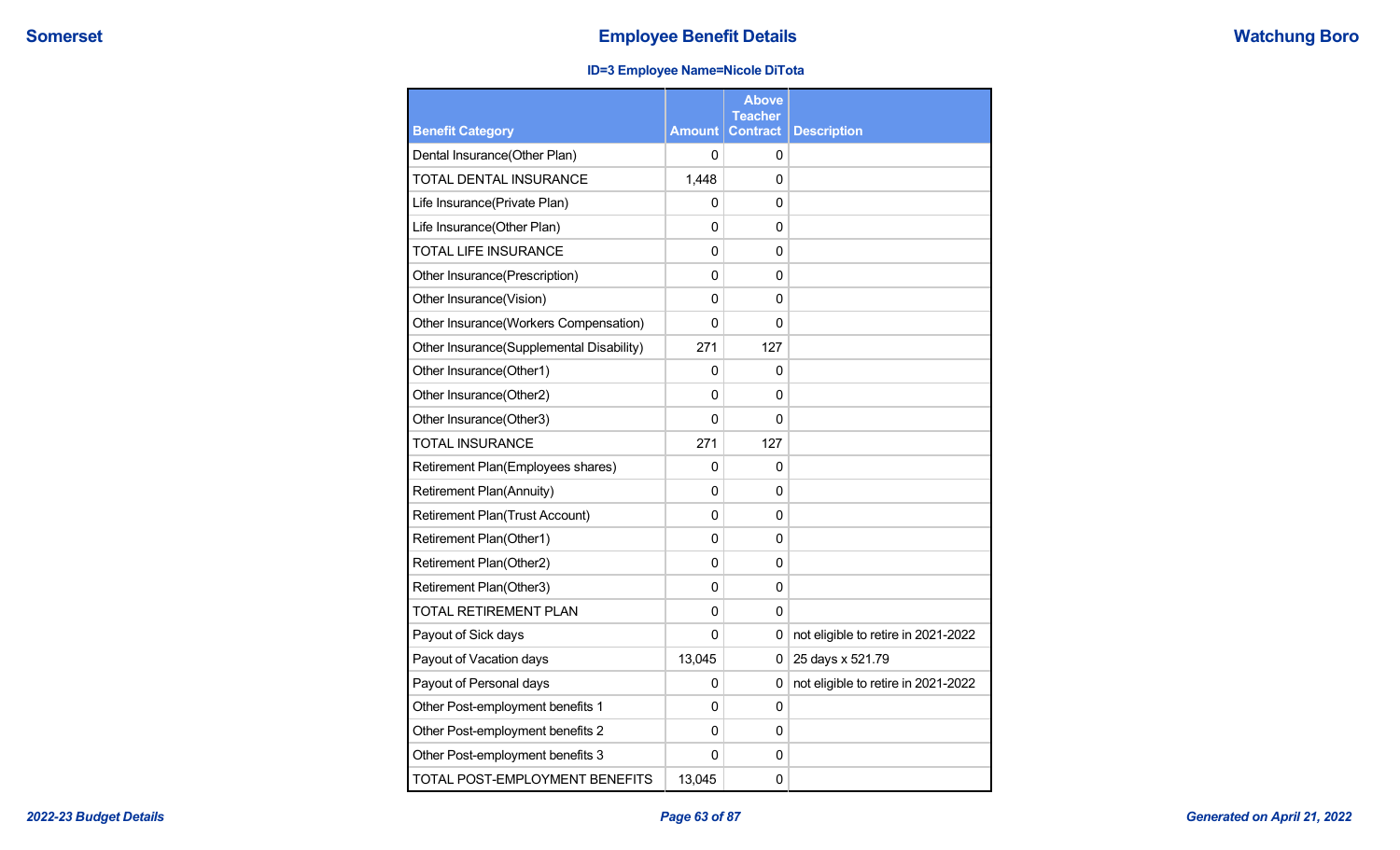### **ID=3 Employee Name=Nicole DiTota**

| <b>Benefit Category</b>       | Amount   | <b>Above</b><br><b>Teacher</b><br><b>Contract</b> | <b>Description</b> |
|-------------------------------|----------|---------------------------------------------------|--------------------|
| Buyback sick time in cash     | 0        | $\Omega$                                          |                    |
| Buyback vacation time in cash | 0        | $\Omega$                                          |                    |
| Buyback personal time in cash | 0        | $\Omega$                                          |                    |
| Other Remuneration 1          | 0        | $\Omega$                                          |                    |
| Other Remuneration 2          | 0        | $\Omega$                                          |                    |
| Other Remuneration 3          | $\Omega$ | $\Omega$                                          |                    |
| <b>TOTAL REMUNERATION</b>     | $\Omega$ | $\Omega$                                          |                    |
| <b>Additional Comment 1</b>   | $\Omega$ | $\Omega$                                          |                    |
| <b>Additional Comment 2</b>   | $\Omega$ | $\Omega$                                          |                    |
| <b>Additional Comment 3</b>   | ი        | $\Omega$                                          |                    |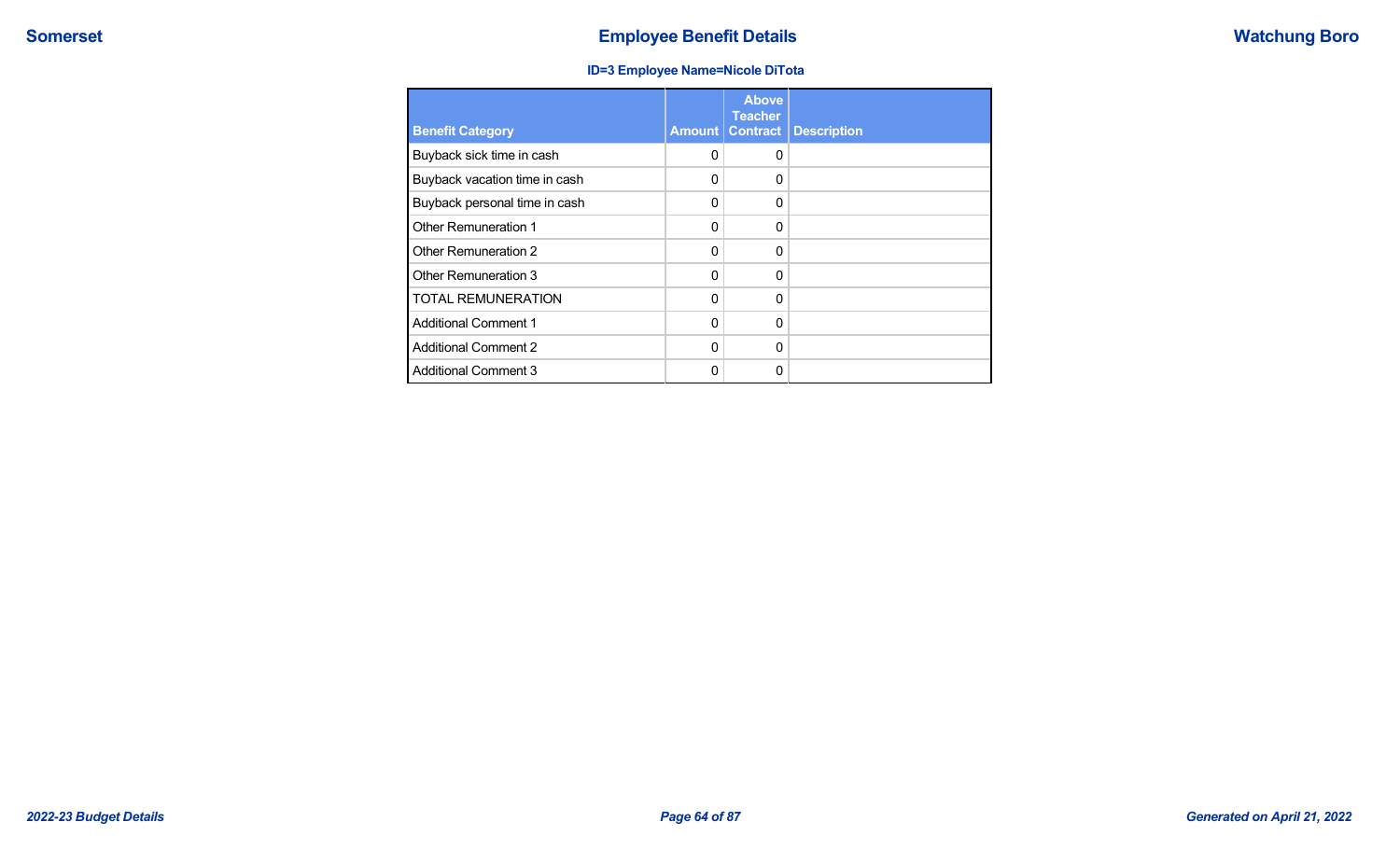## **ID=4 Employee Name=Karin Kidd**

|                                |               | <b>Above</b><br><b>Teacher</b> |                    |
|--------------------------------|---------------|--------------------------------|--------------------|
| <b>Benefit Category</b>        | <b>Amount</b> | <b>Contract</b>                | <b>Description</b> |
| Automobile                     | 0             | 0                              |                    |
| Gasoline                       | 0             | 0                              |                    |
| Computer/Internet              | $\mathbf 0$   | 0                              |                    |
| Cell Phone                     | 0             | $\mathbf 0$                    |                    |
| Meal/Travel                    | 0             | 0                              |                    |
| Tuition                        | $\mathbf 0$   | $\mathbf 0$                    |                    |
| Professional Membership Fees   | 850           | $\Omega$                       |                    |
| Other Allowances 1             | 0             | 0                              |                    |
| Other Allowances 2             | 0             | $\mathbf 0$                    |                    |
| Other Allowances 3             | $\mathbf 0$   | 0                              |                    |
| <b>TOTAL ALLOWANCES</b>        | 850           | 0                              |                    |
| Meeting of Performance Goals   | 0             | 0                              |                    |
| Longevity                      | $\Omega$      | 0                              |                    |
| Other Bonus 1                  | 0             | 0                              |                    |
| Other Bonus 2                  | 0             | 0                              |                    |
| Other Bonus 3                  | 0             | 0                              |                    |
| <b>TOTAL BONUSES</b>           | $\mathbf 0$   | 0                              |                    |
| Other Stipends 1               | 0             | $\mathbf 0$                    |                    |
| Other Stipends 2               | 0             | 0                              |                    |
| Other Stipends 3               | $\Omega$      | $\Omega$                       |                    |
| <b>TOTAL STIPENDS</b>          | $\mathbf 0$   | $\mathbf 0$                    |                    |
| Health Insurance(State Plan)   | 0             | $\Omega$                       |                    |
| Health Insurance(Private Plan) | 4,000         | 0                              |                    |
| Health Insurance(Other Plan)   | 0             | $\mathbf 0$                    |                    |
| TOTAL HEALTH INSURANCE         | 4,000         | 0                              |                    |
| Dental Insurance(State Plan)   | 0             | $\mathbf 0$                    |                    |
| Dental Insurance(Private Plan) | $\mathbf 0$   | 0                              |                    |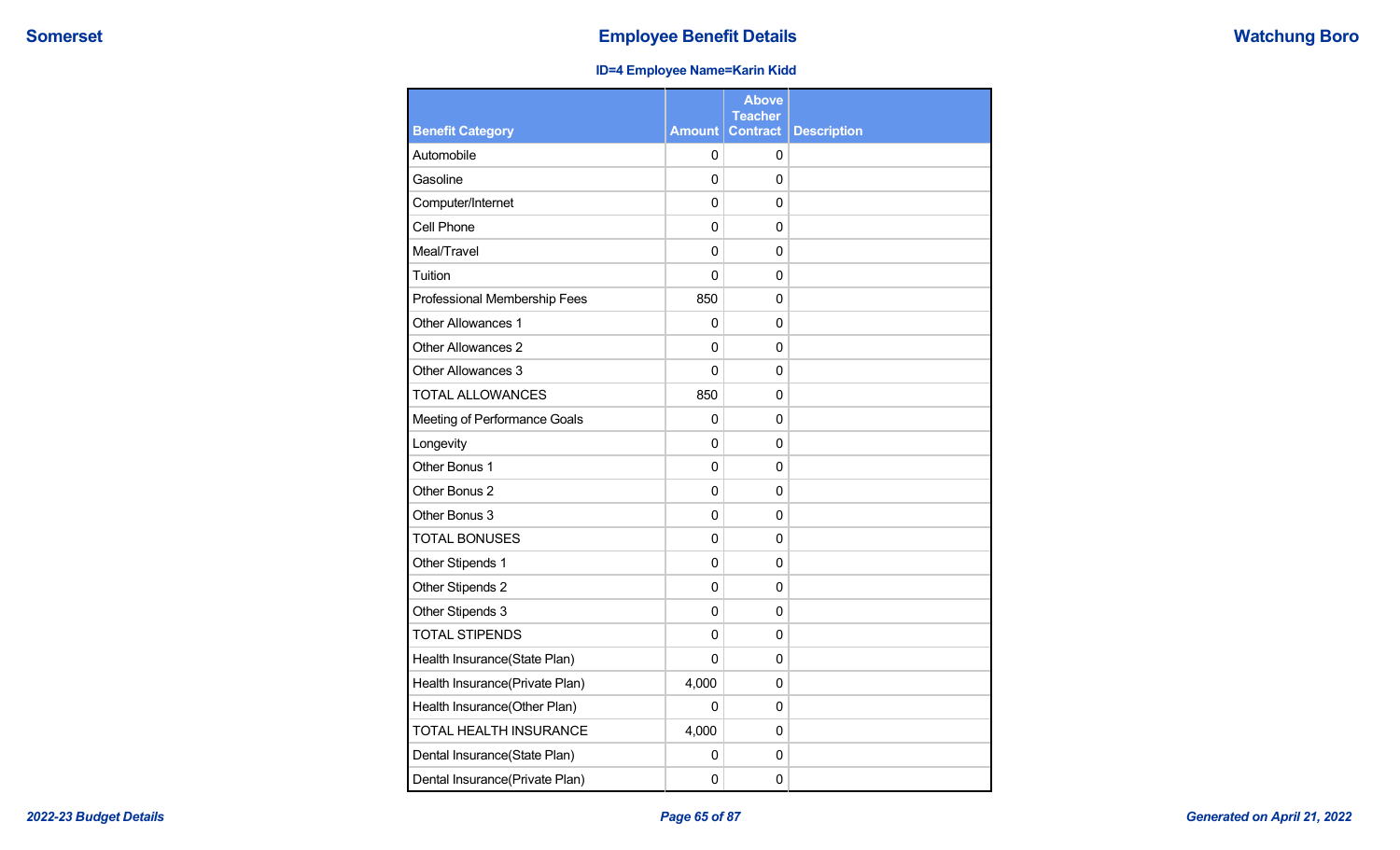## **ID=4 Employee Name=Karin Kidd**

|                                          |               | <b>Above</b><br><b>Teacher</b> |                                     |
|------------------------------------------|---------------|--------------------------------|-------------------------------------|
| <b>Benefit Category</b>                  | <b>Amount</b> | <b>Contract</b>                | <b>Description</b>                  |
| Dental Insurance(Other Plan)             | 0             | 0                              |                                     |
| TOTAL DENTAL INSURANCE                   | 0             | 0                              |                                     |
| Life Insurance(Private Plan)             | 0             | 0                              |                                     |
| Life Insurance(Other Plan)               | 0             | 0                              |                                     |
| <b>TOTAL LIFE INSURANCE</b>              | 0             | $\mathbf{0}$                   |                                     |
| Other Insurance(Prescription)            | 0             | $\mathbf{0}$                   |                                     |
| Other Insurance(Vision)                  | 0             | $\Omega$                       |                                     |
| Other Insurance(Workers Compensation)    | 0             | $\mathbf 0$                    |                                     |
| Other Insurance(Supplemental Disability) | 295           | 151                            |                                     |
| Other Insurance(Other1)                  | 0             | 0                              |                                     |
| Other Insurance(Other2)                  | 0             | $\Omega$                       |                                     |
| Other Insurance(Other3)                  | 0             | $\Omega$                       |                                     |
| <b>TOTAL INSURANCE</b>                   | 295           | 151                            |                                     |
| Retirement Plan(Employees shares)        | 0             | 0                              |                                     |
| <b>Retirement Plan(Annuity)</b>          | 0             | 0                              |                                     |
| Retirement Plan(Trust Account)           | 0             | 0                              |                                     |
| Retirement Plan(Other1)                  | 0             | 0                              |                                     |
| Retirement Plan(Other2)                  | 0             | 0                              |                                     |
| Retirement Plan(Other3)                  | 0             | $\Omega$                       |                                     |
| <b>TOTAL RETIREMENT PLAN</b>             | 0             | $\Omega$                       |                                     |
| Payout of Sick days                      | 0             | 0                              | not eligible to retire in 2021-2022 |
| Payout of Vacation days                  | 14,185        | 0                              | 25 days x \$567.38                  |
| Payout of Personal days                  | 0             | 0                              | not eligible to retire in 2021-2022 |
| Other Post-employment benefits 1         | 0             | $\Omega$                       |                                     |
| Other Post-employment benefits 2         | 0             | 0                              |                                     |
| Other Post-employment benefits 3         | 0             | 0                              |                                     |
| TOTAL POST-EMPLOYMENT BENEFITS           | 14,185        | 0                              |                                     |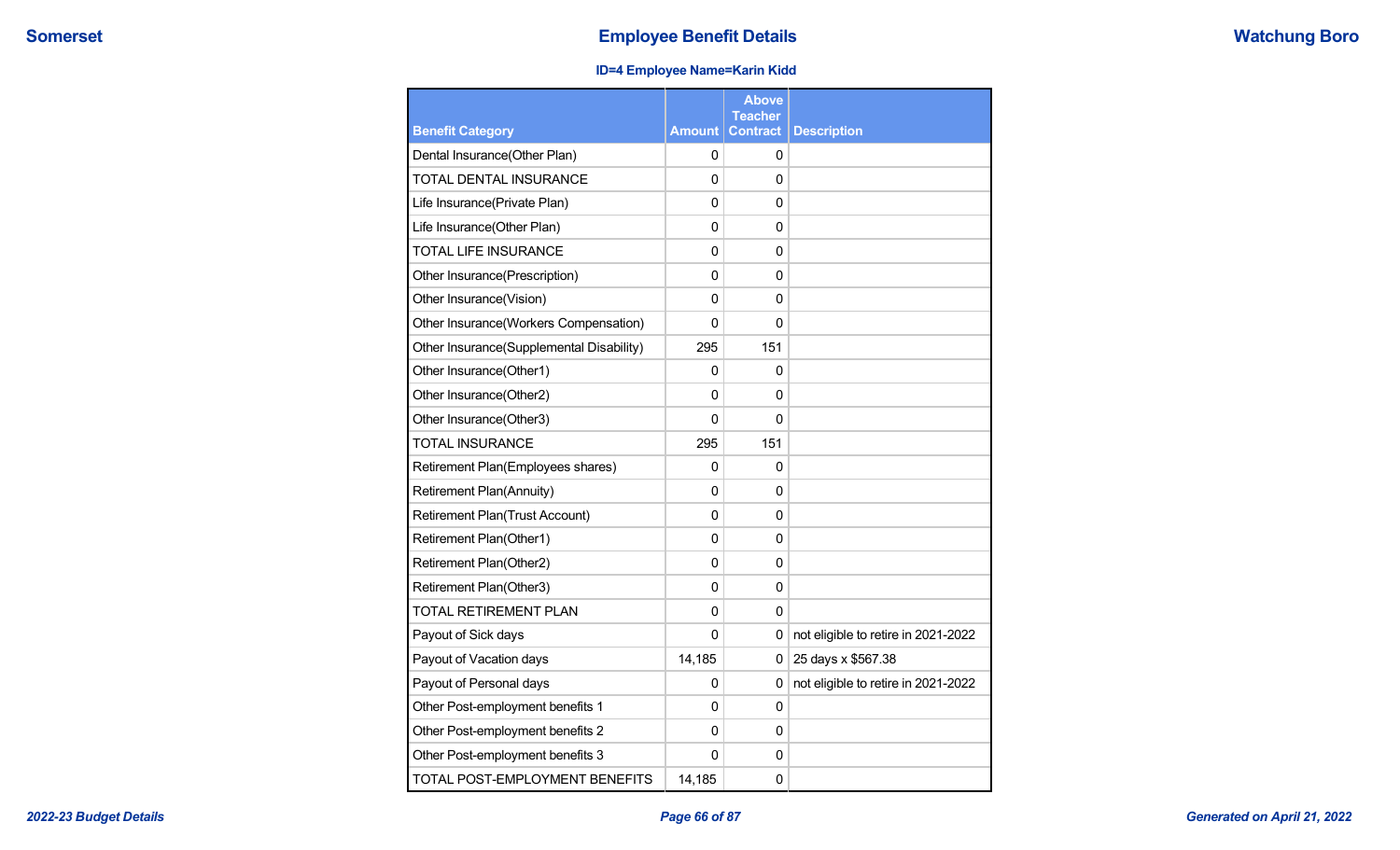## **ID=4 Employee Name=Karin Kidd**

| <b>Benefit Category</b>       | <b>Amount</b> | <b>Above</b><br><b>Teacher</b><br><b>Contract</b> | <b>Description</b> |
|-------------------------------|---------------|---------------------------------------------------|--------------------|
| Buyback sick time in cash     | 0             | $\Omega$                                          |                    |
| Buyback vacation time in cash | 0             | 0                                                 |                    |
| Buyback personal time in cash | 0             | $\Omega$                                          |                    |
| Other Remuneration 1          | 0             | $\Omega$                                          |                    |
| Other Remuneration 2          | 0             | $\Omega$                                          |                    |
| Other Remuneration 3          | 0             | $\Omega$                                          |                    |
| <b>TOTAL REMUNERATION</b>     | $\Omega$      | $\Omega$                                          |                    |
| <b>Additional Comment 1</b>   | $\Omega$      | $\Omega$                                          |                    |
| <b>Additional Comment 2</b>   | $\Omega$      | $\Omega$                                          |                    |
| <b>Additional Comment 3</b>   | 0             | $\Omega$                                          |                    |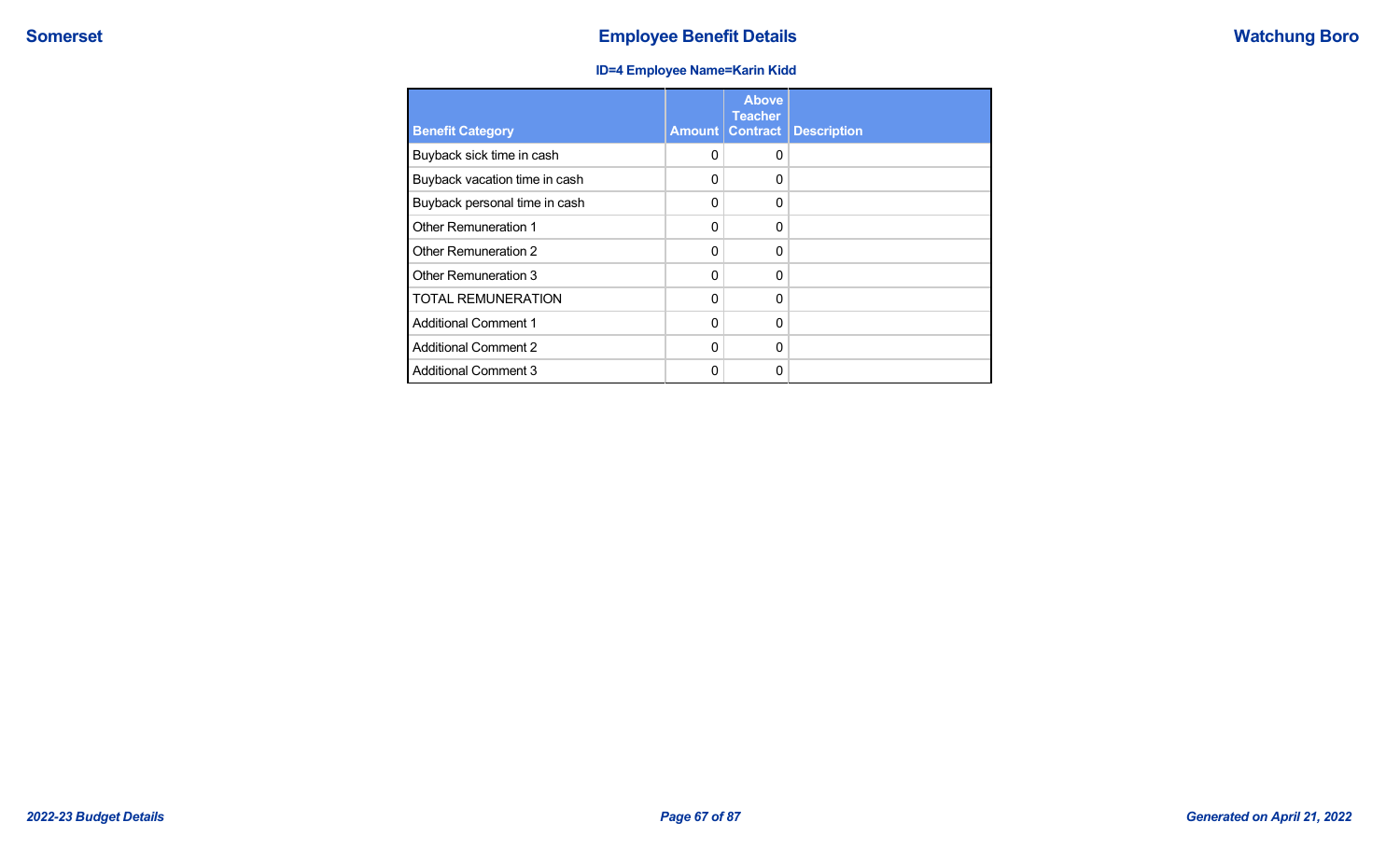## **ID=5 Employee Name=Denise Fichner**

|                                |                | <b>Above</b><br><b>Teacher</b> |                    |
|--------------------------------|----------------|--------------------------------|--------------------|
| <b>Benefit Category</b>        | <b>Amount</b>  | <b>Contract</b>                | <b>Description</b> |
| Automobile                     | 0              | 0                              |                    |
| Gasoline                       | 0              | 0                              |                    |
| Computer/Internet              | $\mathbf 0$    | 0                              |                    |
| Cell Phone                     | $\mathbf 0$    | 0                              |                    |
| Meal/Travel                    | $\overline{0}$ | $\Omega$                       |                    |
| Tuition                        | $\mathbf 0$    | $\mathbf 0$                    |                    |
| Professional Membership Fees   | 850            | $\Omega$                       |                    |
| <b>Other Allowances 1</b>      | 0              | 0                              |                    |
| Other Allowances 2             | 0              | $\mathbf 0$                    |                    |
| Other Allowances 3             | $\mathbf 0$    | $\mathbf 0$                    |                    |
| <b>TOTAL ALLOWANCES</b>        | 850            | 0                              |                    |
| Meeting of Performance Goals   | 0              | 0                              |                    |
| Longevity                      | $\overline{0}$ | 0                              |                    |
| Other Bonus 1                  | $\mathbf 0$    | 0                              |                    |
| Other Bonus 2                  | $\mathbf 0$    | 0                              |                    |
| Other Bonus 3                  | $\mathbf 0$    | 0                              |                    |
| <b>TOTAL BONUSES</b>           | $\mathbf 0$    | $\mathbf 0$                    |                    |
| Other Stipends 1               | $\mathbf 0$    | $\mathbf 0$                    |                    |
| Other Stipends 2               | 0              | 0                              |                    |
| Other Stipends 3               | 0              | $\Omega$                       |                    |
| <b>TOTAL STIPENDS</b>          | $\mathbf 0$    | $\mathbf 0$                    |                    |
| Health Insurance(State Plan)   | $\mathbf 0$    | $\Omega$                       |                    |
| Health Insurance(Private Plan) | 42,502         | 0                              |                    |
| Health Insurance(Other Plan)   | 0              | 0                              |                    |
| TOTAL HEALTH INSURANCE         | 42,502         | $\Omega$                       |                    |
| Dental Insurance(State Plan)   | 0              | 0                              |                    |
| Dental Insurance(Private Plan) | 2,357          | 0                              |                    |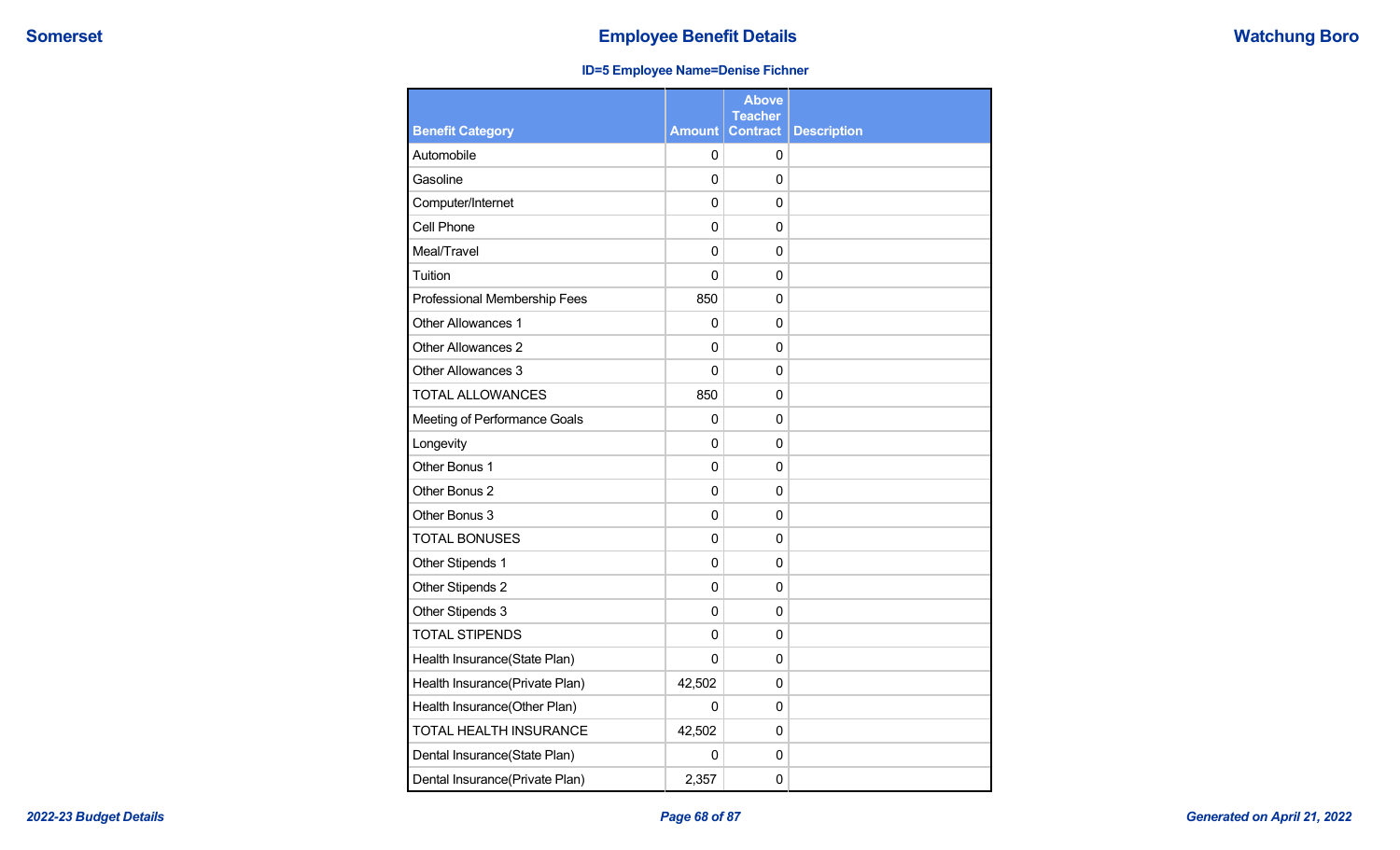## **ID=5 Employee Name=Denise Fichner**

|                                          |               | <b>Above</b><br><b>Teacher</b> |                                     |
|------------------------------------------|---------------|--------------------------------|-------------------------------------|
| <b>Benefit Category</b>                  | <b>Amount</b> | <b>Contract</b>                | <b>Description</b>                  |
| Dental Insurance(Other Plan)             | 0             | 0                              |                                     |
| TOTAL DENTAL INSURANCE                   | 2,357         | 0                              |                                     |
| Life Insurance(Private Plan)             | 0             | 0                              |                                     |
| Life Insurance(Other Plan)               | 0             | 0                              |                                     |
| <b>TOTAL LIFE INSURANCE</b>              | 0             | 0                              |                                     |
| Other Insurance(Prescription)            | 0             | 0                              |                                     |
| Other Insurance(Vision)                  | 0             | 0                              |                                     |
| Other Insurance(Workers Compensation)    | 0             | 0                              |                                     |
| Other Insurance(Supplemental Disability) | 265           | 121                            |                                     |
| Other Insurance(Other1)                  | 0             | 0                              |                                     |
| Other Insurance(Other2)                  | 0             | 0                              |                                     |
| Other Insurance(Other3)                  | 0             | 0                              |                                     |
| TOTAL INSURANCE                          | 265           | 121                            |                                     |
| Retirement Plan(Employees shares)        | 0             | 0                              |                                     |
| Retirement Plan(Annuity)                 | 0             | 0                              |                                     |
| <b>Retirement Plan(Trust Account)</b>    | 0             | 0                              |                                     |
| Retirement Plan(Other1)                  | 0             | 0                              |                                     |
| Retirement Plan(Other2)                  | 0             | 0                              |                                     |
| Retirement Plan(Other3)                  | 0             | 0                              |                                     |
| <b>TOTAL RETIREMENT PLAN</b>             | 0             | $\mathbf 0$                    |                                     |
| Payout of Sick days                      | 0             | 0                              | not eligible to retire in 2021-2022 |
| Payout of Vacation days                  | 12,751        | 0                              | 25 days x 510.05                    |
| Payout of Personal days                  | 0             | 0                              | not eligible to retire in 2021-2022 |
| Other Post-employment benefits 1         | 0             | 0                              |                                     |
| Other Post-employment benefits 2         | 0             | 0                              |                                     |
| Other Post-employment benefits 3         | 0             | 0                              |                                     |
| TOTAL POST-EMPLOYMENT BENEFITS           | 12,751        | 0                              |                                     |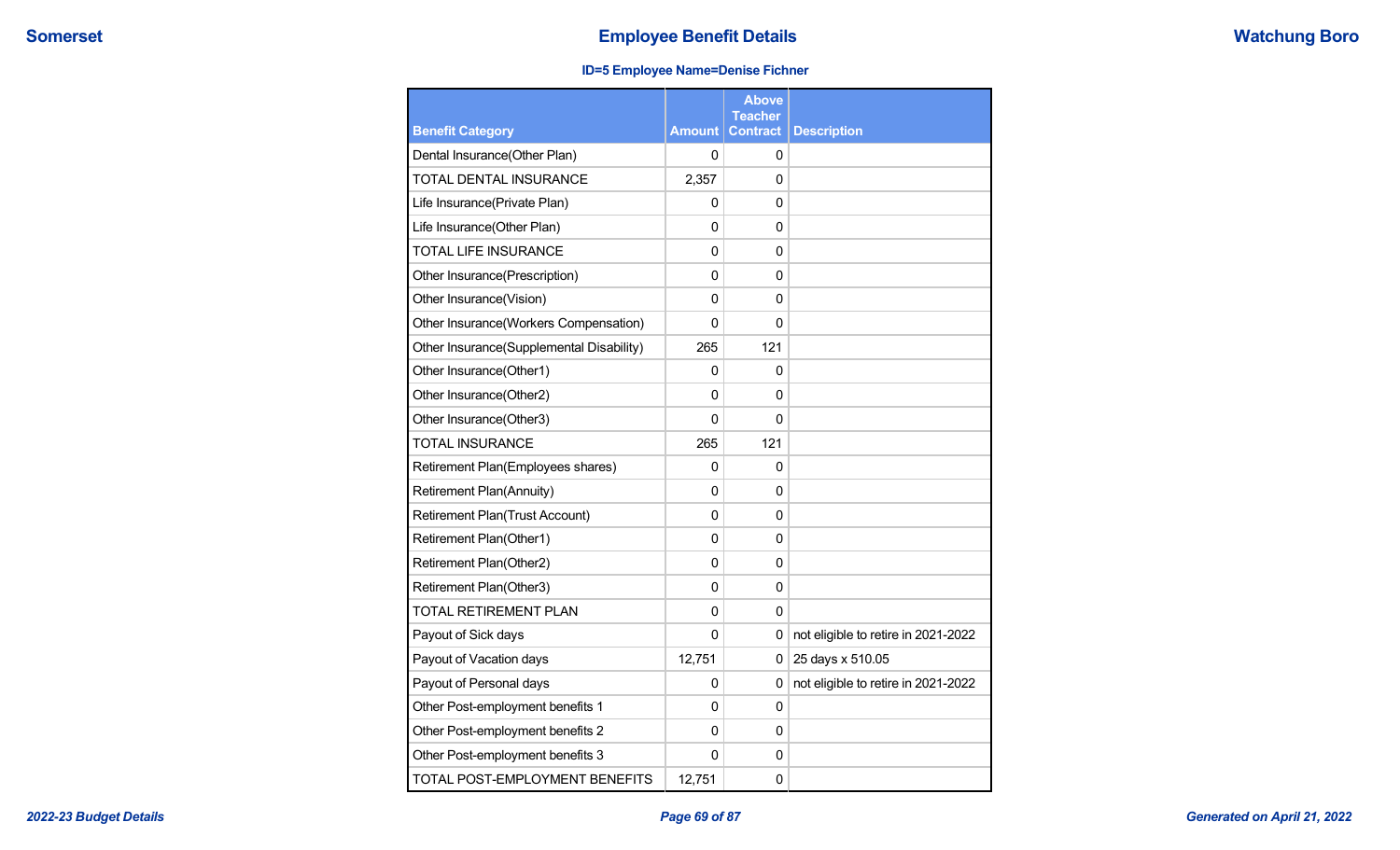## **ID=5 Employee Name=Denise Fichner**

| <b>Benefit Category</b>       | Amount   | <b>Above</b><br><b>Teacher</b><br><b>Contract</b> | <b>Description</b> |
|-------------------------------|----------|---------------------------------------------------|--------------------|
| Buyback sick time in cash     | 0        | $\Omega$                                          |                    |
| Buyback vacation time in cash | 0        | $\Omega$                                          |                    |
| Buyback personal time in cash | 0        | $\Omega$                                          |                    |
| Other Remuneration 1          | 0        | $\Omega$                                          |                    |
| Other Remuneration 2          | $\Omega$ | $\Omega$                                          |                    |
| Other Remuneration 3          | $\Omega$ | $\Omega$                                          |                    |
| <b>TOTAL REMUNERATION</b>     | $\Omega$ | $\Omega$                                          |                    |
| <b>Additional Comment 1</b>   | $\Omega$ | $\Omega$                                          |                    |
| <b>Additional Comment 2</b>   | $\Omega$ | $\Omega$                                          |                    |
| <b>Additional Comment 3</b>   | ი        | $\Omega$                                          |                    |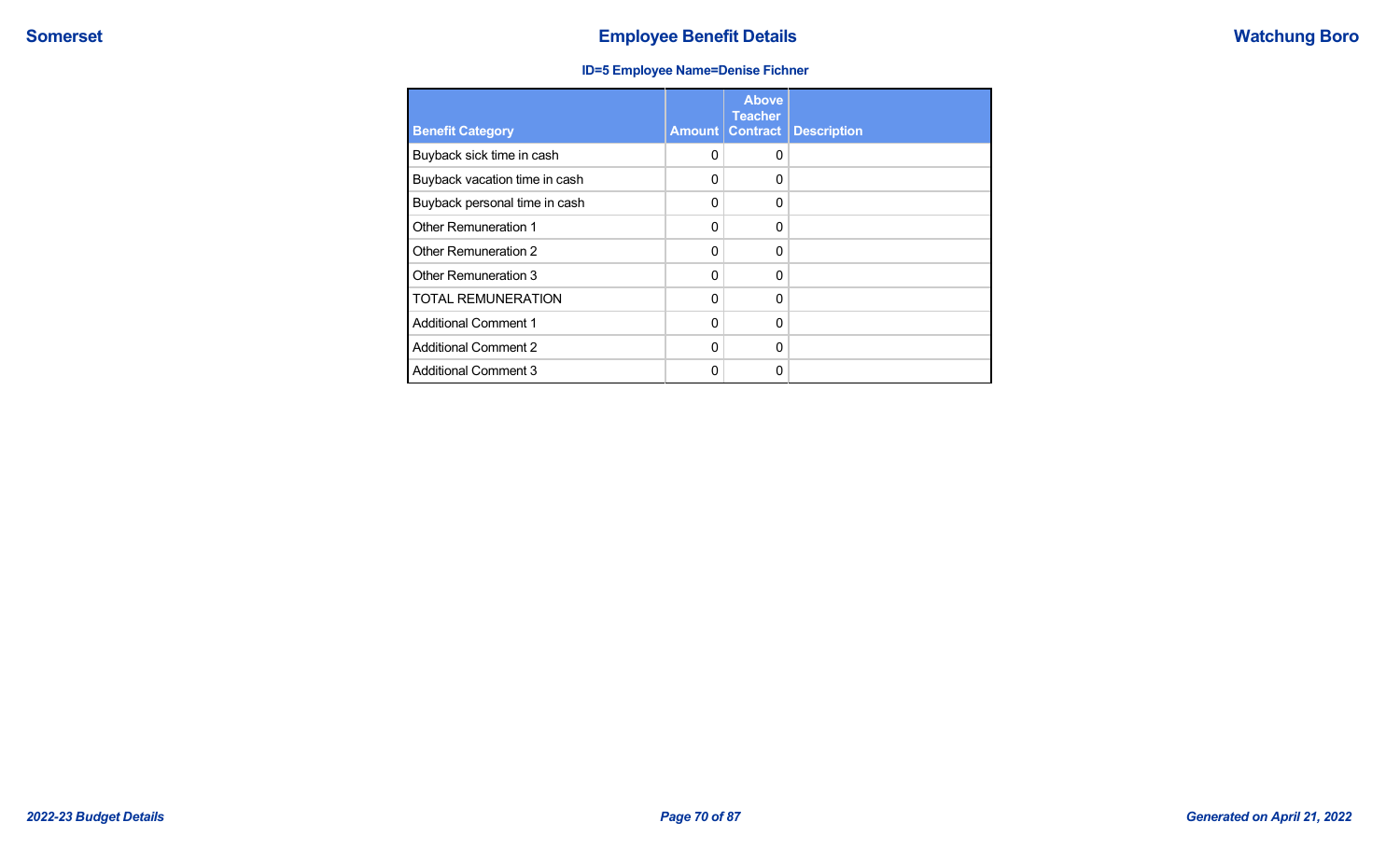## **ID=6 Employee Name=Paul Spano**

|                                |               | <b>Above</b><br><b>Teacher</b> |                    |
|--------------------------------|---------------|--------------------------------|--------------------|
| <b>Benefit Category</b>        | <b>Amount</b> | <b>Contract</b>                | <b>Description</b> |
| Automobile                     | $\Omega$      | 0                              |                    |
| Gasoline                       | 0             | $\mathbf 0$                    |                    |
| Computer/Internet              | 0             | 0                              |                    |
| Cell Phone                     | 0             | $\mathbf 0$                    |                    |
| Meal/Travel                    | $\Omega$      | 0                              |                    |
| Tuition                        | 0             | 0                              |                    |
| Professional Membership Fees   | 525           | 0                              |                    |
| Other Allowances 1             | 0             | 0                              |                    |
| Other Allowances 2             | $\Omega$      | 0                              |                    |
| Other Allowances 3             | 0             | 0                              |                    |
| <b>TOTAL ALLOWANCES</b>        | 525           | 0                              |                    |
| Meeting of Performance Goals   | $\Omega$      | 0                              |                    |
| Longevity                      | 0             | 0                              |                    |
| Other Bonus 1                  | 0             | 0                              |                    |
| Other Bonus 2                  | 0             | 0                              |                    |
| Other Bonus 3                  | 0             | 0                              |                    |
| <b>TOTAL BONUSES</b>           | 0             | $\mathbf 0$                    |                    |
| Other Stipends 1               | 0             | 0                              |                    |
| Other Stipends 2               | 0             | 0                              |                    |
| Other Stipends 3               | 0             | 0                              |                    |
| <b>TOTAL STIPENDS</b>          | $\mathbf 0$   | $\mathbf 0$                    |                    |
| Health Insurance(State Plan)   | $\mathbf{0}$  | 0                              |                    |
| Health Insurance(Private Plan) | 42,502        | 0                              |                    |
| Health Insurance(Other Plan)   | 0             | 0                              |                    |
| TOTAL HEALTH INSURANCE         | 42,502        | 0                              |                    |
| Dental Insurance(State Plan)   | 0             | 0                              |                    |
| Dental Insurance(Private Plan) | 2,357         | $\mathbf 0$                    |                    |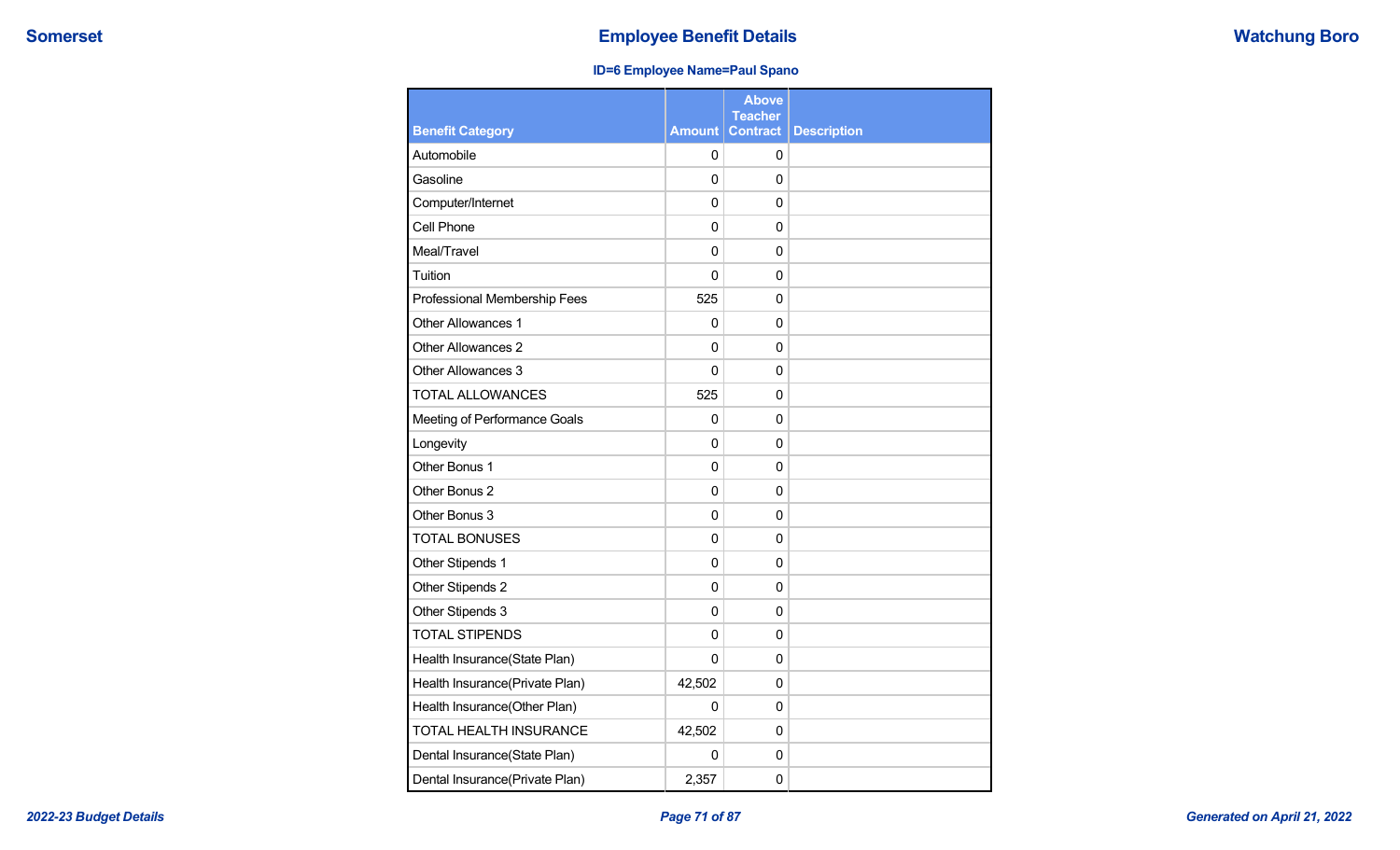## **ID=6 Employee Name=Paul Spano**

|                                          |               | <b>Above</b><br><b>Teacher</b> |                                     |
|------------------------------------------|---------------|--------------------------------|-------------------------------------|
| <b>Benefit Category</b>                  | <b>Amount</b> | <b>Contract</b>                | <b>Description</b>                  |
| Dental Insurance(Other Plan)             | 0             | 0                              |                                     |
| TOTAL DENTAL INSURANCE                   | 2,357         | 0                              |                                     |
| Life Insurance(Private Plan)             | 0             | 0                              |                                     |
| Life Insurance(Other Plan)               | 0             | 0                              |                                     |
| <b>TOTAL LIFE INSURANCE</b>              | $\mathbf 0$   | 0                              |                                     |
| Other Insurance(Prescription)            | $\mathbf 0$   | 0                              |                                     |
| Other Insurance(Vision)                  | $\mathbf 0$   | 0                              |                                     |
| Other Insurance(Workers Compensation)    | $\Omega$      | 0                              |                                     |
| Other Insurance(Supplemental Disability) | 170           | 26                             |                                     |
| Other Insurance(Other1)                  | 0             | 0                              |                                     |
| Other Insurance(Other2)                  | 0             | 0                              |                                     |
| Other Insurance(Other3)                  | 0             | 0                              |                                     |
| <b>TOTAL INSURANCE</b>                   | 170           | 26                             |                                     |
| Retirement Plan(Employees shares)        | 0             | 0                              |                                     |
| Retirement Plan(Annuity)                 | 0             | 0                              |                                     |
| Retirement Plan(Trust Account)           | 0             | 0                              |                                     |
| Retirement Plan(Other1)                  | 0             | $\mathbf 0$                    |                                     |
| Retirement Plan(Other2)                  | 0             | 0                              |                                     |
| Retirement Plan(Other3)                  | $\mathbf 0$   | 0                              |                                     |
| TOTAL RETIREMENT PLAN                    | $\Omega$      | 0                              |                                     |
| Payout of Sick days                      | 0             | 0                              | not eligible to retire in 2021-2022 |
| Payout of Vacation days                  | 8,171         | 0                              | 25 days x 326.83                    |
| Payout of Personal days                  | 0             | 0                              | not eligible to retire in 2021-2022 |
| Other Post-employment benefits 1         | 0             | 0                              |                                     |
| Other Post-employment benefits 2         | 0             | 0                              |                                     |
| Other Post-employment benefits 3         | 0             | 0                              |                                     |
| TOTAL POST-EMPLOYMENT BENEFITS           | 8,171         | 0                              |                                     |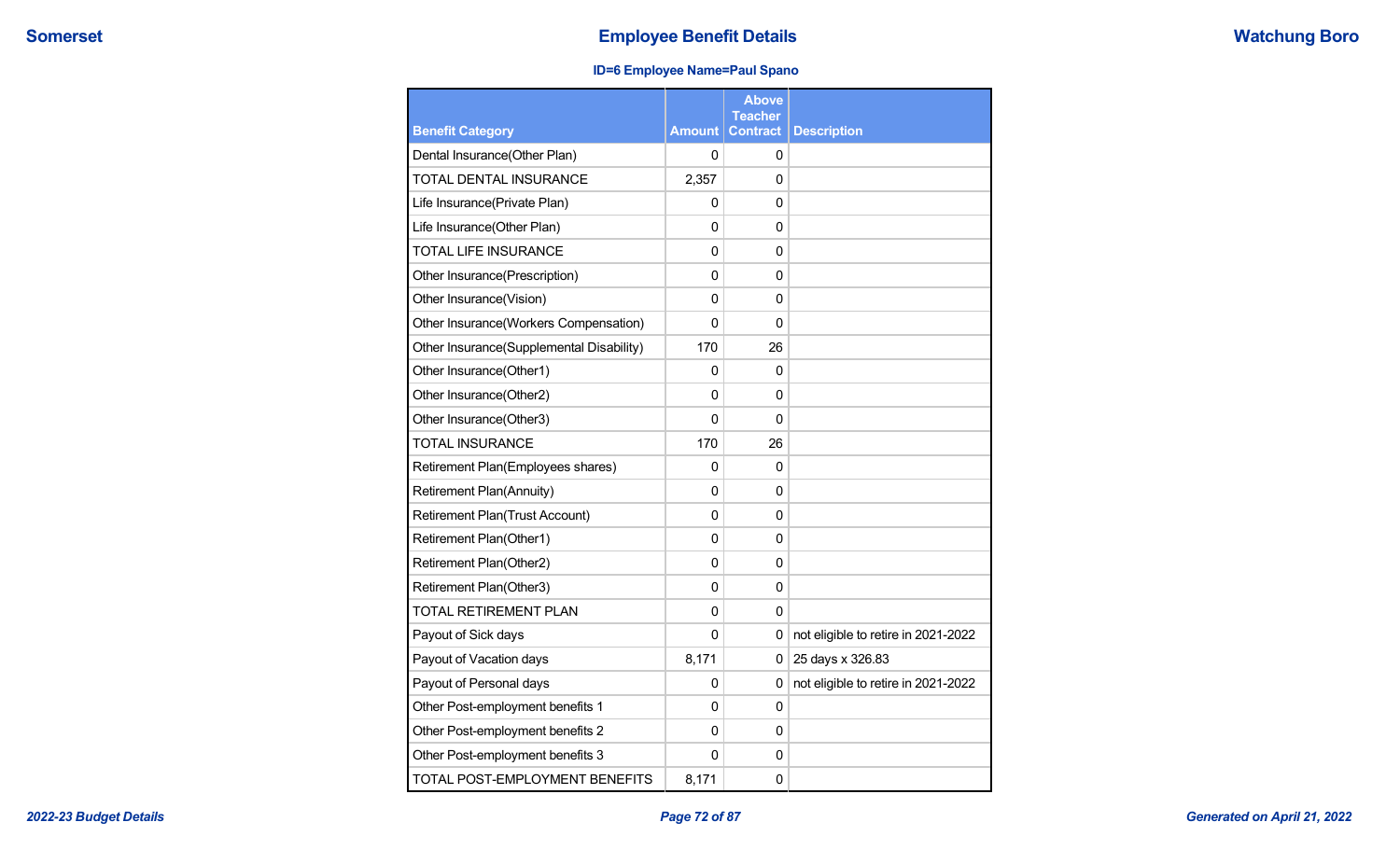## **Somerset Employee Benefit Details Employee Benefit Details Watchung Boro**

## **ID=6 Employee Name=Paul Spano**

| <b>Benefit Category</b>       | Amount   | <b>Above</b><br><b>Teacher</b><br><b>Contract</b> | <b>Description</b> |
|-------------------------------|----------|---------------------------------------------------|--------------------|
| Buyback sick time in cash     | 0        | 0                                                 |                    |
| Buyback vacation time in cash | 0        | 0                                                 |                    |
| Buyback personal time in cash | 0        | 0                                                 |                    |
| Other Remuneration 1          | $\Omega$ | 0                                                 |                    |
| Other Remuneration 2          | 0        | $\Omega$                                          |                    |
| Other Remuneration 3          | 0        | $\Omega$                                          |                    |
| <b>TOTAL REMUNERATION</b>     | 0        | $\Omega$                                          |                    |
| <b>Additional Comment 1</b>   | 0        | 0                                                 |                    |
| <b>Additional Comment 2</b>   | 0        | $\Omega$                                          |                    |
| <b>Additional Comment 3</b>   | ŋ        | 0                                                 |                    |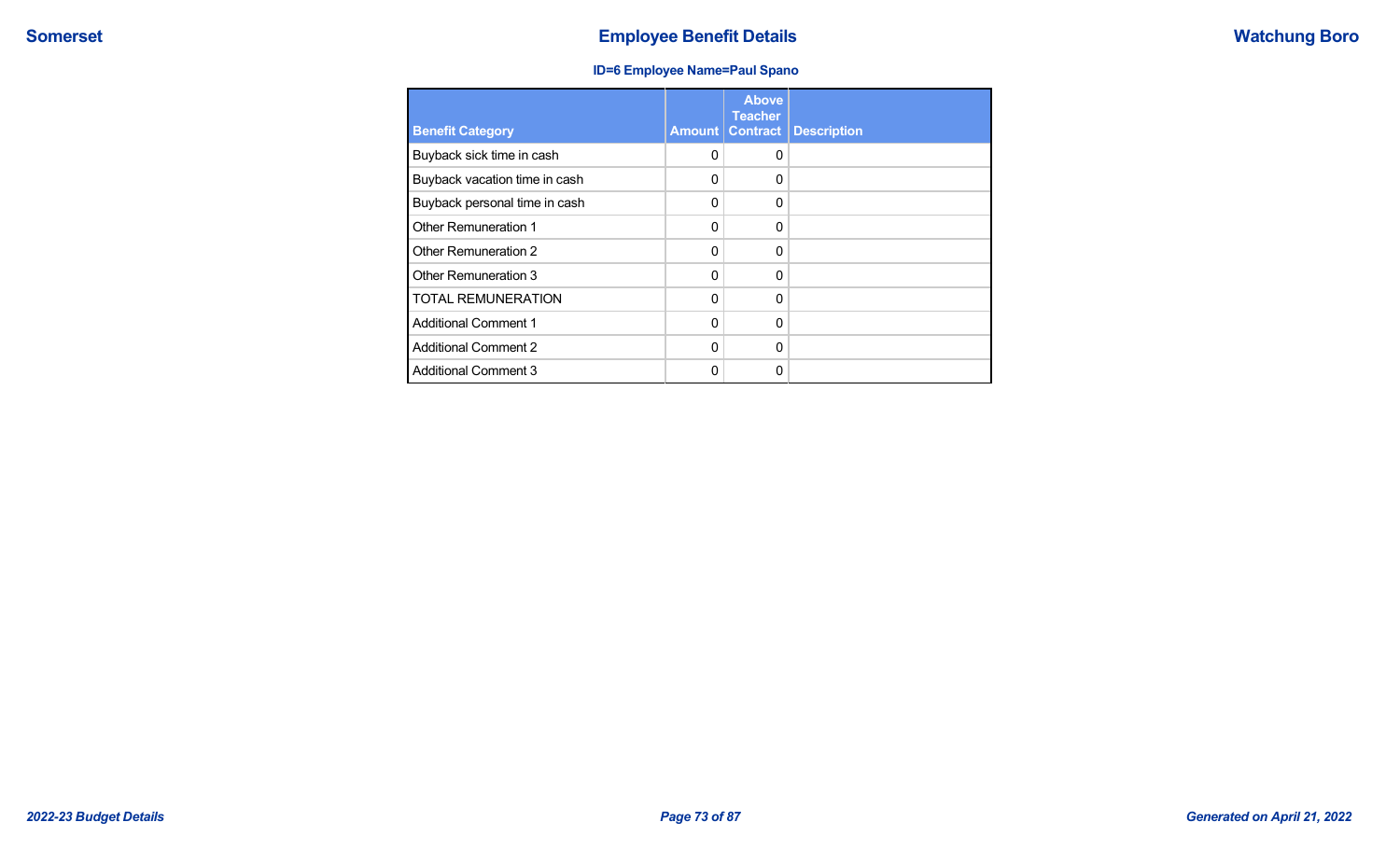## **ID=7 Employee Name=Aaron Leonovich**

|                                |             | <b>Above</b><br><b>Teacher</b> |                                       |
|--------------------------------|-------------|--------------------------------|---------------------------------------|
| <b>Benefit Category</b>        | Amount      | <b>Contract</b>                | <b>Description</b>                    |
| Automobile                     | 0           | 0                              |                                       |
| Gasoline                       | 0           | $\mathbf{0}$                   |                                       |
| Computer/Internet              | 0           | 0                              |                                       |
| Cell Phone                     | $\mathbf 0$ | $\mathbf 0$                    |                                       |
| Meal/Travel                    | $\mathbf 0$ | $\mathbf{0}$                   |                                       |
| Tuition                        | 0           | $\mathbf 0$                    |                                       |
| Professional Membership Fees   | 0           | $\mathbf 0$                    |                                       |
| Other Allowances 1             | 0           | $\mathbf 0$                    |                                       |
| Other Allowances 2             | $\mathbf 0$ | $\mathbf{0}$                   |                                       |
| Other Allowances 3             | 0           | 0                              |                                       |
| <b>TOTAL ALLOWANCES</b>        | 0           | $\mathbf 0$                    | technology specialist - no allowances |
| Meeting of Performance Goals   | 0           | $\mathbf{0}$                   |                                       |
| Longevity                      | 0           | $\mathbf 0$                    |                                       |
| Other Bonus 1                  | $\mathbf 0$ | $\mathbf 0$                    |                                       |
| Other Bonus 2                  | 0           | $\mathbf 0$                    |                                       |
| Other Bonus 3                  | $\mathbf 0$ | $\mathbf 0$                    |                                       |
| <b>TOTAL BONUSES</b>           | $\mathbf 0$ | $\mathbf 0$                    |                                       |
| Other Stipends 1               | $\mathbf 0$ | $\mathbf{0}$                   |                                       |
| Other Stipends 2               | 0           | $\mathbf{0}$                   |                                       |
| Other Stipends 3               | 0           | 0                              |                                       |
| <b>TOTAL STIPENDS</b>          | 0           | $\mathbf{0}$                   |                                       |
| Health Insurance(State Plan)   | 0           | $\mathbf{0}$                   |                                       |
| Health Insurance(Private Plan) | 4,000       | 0                              |                                       |
| Health Insurance(Other Plan)   | 0           | $\mathbf 0$                    |                                       |
| TOTAL HEALTH INSURANCE         | 4,000       | $\mathbf 0$                    |                                       |
| Dental Insurance(State Plan)   | 0           | $\mathbf 0$                    |                                       |
| Dental Insurance(Private Plan) | 0           | $\mathbf 0$                    |                                       |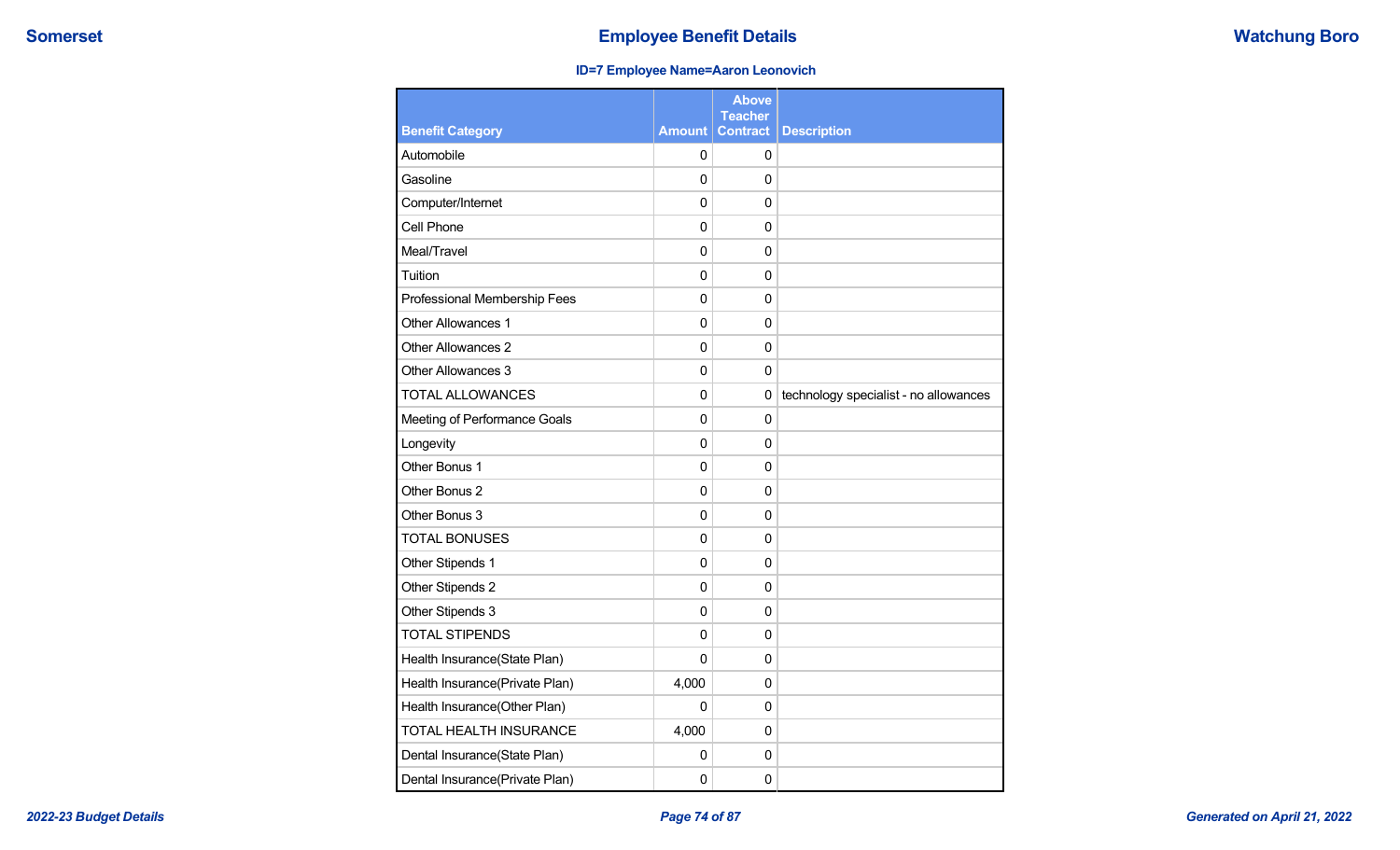## **Somerset Employee Benefit Details Employee Benefit Details Watchung Boro**

## **ID=7 Employee Name=Aaron Leonovich**

|                                          |                | <b>Above</b><br><b>Teacher</b> |                                     |
|------------------------------------------|----------------|--------------------------------|-------------------------------------|
| <b>Benefit Category</b>                  | <b>Amount</b>  | <b>Contract</b>                | <b>Description</b>                  |
| Dental Insurance(Other Plan)             | 0              | 0                              |                                     |
| TOTAL DENTAL INSURANCE                   | 0              | 0                              |                                     |
| Life Insurance(Private Plan)             | 0              | 0                              |                                     |
| Life Insurance(Other Plan)               | 0              | 0                              |                                     |
| <b>TOTAL LIFE INSURANCE</b>              | 0              | 0                              |                                     |
| Other Insurance(Prescription)            | $\mathbf 0$    | 0                              |                                     |
| Other Insurance(Vision)                  | 0              | 0                              |                                     |
| Other Insurance(Workers Compensation)    | 0              | $\mathbf{0}$                   |                                     |
| Other Insurance(Supplemental Disability) | 159            | 15                             |                                     |
| Other Insurance(Other1)                  | 0              | 0                              |                                     |
| Other Insurance(Other2)                  | 0              | 0                              |                                     |
| Other Insurance(Other3)                  | 0              | 0                              |                                     |
| <b>TOTAL INSURANCE</b>                   | 159            | 15                             |                                     |
| Retirement Plan(Employees shares)        | 0              | 0                              |                                     |
| <b>Retirement Plan(Annuity)</b>          | $\mathbf 0$    | $\Omega$                       |                                     |
| <b>Retirement Plan(Trust Account)</b>    | 0              | 0                              |                                     |
| Retirement Plan(Other1)                  | $\mathbf 0$    | $\mathbf 0$                    |                                     |
| Retirement Plan(Other2)                  | 0              | $\mathbf{0}$                   |                                     |
| Retirement Plan(Other3)                  | $\mathbf 0$    | $\mathbf 0$                    |                                     |
| <b>TOTAL RETIREMENT PLAN</b>             | 0              | $\mathbf{0}$                   |                                     |
| Payout of Sick days                      | 0              | 0                              | not eligible to retire in 2021-2022 |
| Payout of Vacation days                  | 7,651          | 0                              | 25 days x 306.03                    |
| Payout of Personal days                  | 0              | 0                              | not eligible to retire in 2021-2022 |
| Other Post-employment benefits 1         | 0              | 0                              |                                     |
| Other Post-employment benefits 2         | 0              | 0                              |                                     |
| Other Post-employment benefits 3         | $\overline{0}$ | $\mathbf{0}$                   |                                     |
| TOTAL POST-EMPLOYMENT BENEFITS           | 7,651          | 0                              |                                     |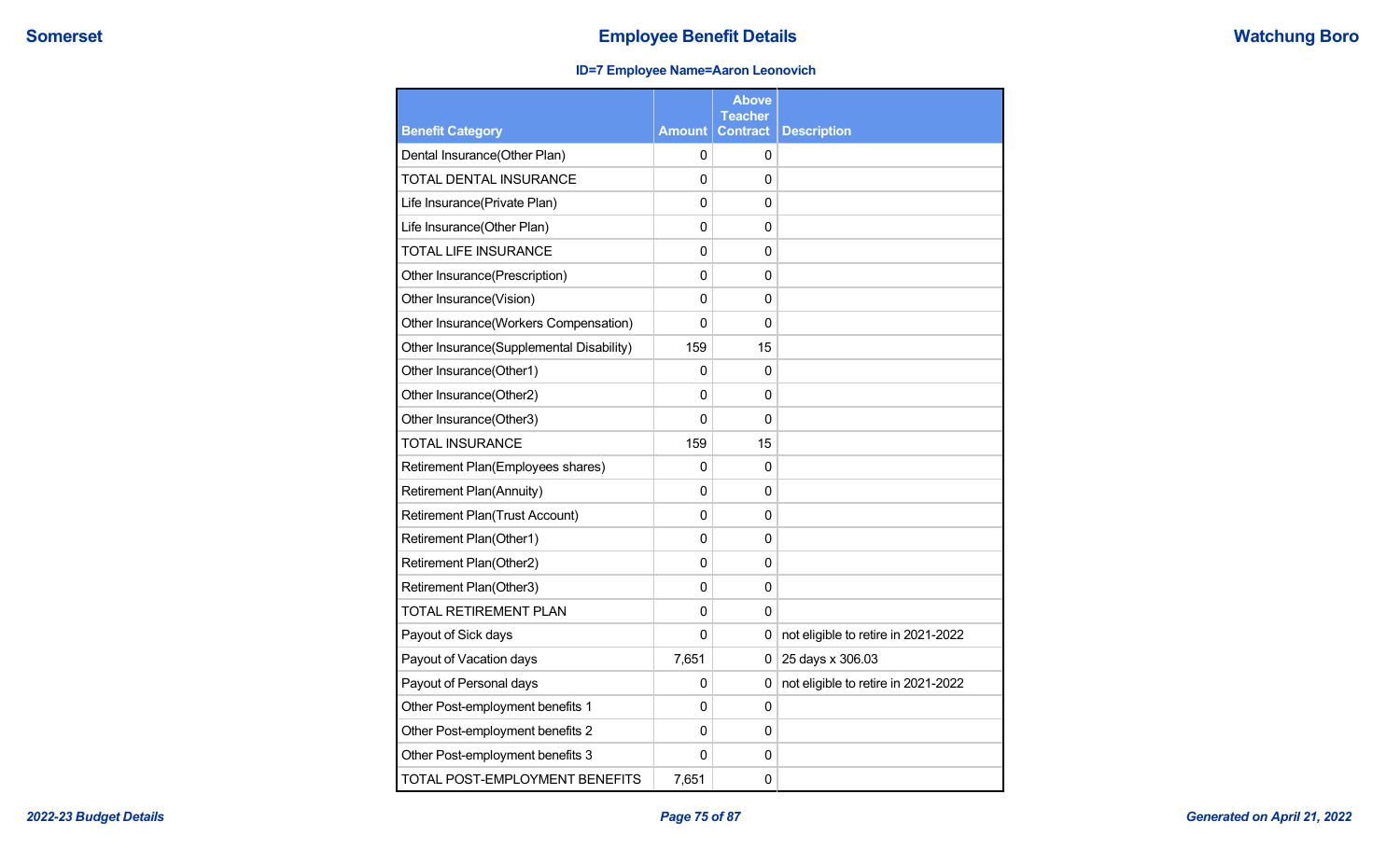## **ID=7 Employee Name=Aaron Leonovich**

| <b>Benefit Category</b>       | <b>Amount</b> | <b>Above</b><br><b>Teacher</b><br><b>Contract</b> | <b>Description</b> |
|-------------------------------|---------------|---------------------------------------------------|--------------------|
| Buyback sick time in cash     | 0             | $\Omega$                                          |                    |
| Buyback vacation time in cash | 0             | 0                                                 |                    |
| Buyback personal time in cash | 0             | 0                                                 |                    |
| Other Remuneration 1          | $\Omega$      | $\Omega$                                          |                    |
| Other Remuneration 2          | $\mathbf{0}$  | $\Omega$                                          |                    |
| Other Remuneration 3          | 0             | $\Omega$                                          |                    |
| <b>TOTAL REMUNERATION</b>     | $\mathbf{0}$  | $\Omega$                                          |                    |
| <b>Additional Comment 1</b>   | $\mathbf{0}$  | $\mathbf{0}$                                      |                    |
| <b>Additional Comment 2</b>   | 0             | 0                                                 |                    |
| <b>Additional Comment 3</b>   | 0             | 0                                                 |                    |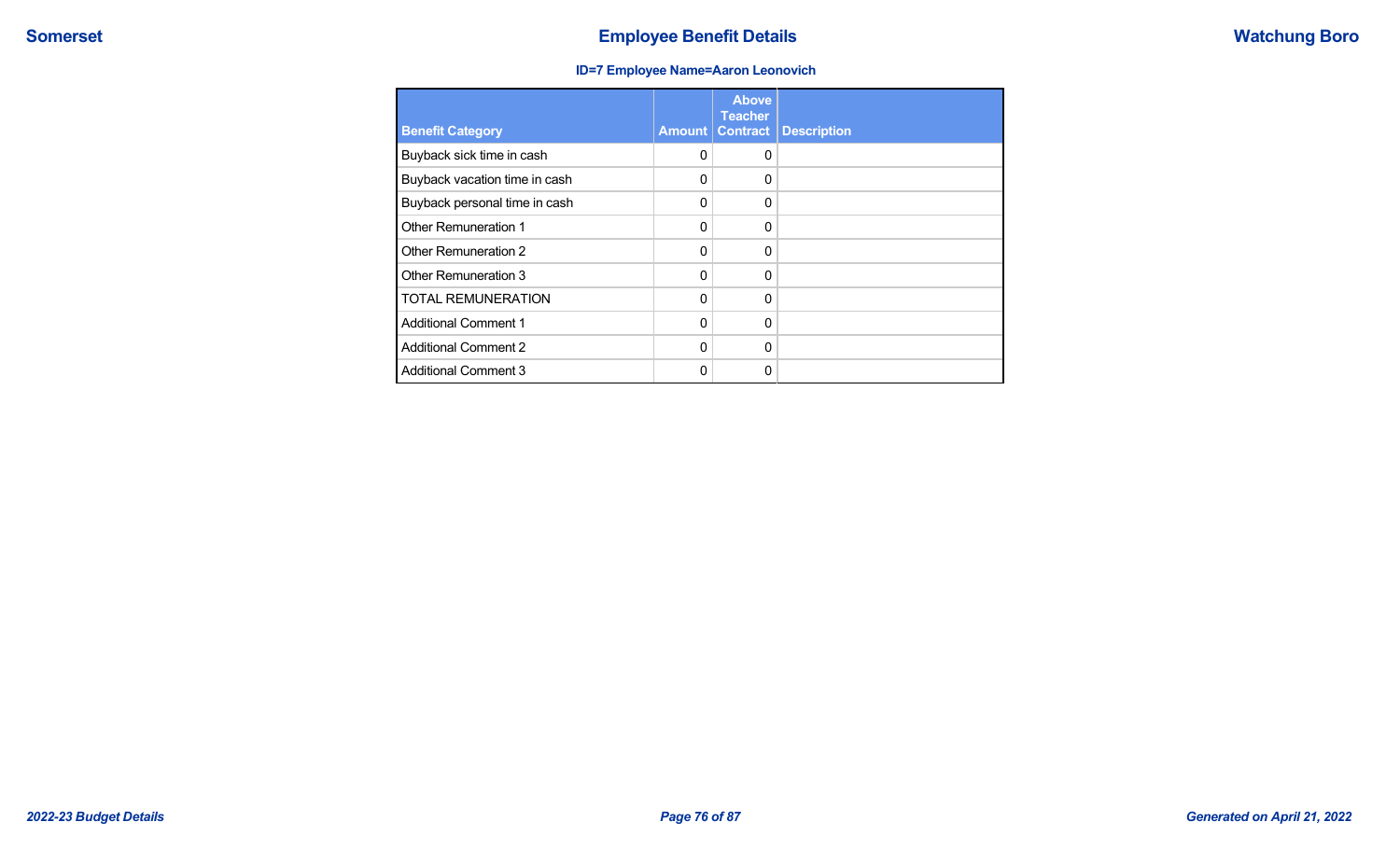| <b>Per Pupil Cost Calculations</b>               | <b>Actual</b><br><b>Costs</b><br>2019-20 | <b>Actual</b><br><b>Costs</b><br>2020-21 | <b>Original</b><br><b>Budget</b><br>2021-22 | <b>Revised</b><br><b>Budget</b><br>2021-22 | <b>Proposed</b><br><b>Budget</b><br>2022-23 |
|--------------------------------------------------|------------------------------------------|------------------------------------------|---------------------------------------------|--------------------------------------------|---------------------------------------------|
| Total Budgetary Comparative Per Pupil Cost       | \$18,834                                 | \$18,459                                 | \$20,421                                    | \$20,654                                   | \$20,569                                    |
| <b>Total Classroom Instruction</b>               | \$10,928                                 | \$11,456                                 | \$13,030                                    | \$13,147                                   | \$13,154                                    |
| <b>Classroom-Salaries and Benefits</b>           | \$9,965                                  | \$10,331                                 | \$11,177                                    | \$11,179                                   | \$11,297                                    |
| <b>Classroom-General Supplies and Textbooks</b>  | \$221                                    | \$287                                    | \$505                                       | \$648                                      | \$320                                       |
| <b>Classroom-Purchased Services</b>              | \$742                                    | \$838                                    | \$1,349                                     | \$1,320                                    | \$1,537                                     |
| <b>Total Support Services</b>                    | \$3,346                                  | \$2,791                                  | \$2,977                                     | \$3,059                                    | \$3,004                                     |
| Support Services-Salaries and Benefits           | \$2,143                                  | \$2,096                                  | \$2,666                                     | \$2,744                                    | \$2,852                                     |
| <b>Total Administrative Costs</b>                | \$2,506                                  | \$2,248                                  | \$2,240                                     | \$2,227                                    | \$2,197                                     |
| <b>Administration Salaries and Benefits</b>      | \$2,135                                  | \$1,950                                  | \$1,908                                     | \$1,902                                    | \$1,962                                     |
| Total Operations and Maintenance of Plant        | \$1,908                                  | \$1,862                                  | \$2,077                                     | \$2,122                                    | \$2,000                                     |
| Operations and Maintenance-Salaries and Benefits | \$1,054                                  | \$948                                    | \$1,245                                     | \$1,238                                    | \$1,052                                     |
| <b>Board Contribution to Food Services</b>       | \$0                                      | \$0                                      | \$0                                         | \$0                                        | \$0                                         |
| <b>Total Extracurricular Costs</b>               | \$113                                    | \$78                                     | \$97                                        | \$97                                       | \$190                                       |
| <b>Total Equipment Costs</b>                     | \$0                                      | \$4                                      | \$38                                        | \$117                                      | \$0                                         |
| Legal Costs                                      | \$156                                    | \$30                                     | \$34                                        | \$33                                       | \$19                                        |
| Employee Benefits as a percentage of salaries*   | 33.16%                                   | 34.26%                                   | 34.40%                                      | 36.66%                                     | 35.12%                                      |

\*Does not include pension and social security paid by the State on-behalf of the district. \*\*Federal and State funds in the blended resource school-based budgets.

The information presented in columns 1 through 3 as well as the related descriptions of the per pupil cost calculations are contained in the Taxpayers' Guide to Education Spending and can be found on the Department of Educ Internet website: http://www.state.nj.us/education/guide/. This publication is also available in the board office and public libraries. The same calculations were performed using the 2021-22 revised appropriations and the budgeted appropriations presented in this advertised budget. Total Budgetary Comparative Per Pupil Cost is defined as current expense exclusive of tuition expenditures, transportation, residential costs, and judgments agai school district. For all years it also includes the restricted entitlement aids. With the exception of Total Equipment Cost, each of the other per pupil cost calculations presented is a component of the total comparative p although all components are not shown.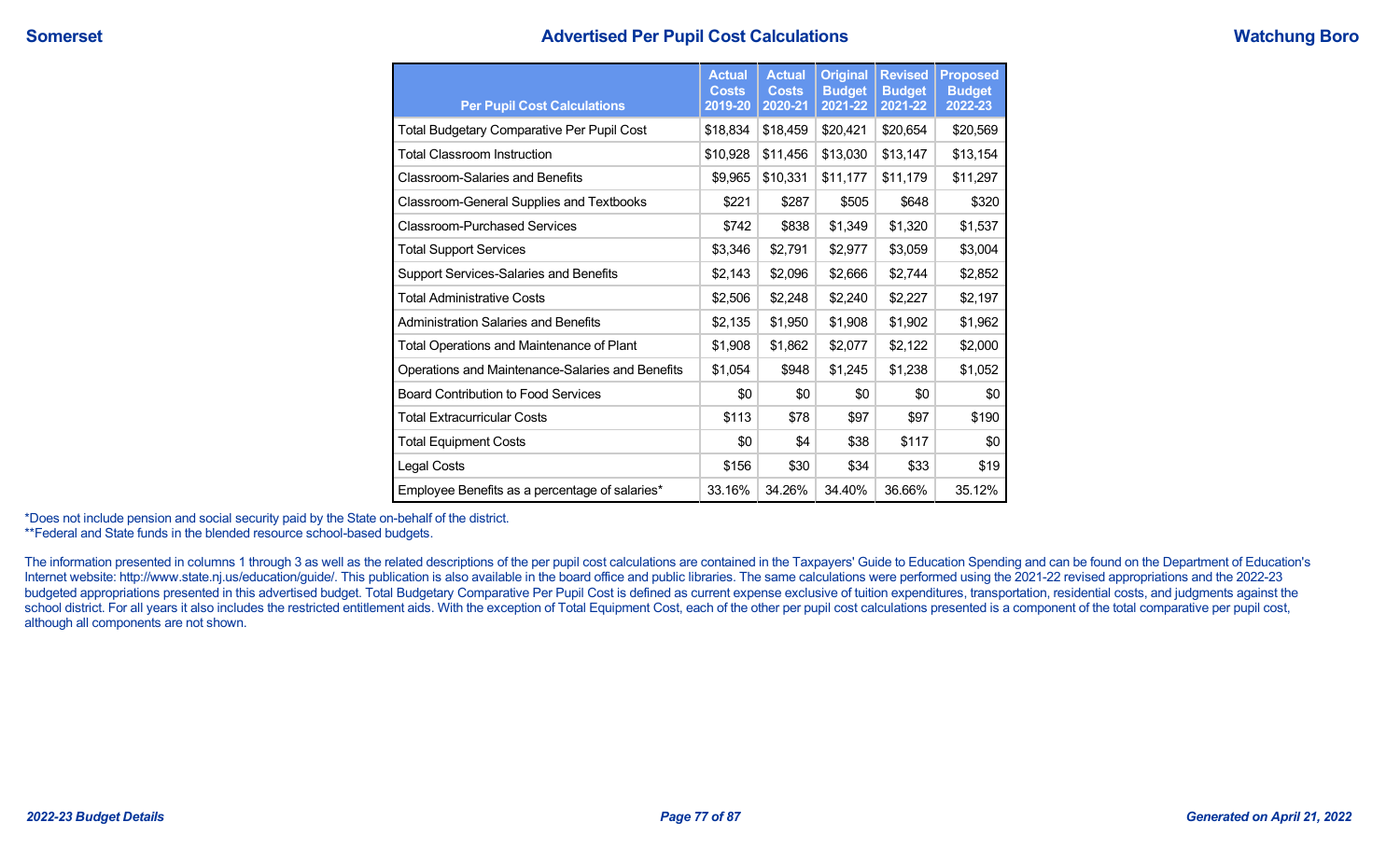# **Somerset Administrative Cost Limit: Amounts Administrative Cost Limit: Amounts Watchung Boro**

|                                                                    |                | <b>Revised</b><br><b>Budget</b> | <b>Approved</b><br><b>Change</b> |                                     | <b>Regional</b><br>Limit | <b>Budget</b> |
|--------------------------------------------------------------------|----------------|---------------------------------|----------------------------------|-------------------------------------|--------------------------|---------------|
| <b>Administrative Costs</b>                                        | <b>Account</b> | 2021-22                         | 2021-22                          | <b>Reason for Increase/Decrease</b> | 2022-23                  | 2022-23       |
| UNDIST. EXPEND. - SUPPORT SERV. - GEN. ADMIN.                      |                |                                 |                                  |                                     |                          |               |
| Salaries                                                           | 11-000-230-100 | 242,721                         | $\pmb{0}$                        |                                     | 104,838                  | 248,851       |
| Salaries of Attorneys                                              | 11-000-230-108 | 0                               | 0                                |                                     | 1,732                    | 0             |
| General Admin. Salaries-Governance Staff (BOE Direct Reports Only) | 11-000-230-109 | 0                               | $\pmb{0}$                        |                                     | 14                       | $\Omega$      |
| Unused Vacation Payment to Terminated/Retired Staff                | 11-000-230-199 | $\mathbf 0$                     | 0                                |                                     | 724                      | $\Omega$      |
| <b>Legal Services</b>                                              | 11-000-230-331 | 20,000                          | 0                                |                                     | 35,187                   | 11,700        |
| <b>Audit Fees</b>                                                  | 11-000-230-332 | 28,665                          | 0                                |                                     | 10,788                   | 31,032        |
| Architectural/Engineering Services                                 | 11-000-230-334 | 0                               | $\pmb{0}$                        |                                     | 4,613                    | 5,250         |
| <b>Other Purchased Professional Services</b>                       | 11-000-230-339 | 2,545                           | $\pmb{0}$                        |                                     | 7,154                    | 2,800         |
| <b>Purchased Technical Services</b>                                | 11-000-230-340 | 0                               | $\pmb{0}$                        |                                     | 3,279                    | 1,857         |
| Communications / Telephone                                         | 11-000-230-530 | 39,776                          | $\pmb{0}$                        |                                     | 37,473                   | 48,516        |
| <b>BOE Other Purchased Services</b>                                | 11-000-230-585 | 1,500                           | $\pmb{0}$                        |                                     | 1,604                    | 3,100         |
| Misc. Purch Serv (400-500) [Other than 530 and 585]                | 11-000-230-590 | 4,320                           | $\pmb{0}$                        |                                     | 35,173                   | 1,500         |
| <b>General Supplies</b>                                            | 11-000-230-610 | 2,500                           | 0                                |                                     | 3,293                    | 3,500         |
| <b>BOE In-House Training/Meeting Supplies</b>                      | 11-000-230-630 | 250                             | $\mathbf 0$                      |                                     | 185                      | 250           |
| Miscellaneous Expenditures                                         | 11-000-230-890 | 3,039                           | 0                                |                                     | 4,216                    | 3,049         |
| <b>BOE Membership Dues and Fees</b>                                | 11-000-230-895 | 5,797                           | 0                                |                                     | 4,500                    | 5,797         |
| Subtotal - General Admin                                           |                | 351,113                         | 0                                |                                     | 254,773                  | 367,202       |
| UNDIST. EXPEND.-SUPPORT SERV.-SCHOOL ADMIN.                        |                |                                 |                                  |                                     |                          |               |
| Salaries of Principals/Asst. Principals/Prog Dir                   | 11-000-240-103 | 203,980                         | $\pmb{0}$                        |                                     | 369,589                  | 207,651       |
| Salaries of Other Professional Staff                               | 11-000-240-104 | 0                               | $\pmb{0}$                        |                                     | 42,015                   | 0             |
| Salaries of Secretarial and Clerical Assistants                    | 11-000-240-105 | 133,699                         | 0                                |                                     | 160,309                  | 127,467       |
| <b>Other Salaries</b>                                              | 11-000-240-110 | 0                               | 0                                |                                     | 326                      | 0             |
| Unused Vacation Payment to Terminated/Retired Staff                | 11-000-240-199 | 0                               | $\pmb{0}$                        |                                     | 1,533                    | $\mathbf 0$   |
| <b>Purchased Professional and Technical Services</b>               | 11-000-240-300 | $\overline{0}$                  | 0                                |                                     | 2,001                    | $\Omega$      |
| Other Purchased Services (400-500 series)                          | 11-000-240-500 | 600                             | 0                                |                                     | 5,536                    | 600           |
| Supplies and Materials                                             | 11-000-240-600 | 7,910                           | 0                                |                                     | 8,460                    | 4,540         |
| Other Objects                                                      | 11-000-240-800 | 2,285                           | 0                                |                                     | 4,145                    | 3,604         |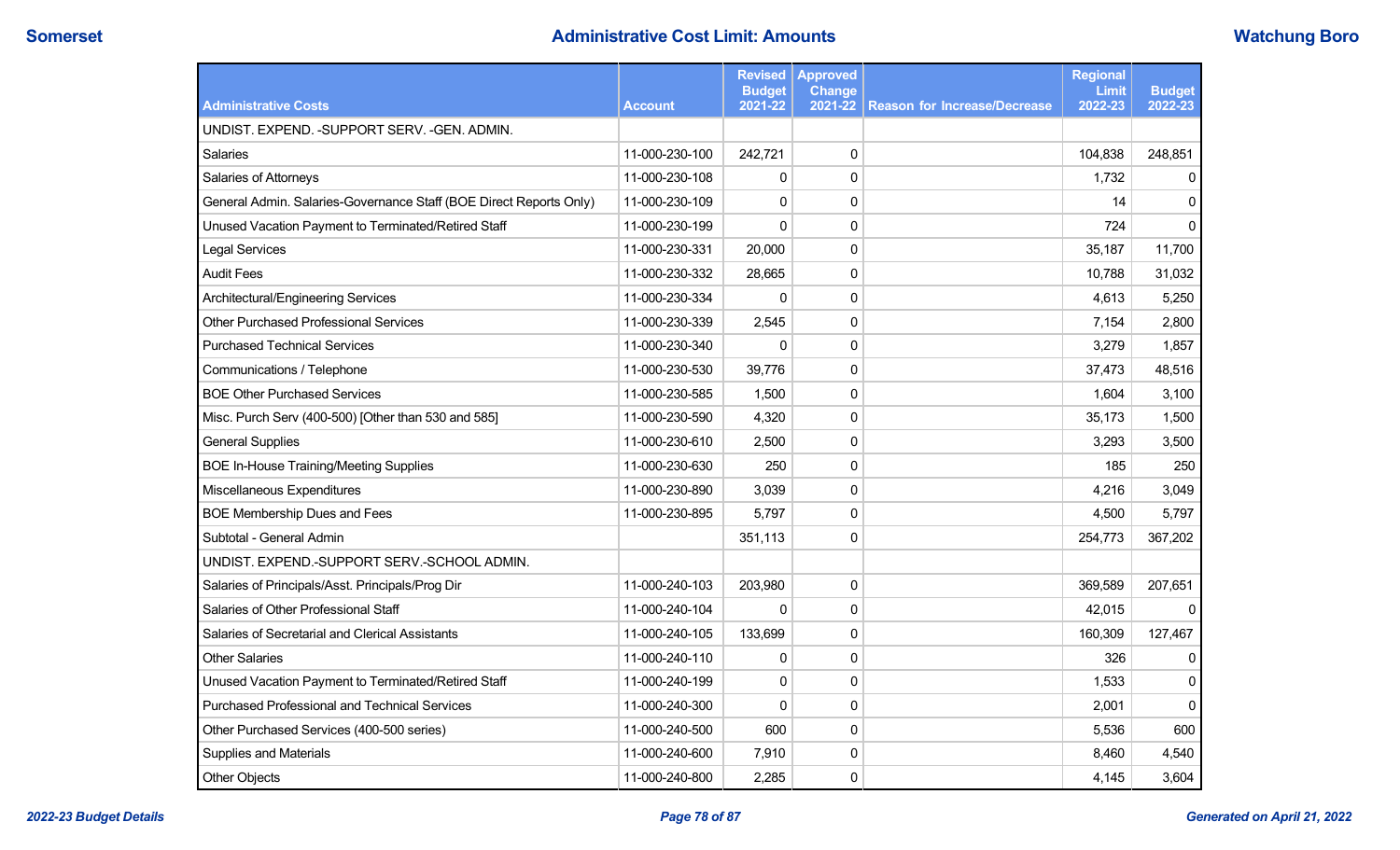# **Somerset Administrative Cost Limit: Amounts Administrative Cost Limit: Amounts Watchung Boro**

|                                                        |                | <b>Revised</b><br><b>Budget</b> | <b>Approved</b><br><b>Change</b> |                                     | <b>Regional</b><br>Limit | <b>Budget</b> |
|--------------------------------------------------------|----------------|---------------------------------|----------------------------------|-------------------------------------|--------------------------|---------------|
| <b>Administrative Costs</b>                            | <b>Account</b> | 2021-22                         | 2021-22                          | <b>Reason for Increase/Decrease</b> | 2022-23                  | 2022-23       |
| Subtotal - School Admin                                |                | 348,474                         | $\mathbf 0$                      |                                     | 593,914                  | 343,862       |
| UNDIST. EXPEND. - CENTRAL SERVICES                     |                |                                 |                                  |                                     |                          |               |
| Salaries                                               | 11-000-251-100 | 207,937                         | 0                                |                                     | 165,064                  | 211,682       |
| Unused Vacation Payment to Terminated/Retired Staff    | 11-000-251-199 | 0                               | 0                                |                                     | 852                      | 0             |
| <b>Purchased Professional Services</b>                 | 11-000-251-330 | 0                               | 0                                |                                     | 6,203                    | $\mathbf{0}$  |
| Purchased Professional Services- Public Relation Costs | 11-000-251-335 | $\pmb{0}$                       | $\pmb{0}$                        |                                     | 28                       | $\pmb{0}$     |
| <b>Purchased Technical Services</b>                    | 11-000-251-340 | $\mathbf 0$                     | $\pmb{0}$                        |                                     | 7,991                    | $\mathbf{0}$  |
| Misc. Purchased Services (400-500) [O/T 594]           | 11-000-251-592 | 600                             | 0                                |                                     | 6,033                    | 1,600         |
| Sale/Lease-back Payments                               | 11-000-251-594 | 0                               | 0                                |                                     | 14                       | $\Omega$      |
| Supplies and Materials                                 | 11-000-251-600 | 500                             | $\pmb{0}$                        |                                     | 3,336                    | 827           |
| Interest on Current Loans                              | 11-000-251-831 | 0                               | $\pmb{0}$                        |                                     | 199                      | 0             |
| Miscellaneous Expenditures                             | 11-000-251-890 | 1,190                           | $\pmb{0}$                        |                                     | 1,788                    | 1,190         |
| Subtotal - Central Services                            |                | 210,227                         | $\pmb{0}$                        |                                     | 191,508                  | 215,299       |
| UNDIST. EXPEND. - ADMIN INFO TECH                      |                |                                 |                                  |                                     |                          |               |
| Salaries                                               | 11-000-252-100 | 38,624                          | $\mathbf 0$                      |                                     | 71,482                   | 97,321        |
| Unused Vacation Payment to Terminated/Retired Staff    | 11-000-252-199 | $\mathbf{0}$                    | 0                                |                                     | 128                      | $\Omega$      |
| <b>Purchased Professional Services</b>                 | 11-000-252-330 | 34,111                          | $\pmb{0}$                        |                                     | 5,763                    | $\mathbf{0}$  |
| <b>Purchased Technical Services</b>                    | 11-000-252-340 | 0                               | 0                                |                                     | 17,743                   | 6,250         |
| Other Purchased Services (400-500 series)              | 11-000-252-500 | 0                               | 0                                |                                     | 15,770                   | $\mathbf{0}$  |
| Supplies and Materials                                 | 11-000-252-600 | 42,292                          | 0                                |                                     | 7,864                    | 7,810         |
| <b>Other Objects</b>                                   | 11-000-252-800 | $\pmb{0}$                       | $\pmb{0}$                        |                                     | 795                      | 0             |
| Subtotal - Admin Info Tech                             |                | 115,027                         | 0                                |                                     | 119,545                  | 111,381       |
| <b>BENEFITS:</b>                                       |                |                                 |                                  |                                     |                          |               |
| Allocated                                              |                | 309,143                         | 309,143                          |                                     | $\Omega$                 | $\Omega$      |
| Unallocated                                            |                | 22,149                          | 22,149                           |                                     | 259,683                  | 313,584       |
| Subtotal - Benefits                                    |                | 331,292                         | 331,292                          |                                     | 259,683                  | 313,584       |
| Total Administrative Costs(A1)                         |                | 1,356,133                       | 331,292                          |                                     | 1,419,423                | 1,351,328     |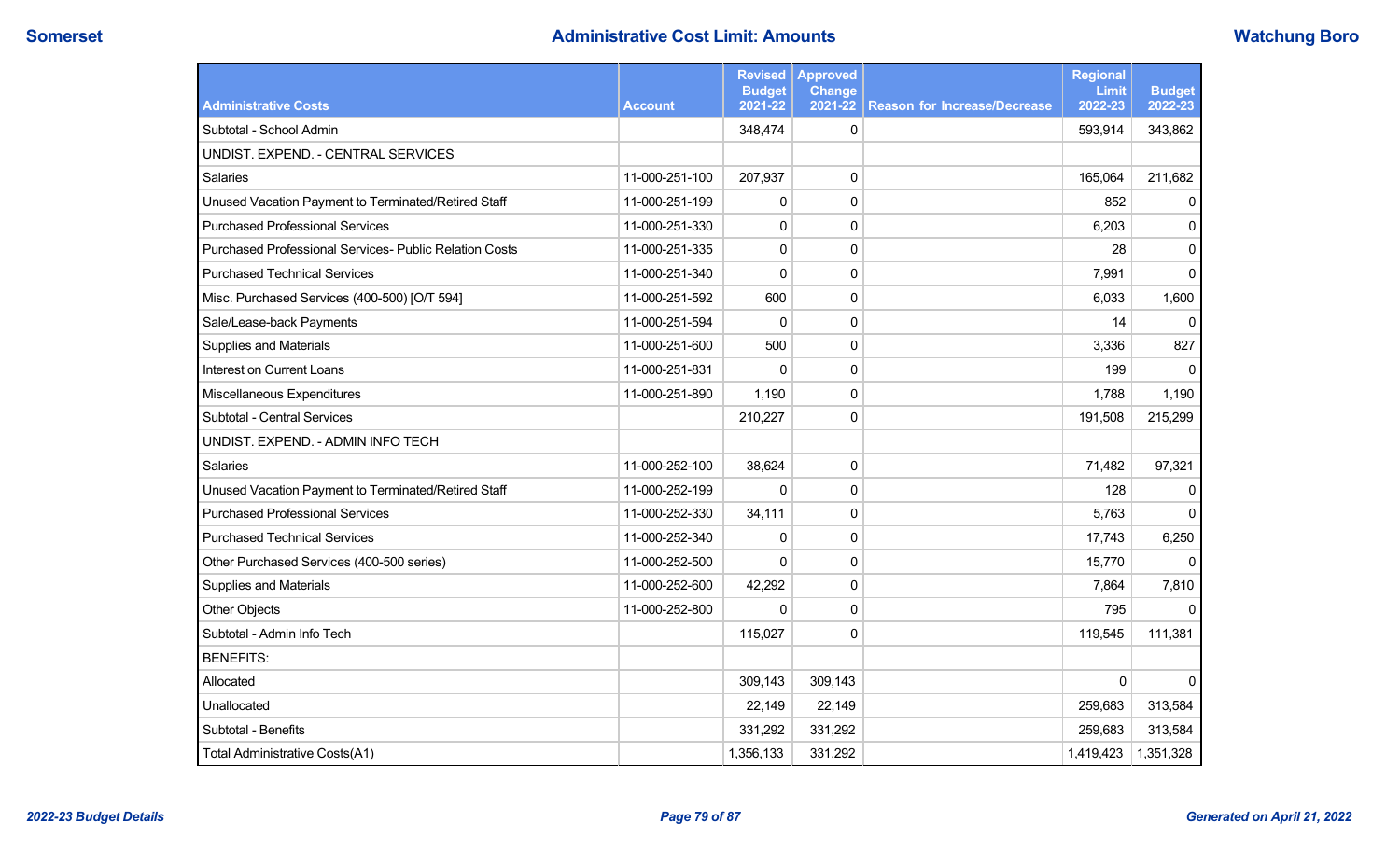# **Administrative Cost Limit: Per Pupil Calculation Administrative Cost Limit: Per Pupil Calculation**

| <b>Watchung Boro</b> |
|----------------------|
|----------------------|

| <b>Administrative Costs</b>                        | <b>Revised</b><br><b>Budget</b><br>2021-22 | <b>Approved</b><br><b>Change</b><br>2021-22 | <b>Regional</b><br>Limit<br>2022-23 | <b>Budget</b><br>2022-23 |
|----------------------------------------------------|--------------------------------------------|---------------------------------------------|-------------------------------------|--------------------------|
| <b>ENROLLMENT FOR PER PUPIL CALCULATION:</b>       |                                            |                                             |                                     |                          |
| FROM ADVERTISED ENROLLMENT REPORT:                 |                                            |                                             |                                     |                          |
| Line 11: Pupils on Roll Regular Full Time          | 530                                        | 530                                         | 528                                 | 528                      |
| 1/2 of Line 12: Pupils on Roll Regular Shared Time | 0                                          | $\Omega$                                    | <sup>0</sup>                        | <sup>0</sup>             |
| Line 21: Pupils on Roll Special Full Time          | 79                                         | 79                                          | 87                                  | 87                       |
| 1/2 of Line 22: Pupils on Roll Special Shared Time | 0                                          | $\Omega$                                    | $\Omega$                            | $\Omega$                 |
| FROM ENROLLMENT PROJECTION REPORT                  |                                            |                                             |                                     |                          |
| Less Line 35, 36: Charter and Renaissance Schools  | 0                                          | $\Omega$                                    | $\Omega$                            | <sup>0</sup>             |
| Total Enrollment for Per Pupil Calculation(A2)     | 609                                        | 609                                         | 615                                 | 615                      |
| Total Administrative Costs per Pupil = A1 / A2     | 2.227                                      | 544                                         | 2,308                               | 2.197                    |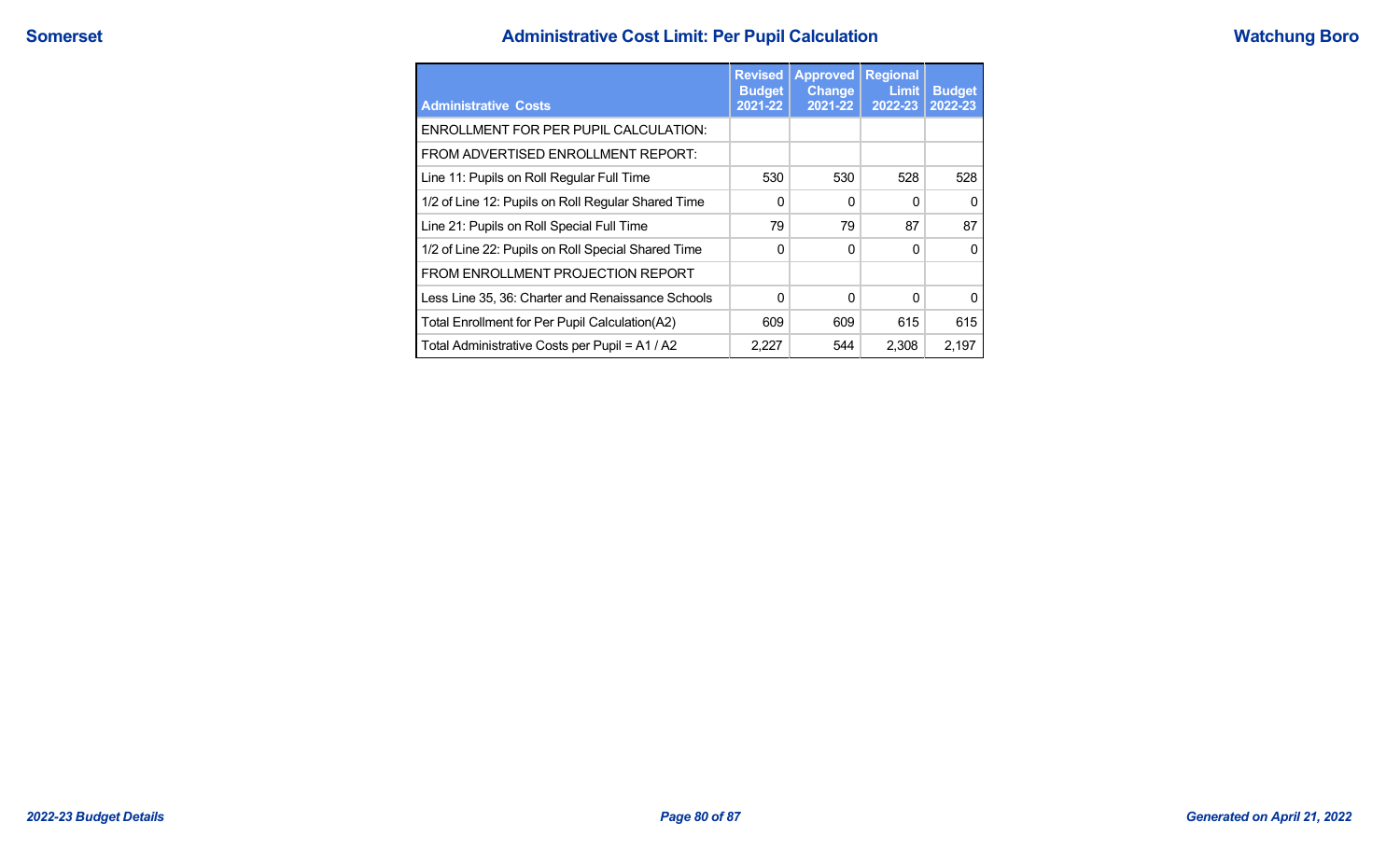| <b>Description</b>                                                   | <b>Object</b> | <b>Expenditures</b><br>2020-21 | <b>Appropriations</b><br>2021-22 | <b>Appropriations</b><br>2022-23 |
|----------------------------------------------------------------------|---------------|--------------------------------|----------------------------------|----------------------------------|
| <b>GROUP INSURANCE</b>                                               | 210           | 0                              | $\Omega$                         | 0                                |
| SOCIAL SECURITY CONTRIBUTION                                         | 220           | 119,411                        | 102,026                          | 114,753                          |
| <b>TPAF CONTRIBUTION - ERIP</b>                                      | 232           | 0                              | $\mathbf 0$                      | 0                                |
| TPAF/PERS - SPECIAL ASSESSMENT                                       | 233           | 0                              | 0                                | $\overline{0}$                   |
| OTHER RETIREMENT CONTRIBUTIONS - PERS                                | 241           | 135,176                        | 151,101                          | 157,172                          |
| OTHER RETIREMENT CONTRIBUTIONS - ERIP                                | 242           | 0                              | 0                                | $\mathbf{0}$                     |
| OTHER RETIREMENT CONTRIBUTIONS - DEFERRED PERS PYMT                  | 248           | 0                              | 0                                | $\Omega$                         |
| OTHER RETIREMENT CONTRIBUTIONS - REGULAR                             | 249           | 4,947                          | 10,000                           | 1,603                            |
| UNEMPLOYMENT COMPENSATION                                            | 250           | 0                              | 0                                | $\Omega$                         |
| <b>WORKMEN'S COMPENSATION</b>                                        | 260           | 58,820                         | 63,500                           | 62,000                           |
| <b>HEALTH BENEFITS</b>                                               | 270           | 2,036,179                      | 2,446,336                        | 2,393,128                        |
| <b>TUITION REIMBURSEMENT</b>                                         | 280           | 12,251                         | 20,000                           | 29,000                           |
| OTHER EMPLOYEE BENEFITS                                              | 290           | 8,000                          | 10,553                           | 13,800                           |
| UNUSED SICK PAYMENT TO TERMINATED/RETIRED STAFF - MASS SEVERANCE     | 297           | 0                              | 0                                | 0                                |
| UNUSED VACATION PAYMENT TO TERMINATED/RETIRED STAFF - MASS SEVERANCE | 298           | 0                              | 0                                | $\overline{0}$                   |
| UNUSED SICK PAYMENT TO TERMINATED/RETIRED STAFF                      | 299           | 19,970                         | 8,802                            | 11,667                           |
| <b>TOTALS</b>                                                        |               | 2,394,754                      | 2,812,318                        | 2,783,123                        |
| A DISTRICT SHARE                                                     |               | 2,036,179                      | 2,446,336                        | 2,393,128                        |
| <b>B TOTAL EMPLOYEE SHARE</b>                                        |               | 474,738                        | 477,304                          | 501,169                          |
| C TOTAL HEALTH BENEFITS COSTS                                        |               | 2,510,917                      | 2,923,640                        | 2,894,297                        |

Above is a summary of the total health benefits costs for the district, showing district and employee shares.

Districts have the option of allocating direct benefits to the applicable programs and functions; the expanded reporting in the detailed allocations is summarized to the object level for comparison purposes.

P.L. 2010, c. 2 established a minimum contribution to be made by employees toward their health and prescription coverage (1.5% of the employee's salary) in contracts with start dates after May 21, 2010.

Subsequently, P.L. 2011, c. 78 further changed the employee contribution and benefit provisions.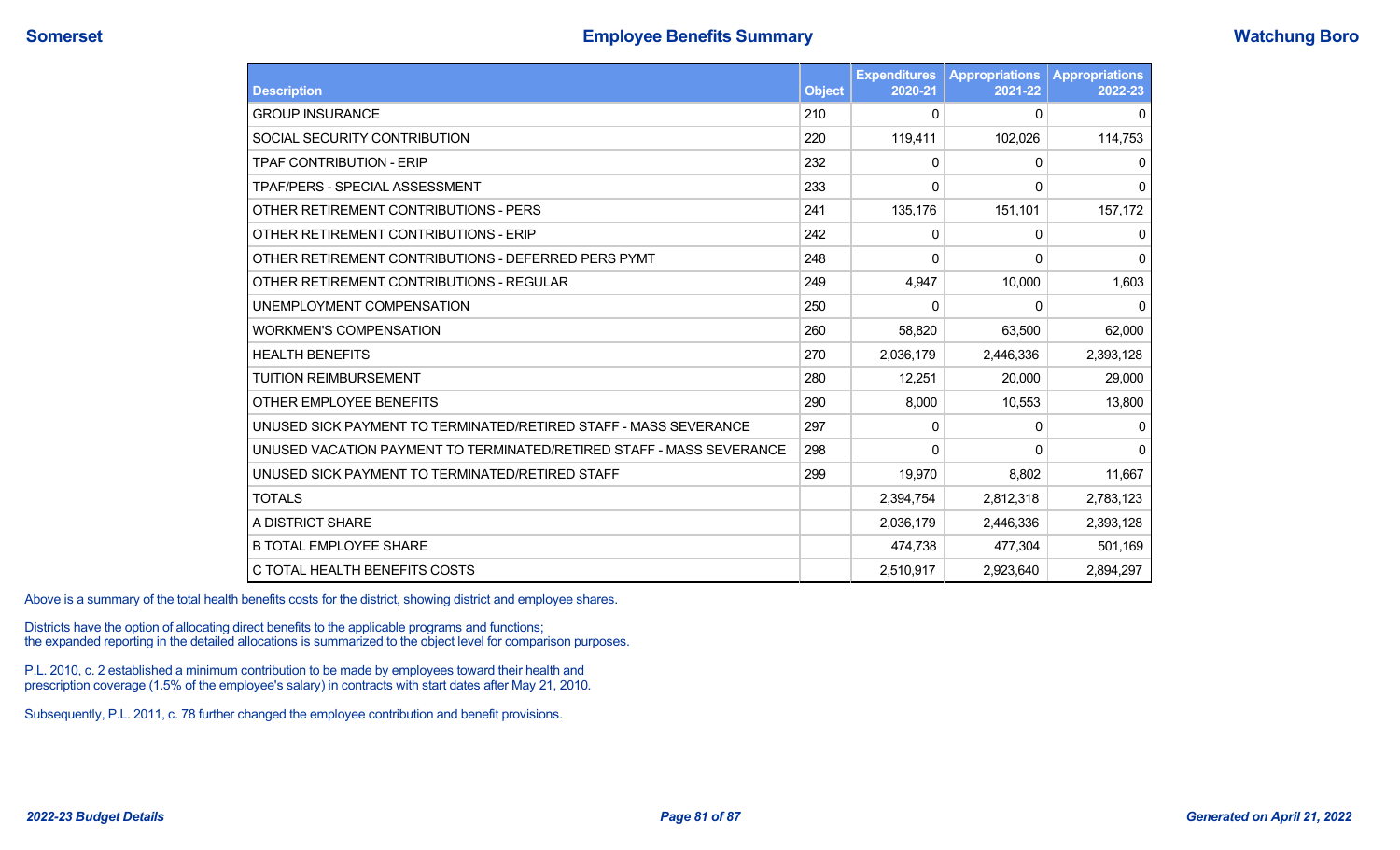| <b>Shared Service Category Type</b>       | <b>Shared Service Category Description</b>                                                                             | <b>Amount</b><br><b>Saved</b><br>(Optional) |
|-------------------------------------------|------------------------------------------------------------------------------------------------------------------------|---------------------------------------------|
| <b>Custodial and Maintenance Services</b> | municipality assists with snow removal and field maintenance at no cost                                                | $\Omega$                                    |
| <b>Custodial and Maintenance Services</b> | waste management services purchased through joint purchasing agreement with Watchung Hills Regional High School        | $\Omega$                                    |
| Transportation Services, including Fuel   | regular education transportation purchased through joint purchasing agreement with Watchung Hills Regional High School | $\Omega$                                    |
| Transportation Services, including Fuel   | fuel for district vehicles supplied at cost by municipality                                                            | $\Omega$                                    |
| Purchasing                                | participation in cooperative purchasing systems, state contract vendors, and educational services commissions          | $\Omega$                                    |
| Insurance Coverages and Benefits          | property and casualty insurance purchased through Diploma Joint Insurance Fund                                         | $\mathbf{0}$                                |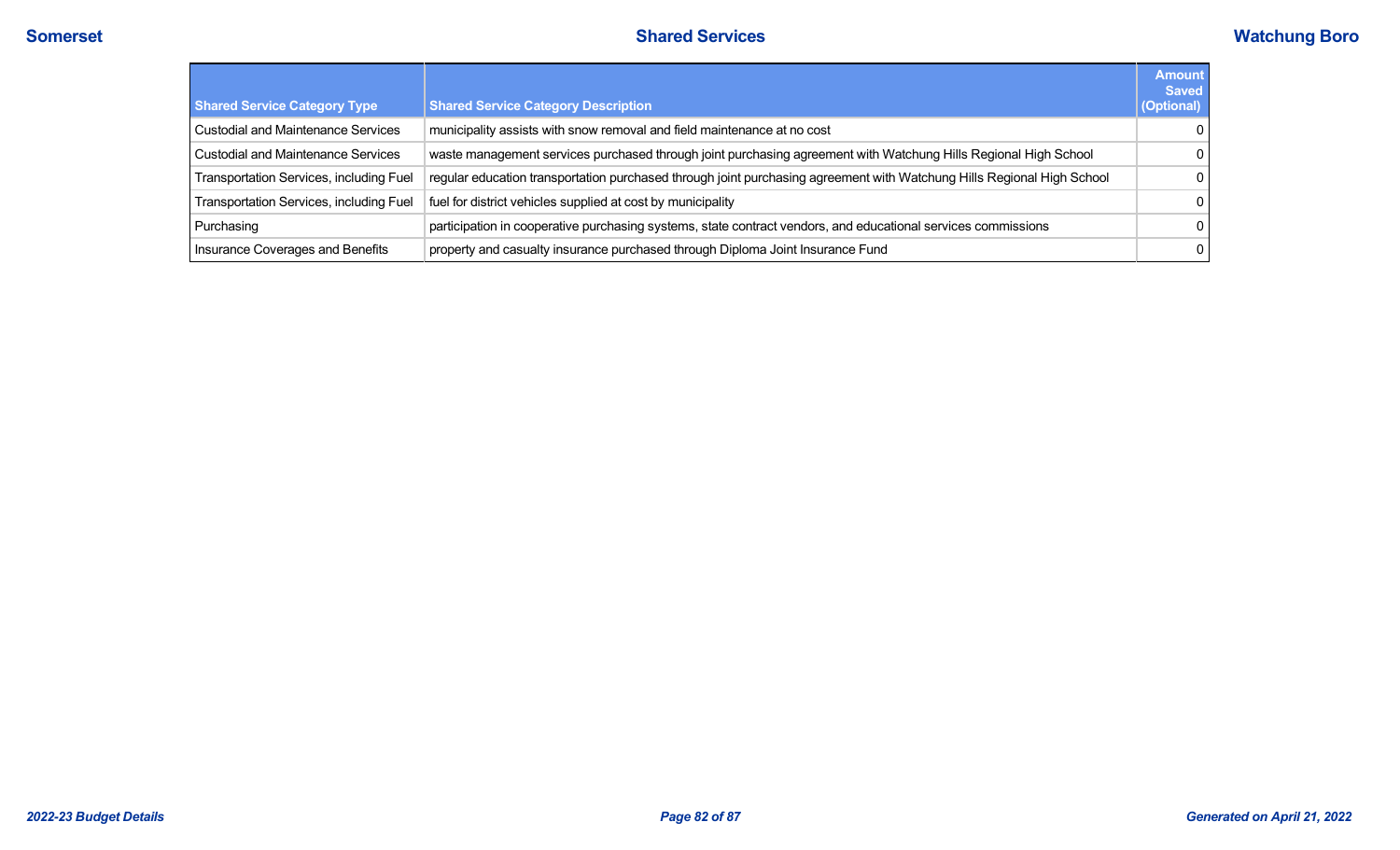# **Somerset Projected Enrollment Watchung Boro**

| <b>Line</b><br>(Short)  | <b>Enrollment</b><br><b>Categories</b>           | <b>Onroll</b><br>(Full) | <b>Onroll</b><br>(Shared) | <b>Sent</b> | <b>Sent</b><br>(Full) (Shared) | <b>Received</b><br>(Full) | <b>Received</b><br>(Shared) | <b>Pvt Sch</b><br><b>Disabled</b> | <b>Resident</b><br>10/15/2022 | <b>Resident</b><br>10/15/2021 | 2021 to 2022   2021 to 2022   Explanation | <b>Count Chg   Percent Chg</b> |                             |
|-------------------------|--------------------------------------------------|-------------------------|---------------------------|-------------|--------------------------------|---------------------------|-----------------------------|-----------------------------------|-------------------------------|-------------------------------|-------------------------------------------|--------------------------------|-----------------------------|
| C <sub>1</sub>          | Half Day Preschool - 3 YR                        | 0.0                     | $\mathbf{0}$              | 0.0         | 0                              | 0.0                       | $\mathbf{0}$                | $\mathbf{0}$                      | $\mathbf{0}$                  | $\mathbf{0}$                  | $\Omega$                                  | 0                              |                             |
| C <sub>2</sub>          | Half Day Preschool - 4 YR                        | 0.0                     | $\mathbf 0$               | 0.0         | $\mathbf 0$                    | 0.0                       | $\mathbf 0$                 | $\mathbf 0$                       | $\mathbf 0$                   | $\Omega$                      | $\Omega$                                  | $\Omega$                       |                             |
| D <sub>1</sub>          | Full Day Preschool - 3 YR                        | 10.0                    | 0.0                       | 0.0         | 0.0                            | 0.0                       | 0.0                         | $\mathbf 0$                       | $\mathbf 0$                   | $\pmb{0}$                     | $\Omega$                                  | 0                              |                             |
| D <sub>2</sub>          | Full Day Preschool - 4 YR                        | 11.0                    | $0.0\,$                   | 0.0         | 0.0                            | 0.0                       | 0.0                         | $\mathbf 0$                       | $\Omega$                      | $\mathbf 0$                   | $\Omega$                                  | $\Omega$                       |                             |
| C <sub>3</sub>          | Half Day Preschool - 3 YR (Contr. Presch. Prg.)  | $\pmb{0}$               | $\mathbf{0}$              | 0.0         | 0                              | $\Omega$                  | $\mathbf{0}$                | $\mathbf{0}$                      | $\mathbf 0$                   | $\mathbf 0$                   | $\Omega$                                  | 0                              |                             |
| C <sub>4</sub>          | Half Day Preschool - 4 YR (Contr. Presch. Prg.)  | $\pmb{0}$               | 0                         | 0.0         | $\mathbf{0}$                   | 0                         | $\mathbf 0$                 | $\mathbf 0$                       | $\overline{0}$                | $\overline{0}$                | $\Omega$                                  | $\mathbf 0$                    |                             |
| D <sub>3</sub>          | Full Day Preschool - 3 YR (Contr. Presch. Prg.)  | $\mathbf 0$             | 0                         | 0.0         | 0.0                            | 0                         | $\mathbf 0$                 | $\mathbf 0$                       | $\mathbf 0$                   | $\mathbf 0$                   | 0                                         | $\mathbf 0$                    |                             |
| <b>D4</b>               | Full Day Preschool - 4 YR (Contr. Presch. Prg.)  | $\mathbf 0$             | $\mathbf 0$               | 0.0         | 0.0                            | 0                         | $\mathbf 0$                 | $\mathbf 0$                       | $\Omega$                      | $\mathbf 0$                   | $\Omega$                                  | $\mathbf 0$                    |                             |
| $\overline{\mathbf{3}}$ | Half Day Kindergarten                            | 0.0                     | $\Omega$                  | 0.0         | $\mathbf 0$                    | 0.0                       | $\mathbf 0$                 | $\mathbf{0}$                      | $\Omega$                      | $\Omega$                      | $\Omega$                                  | $\Omega$                       |                             |
| $\vert$ 4               | Full Day Kindergarten                            | 49.0                    | 0.0                       | 0.0         | 0.0                            | 0.0                       | 0.0                         | $\mathbf 0$                       | 49.0                          | 50.0                          | $-1.0$                                    | $-2.00$                        | based on current enrollment |
| $5\overline{5}$         | Grades 1-5                                       | 293.0                   | 0.0                       | 0.0         | 0.0                            | 0.0                       | 0.0                         | $\mathbf 0$                       | 293.0                         | 299.0                         | $-6.0$                                    | $-2.01$                        | based on current enrollment |
| $6\phantom{a}6$         | Grades 6-8                                       | 165.0                   | 0.0                       | 0.0         | 0.0                            | 0.0                       | 0.0                         | $\mathbf 0$                       | 165.0                         | 163.0                         | 2.0                                       | 1.23                           | based on current enrollment |
| -7                      | Grades 9-12                                      | 0.0                     | 0.0                       | 0.0         | 0.0                            | 0.0                       | 0.0                         | $\mathbf{0}$                      | $\mathbf{0}$                  | $\Omega$                      | $\Omega$                                  | $\Omega$                       |                             |
| 8                       | Adult High School                                | 0.0                     | 0                         | $\Omega$    | 0                              | 0                         | $\mathbf{0}$                | $\mathbf 0$                       | $\Omega$                      | $\Omega$                      | $\Omega$                                  | $\Omega$                       |                             |
| 9                       | Subtotal                                         | 528.0                   | $\Omega$                  | 0.0         | 0                              | 0                         | $\Omega$                    | $\mathbf{0}$                      | 507.0                         | 512.0                         | $-5.0$                                    | -0.98                          | see comments above          |
| 10                      | Sp Ed - Elementary                               | 59.0                    | 0.0                       | 0.0         | 0.0                            | 0.0                       | 0.0                         | 0.0                               | 59.0                          | 58.0                          | 1.0                                       | 1.72                           | based on current enrollment |
| 11                      | Sp Ed - Middle School                            | 28.0                    | 0.0                       | 0.0         | 0.0                            | 0.0                       | 0.0                         | 7.0                               | 35.0                          | 28.0                          | 7.0                                       | 25.00                          | based on current enrollment |
| 12 <sub>2</sub>         | Sp Ed - High School                              | 0.0                     | 0.0                       | 0.0         | 0.0                            | $0.0\,$                   | 0.0                         | $0.0\,$                           | $\mathbf{0}$                  | 0                             | $\mathbf{0}$                              | 0                              |                             |
| 19                      | Sent to CSSD - Elementary                        | 0                       | 0                         | 0.0         | 0                              | 0                         | $\mathbf{0}$                | $\mathbf{0}$                      | $\Omega$                      | $\Omega$                      | $\Omega$                                  | 0                              |                             |
| 20                      | Sent to CSSD - Middle School                     | $\mathbf 0$             | $\mathbf{0}$              | 0.0         | $\mathbf 0$                    | 0                         | $\mathbf 0$                 | $\mathbf 0$                       | $\mathbf{0}$                  | $\mathbf 0$                   | 0                                         | $\mathbf 0$                    |                             |
| 21                      | Sent to CSSD - High School                       | $\Omega$                | 0                         | 0.0         | $\mathbf 0$                    | 0                         | $\mathbf 0$                 | $\mathbf 0$                       | $\Omega$                      | $\Omega$                      | $\Omega$                                  | $\Omega$                       |                             |
| 22                      | Subtotal                                         | 87.0                    | 0                         | 0           | $\mathbf 0$                    | 0                         | $\mathbf 0$                 | $7.0\,$                           | 94.0                          | 86.0                          | 8.0                                       | 9.30                           | see above comments          |
| 23                      | County Vocational - Regular (Out-of-County Only) | $\mathbf{0}$            | 0                         | 0.0         | 0.0                            | $\Omega$                  | $\mathbf{0}$                | $\mathbf{0}$                      | $\Omega$                      | $\mathbf{0}$                  | $\mathbf{0}$                              | $\Omega$                       |                             |
| 25                      | Total                                            | 615.0                   | $\mathbf{0}$              | 0.0         | $\mathbf{0}$                   | 0                         | $\mathbf{0}$                | $7.0$                             | 601.0                         | 598.0                         | 3.0                                       |                                | $0.50$ see above comments   |
| 29                      | Regional Day School Students - Elementary        | $\mathbf 0$             | 0                         | 0.0         | $\mathbf 0$                    | $\Omega$                  | $\mathbf 0$                 | $\mathbf 0$                       | $\mathbf 0$                   | $\Omega$                      | $\Omega$                                  | 0                              |                             |
| 30                      | Regional Day School Students - Middle School     | 0                       | 0                         | 0.0         | $\mathbf 0$                    | $\Omega$                  | $\Omega$                    | $\Omega$                          | $\Omega$                      | 0                             | $\Omega$                                  | 0                              |                             |
| 31                      | Regional Day School Students - High School       | $\mathbf{0}$            | $\mathbf{0}$              | 0.0         | $\mathbf 0$                    | $\Omega$                  | $\Omega$                    | $\mathbf{0}$                      | $\Omega$                      | $\mathbf{0}$                  | 0                                         | 0                              |                             |
| 32                      | <b>State Facilities</b>                          | $\mathbf{0}$            | $\Omega$                  | 0           | $\mathbf 0$                    | $\Omega$                  | $\mathbf{0}$                | $\mathbf{0}$                      | 0.0                           | $\mathbf{0}$                  | $\Omega$                                  | $\mathbf{0}$                   |                             |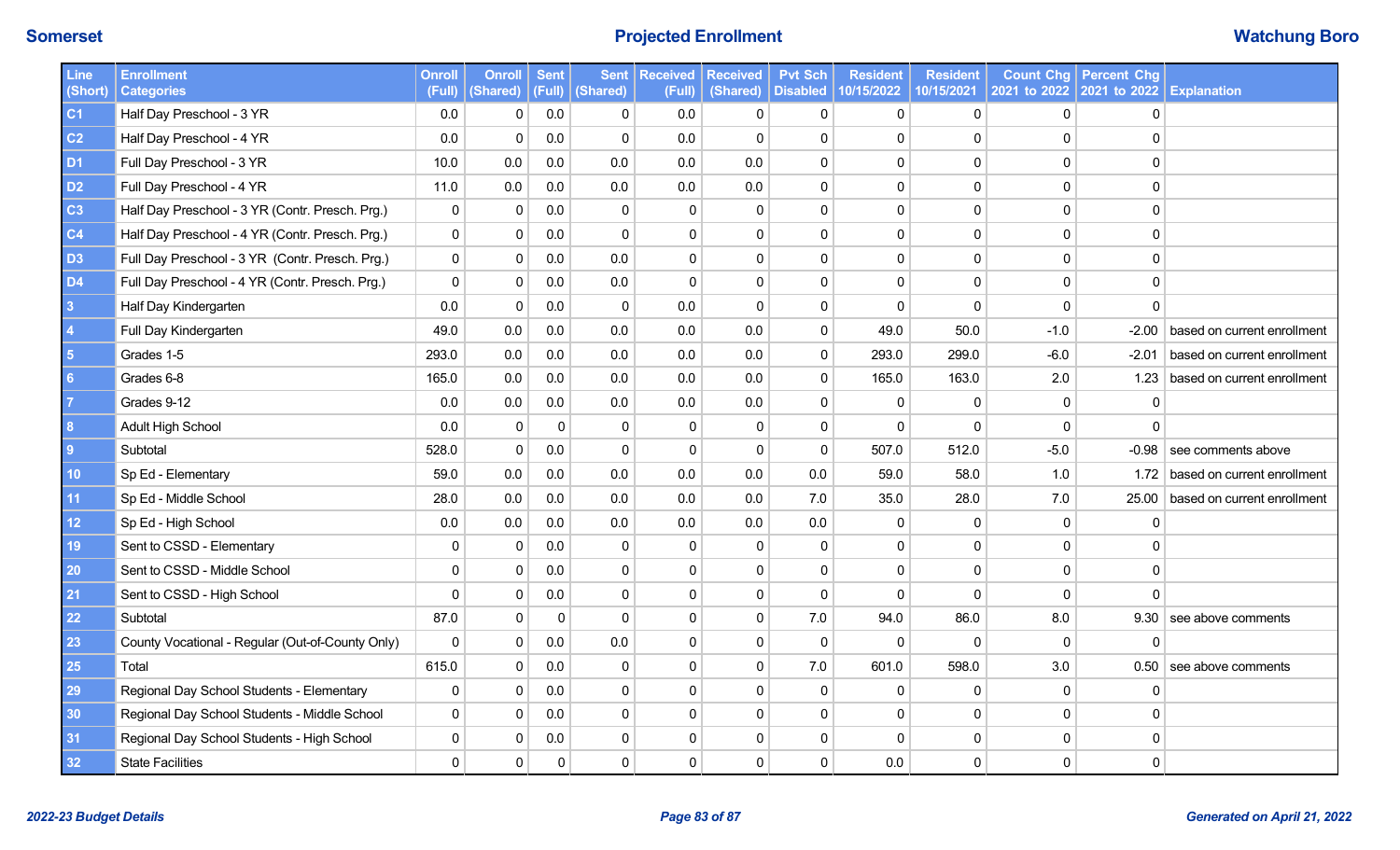# **Somerset Projected Enrollment Watchung Boro**

| Line | <b>Enrollment</b><br>(Short) Categories | Onroll | Onroll Sent |  |  |       |       |     | Sent Received Received Pvt Sch Resident Resident Count Chg Percent Chg |                           |
|------|-----------------------------------------|--------|-------------|--|--|-------|-------|-----|------------------------------------------------------------------------|---------------------------|
| 33   | <b>Total Resident Enrollment</b>        |        | 0.          |  |  | 601.0 | 598.0 | 3.0 |                                                                        | $0.50$ see above comments |
| 35   | <b>Charter Schools</b>                  | 0.0    | 0.0         |  |  |       |       |     |                                                                        |                           |
| 36   | <sup>1</sup> Renaissance Schools        | 0.0    | 0.0         |  |  |       |       |     |                                                                        |                           |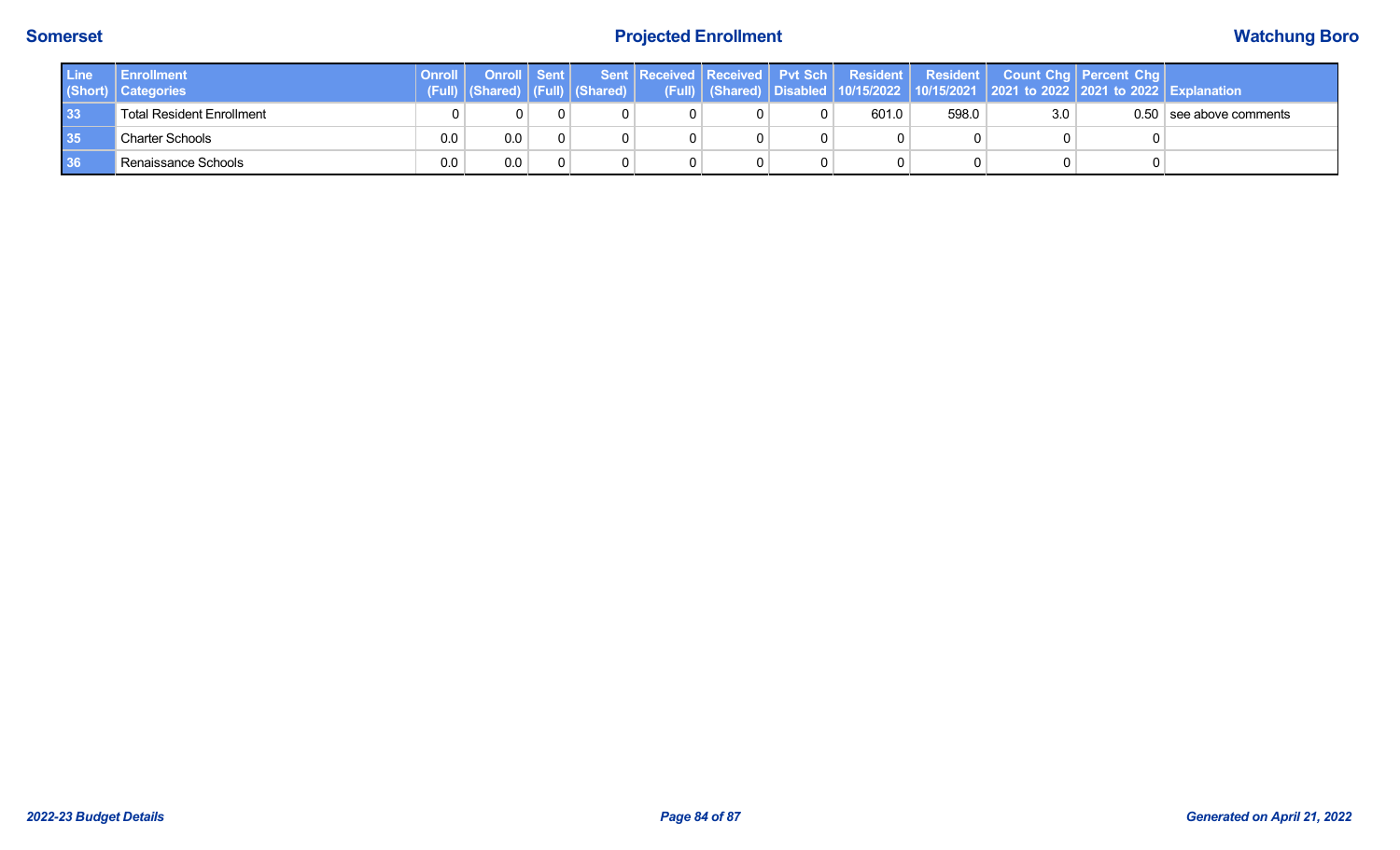## **Somerset Advertised Enrollment Advertised Enrollment**

|  |  |  |  | <b>Watchung Boro</b> |
|--|--|--|--|----------------------|
|--|--|--|--|----------------------|

| <b>Line Num</b>   | <b>Enrollment</b><br><b>Categories</b> | <b>Actual</b><br>10-15-2020 | <b>Actual</b><br>10-15-2021 | <b>Estimated</b><br>10-15-2022 |
|-------------------|----------------------------------------|-----------------------------|-----------------------------|--------------------------------|
| 11                | Onroll (Full)                          | 522.0                       | 530.0                       | 528.0                          |
| $12 \overline{ }$ | Onroll (Shared)                        | 0.0                         | 0.0                         | 0.0                            |
| 13                | Onroll (Reg Adult HS)                  | 0.0                         | 0.0                         | 0.0                            |
| 21                | Onroll (SpEd Full)                     | 82.0                        | 79.0                        | 87.0                           |
| 22                | Onroll (SpEd Shared)                   | 0.0                         | 0.0                         | 0.0                            |
| 40                | Sent Private School                    | 6.0                         | 5.0                         | 7.0                            |
| 50                | Sent Contract Presch                   | 0.0                         | 0.0                         | 0.0                            |
| 51                | Sent Oth Dist Reg                      | 0.0                         | 0.0                         | 0.0                            |
| 52                | Sent Oth Dist SpEd                     | 2.0                         | 2.0                         | 0.0                            |
| 60                | Received Oth Dist                      | 0.0                         | 0.0                         | 0.0                            |
| 70                | <b>State Facilities</b>                | 0.0                         | 0.0                         | 0.0                            |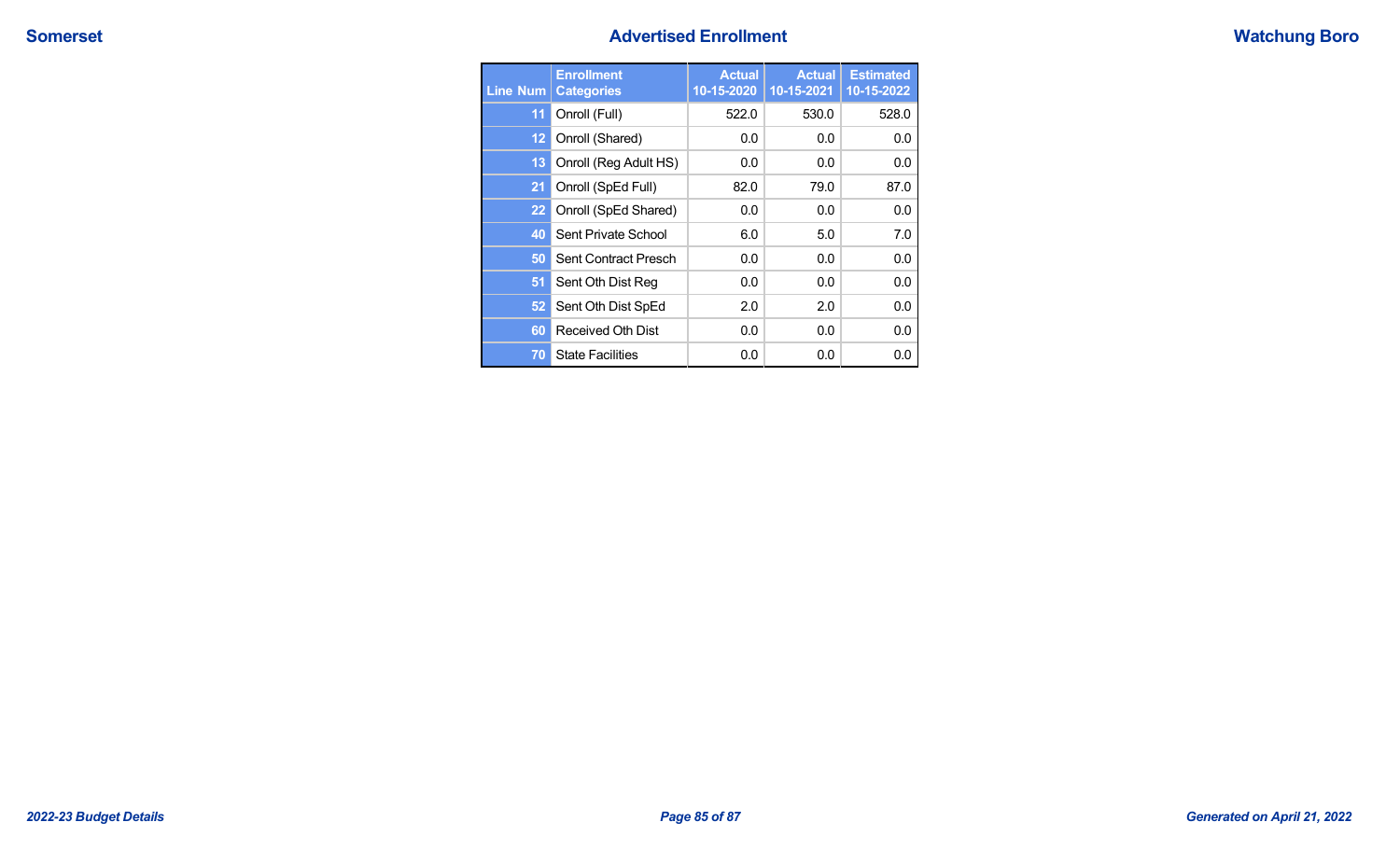## **Municipality=Watchung Boro**

| <b>Accounts</b>                                                 | <b>Tax Levy Certified by:</b><br><b>Board of School</b><br><b>Estimate, Municipality,</b><br><b>Commissioner, or Voted</b> | <b>Balance of Levy</b><br>from 2021-22 to to be Raised in<br>be Raised in 2022   2022 Tax Levy | Amt in Col 2 | <b>Total 2022</b><br><b>Tax Levy</b><br><b>With Deferral</b> | <b>Amt in Col 2</b><br>Deferred to | <b>November Election</b><br><b>Separate Question</b><br>2023 Levy to be Raised in 2023 |
|-----------------------------------------------------------------|----------------------------------------------------------------------------------------------------------------------------|------------------------------------------------------------------------------------------------|--------------|--------------------------------------------------------------|------------------------------------|----------------------------------------------------------------------------------------|
| <b>General Fund</b>                                             | 12,536,093                                                                                                                 | 6,145,143                                                                                      | 6,268,047    | 12,413,190                                                   | 6,268,046                          | $\Omega$                                                                               |
| <b>Debt Service</b>                                             |                                                                                                                            |                                                                                                |              |                                                              |                                    |                                                                                        |
| <b>Debt Service - PreMerge</b>                                  |                                                                                                                            |                                                                                                |              |                                                              |                                    | 0                                                                                      |
| Debt Service - Repayment of Community Disaster Loan (CDL)       |                                                                                                                            |                                                                                                |              |                                                              |                                    | $\Omega$                                                                               |
| <b>TOTALS</b>                                                   | 12,536,093                                                                                                                 | 6,145,143                                                                                      | 6,268,047    | 12,413,190                                                   | 6,268,046                          |                                                                                        |
| Tax Certification of Prior Year Received Too Late for 2021 Levy |                                                                                                                            |                                                                                                |              |                                                              |                                    | $\Omega$                                                                               |
| OTHER (for adjustments which are not part of the budget)        |                                                                                                                            |                                                                                                |              |                                                              |                                    | $\Omega$                                                                               |
| <b>GRAND TOTAL</b>                                              |                                                                                                                            |                                                                                                |              | 12,413,190                                                   |                                    | $\Omega$                                                                               |